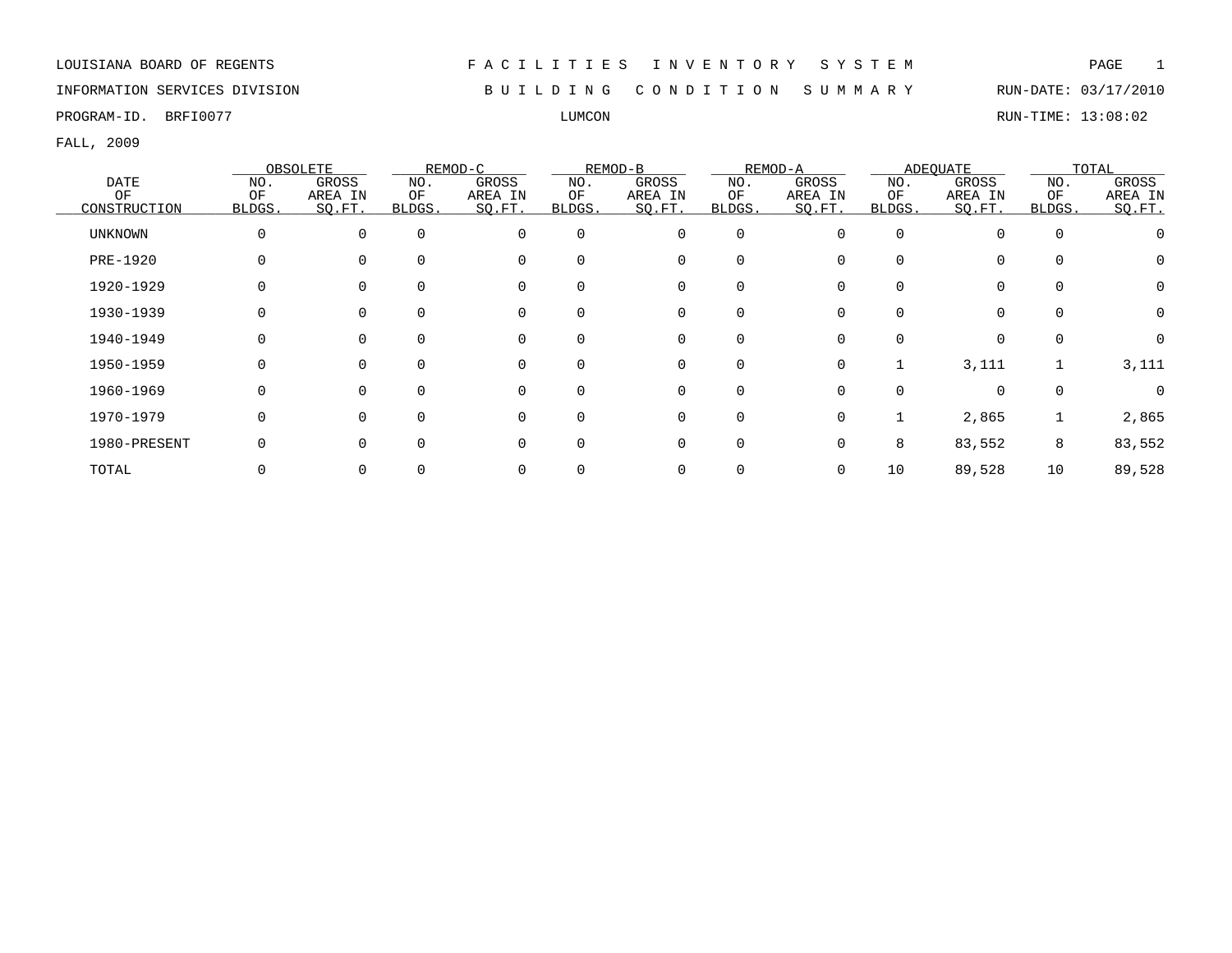PROGRAM-ID. BRFI0077 CRAMBLING STATE UNIVERSITY RUN-TIME: 13:08:02

FALL, 2009

|                |        | OBSOLETE     |              | REMOD-C     |                | REMOD-B |             | REMOD-A |              | ADEOUATE    |             | TOTAL     |
|----------------|--------|--------------|--------------|-------------|----------------|---------|-------------|---------|--------------|-------------|-------------|-----------|
| <b>DATE</b>    | NO.    | <b>GROSS</b> | NO.          | GROSS       | NO.            | GROSS   | NO.         | GROSS   | NO.          | GROSS       | NO.         | GROSS     |
| OF             | OF     | AREA IN      | OF           | AREA IN     | OF             | AREA IN | OF          | AREA IN | OF           | AREA IN     | OF          | AREA IN   |
| CONSTRUCTION   | BLDGS. | SO.FT.       | <b>BLDGS</b> | SQ.FT.      | BLDGS.         | SQ.FT.  | BLDGS.      | SO.FT.  | <b>BLDGS</b> | SQ.FT.      | BLDGS.      | SO.FT.    |
| <b>UNKNOWN</b> | 0      | $\mathbf 0$  | $\mathbf 0$  | $\mathbf 0$ | 0              | 0       | $\mathbf 0$ | 0       | 0            | $\mathbf 0$ | $\mathbf 0$ | 0         |
| PRE-1920       | 0      | $\Omega$     | $\Omega$     | 0           | 0              | 0       | $\mathbf 0$ | 0       |              | 0           | $\Omega$    | 0         |
| 1920-1929      | 0      | $\Omega$     | $\Omega$     | 0           | 0              | 0       | 0           | 0       |              | 0           |             | 0         |
| 1930-1939      | 0      | 0            | 2            | 24,366      | 0              | 0       | 0           | 0       | 2            | 38,751      | 4           | 63,117    |
| 1940-1949      |        | 1,442        | $\mathbf{1}$ | 24,960      | 0              | 0       | $\mathbf 0$ | 0       | 3            | 23,540      | 5           | 49,942    |
| 1950-1959      |        | 2,061        | 15           | 297,996     |                | 24,960  | 3           | 37,956  | $7^{\circ}$  | 210,734     | 27          | 573,707   |
| 1960-1969      | 2      | 1,563        | 8            | 333,051     | $\overline{a}$ | 1,932   | 1           | 42,996  |              | 344,290     | 20          | 723,832   |
| 1970-1979      | 0      | $\mathbf 0$  | $\mathbf 0$  | $\mathbf 0$ | 0              | 0       | 2           | 402     | 0            | 0           | 2           | 402       |
| 1980-PRESENT   | 0      | 0            |              | 37,984      | 0              | 0       | 2           | 1,340   | 40           | 576,748     | 43          | 616,072   |
| TOTAL          | 4      | 5,066        | 27           | 718,357     |                | 26,892  | 8           | 82,694  | 59           | 1,194,063   | 101         | 2,027,072 |

INFORMATION SERVICES DIVISION B U I L D I N G C O N D I T I O N S U M M A R Y RUN-DATE: 03/17/2010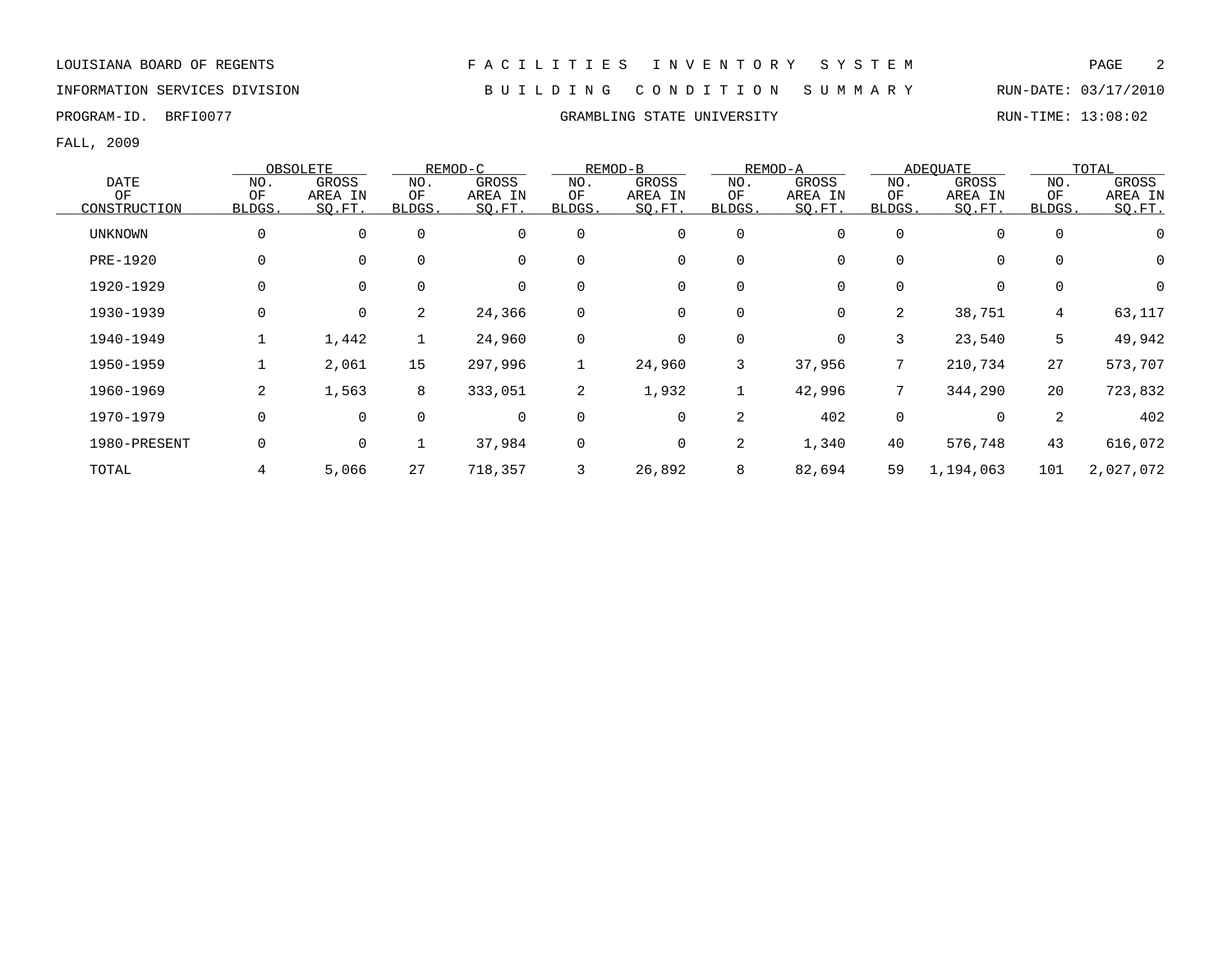INFORMATION SERVICES DIVISION B U I L D I N G C O N D I T I O N S U M M A R Y RUN-DATE: 03/17/2010

FALL, 2009

|                |                | OBSOLETE    |                | REMOD-C     |              | REMOD-B      |                | REMOD-A   |                | ADEOUATE |             | TOTAL     |
|----------------|----------------|-------------|----------------|-------------|--------------|--------------|----------------|-----------|----------------|----------|-------------|-----------|
| <b>DATE</b>    | NO.            | GROSS       | NO.            | GROSS       | NO.          | GROSS        | NO.            | GROSS     | NO.            | GROSS    | NO.         | GROSS     |
| OF             | OF             | AREA IN     | ΟF             | AREA IN     | ΟF           | AREA IN      | OF             | AREA IN   | ΟF             | AREA IN  | OF          | AREA IN   |
| CONSTRUCTION   | BLDGS.         | SQ.FT.      | BLDGS.         | SQ.FT.      | BLDGS.       | SQ.FT.       | BLDGS.         | SO.FT.    | BLDGS.         | SQ.FT.   | BLDGS.      | SQ.FT.    |
| <b>UNKNOWN</b> | 0              | $\mathbf 0$ | $\Omega$       | $\mathbf 0$ | $\mathbf 0$  | 0            | $\mathbf 0$    | 0         | $\Omega$       | $\Omega$ | $\mathbf 0$ | 0         |
| PRE-1920       | 0              | 0           | $\Omega$       | $\mathbf 0$ | $\mathbf 0$  | 0            | 0              | 0         |                | 8,121    | 1           | 8,121     |
| 1920-1929      | $\overline{0}$ | 0           | $\overline{2}$ | 45,386      | $\mathbf 0$  | $\mathsf{O}$ | $\mathbf 0$    | 0         | 0              | 0        | 2           | 45,386    |
| 1930-1939      | 0              | 0           |                | 416         | 5            | 25,225       | 5              | 162,888   | 0              | 0        | 11          | 188,529   |
| 1940-1949      | $\Omega$       | $\mathbf 0$ | 4              | 69,556      | $\mathbf{1}$ | 20,027       | $\overline{4}$ | 198,470   |                | 37,725   | 10          | 325,778   |
| 1950-1959      | 0              | 0           | 5              | 69,723      | 4            | 98,880       | 3              | 57,572    | 3              | 200,111  | 15          | 426,286   |
| 1960-1969      | 0              | 0           | 17             | 865,325     | 11           | 85,066       | 5              | 145,430   | $\overline{2}$ | 44,707   | 35          | 1,140,528 |
| 1970-1979      | 0              | 0           | 4              | 224,866     | 2            | 955          | 10             | 49,800    |                | 582      | 17          | 276,203   |
| 1980-PRESENT   | 0              | 0           | 3              | 5,790       | 5            | 3,467        | 14             | 416,014   | 42             | 440,691  | 64          | 865,962   |
| TOTAL          |                | 0           | 36             | 1,281,062   | 28           | 233,620      | 41             | 1,030,174 | 50             | 731,937  | 155         | 3,276,793 |

PROGRAM-ID. BRFI0077 CHOROSTANA TECH UNIVERSITY CHOROGRAM-ID. BRFI0077 CHOROGRAM-ID. RUN-TIME: 13:08:02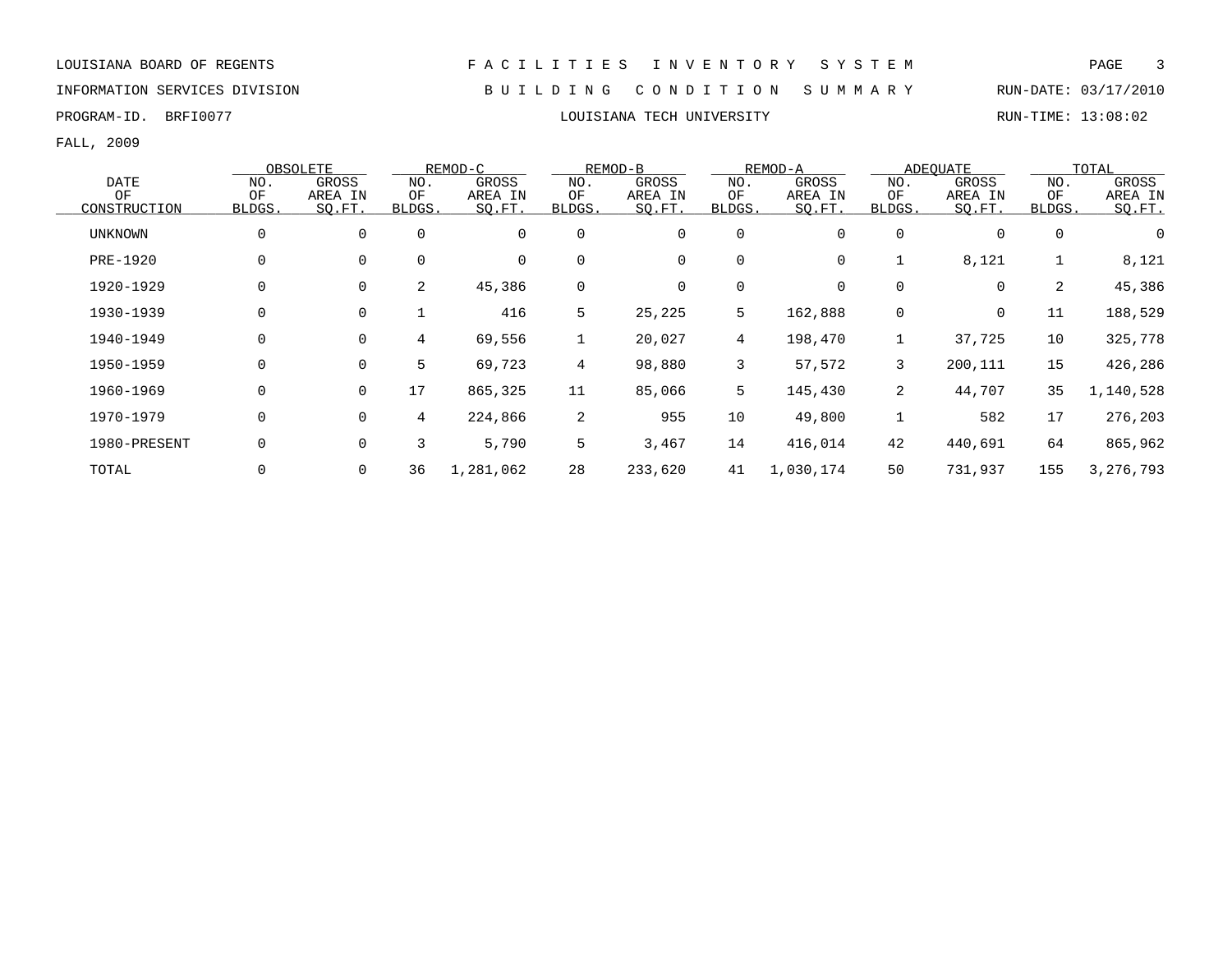INFORMATION SERVICES DIVISION B U I L D I N G C O N D I T I O N S U M M A R Y RUN-DATE: 03/17/2010

PROGRAM-ID. BRFI0077 **MONEESE STATE UNIVERSITY MONEESE STATE UNIVERSITY** RUN-TIME: 13:08:02

|              |             | OBSOLETE    |          | REMOD-C  |             | REMOD-B |             | REMOD-A  |                | ADEOUATE  |          | TOTAL     |
|--------------|-------------|-------------|----------|----------|-------------|---------|-------------|----------|----------------|-----------|----------|-----------|
| <b>DATE</b>  | NO.         | GROSS       | NO.      | GROSS    | NO.         | GROSS   | NO.         | GROSS    | NO.            | GROSS     | NO.      | GROSS     |
| OF           | ΟF          | AREA IN     | ΟF       | AREA IN  | OF          | AREA IN | OF          | AREA IN  | ΟF             | AREA IN   | ΟF       | AREA IN   |
| CONSTRUCTION | BLDGS.      | SQ.FT.      | BLDGS.   | SQ.FT.   | BLDGS.      | SQ.FT.  | BLDGS.      | SQ.FT.   | BLDGS.         | SQ.FT.    | BLDGS.   | SO.FT.    |
| UNKNOWN      | 0           | 0           | $\Omega$ | $\Omega$ | 0           | 0       | $\mathbf 0$ | 0        |                | 0         | 0        | 0         |
| PRE-1920     |             |             | $\Omega$ | $\Omega$ | $\Omega$    | 0       | $\mathbf 0$ | $\Omega$ |                | 0         | $\Omega$ | 0         |
| 1920-1929    |             |             |          |          | $\Omega$    | 0       | $\mathbf 0$ | $\Omega$ |                | 0         | 0        | 0         |
| 1930-1939    |             | 0           |          | 80,139   | 0           | 0       | 0           | 0        |                | 45,730    | 2        | 125,869   |
| 1940-1949    | 0           | $\mathbf 0$ |          | 56,002   | $\mathbf 0$ | 0       | 0           | 0        | $\overline{2}$ | 136,378   | 3        | 192,380   |
| 1950-1959    | 0           | $\Omega$    | $\Omega$ | $\Omega$ | 2           | 113,157 | 2           | 68,174   | 6              | 23,083    | 10       | 204,414   |
| 1960-1969    | O           | $\Omega$    | 2        | 101,099  | 2           | 84,414  | 9           | 74,892   | 12             | 143,280   | 25       | 403,685   |
| 1970-1979    | $\mathbf 0$ | $\mathbf 0$ | 2        | 97,910   |             | 43,717  | 0           | 0        | 13             | 435,293   | 16       | 576,920   |
| 1980-PRESENT |             | 2,500       |          | 12,556   | $\mathbf 0$ | 0       | 1           | 11,339   | 18             | 222,290   | 21       | 248,685   |
| TOTAL        |             | 2,500       |          | 347,706  | 5           | 241,288 | 12          | 154,405  | 52             | 1,006,054 | 77       | 1,751,953 |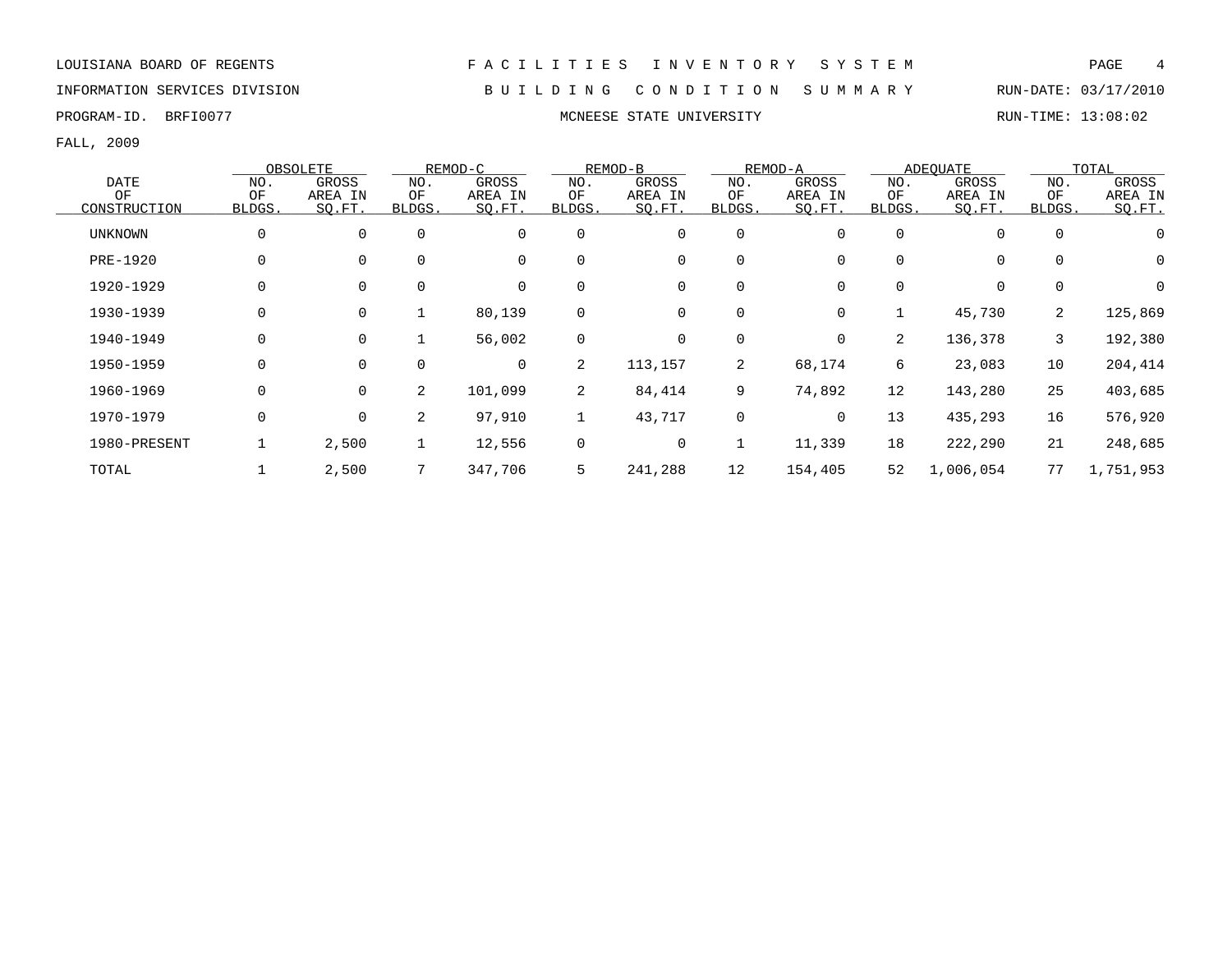INFORMATION SERVICES DIVISION B U I L D I N G C O N D I T I O N S U M M A R Y RUN-DATE: 03/17/2010

FALL, 2009

|                |             | OBSOLETE |              | REMOD-C     |          | REMOD-B     |             | REMOD-A  |        | ADEOUATE  |          | TOTAL            |
|----------------|-------------|----------|--------------|-------------|----------|-------------|-------------|----------|--------|-----------|----------|------------------|
| <b>DATE</b>    | NO.         | GROSS    | NO.          | GROSS       | NO.      | GROSS       | NO.         | GROSS    | NO.    | GROSS     | NO.      | GROSS            |
| OF             | OF          | AREA IN  | OF           | AREA IN     | OF       | AREA IN     | ΟF          | AREA IN  | ΟF     | AREA IN   | OF       | AREA IN          |
| CONSTRUCTION   | BLDGS.      | SQ.FT.   | <b>BLDGS</b> | SQ.FT.      | BLDGS.   | SQ.FT.      | BLDGS.      | SQ.FT.   | BLDGS. | SQ.FT.    | BLDGS.   | SO.FT.           |
| <b>UNKNOWN</b> | $\mathbf 0$ | $\Omega$ | $\Omega$     | $\mathbf 0$ | $\Omega$ | $\mathbf 0$ | $\mathbf 0$ | $\Omega$ |        | 0         | 0        |                  |
| PRE-1920       | 0           |          | $\Omega$     | $\mathbf 0$ |          | 0           | 0           |          |        | 0         | $\Omega$ | 0                |
| 1920-1929      | $\Omega$    |          | $\Omega$     | $\mathbf 0$ |          | 0           | 0           |          | 0      | 0         | $\Omega$ | $\left( \right)$ |
| 1930-1939      | $\Omega$    |          |              | $\mathbf 0$ |          | 0           | 0           | $\Omega$ | 3      | 12,925    | 3        | 12,925           |
| 1940-1949      |             |          | $\Omega$     | $\mathbf 0$ |          | 0           | 0           | 0        |        | 41,116    |          | 41,116           |
| 1950-1959      | 0           | O        |              | $\mathbf 0$ |          | 0           | 0           | 0        | 21     | 149,801   | 21       | 149,801          |
| 1960-1969      | $\Omega$    | $\Omega$ | $\Omega$     | $\mathbf 0$ | $\Omega$ | 0           |             | 51,012   | 21     | 451,556   | 22       | 502,568          |
| 1970-1979      | $\Omega$    | $\Omega$ | $\Omega$     | $\mathbf 0$ | $\Omega$ | $\mathbf 0$ | $\Omega$    | $\Omega$ | 16     | 230,037   | 16       | 230,037          |
| 1980-PRESENT   | $\Omega$    | $\Omega$ | $\Omega$     | $\Omega$    |          | $\mathbf 0$ | $\mathbf 0$ | $\Omega$ | 24     | 687,162   | 24       | 687,162          |
| TOTAL          |             |          |              | $\mathbf 0$ |          | 0           |             | 51,012   | 86     | 1,572,597 | 87       | 1,623,609        |

PROGRAM-ID. BRFI0077 **NICHOLLS STATE UNIVERSITY NICHOLLS STATE UNIVERSITY** RUN-TIME: 13:08:02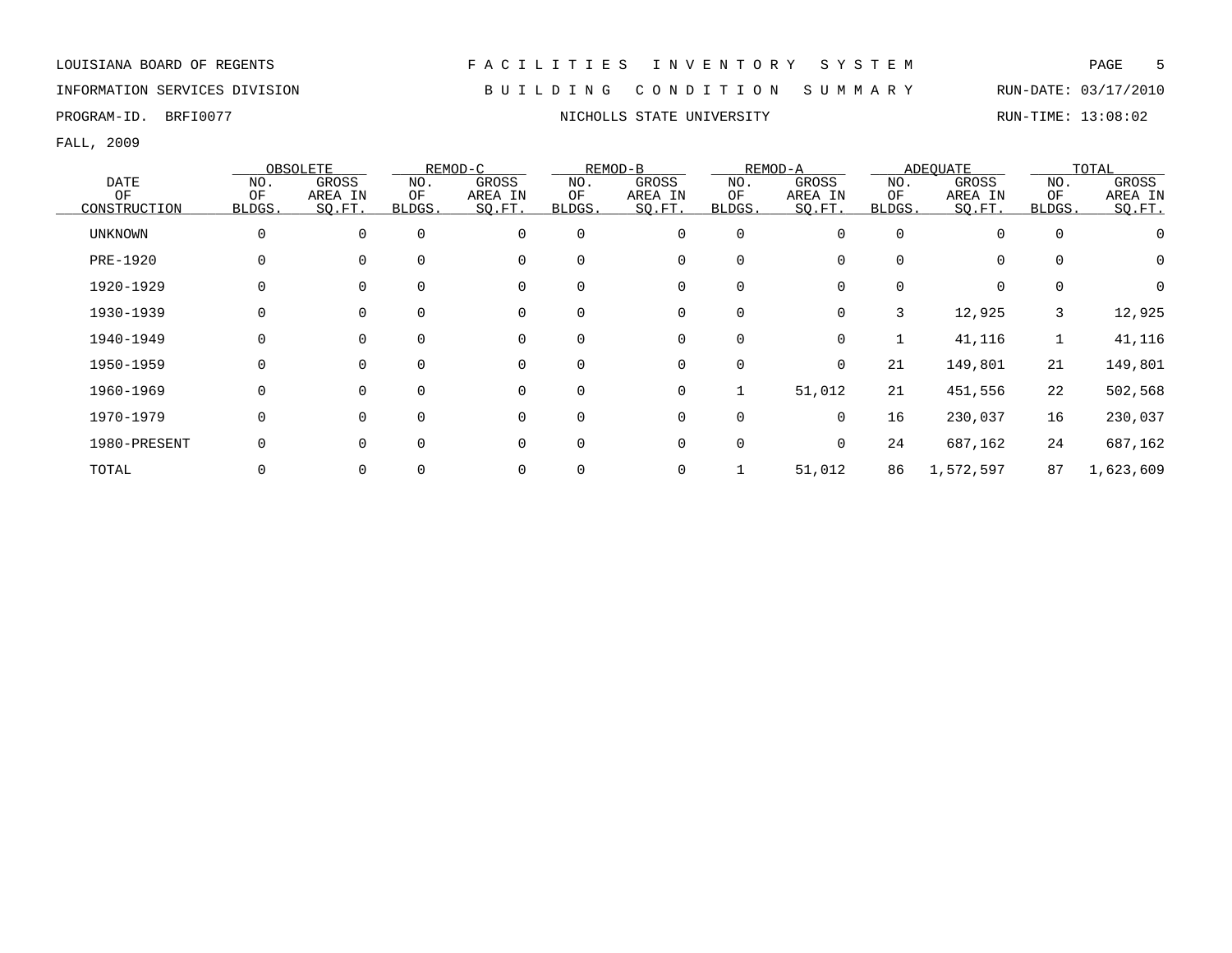### INFORMATION SERVICES DIVISION B U I L D I N G C O N D I T I O N S U M M A R Y RUN-DATE: 03/17/2010

PROGRAM-ID. BRFI0077 **EXECUTE:** 13:08:02

|                |                | OBSOLETE       |                 | REMOD-C     |              | REMOD-B      |              | REMOD-A  |             | ADEOUATE    |             | TOTAL     |
|----------------|----------------|----------------|-----------------|-------------|--------------|--------------|--------------|----------|-------------|-------------|-------------|-----------|
| <b>DATE</b>    | NO.            | GROSS          | NO.             | GROSS       | NO.          | <b>GROSS</b> | NO.          | GROSS    | NO.         | GROSS       | NO.         | GROSS     |
| OF             | OF             | AREA IN        | OF              | AREA IN     | OF           | AREA IN      | OF           | AREA IN  | OF          | AREA IN     | OF          | AREA IN   |
| CONSTRUCTION   | BLDGS.         | SQ.FT.         | BLDGS.          | SQ.FT.      | BLDGS.       | SQ.FT.       | <b>BLDGS</b> | SQ.FT.   | BLDGS.      | SQ.FT.      | BLDGS.      | SO.FT.    |
| <b>UNKNOWN</b> |                | 170            | 19              | 62,197      | 4            | 9,502        | 0            | 0        | 3           | 10,871      | 27          | 82,740    |
| PRE-1920       | 0              | 0              | $\mathbf 0$     | $\mathbf 0$ | $\mathbf 0$  | 0            | 0            | $\Omega$ |             | $\mathbf 0$ | $\mathbf 0$ | 0         |
| 1920-1929      | 0              | 0              | $\mathbf 0$     | 0           | 0            | 0            | 0            | 0        |             | 0           | 0           | 0         |
| 1930-1939      | 0              | $\mathsf{O}$   | $4\overline{ }$ | 99,853      | 0            | 0            | 1            | 47,279   |             | 66,855      | 6           | 213,987   |
| 1940-1949      |                | 2,489          | 2               | 24,381      | $\mathbf{1}$ | 3,491        | 1            | 3,300    | $\mathbf 0$ | $\mathbf 0$ | 5           | 33,661    |
| 1950-1959      | $\overline{2}$ | 3,415          | $4\overline{ }$ | 89,987      | $\mathbf 0$  | $\mathbf 0$  | $\mathsf{O}$ | $\Omega$ |             | $\mathbf 0$ | 6           | 93,402    |
| 1960-1969      | 3              | 6,017          | 25              | 546,141     | 3            | 48,963       | 0            | 0        |             | 18,380      | 32          | 619,501   |
| 1970-1979      | 0              | $\overline{0}$ | 10              | 468,802     | $\mathbf{1}$ | 6,494        | $\mathsf{O}$ | 0        |             | 0           | 11          | 475,296   |
| 1980-PRESENT   |                | 200            | 25              | 174,123     |              | 61,304       | 4            | 138,067  | 12          | 734,895     | 43          | 1,108,589 |
| TOTAL          | 8              | 12,291         | 89              | 1,465,484   | 10           | 129,754      | 6            | 188,646  | 17          | 831,001     | 130         | 2,627,176 |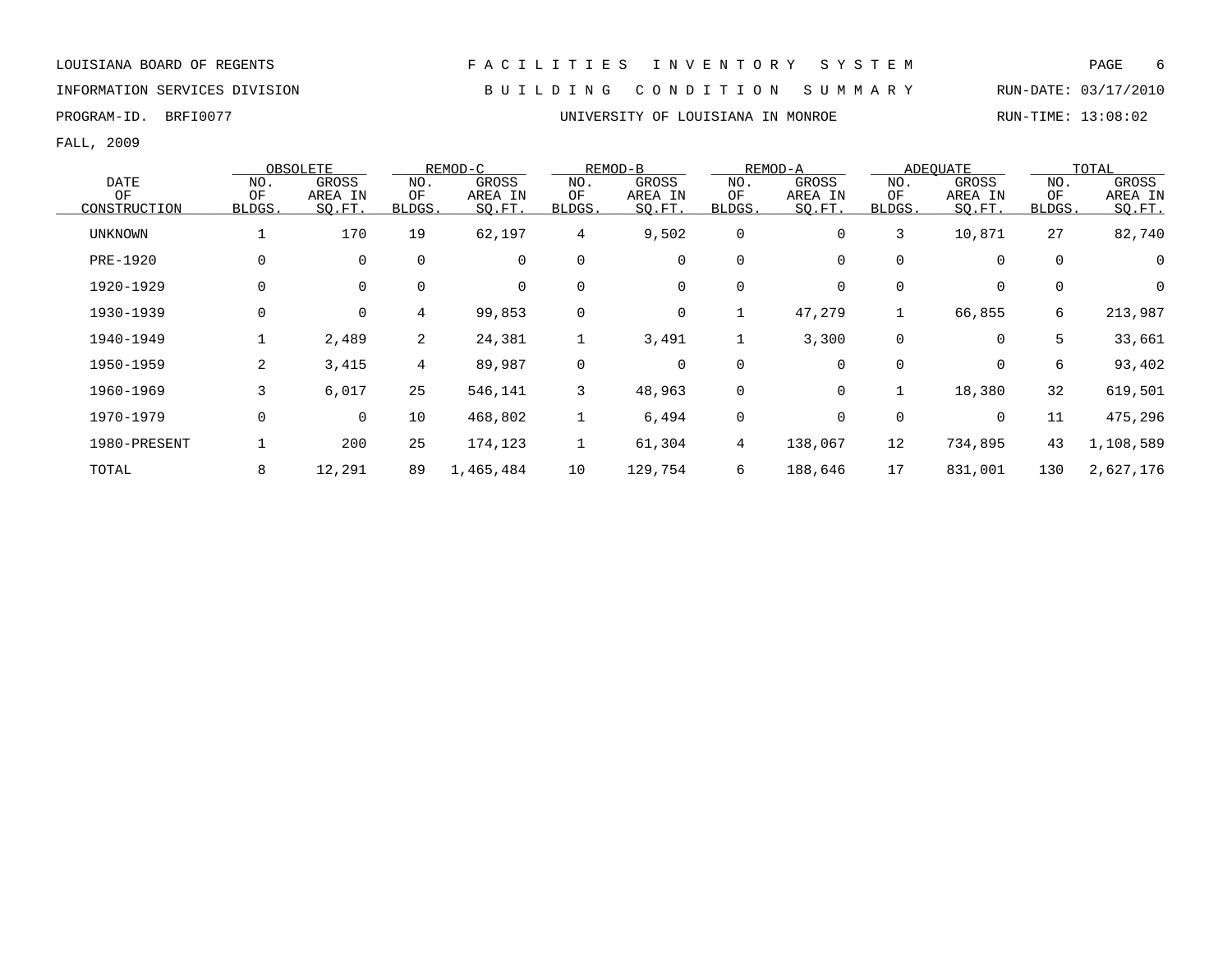### INFORMATION SERVICES DIVISION B U I L D I N G C O N D I T I O N S U M M A R Y RUN-DATE: 03/17/2010

PROGRAM-ID. BRFI0077 NORTHWESTERN STATE UNIVERSITY NORTHWESTERN STATE UNIVERSITY

|                |              | OBSOLETE     |             | REMOD-C     |             | REMOD-B     |             | REMOD-A  |        | ADEOUATE  |                 | TOTAL     |
|----------------|--------------|--------------|-------------|-------------|-------------|-------------|-------------|----------|--------|-----------|-----------------|-----------|
| <b>DATE</b>    | NO.          | <b>GROSS</b> | NO.         | GROSS       | NO.         | GROSS       | NO.         | GROSS    | NO.    | GROSS     | NO.             | GROSS     |
| OF             | OF           | AREA IN      | OF          | AREA IN     | OF          | AREA IN     | OF          | AREA IN  | OF     | AREA IN   | OF              | AREA IN   |
| CONSTRUCTION   | <b>BLDGS</b> | SQ.FT.       | BLDGS.      | SQ.FT.      | BLDGS.      | SQ.FT.      | BLDGS.      | SQ.FT.   | BLDGS. | SO.FT.    | BLDGS.          | SO.FT.    |
| <b>UNKNOWN</b> | $\mathbf 0$  | $\mathbf 0$  | $\mathbf 0$ | $\mathbf 0$ | $\mathbf 0$ | 0           | $\mathbf 0$ | 0        |        | 11,700    | 1               | 11,700    |
| PRE-1920       | 0            | $\Omega$     |             | $\Omega$    | $\Omega$    | 0           | 0           | 0        | 2      | 18,436    | 2               | 18,436    |
| 1920-1929      |              | 15,592       | $\Omega$    | $\Omega$    | $\Omega$    | 0           | 0           | 0        | 4      | 77,892    | 5               | 93,484    |
| 1930-1939      | 0            | 0            |             | 0           | 0           | 0           | 0           | 0        | 5      | 353,619   | 5               | 353,619   |
| 1940-1949      | 0            | $\Omega$     |             | 0           | $\mathbf 0$ | 0           | 0           | 0        | 4      | 127,814   | $4\overline{ }$ | 127,814   |
| 1950-1959      | 0            | $\Omega$     | $\Omega$    | $\Omega$    | $\Omega$    | $\mathbf 0$ | $\mathbf 0$ | $\Omega$ | 8      | 188,847   | 8               | 188,847   |
| 1960-1969      | $\mathbf 0$  | $\Omega$     |             | $\Omega$    | $\Omega$    | $\mathbf 0$ | $\mathbf 0$ | 0        | 18     | 452,416   | 18              | 452,416   |
| 1970-1979      | $\mathbf 0$  | $\Omega$     |             | $\Omega$    | $\mathbf 0$ | 0           | 0           | 0        | 21     | 375,133   | 21              | 375,133   |
| 1980-PRESENT   | 0            | 0            |             | $\Omega$    | $\Omega$    | 0           | 0           | 0        | 35     | 239,210   | 35              | 239,210   |
| TOTAL          |              | 15,592       |             |             |             | 0           | 0           | 0        | 98     | 1,845,067 | 99              | 1,860,659 |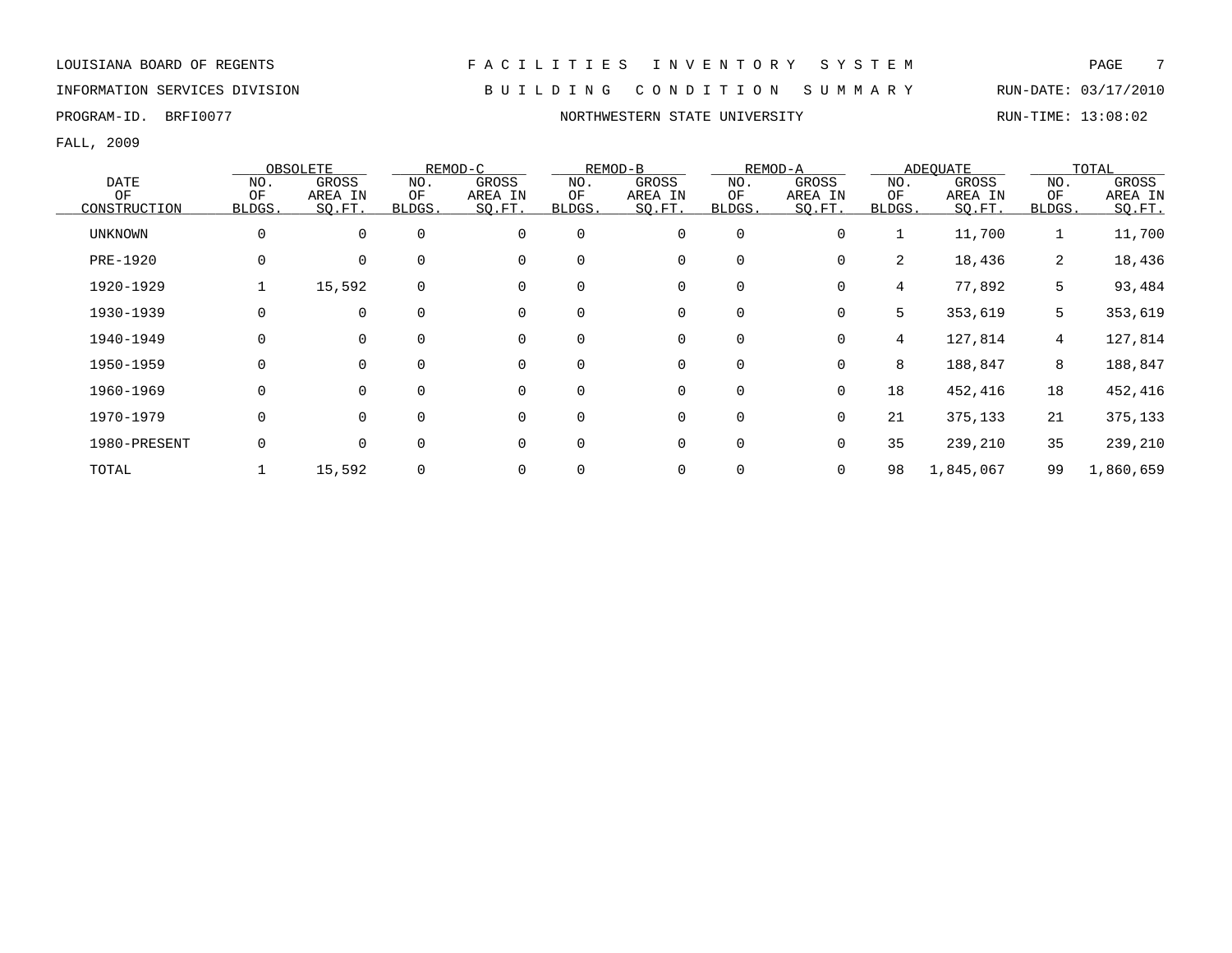### INFORMATION SERVICES DIVISION B U I L D I N G C O N D I T I O N S U M M A R Y RUN-DATE: 03/17/2010

PROGRAM-ID. BRFI0077 SOUTHEASTERN LOUISIANA UNIVERSITY RUN-TIME: 13:08:02

|                |             | OBSOLETE     |                | REMOD-C     |              | REMOD-B |        | REMOD-A |        | ADEOUATE  |                | TOTAL     |
|----------------|-------------|--------------|----------------|-------------|--------------|---------|--------|---------|--------|-----------|----------------|-----------|
| <b>DATE</b>    | NO.         | <b>GROSS</b> | NO.            | GROSS       | NO.          | GROSS   | NO.    | GROSS   | NO.    | GROSS     | NO.            | GROSS     |
| OF             | OF          | AREA IN      | OF             | AREA IN     | OF           | AREA IN | OF     | AREA IN | OF     | AREA IN   | OF             | AREA IN   |
| CONSTRUCTION   | BLDGS.      | SQ.FT.       | BLDGS.         | SO.FT.      | <b>BLDGS</b> | SO.FT.  | BLDGS. | SQ.FT.  | BLDGS. | SQ.FT.    | <b>BLDGS</b>   | SO.FT.    |
| <b>UNKNOWN</b> | $\mathbf 0$ | 0            | $\mathbf 0$    | $\mathbf 0$ | 0            | 0       | 0      | 0       |        | 34,366    | $\mathbf 1$    | 34,366    |
| PRE-1920       | 0           |              | $\mathbf 0$    | $\mathbf 0$ | 0            | 0       | 0      | 0       | 3      | 5,108     | 3              | 5,108     |
| 1920-1929      | $\mathbf 0$ |              |                | 2,100       | 0            | 0       | 0      |         | 0      | 0         |                | 2,100     |
| 1930-1939      | 0           | 0            |                | 20,624      | 6            | 178,985 | 1      | 28,910  |        | 196       | 9              | 228,715   |
| 1940-1949      | 0           | $\mathbf 0$  | $\overline{2}$ | 7,900       | $\mathbf{1}$ | 31,048  | 3      | 48,244  |        | 1,476     | 7              | 88,668    |
| 1950-1959      | $\Omega$    | $\Omega$     | $\Omega$       | $\Omega$    | 3            | 90,390  | 0      | 0       | 2      | 21,048    | 5 <sup>5</sup> | 111,438   |
| 1960-1969      | 2           | 102,754      | $\mathbf 0$    | $\mathbf 0$ | 8            | 292,373 | 5      | 119,220 | 8      | 165,848   | 23             | 680,195   |
| 1970-1979      | $\mathbf 0$ | 0            | $\mathbf 0$    | 0           |              | 101,405 | 3      | 165,614 | 5      | 18,286    | 9              | 285,305   |
| 1980-PRESENT   | $\mathbf 0$ | $\mathbf 0$  |                | 990         | 0            | 0       | 4      | 367,870 | 41     | 1,621,042 | 46             | 1,989,902 |
| TOTAL          | 2           | 102,754      | 5              | 31,614      | 19           | 694,201 | 16     | 729,858 | 62     | 1,867,370 | 104            | 3,425,797 |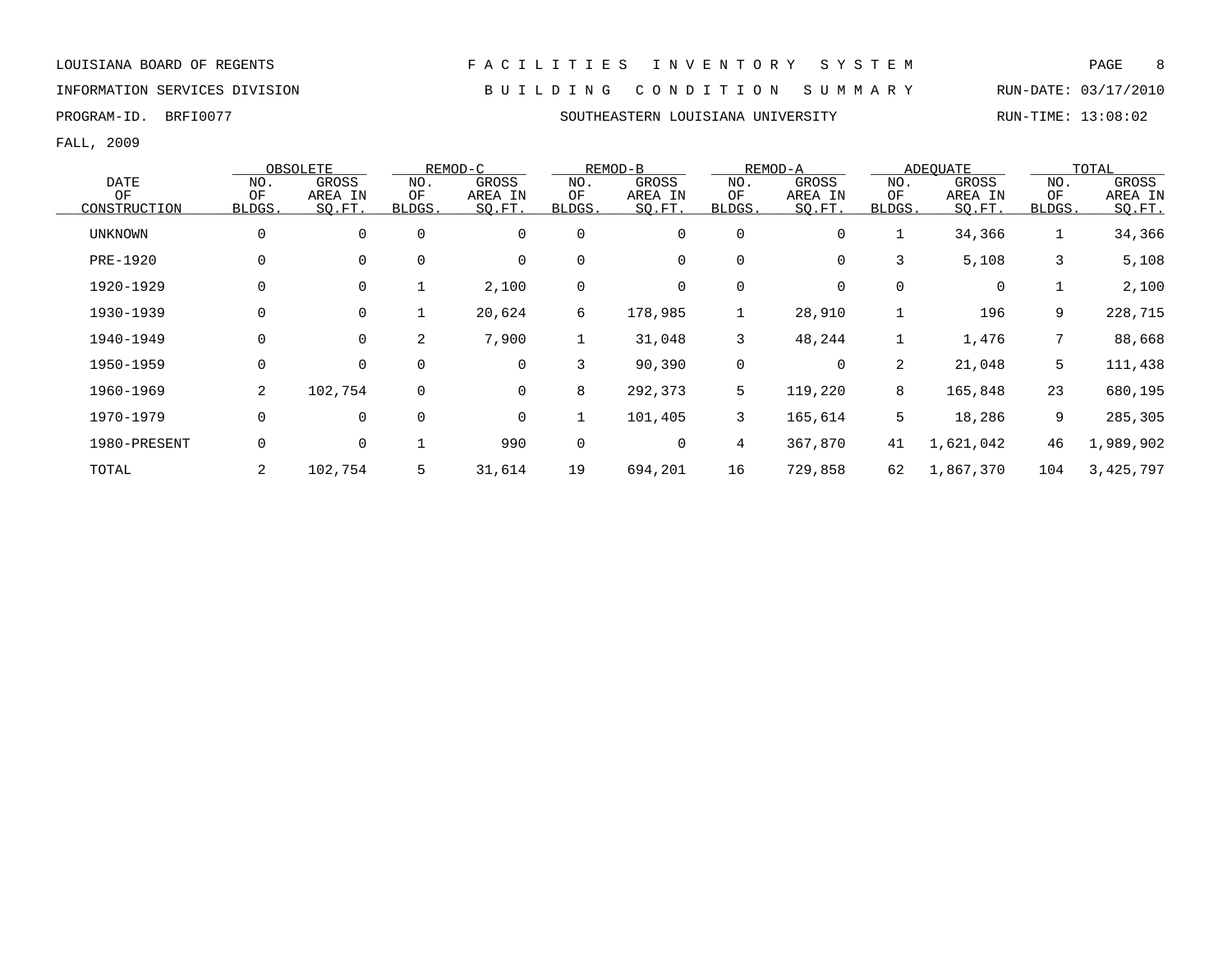LOUISIANA BOARD OF REGENTS F A C I L I T I E S I N V E N T O R Y S Y S T E M PAGE 9 INFORMATION SERVICES DIVISION B U I L D I N G C O N D I T I O N S U M M A R Y RUN-DATE: 03/17/2010

### PROGRAM-ID. BRFI0077 **EXAM-ID.** BRFI0077 **EXAMILY STEAM IN LAFAYETTE** RUN-TIME: 13:08:02

|                |        | OBSOLETE    |             | REMOD-C |             | REMOD-B |                 | REMOD-A  |              | <b>ADEQUATE</b> |             | TOTAL     |
|----------------|--------|-------------|-------------|---------|-------------|---------|-----------------|----------|--------------|-----------------|-------------|-----------|
| <b>DATE</b>    | NO.    | GROSS       | NO.         | GROSS   | NO.         | GROSS   | NO.             | GROSS    | NO.          | GROSS           | NO.         | GROSS     |
| OF             | OF     | AREA IN     | ΟF          | AREA IN | ΟF          | AREA IN | OF              | AREA IN  | OF           | AREA IN         | OF          | AREA IN   |
| CONSTRUCTION   | BLDGS. | SO.FT.      | BLDGS.      | SQ.FT.  | BLDGS.      | SQ.FT.  | BLDGS.          | SQ.FT.   | <b>BLDGS</b> | SQ.FT.          | BLDGS.      | SO.FT.    |
| <b>UNKNOWN</b> | 0      | $\mathbf 0$ | $\mathbf 0$ | 0       | $\mathbf 0$ | 0       | 0               | 0        | $\Omega$     | $\mathbf 0$     | $\mathbf 0$ | 0         |
| PRE-1920       | 0      | 0           | $\mathbf 0$ | 0       |             | 2,527   | 0               | 0        | 2            | 33,379          | 3           | 35,906    |
| 1920-1929      | 0      | 0           | $\mathbf 0$ | 0       | 3           | 20,063  | $\mathbf 0$     | 0        | 3            | 52,929          | 6           | 72,992    |
| 1930-1939      |        | 23,800      | 0           | 0       | 4           | 5,943   | 1               | 16,038   | 12           | 169,156         | 18          | 214,937   |
| 1940-1949      |        | 2,794       | 0           | 0       | 9           | 12,049  | 3               | 5,488    | 10           | 281,380         | 23          | 301,711   |
| 1950-1959      | 3      | 24,862      | $\mathbf 0$ | 0       | 5           | 43,247  | 2               | 9,611    | 22           | 325,951         | 32          | 403,671   |
| 1960-1969      | 0      | $\mathbf 0$ | $\mathbf 0$ | 0       | 9           | 245,741 | $4\overline{ }$ | 49,251   | 27           | 962,423         | 40          | 1,257,415 |
| 1970-1979      | 0      | $\mathbf 0$ | $\Omega$    | 0       | 3           | 6,122   | $\mathbf 0$     | $\Omega$ | 22           | 431,753         | 25          | 437,875   |
| 1980-PRESENT   | 0      | 0           | 0           | 0       | 4           | 8,435   | 2               | 32,622   | 121          | 1,287,232       | 127         | 1,328,289 |
| TOTAL          |        | 51,456      | 0           | 0       | 38          | 344,127 | 12              | 113,010  | 219          | 3,544,203       | 274         | 4,052,796 |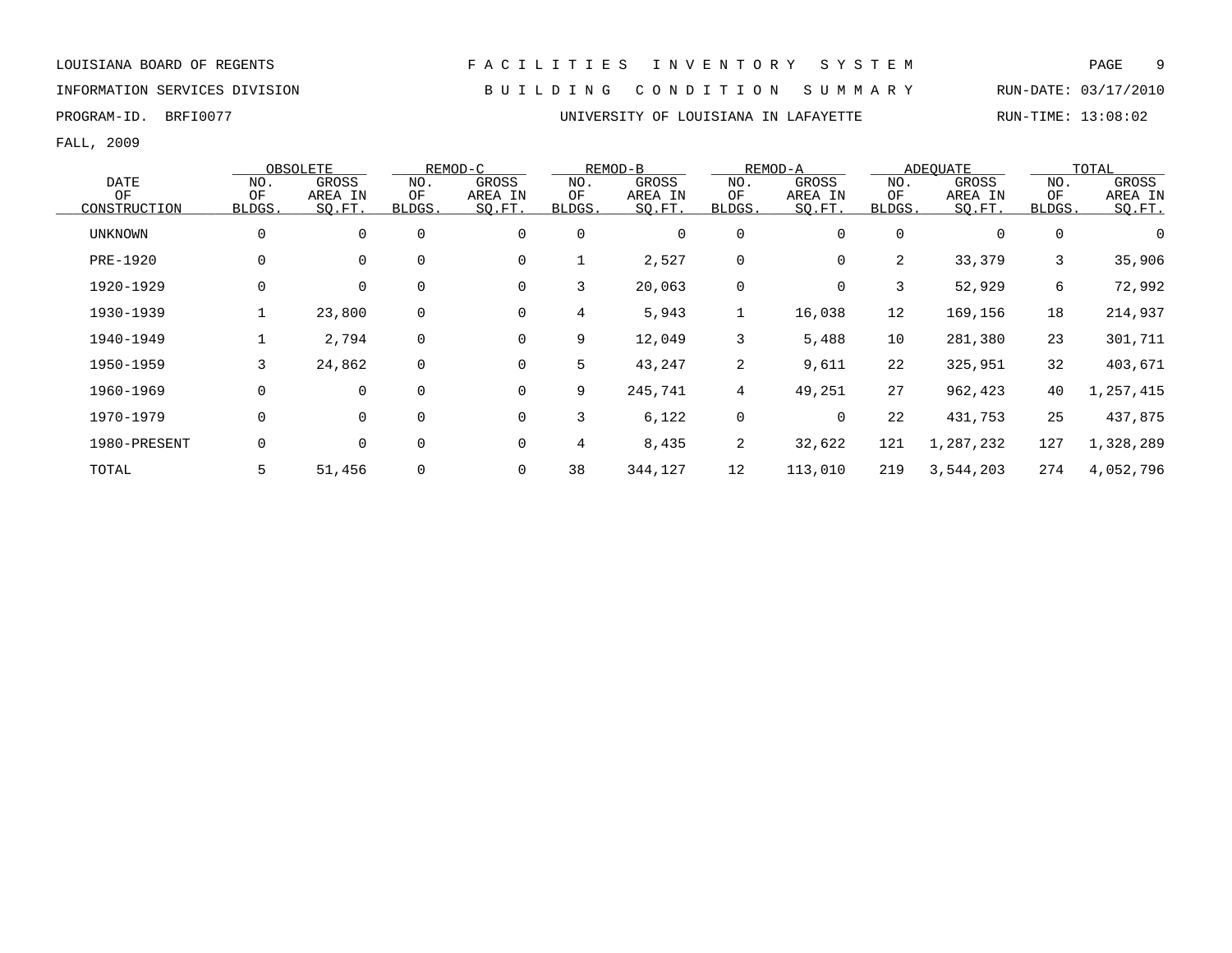INFORMATION SERVICES DIVISION B U I L D I N G C O N D I T I O N S U M M A R Y RUN-DATE: 03/17/2010

PROGRAM-ID. BRFI0077 CHARGE STRUM-TIME: 13:08:02 LSU-SYSTEM OFFICE RUN-TIME: 13:08:02

|                |          | OBSOLETE |          | REMOD-C  |          | REMOD-B  |             | REMOD-A |        | ADEOUATE |          | TOTAL    |
|----------------|----------|----------|----------|----------|----------|----------|-------------|---------|--------|----------|----------|----------|
| DATE           | NO.      | GROSS    | NO.      | GROSS    | NO.      | GROSS    | NO.         | GROSS   | NO.    | GROSS    | NO.      | GROSS    |
| OF             | OF       | AREA IN  | ΟF       | AREA IN  | OF       | AREA IN  | ОF          | AREA IN | ΟF     | AREA IN  | OF       | AREA IN  |
| CONSTRUCTION   | BLDGS.   | SO.FT.   | BLDGS.   | SO.FT.   | BLDGS.   | SO.FT.   | BLDGS.      | SO.FT.  | BLDGS. | SO.FT.   | BLDGS.   | SQ.FT.   |
| <b>UNKNOWN</b> | $\Omega$ | $\Omega$ | $\Omega$ | $\Omega$ | $\Omega$ | 0        | 0           | O       | O      | $\Omega$ | $\Omega$ |          |
| PRE-1920       |          |          |          | $\Omega$ |          | 0        | 0           |         |        |          |          |          |
| 1920-1929      |          |          |          | $\Omega$ |          | 0        | 0           |         |        |          |          | $\Omega$ |
| 1930-1939      |          |          |          | $\Omega$ |          | 0        | $\Omega$    |         |        |          |          | $\Omega$ |
| 1940-1949      |          |          |          | $\Omega$ |          | 0        | 0           |         |        |          |          | $\Omega$ |
| 1950-1959      |          |          |          | 0        |          | 0        | $\mathbf 0$ |         |        |          | $\Omega$ | $\Omega$ |
| 1960-1969      |          |          |          | $\Omega$ |          | 0        | $\Omega$    |         |        |          |          | $\Omega$ |
| 1970-1979      |          |          |          | 0        |          | $\Omega$ | $\Omega$    | 0       |        | 31,000   |          | 31,000   |
| 1980-PRESENT   |          |          |          |          |          | $\Omega$ | $\Omega$    |         |        | $\cap$   |          |          |
| TOTAL          |          |          |          |          |          |          | 0           |         |        | 31,000   |          | 31,000   |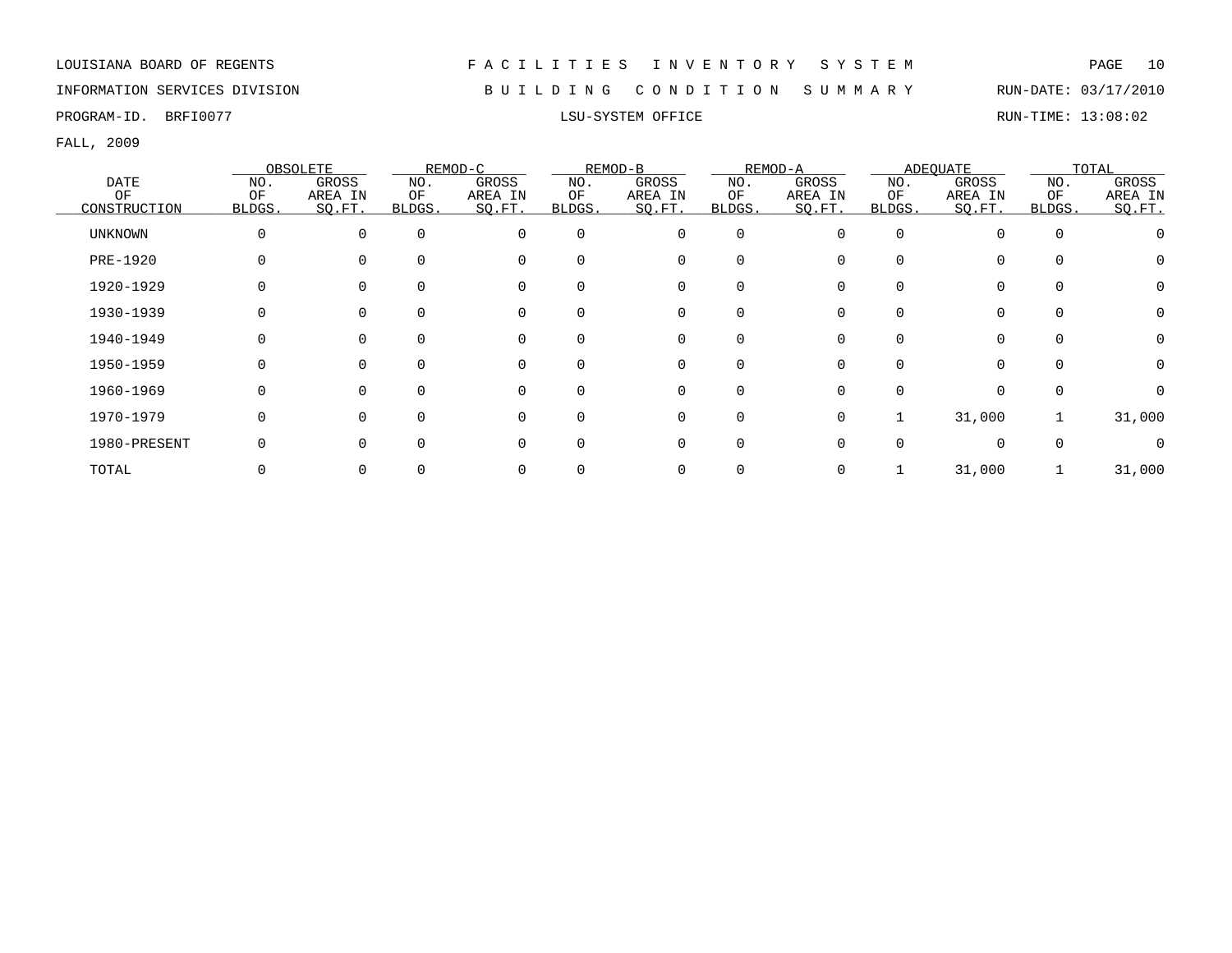INFORMATION SERVICES DIVISION B U I L D I N G C O N D I T I O N S U M M A R Y RUN-DATE: 03/17/2010

PROGRAM-ID. BRFI0077 LSU-ALEXANDRIA RUN-TIME: 13:08:02

|              |        | OBSOLETE     |             | REMOD-C |             | REMOD-B      |             | REMOD-A  |          | ADEOUATE     |             | TOTAL        |
|--------------|--------|--------------|-------------|---------|-------------|--------------|-------------|----------|----------|--------------|-------------|--------------|
| <b>DATE</b>  | NO.    | <b>GROSS</b> | NO.         | GROSS   | NO.         | <b>GROSS</b> | NO.         | GROSS    | NO.      | <b>GROSS</b> | NO.         | <b>GROSS</b> |
| OF           | OF     | AREA IN      | OF          | AREA IN | OF          | AREA IN      | OF          | AREA IN  | OF       | AREA IN      | OF          | AREA IN      |
| CONSTRUCTION | BLDGS. | SQ.FT.       | BLDGS.      | SO.FT.  | BLDGS.      | SO.FT.       | BLDGS.      | SQ.FT.   | BLDGS.   | SO.FT.       | BLDGS.      | SQ.FT.       |
| UNKNOWN      | 0      | 0            | $\mathbf 0$ | 0       | $\mathbf 0$ | 0            | $\mathbf 0$ | 0        |          | $\mathbf 0$  | $\mathbf 0$ |              |
| PRE-1920     | 0      | $\Omega$     | $\mathbf 0$ | 0       | $\Omega$    | 0            | $\mathbf 0$ |          |          | $\mathbf 0$  | $\mathbf 0$ | 0            |
| 1920-1929    | 0      | $\Omega$     | 0           | 0       | $\Omega$    | 0            | 0           |          |          | 0            | 0           | 0            |
| 1930-1939    | 0      | $\mathbf 0$  | 0           | 0       | 0           | 0            | 0           | 0        |          | 0            | 0           | $\Omega$     |
| 1940-1949    | 0      | $\mathbf 0$  |             | 8,756   | $\mathbf 0$ | 0            | 5           | 19,354   |          | 1,440        | 7           | 29,550       |
| 1950-1959    | 0      | $\mathbf 0$  | $\Omega$    | 0       | $\Omega$    | 0            | 1           | 18,710   | $\Omega$ | $\mathbf 0$  |             | 18,710       |
| 1960-1969    |        | 824          | 5           | 88,488  |             | 92           | 2           | 77,390   | $\Omega$ | $\mathbf 0$  | 9           | 166,794      |
| 1970-1979    |        | 884          |             | 285     |             | 100          | 0           | $\Omega$ | 2        | 38,807       | 5           | 40,076       |
| 1980-PRESENT | 0      | $\mathbf 0$  | $\mathbf 0$ | 0       | $\Omega$    | 0            | 1           | 16,123   | 5        | 84,889       | 6           | 101,012      |
| TOTAL        |        | 1,708        |             | 97,529  | 2           | 192          | 9           | 131,577  | 8        | 125,136      | 28          | 356,142      |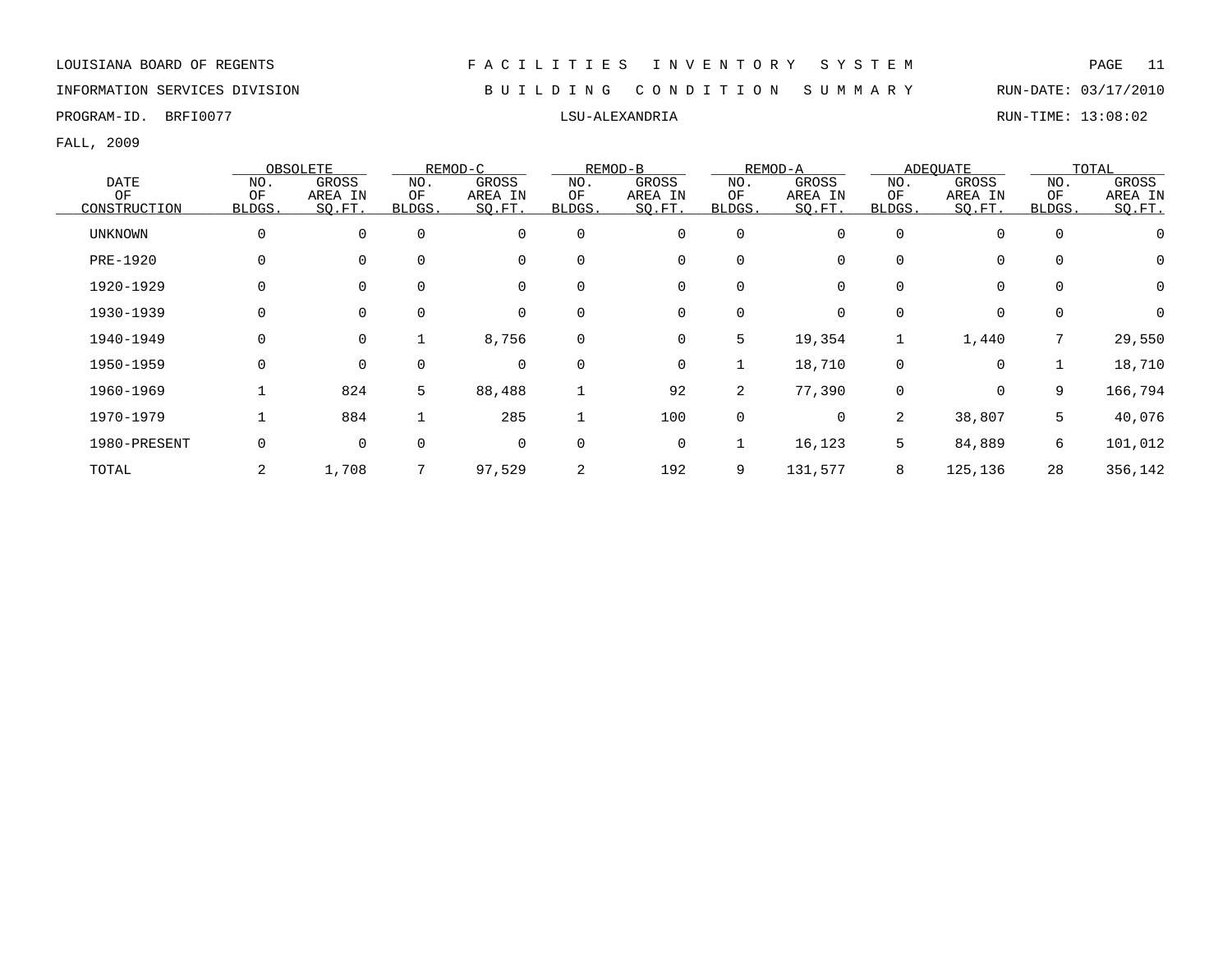INFORMATION SERVICES DIVISION B U I L D I N G C O N D I T I O N S U M M A R Y RUN-DATE: 03/17/2010

PROGRAM-ID. BRFI0077 LSU-BATON ROUGE RUN-TIME: 13:08:02

|                |             | OBSOLETE    |                | REMOD-C     |        | REMOD-B      |                | REMOD-A     |                 | ADEQUATE  |        | TOTAL      |
|----------------|-------------|-------------|----------------|-------------|--------|--------------|----------------|-------------|-----------------|-----------|--------|------------|
| <b>DATE</b>    | NO.         | GROSS       | NO.            | GROSS       | NO.    | GROSS        | NO.            | GROSS       | NO.             | GROSS     | NO.    | GROSS      |
| ΟF             | OF          | AREA IN     | ΟF             | AREA IN     | ΟF     | AREA IN      | ΟF             | AREA IN     | ΟF              | AREA IN   | OF     | AREA IN    |
| CONSTRUCTION   | BLDGS.      | SO.FT.      | BLDGS.         | SQ.FT.      | BLDGS. | SO.FT.       | BLDGS.         | SQ.FT.      | BLDGS.          | SO.FT.    | BLDGS. | SO.FT.     |
| <b>UNKNOWN</b> | $\mathbf 0$ | $\mathbf 0$ | $\mathbf 0$    | $\mathbf 0$ | 0      | $\mathbf 0$  | 0              |             | $\Omega$        | 0         | 0      | 0          |
| PRE-1920       | 0           | $\mathbf 0$ | $\mathbf 0$    | 0           | 7      | 6,629        |                | 4,006       | 21              | 38,350    | 29     | 48,985     |
| 1920-1929      | 2           | 3,950       | $\mathbf 1$    | 24,208      | 19     | 676,903      | 3              | 119,513     | 12              | 522,455   | 37     | 1,347,029  |
| 1930-1939      |             | 15,981      | 0              | 0           | 7      | 261,358      | 10             | 495,048     | 2               | 23,543    | 20     | 795,930    |
| 1940-1949      | 0           | $\mathbf 0$ | $\overline{2}$ | 23,339      | 3      | 41,049       | $\overline{4}$ | 287,741     | 9               | 76,805    | 18     | 428,934    |
| 1950-1959      | $\mathbf 0$ | $\mathbf 0$ |                | 1,339       | 7      | 90,936       | 21             | 566,318     | $7\overline{ }$ | 283,457   | 36     | 942,050    |
| 1960-1969      | $\Omega$    | $\Omega$    | $\Omega$       | $\mathbf 0$ | 2      | 32,781       | 20             | 363,879     | 38              | 1,327,235 | 60     | 1,723,895  |
| 1970-1979      | 0           | $\mathbf 0$ | $\mathbf 0$    | 0           |        | 38,082       | 2              | 375,576     | 93              | 1,185,878 | 96     | 1,599,536  |
| 1980-PRESENT   | 0           | 0           |                | 100         | 0      | $\mathsf{O}$ |                | 672         | 171             | 3,714,802 | 173    | 3,715,574  |
| TOTAL          |             | 19,931      | 5              | 48,986      | 46     | 1,147,738    | 62             | 2, 212, 753 | 353             | 7,172,525 | 469    | 10,601,933 |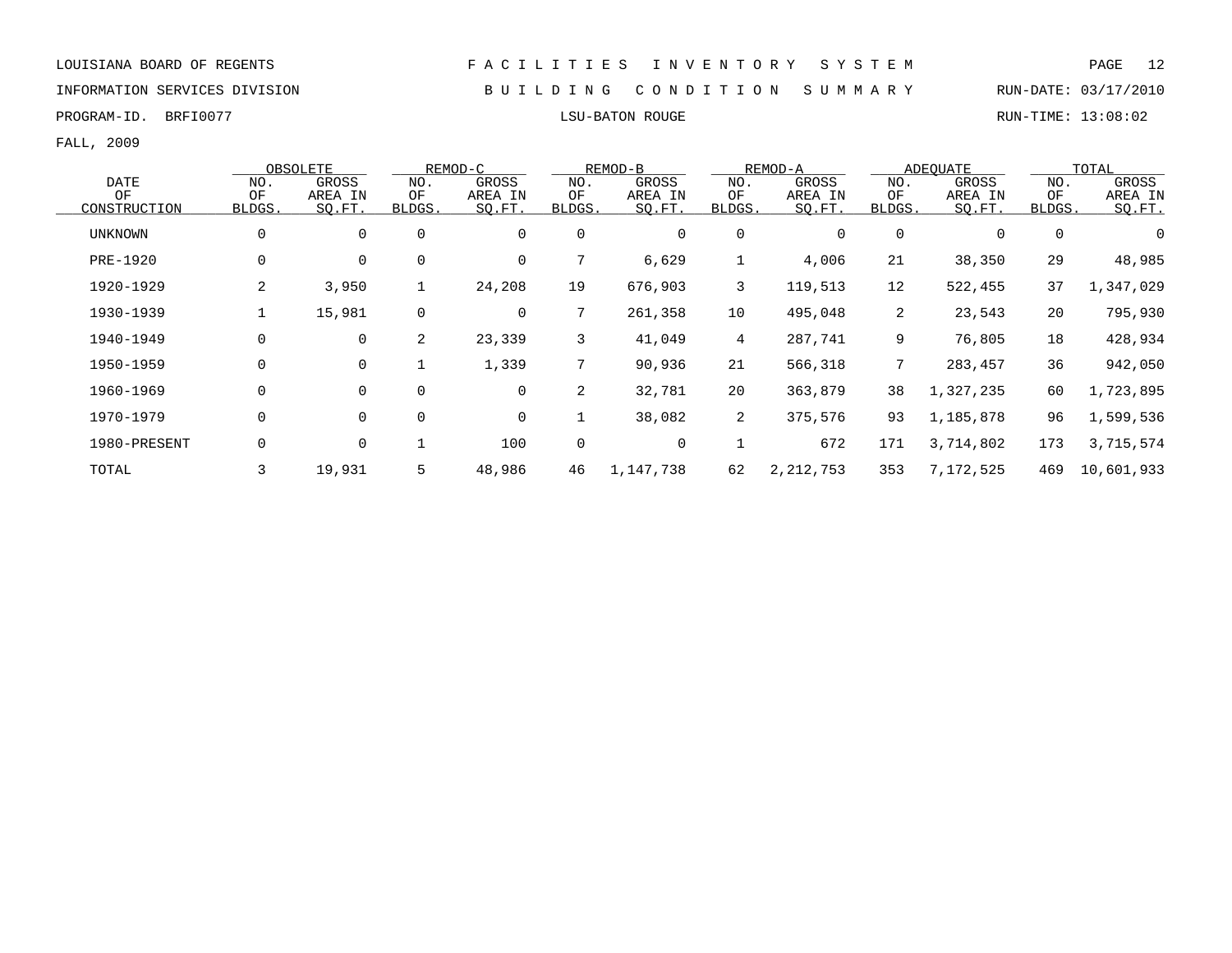### INFORMATION SERVICES DIVISION B U I L D I N G C O N D I T I O N S U M M A R Y RUN-DATE: 03/17/2010

PROGRAM-ID. BRFI0077 LSU-EUNICE RUN-TIME: 13:08:02

|              |          | OBSOLETE |              | REMOD-C  |              | REMOD-B  |             | REMOD-A  |              | ADEQUATE     |          | TOTAL    |
|--------------|----------|----------|--------------|----------|--------------|----------|-------------|----------|--------------|--------------|----------|----------|
| <b>DATE</b>  | NO.      | GROSS    | NO.          | GROSS    | NO.          | GROSS    | NO.         | GROSS    | NO.          | <b>GROSS</b> | NO.      | GROSS    |
| OF           | OF       | AREA IN  | OF           | AREA IN  | OF           | AREA IN  | OF          | AREA IN  | OF           | AREA IN      | OF       | AREA IN  |
| CONSTRUCTION | BLDGS.   | SO.FT.   | <b>BLDGS</b> | SQ.FT.   | <b>BLDGS</b> | SQ.FT.   | BLDGS.      | SQ.FT.   | <b>BLDGS</b> | SQ.FT.       | BLDGS.   | SQ.FT.   |
| UNKNOWN      | $\Omega$ | $\Omega$ | $\Omega$     | 0        | $\Omega$     | 0        | 0           | 0        |              | $\mathbf 0$  | $\Omega$ |          |
| PRE-1920     |          |          | $\Omega$     | $\Omega$ | 0            | 0        | 0           |          |              | $\Omega$     |          |          |
| 1920-1929    |          |          | $\Omega$     | 0        | 0            | 0        | 0           |          |              | $\mathbf 0$  |          | $\Omega$ |
| 1930-1939    |          |          | $\Omega$     | 0        |              | 0        | 0           |          |              | 0            |          | $\Omega$ |
| 1940-1949    |          |          | 0            | 0        | 0            | 0        | 0           |          |              | $\mathbf 0$  | $\Omega$ | 0        |
| 1950-1959    |          | $\Omega$ | $\Omega$     | 0        | $\Omega$     | 0        | 0           |          |              | $\Omega$     |          |          |
| 1960-1969    | 0        | $\Omega$ | $\Omega$     | 0        | $\Omega$     | 0        | 2           | 100,629  | 2            | 12,591       | 4        | 113,220  |
| 1970-1979    | $\Omega$ | $\Omega$ | $\Omega$     | $\Omega$ | $\Omega$     | $\Omega$ | $\Omega$    | $\Omega$ | 3            | 42,079       | 3        | 42,079   |
| 1980-PRESENT |          | $\Omega$ | $\Omega$     | $\Omega$ | 0            | 0        | $\mathbf 0$ | 0        | 6            | 144,821      | 6        | 144,821  |
| TOTAL        |          |          |              | 0        |              | 0        | 2           | 100,629  | 11           | 199,491      | 13       | 300,120  |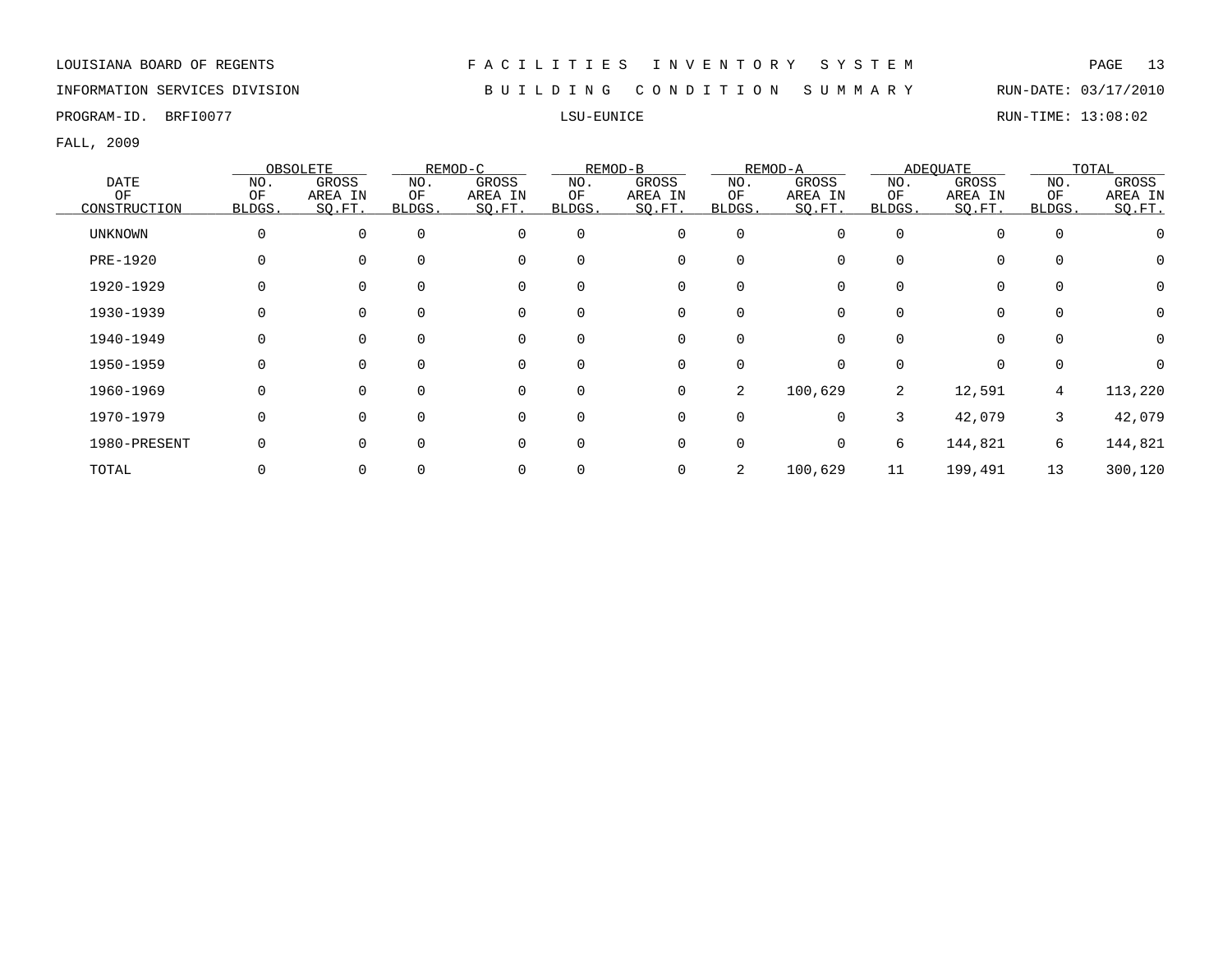INFORMATION SERVICES DIVISION B U I L D I N G C O N D I T I O N S U M M A R Y RUN-DATE: 03/17/2010

FALL, 2009

|                |        | OBSOLETE |        | REMOD-C  |          | REMOD-B     |          | REMOD-A  |          | ADEQUATE     |          | TOTAL    |
|----------------|--------|----------|--------|----------|----------|-------------|----------|----------|----------|--------------|----------|----------|
| <b>DATE</b>    | NO.    | GROSS    | NO.    | GROSS    | NO.      | GROSS       | NO.      | GROSS    | NO.      | <b>GROSS</b> | NO.      | GROSS    |
| OF             | OF     | AREA IN  | OF     | AREA IN  | OF       | AREA IN     | OF       | AREA IN  | OF       | AREA IN      | OF       | AREA IN  |
| CONSTRUCTION   | BLDGS. | SO.FT.   | BLDGS. | SQ.FT.   | BLDGS.   | SO.FT.      | BLDGS.   | SO.FT.   | BLDGS.   | SQ.FT.       | BLDGS.   | SQ.FT.   |
| <b>UNKNOWN</b> | 0      | 0        |        | $\Omega$ | 0        | 0           | 0        | U        | $\Omega$ | $\Omega$     | $\Omega$ |          |
| PRE-1920       |        |          |        | $\Omega$ | $\Omega$ | 0           |          |          | $\Omega$ | $\Omega$     |          |          |
| 1920-1929      | 0      |          |        |          | $\Omega$ | $\mathbf 0$ | $\Omega$ |          |          | $\Omega$     |          | 0        |
| 1930-1939      | 0      |          |        |          |          | 0           |          |          |          | 0            |          | $\Omega$ |
| 1940-1949      |        |          |        |          | 0        | 0           |          |          |          | $\Omega$     |          | 0        |
| 1950-1959      | 0      |          |        |          | $\Omega$ | 0           | $\Omega$ |          |          | $\Omega$     |          |          |
| 1960-1969      | 0      | $\Omega$ |        | $\Omega$ | $\Omega$ | 0           | $\Omega$ | 0        | 4        | 151,368      | 4        | 151,368  |
| 1970-1979      | 0      | $\Omega$ |        | $\Omega$ | $\Omega$ | $\mathbf 0$ | $\Omega$ | $\Omega$ | 7        | 181,177      | 7        | 181,177  |
| 1980-PRESENT   | 0      |          |        |          | $\Omega$ | $\mathbf 0$ | $\Omega$ | 0        | 10       | 329,603      | 10       | 329,603  |
| TOTAL          |        |          |        |          |          | 0           |          |          | 21       | 662,148      | 21       | 662,148  |

PROGRAM-ID. BRFI0077 LSU-SHREVEPORT RUN-TIME: 13:08:02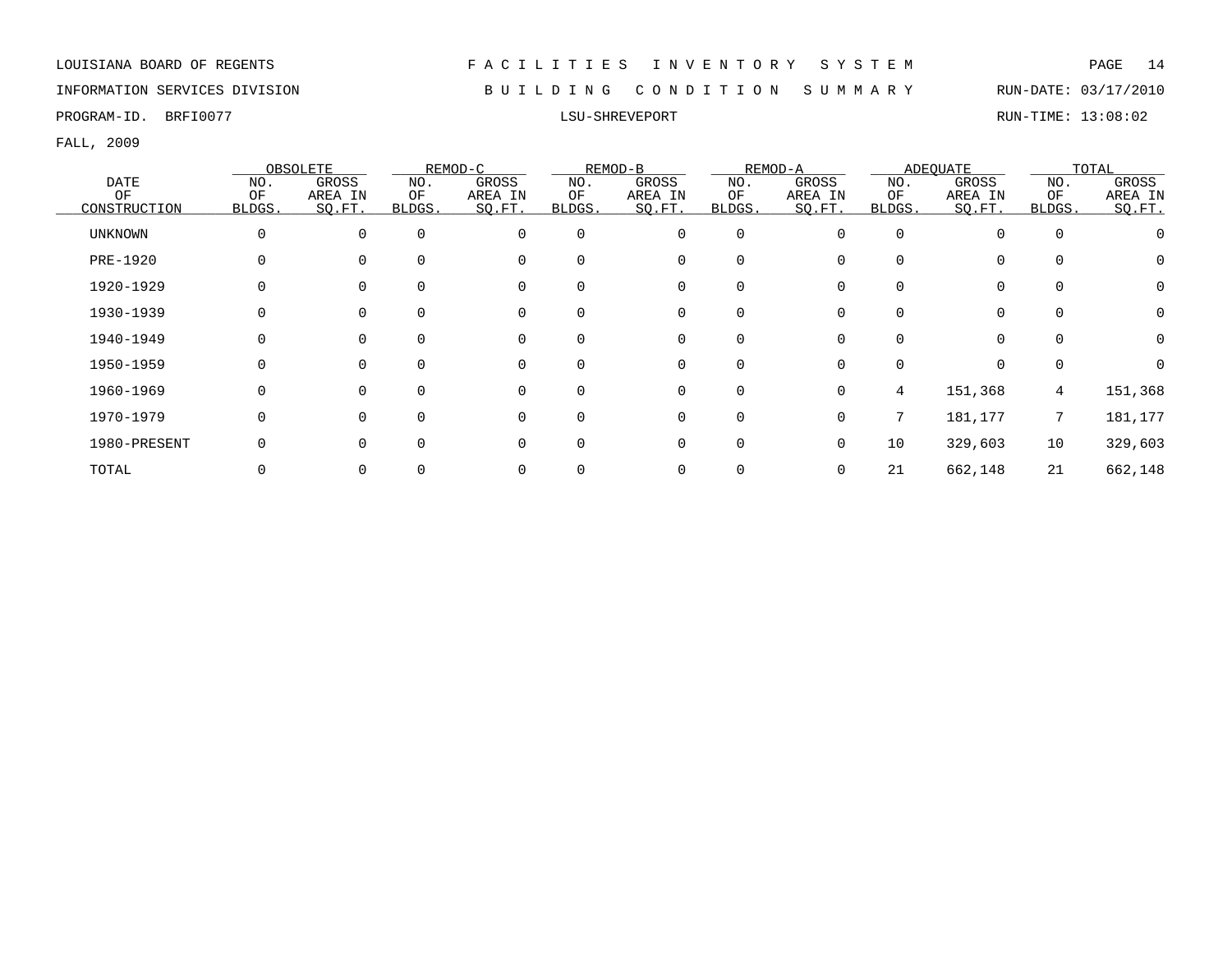# INFORMATION SERVICES DIVISION B U I L D I N G C O N D I T I O N S U M M A R Y RUN-DATE: 03/17/2010

FALL, 2009

|                 |          | OBSOLETE     |          | REMOD-C      |             | REMOD-B      |             | REMOD-A |                | ADEOUATE     |          | TOTAL     |
|-----------------|----------|--------------|----------|--------------|-------------|--------------|-------------|---------|----------------|--------------|----------|-----------|
| <b>DATE</b>     | NO.      | <b>GROSS</b> | NO.      | <b>GROSS</b> | NO.         | <b>GROSS</b> | NO.         | GROSS   | NO.            | <b>GROSS</b> | NO.      | GROSS     |
| OF              | OF       | AREA IN      | OF       | AREA IN      | OF          | AREA IN      | OF          | AREA IN | ΟF             | AREA IN      | OF       | AREA IN   |
| CONSTRUCTION    | BLDGS.   | SO.FT.       | BLDGS.   | SQ.FT.       | BLDGS.      | SQ.FT.       | BLDGS.      | SQ.FT.  | BLDGS.         | SQ.FT.       | BLDGS.   | SQ.FT.    |
| <b>UNKNOWN</b>  | 0        | 0            | $\Omega$ | $\Omega$     | $\mathbf 0$ | 0            | 0           |         | $\Omega$       | $\Omega$     | 0        |           |
| <b>PRE-1920</b> | 0        |              |          |              | $\Omega$    | 0            | $\mathbf 0$ | 0       |                | 126,000      |          | 126,000   |
| 1920-1929       | 0        |              |          | $\Omega$     | $\Omega$    | 0            | 0           |         | 0              | $\Omega$     | $\Omega$ |           |
| 1930-1939       | 0        |              | 2        | 550          | $\Omega$    | 0            | 0           | 0       | $\overline{2}$ | 304,831      | 4        | 305,381   |
| 1940-1949       | $\Omega$ | $\Omega$     |          | $\Omega$     | $\mathbf 0$ | 0            | 0           | 0       | 3              | 14,400       | 3        | 14,400    |
| 1950-1959       | 0        | $\Omega$     |          | $\Omega$     | $\Omega$    | $\mathbf 0$  | $\mathbf 0$ | 0       | O              | $\Omega$     | $\Omega$ | $\Omega$  |
| 1960-1969       | $\Omega$ | $\Omega$     |          | $\Omega$     | $\Omega$    | $\mathbf 0$  | $\mathbf 0$ | 0       | 3              | 10,598       | 3        | 10,598    |
| 1970-1979       | 0        | ∩            |          | $\Omega$     | $\Omega$    | $\mathbf 0$  | $\mathbf 0$ | 0       | 3              | 348,862      | 3        | 348,862   |
| 1980-PRESENT    |          |              |          | $\Omega$     | $\Omega$    | 0            | 0           |         | 8              | 1,503,190    | 8        | 1,503,190 |
| TOTAL           |          |              |          | 550          | $\Omega$    | 0            | 0           |         | 20             | 2,307,881    | 22       | 2,308,431 |

PROGRAM-ID. BRFI0077 **EXECUTER-NEW ORLEANS** LSU MEDICAL CENTER-NEW ORLEANS RUN-TIME: 13:08:02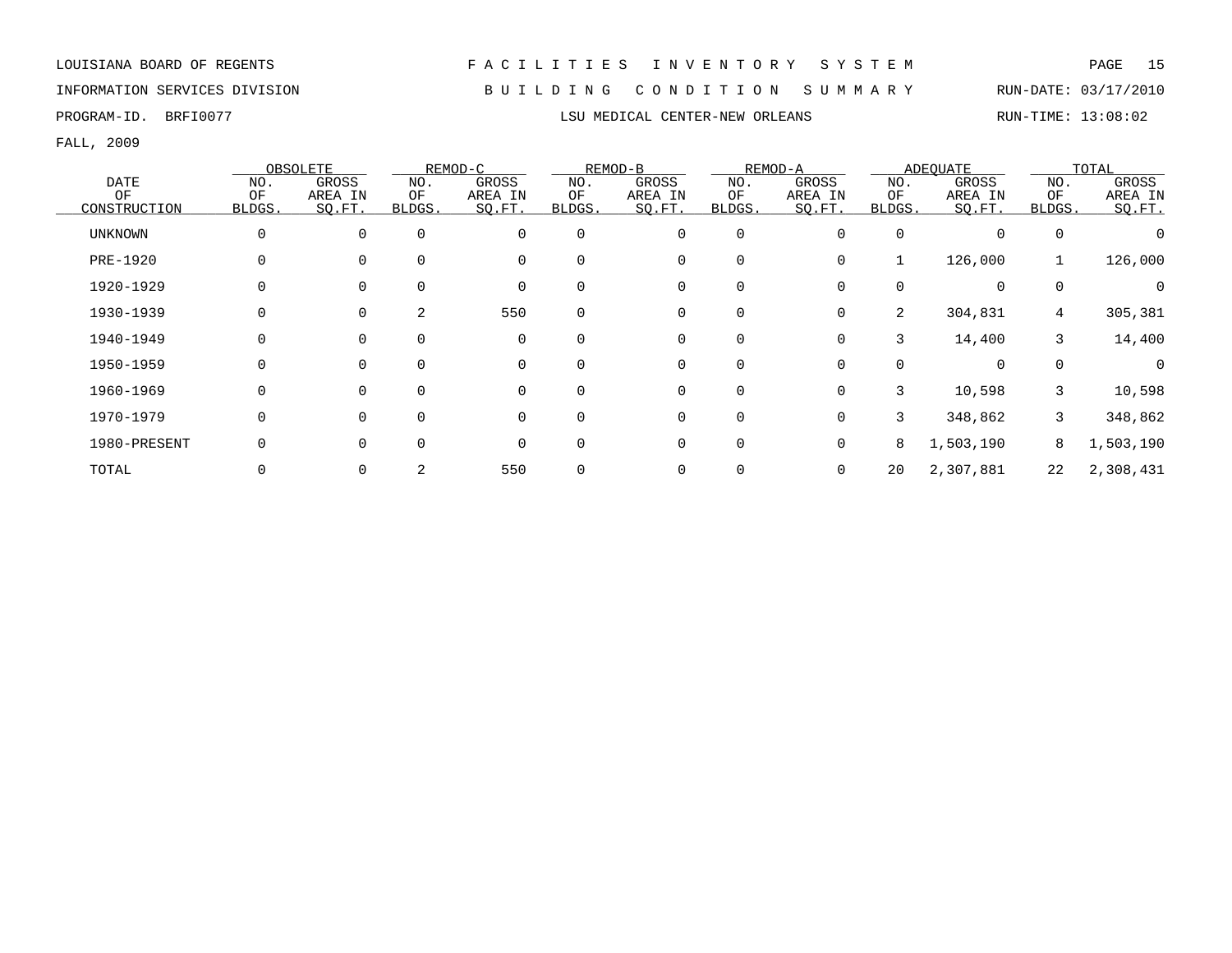# INFORMATION SERVICES DIVISION B U I L D I N G C O N D I T I O N S U M M A R Y RUN-DATE: 03/17/2010

FALL, 2009

|                 |          | OBSOLETE |          | REMOD-C      |          | REMOD-B      |             | REMOD-A  |              | ADEOUATE     |             | TOTAL        |
|-----------------|----------|----------|----------|--------------|----------|--------------|-------------|----------|--------------|--------------|-------------|--------------|
| <b>DATE</b>     | NO.      | GROSS    | NO.      | <b>GROSS</b> | NO.      | GROSS        | NO.         | GROSS    | NO.          | <b>GROSS</b> | NO.         | <b>GROSS</b> |
| OF              | OF       | AREA IN  | ΟF       | AREA IN      | OF       | AREA IN      | OF          | AREA IN  | OF           | AREA IN      | OF          | AREA IN      |
| CONSTRUCTION    | BLDGS.   | SQ.FT.   | BLDGS.   | SQ.FT.       | BLDGS.   | SQ.FT.       | BLDGS.      | SO.FT.   | <b>BLDGS</b> | SQ.FT.       | BLDGS.      | SQ.FT.       |
| <b>UNKNOWN</b>  | $\Omega$ | 0        | $\Omega$ | 0            | 0        | 0            | 0           | 0        |              | 60,160       |             | 60,160       |
| <b>PRE-1920</b> |          | $\Omega$ | $\Omega$ | $\Omega$     | $\Omega$ | 0            | 0           |          | $\Omega$     | $\mathbf 0$  | $\mathbf 0$ |              |
| 1920-1929       |          |          |          | $\Omega$     | $\Omega$ | 0            | $\Omega$    |          | 0            | 0            | $\Omega$    | 0            |
| 1930-1939       | 0        | 0        |          | $\Omega$     | 0        | 0            | 0           |          |              | 0            |             | $\Omega$     |
| 1940-1949       | 7        | 6,730    | 0        | $\Omega$     | 0        | 0            | 0           | 0        | 3            | 33,416       | 10          | 40,146       |
| 1950-1959       | 0        | $\Omega$ | $\Omega$ | $\Omega$     | 0        | $\mathsf{O}$ | 3           | 165,371  | 9            | 311,633      | 12          | 477,004      |
| 1960-1969       |          | $\Omega$ | $\Omega$ | $\Omega$     | $\Omega$ | 0            |             | 76,652   |              | 9,382        | 2           | 86,034       |
| 1970-1979       |          | $\Omega$ | $\cap$   | $\Omega$     | $\Omega$ | 0            | $\Omega$    | $\Omega$ | 10           | 626,160      | 10          | 626,160      |
| 1980-PRESENT    | 0        | $\Omega$ |          | $\Omega$     | $\Omega$ | 0            | $\mathbf 0$ | 0        | 5            | 283,328      | 5           | 283,328      |
| TOTAL           |          | 6,730    |          | $\Omega$     | 0        | 0            | 4           | 242,023  | 29           | 1,324,079    | 40          | 1,572,832    |

PROGRAM-ID. BRFI0077 **LSU MEDICAL SCHOOL-SHREVEPORT** RUN-TIME: 13:08:02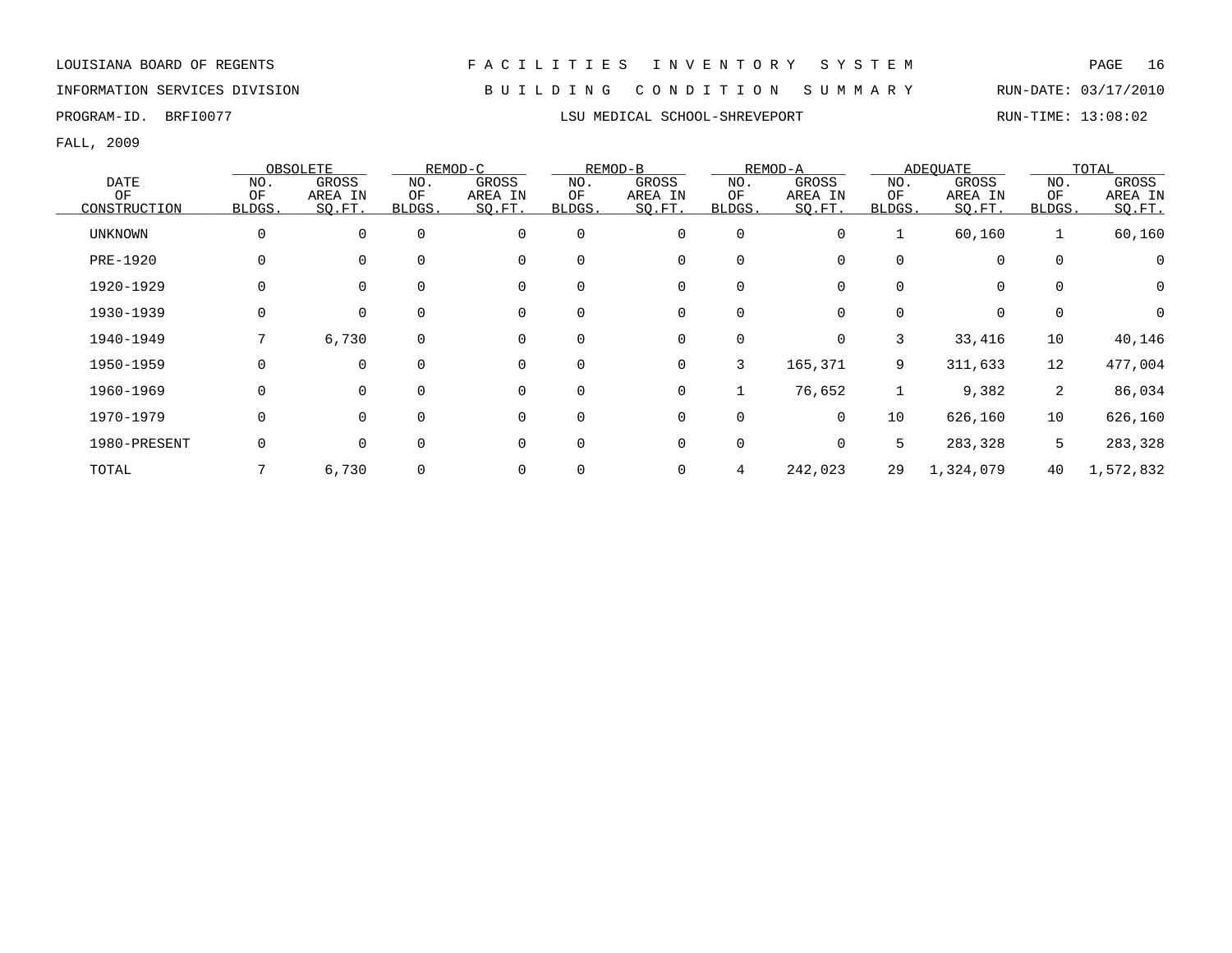PROGRAM-ID. BRFI0077 CROSS CONSULTERT BROOK AND THE SERVICE OF NEW ORLEANS AND RUN-TIME: 13:08:02

FALL, 2009

|                |          | OBSOLETE |                | REMOD-C      |             | REMOD-B |             | REMOD-A  |              | ADEOUATE     |             | TOTAL        |
|----------------|----------|----------|----------------|--------------|-------------|---------|-------------|----------|--------------|--------------|-------------|--------------|
| <b>DATE</b>    | NO.      | GROSS    | NO.            | <b>GROSS</b> | NO.         | GROSS   | NO.         | GROSS    | NO.          | <b>GROSS</b> | NO.         | <b>GROSS</b> |
| OF             | OF       | AREA IN  | ΟF             | AREA IN      | OF          | AREA IN | OF          | AREA IN  | OF           | AREA IN      | OF          | AREA IN      |
| CONSTRUCTION   | BLDGS.   | SQ.FT.   | BLDGS.         | SQ.FT.       | BLDGS.      | SQ.FT.  | BLDGS.      | SO.FT.   | <b>BLDGS</b> | SQ.FT.       | BLDGS.      | SQ.FT.       |
| <b>UNKNOWN</b> | $\Omega$ | 0        | $\Omega$       | $\mathbf 0$  | $\mathbf 0$ | 0       | $\mathbf 0$ | 0        | $\Omega$     | $\mathbf 0$  | $\mathbf 0$ |              |
| PRE-1920       |          |          | $\Omega$       | $\Omega$     | $\Omega$    | 0       | $\Omega$    |          | 0            | $\Omega$     | $\Omega$    |              |
| 1920-1929      |          |          |                | $\Omega$     | $\Omega$    | 0       | $\Omega$    |          | 0            | 0            |             | 0            |
| 1930-1939      | 0        | $\Omega$ |                | $\Omega$     | 0           | 0       | $\Omega$    |          |              | 0            |             |              |
| 1940-1949      | 2        | 11,934   | $\overline{2}$ | 3,459        | 0           | 0       | 0           |          | 0            | $\mathbf 0$  | 4           | 15,393       |
| 1950-1959      | 0        | $\Omega$ | $\Omega$       | 0            | $\Omega$    | 0       | 0           | 0        | $\Omega$     | 0            | $\Omega$    |              |
| 1960-1969      |          | $\Omega$ | $\Omega$       | $\Omega$     | $\Omega$    | 0       | 4           | 455,517  | 5            | 258,826      | 9           | 714,343      |
| 1970-1979      |          | $\Omega$ | $\cap$         | $\Omega$     | $\Omega$    | 0       | $\Omega$    | $\Omega$ | 16           | 488,738      | 16          | 488,738      |
| 1980-PRESENT   |          | $\Omega$ |                | $\Omega$     | 0           | 0       | 0           | 0        | 18           | 1,198,751    | 18          | 1,198,751    |
| TOTAL          | 2        | 11,934   | 2              | 3,459        | 0           | 0       | 4           | 455,517  | 39           | 1,946,315    | 47          | 2, 417, 225  |

# INFORMATION SERVICES DIVISION B U I L D I N G C O N D I T I O N S U M M A R Y RUN-DATE: 03/17/2010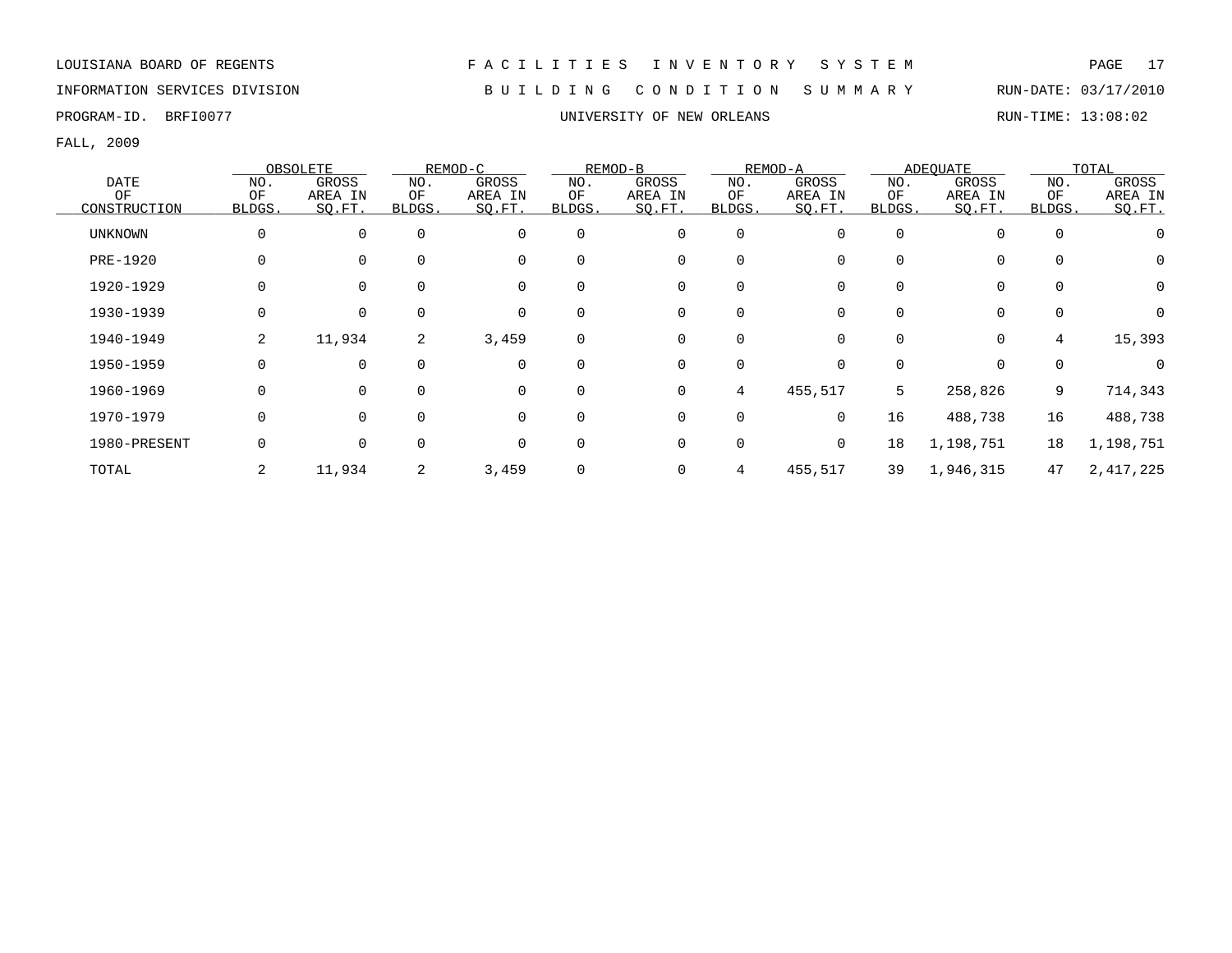INFORMATION SERVICES DIVISION B U I L D I N G C O N D I T I O N S U M M A R Y RUN-DATE: 03/17/2010

### PROGRAM-ID. BRFI0077 **LSU AGRICULTURAL SCIENCES & RURAL DEVEL** RUN-TIME: 13:08:02

|                |             | OBSOLETE |          | REMOD-C     |             | REMOD-B     |             | REMOD-A  |          | <b>ADEOUATE</b> |                | TOTAL     |
|----------------|-------------|----------|----------|-------------|-------------|-------------|-------------|----------|----------|-----------------|----------------|-----------|
| <b>DATE</b>    | NO.         | GROSS    | NO.      | GROSS       | NO.         | GROSS       | NO.         | GROSS    | NO.      | GROSS           | NO.            | GROSS     |
| OF             | OF          | AREA IN  | ΟF       | AREA IN     | ΟF          | AREA IN     | ΟF          | AREA IN  | ΟF       | AREA IN         | OF             | AREA IN   |
| CONSTRUCTION   | BLDGS.      | SO.FT.   | BLDGS.   | SQ.FT.      | BLDGS.      | SO.FT.      | BLDGS.      | SQ.FT.   | BLDGS.   | SQ.FT.          | BLDGS.         | SQ.FT.    |
| <b>UNKNOWN</b> | 0           | 0        | $\Omega$ | $\mathbf 0$ | $\mathbf 0$ | 0           | $\mathbf 0$ | 0        | $\Omega$ |                 | $\mathbf 0$    |           |
| PRE-1920       | 0           | $\Omega$ |          | $\mathbf 0$ | $\Omega$    | 0           | 1           | 237      | 43       | 70,940          | 44             | 71,177    |
| 1920-1929      | 0           | $\Omega$ |          | $\Omega$    | $\Omega$    | 0           | 0           | 0        | 8        | 13,399          | 8              | 13,399    |
| 1930-1939      | 0           | 0        |          | $\mathbf 0$ | $\Omega$    | 0           | 0           | 0        | 4        | 8,098           | $\overline{4}$ | 8,098     |
| 1940-1949      | 0           | 0        |          | $\mathbf 0$ | $\mathbf 0$ | 0           | 1           | 1,200    | 62       | 145,512         | 63             | 146,712   |
| 1950-1959      | 0           | $\Omega$ |          | $\mathbf 0$ | $\Omega$    | 0           | 6           | 15,275   | 146      | 302,110         | 152            | 317,385   |
| 1960-1969      | 0           | $\Omega$ |          | $\mathbf 0$ | $\Omega$    | $\mathbf 0$ | $\mathbf 0$ | $\Omega$ | 85       | 155,344         | 85             | 155,344   |
| 1970-1979      | 0           | $\Omega$ |          | $\mathbf 0$ | $\Omega$    | $\mathbf 0$ | $\mathbf 1$ | 7,200    | 175      | 466,531         | 176            | 473,731   |
| 1980-PRESENT   | $\mathbf 0$ | $\Omega$ |          | $\Omega$    | $\Omega$    | 0           | 0           | 0        | 238      | 798,626         | 238            | 798,626   |
| TOTAL          |             |          |          | $\Omega$    |             | 0           | 9           | 23,912   | 761      | 1,960,560       | 770            | 1,984,472 |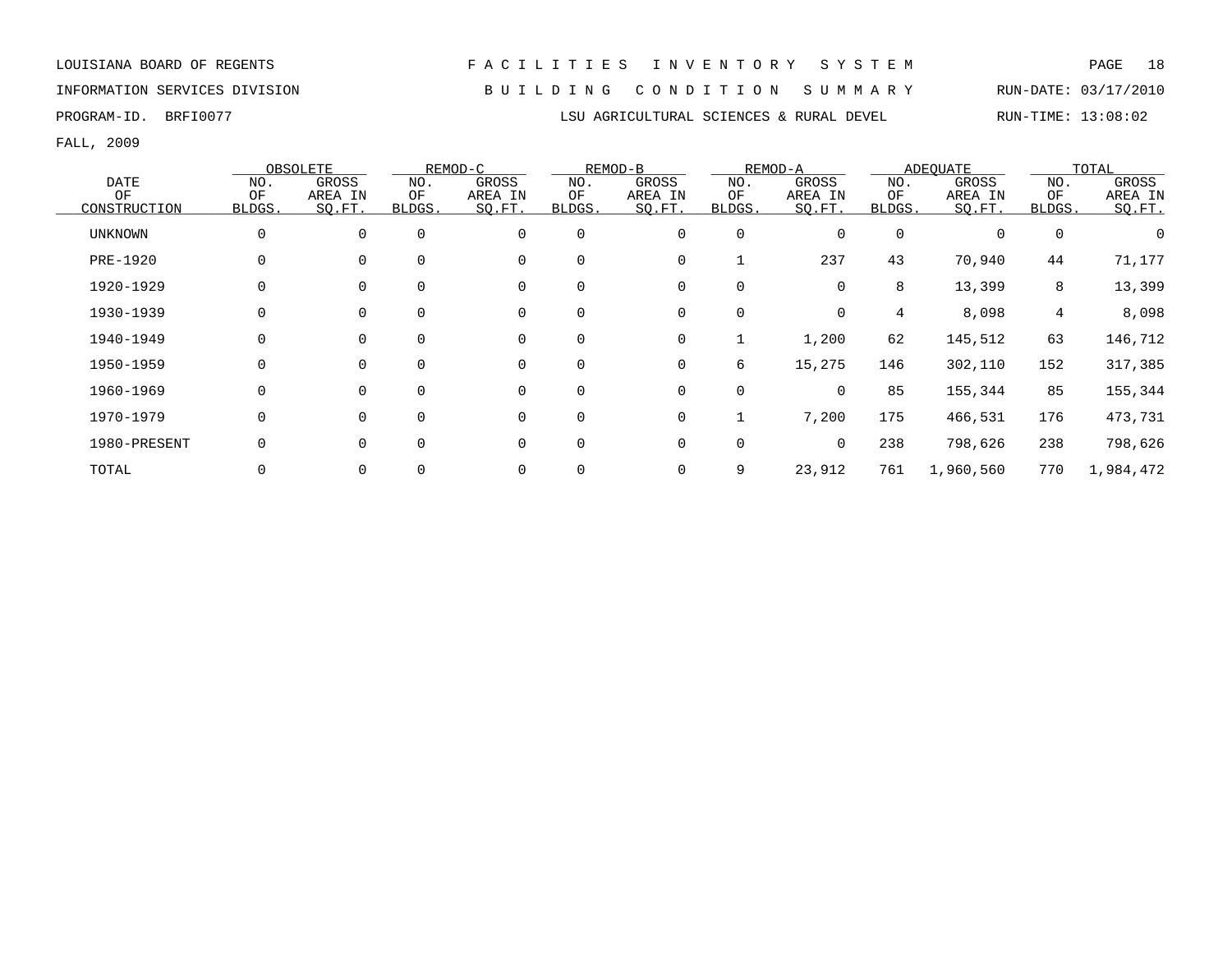# INFORMATION SERVICES DIVISION B U I L D I N G C O N D I T I O N S U M M A R Y RUN-DATE: 03/17/2010

PROGRAM-ID. BRFI0077 **LSU LAW CENTER - BATON ROUGE** RUN-TIME: 13:08:02

|                |          | OBSOLETE |        | REMOD-C  |          | REMOD-B     |             | REMOD-A |          | ADEOUATE    |        | TOTAL    |
|----------------|----------|----------|--------|----------|----------|-------------|-------------|---------|----------|-------------|--------|----------|
| <b>DATE</b>    | NO.      | GROSS    | NO.    | GROSS    | NO.      | GROSS       | NO.         | GROSS   | NO.      | GROSS       | NO.    | GROSS    |
| OF             | OF       | AREA IN  | ΟF     | AREA IN  | ΟF       | AREA IN     | OF          | AREA IN | ΟF       | AREA IN     | OF     | AREA IN  |
| CONSTRUCTION   | BLDGS.   | SQ.FT.   | BLDGS. | SQ.FT.   | BLDGS.   | SQ.FT.      | BLDGS.      | SO.FT.  | BLDGS.   | SQ.FT.      | BLDGS. | SQ.FT.   |
| <b>UNKNOWN</b> | $\Omega$ | 0        |        |          | $\Omega$ | 0           | $\mathbf 0$ |         | $\Omega$ |             |        |          |
| PRE-1920       |          |          |        |          | $\Omega$ | 0           | 0           |         |          | $\Omega$    |        |          |
| 1920-1929      | 0        |          |        |          | $\Omega$ | 0           | $\Omega$    |         |          | $\mathbf 0$ |        | $\Omega$ |
| 1930-1939      |          |          |        |          |          | 0           |             |         |          | 0           |        | 0        |
| 1940-1949      |          |          |        |          | $\Omega$ | 0           | 0           |         |          | $\Omega$    |        |          |
| 1950-1959      |          |          |        | $\Omega$ | $\Omega$ | 0           | $\Omega$    |         |          | $\Omega$    |        |          |
| 1960-1969      | O        | 0        |        | $\Omega$ | $\Omega$ | 0           | $\mathbf 0$ | 0       |          | 226,911     |        | 226,911  |
| 1970-1979      | O        | U        |        | $\Omega$ | $\Omega$ | $\mathbf 0$ | $\Omega$    |         |          | $\Omega$    |        |          |
| 1980-PRESENT   | O        |          |        | $\Omega$ | ∩        | $\Omega$    | $\Omega$    |         |          | $\Omega$    |        |          |
| TOTAL          |          |          |        |          |          | 0           |             |         |          | 226,911     |        | 226,911  |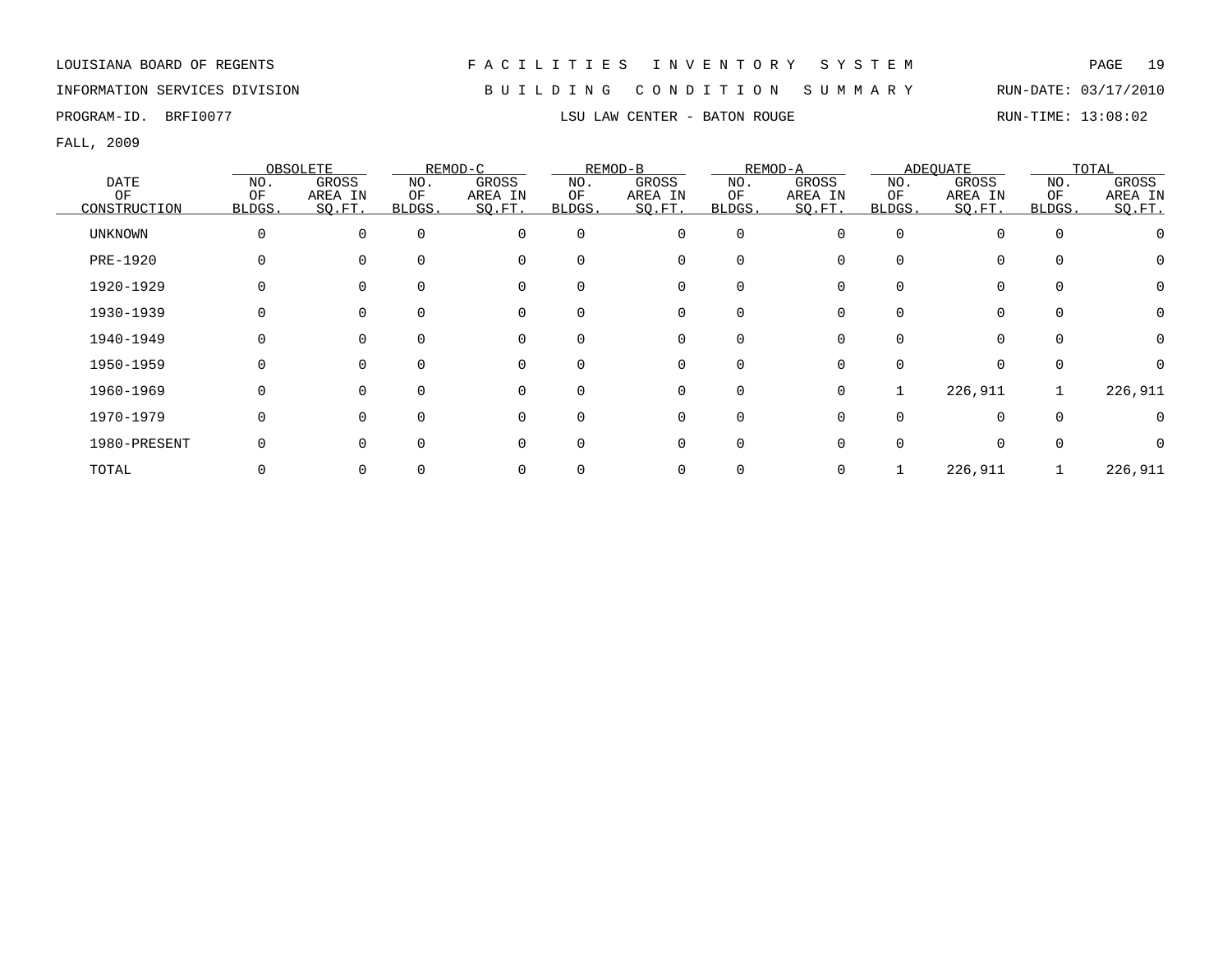# INFORMATION SERVICES DIVISION B U I L D I N G C O N D I T I O N S U M M A R Y RUN-DATE: 03/17/2010

FALL, 2009

|                |        | OBSOLETE     |                | REMOD-C  |              | REMOD-B      |          | REMOD-A |        | ADEOUATE     |             | TOTAL        |
|----------------|--------|--------------|----------------|----------|--------------|--------------|----------|---------|--------|--------------|-------------|--------------|
| <b>DATE</b>    | NO.    | <b>GROSS</b> | NO.            | GROSS    | NO.          | <b>GROSS</b> | NO.      | GROSS   | NO.    | <b>GROSS</b> | NO.         | <b>GROSS</b> |
| OF             | OF     | AREA IN      | OF             | AREA IN  | OF           | AREA IN      | OF       | AREA IN | OF     | AREA IN      | OF          | AREA IN      |
| CONSTRUCTION   | BLDGS. | SO.FT.       | BLDGS.         | SQ.FT.   | <b>BLDGS</b> | SQ.FT.       | BLDGS.   | SQ.FT.  | BLDGS. | SQ.FT.       | BLDGS.      | SO.FT.       |
| <b>UNKNOWN</b> | O      | 0            | $\overline{0}$ | $\Omega$ | $\mathbf 0$  | 0            | $\Omega$ |         |        |              | $\mathbf 0$ |              |
| PRE-1920       |        |              | $\Omega$       | $\Omega$ | $\Omega$     | 0            |          |         |        |              | $\Omega$    |              |
| 1920-1929      |        |              | $\Omega$       | $\Omega$ | $\Omega$     | 0            |          |         |        |              | $\Omega$    | 0            |
| 1930-1939      |        |              |                | 0        | 0            | 0            |          |         |        |              |             | 0            |
| 1940-1949      |        |              | $\Omega$       | 0        | 0            | 0            |          |         |        |              | 0           | 0            |
| 1950-1959      |        | $\Omega$     | $\Omega$       | 0        | $\Omega$     | 0            |          |         |        |              | $\Omega$    | 0            |
| 1960-1969      |        | $\Omega$     | $\Omega$       | $\Omega$ | $\Omega$     | $\Omega$     |          |         |        |              | $\Omega$    | $\mathbf 0$  |
| 1970-1979      |        |              | $\cap$         | 0        | 0            | $\Omega$     |          |         |        |              | $\Omega$    | <sup>n</sup> |
| 1980-PRESENT   |        | $\Omega$     | $\Omega$       | O        | $\Omega$     | 0            |          |         | 2      | 587,483      | 2           | 587,483      |
| TOTAL          |        |              |                |          |              | 0            |          |         |        | 587,483      | 2           | 587,483      |

### PROGRAM-ID. BRFI0077 **PENNINGTON BIOMEDICAL CENTER** RUN-TIME: 13:08:02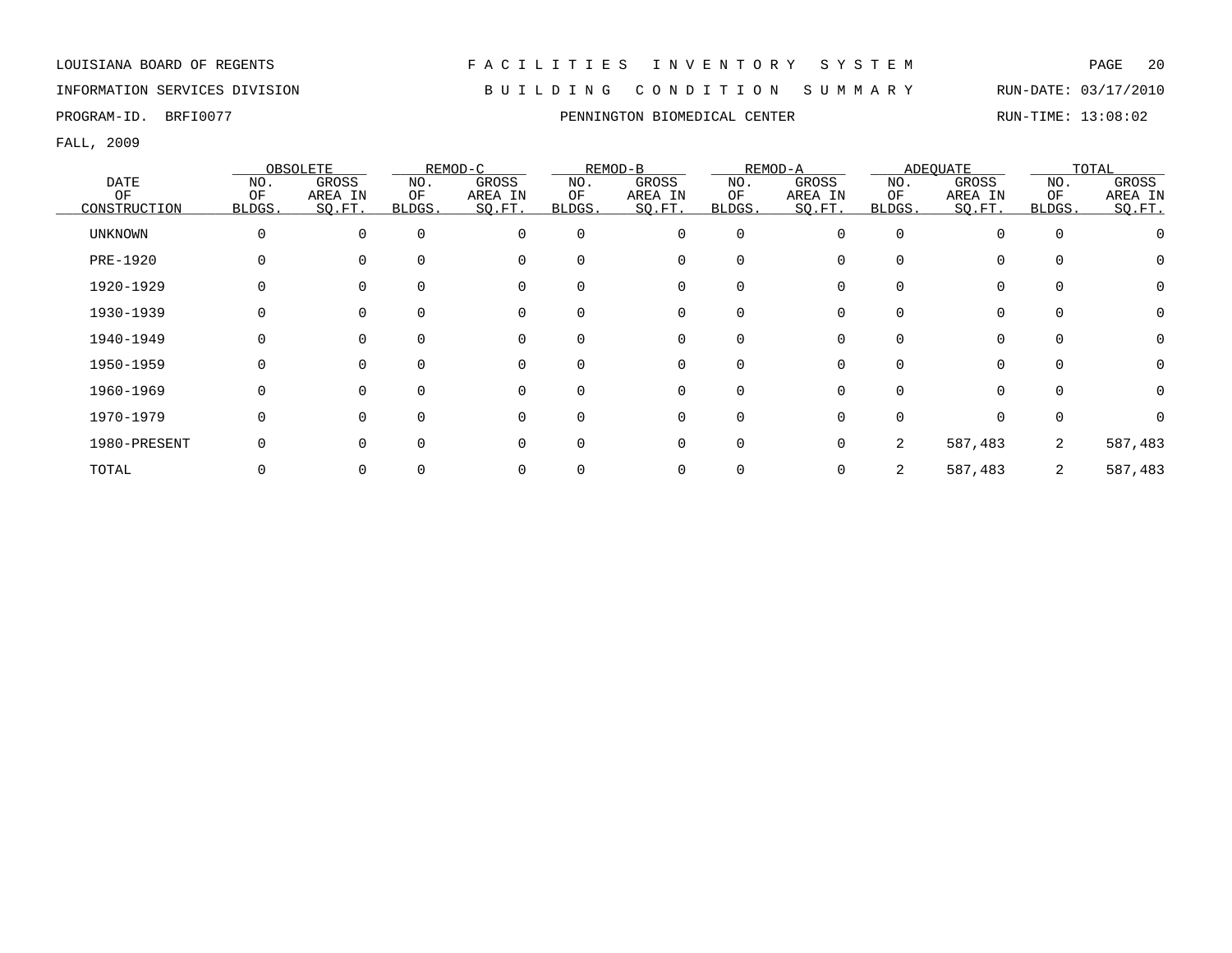INFORMATION SERVICES DIVISION B U I L D I N G C O N D I T I O N S U M M A R Y RUN-DATE: 03/17/2010

PROGRAM-ID. BRFI0077 SOUTHERN-BATON ROUGE RUN-TIME: 13:08:02

|                |             | OBSOLETE    |              | REMOD-C     |        | REMOD-B      |                 | REMOD-A |                | ADEQUATE  |        | TOTAL     |
|----------------|-------------|-------------|--------------|-------------|--------|--------------|-----------------|---------|----------------|-----------|--------|-----------|
| <b>DATE</b>    | NO.         | GROSS       | NO.          | GROSS       | NO.    | GROSS        | NO.             | GROSS   | NO.            | GROSS     | NO.    | GROSS     |
| ΟF             | OF          | AREA IN     | ΟF           | AREA IN     | ΟF     | AREA IN      | ΟF              | AREA IN | ΟF             | AREA IN   | OF     | AREA IN   |
| CONSTRUCTION   | BLDGS.      | SO.FT.      | BLDGS.       | SQ.FT.      | BLDGS. | SO.FT.       | BLDGS.          | SQ.FT.  | BLDGS.         | SO.FT.    | BLDGS. | SO.FT.    |
| <b>UNKNOWN</b> | $\mathbf 0$ | $\mathbf 0$ | $\Omega$     | $\mathbf 0$ | 0      | $\mathbf 0$  | 0               | 0       | $\Omega$       | $\Omega$  | 0      |           |
| PRE-1920       | $\mathbf 0$ | $\mathbf 0$ | $\mathbf 0$  | 0           | 0      | $\mathbf 0$  | 0               | 0       | 5              | 198,536   | 5      | 198,536   |
| 1920-1929      | 2           | 8,334       | $\mathbf{1}$ | 16,246      | 2      | 9,937        |                 | 9,043   | $\overline{2}$ | 31,664    | 8      | 75,224    |
| 1930-1939      | $\mathbf 0$ | $\mathbf 0$ | $\mathbf 0$  | 0           |        | 20,875       | 1               | 17,836  | 4              | 70,361    | 6      | 109,072   |
| 1940-1949      | 0           | $\mathbf 0$ | 0            | 0           | 0      | 0            | 1               | 4,388   | $\overline{2}$ | 18,285    | 3      | 22,673    |
| 1950-1959      | 5           | 45,748      | $\mathbf 0$  | 0           | 7      | 146,267      | 16              | 341,052 | 9              | 293,137   | 37     | 826,204   |
| 1960-1969      | $\Omega$    | $\Omega$    | $\Omega$     | $\Omega$    | 3      | 76,952       | $7\overline{ }$ | 387,622 | 3              | 45,376    | 13     | 509,950   |
| 1970-1979      | 0           | $\mathbf 0$ | $\mathbf 0$  | $\mathbf 0$ | 0      | $\mathsf{O}$ | 5               | 232,702 | б.             | 971,394   | 11     | 1,204,096 |
| 1980-PRESENT   | 0           | 0           | 0            | 0           |        | 16,726       | $\mathbf 0$     | 0       | 29             | 1,144,977 | 30     | 1,161,703 |
| TOTAL          |             | 54,082      |              | 16,246      | 14     | 270,757      | 31              | 992,643 | 60             | 2,773,730 | 113    | 4,107,458 |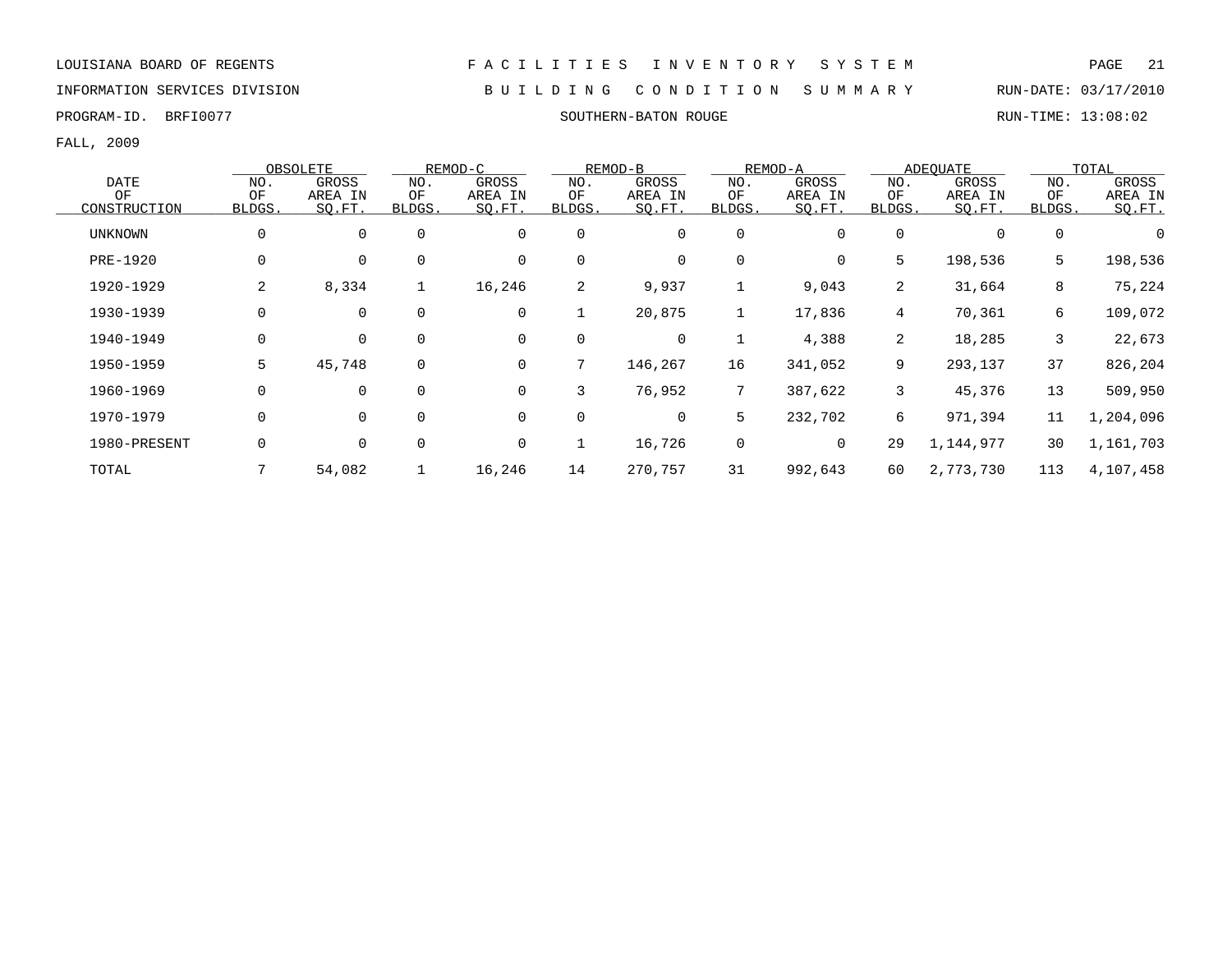INFORMATION SERVICES DIVISION B U I L D I N G C O N D I T I O N S U M M A R Y RUN-DATE: 03/17/2010

PROGRAM-ID. BRFI0077 SOUTHERN-NEW ORLEANS SOUTHERN-NEW ORLEANS RUN-TIME: 13:08:02

|              |        | OBSOLETE     |        | REMOD-C  |          | REMOD-B  |             | REMOD-A |              | ADEQUATE |          | TOTAL   |
|--------------|--------|--------------|--------|----------|----------|----------|-------------|---------|--------------|----------|----------|---------|
| DATE         | NO.    | <b>GROSS</b> | NO.    | GROSS    | NO.      | GROSS    | NO.         | GROSS   | NO.          | GROSS    | NO.      | GROSS   |
| OF           | OF     | AREA IN      | ΟF     | AREA IN  | ΟF       | AREA IN  | ОF          | AREA IN | ΟF           | AREA IN  | OF       | AREA IN |
| CONSTRUCTION | BLDGS. | SO.FT.       | BLDGS. | SO.FT.   | BLDGS.   | SO.FT.   | BLDGS.      | SO.FT.  | BLDGS.       | SO.FT.   | BLDGS.   | SQ.FT.  |
| UNKNOWN      | 0      | $\Omega$     |        | $\Omega$ | $\Omega$ | 0        | $\mathbf 0$ | O       | 0            |          | $\Omega$ |         |
| PRE-1920     |        |              |        |          | $\Omega$ | 0        | $\Omega$    |         |              |          |          |         |
| 1920-1929    |        |              |        |          | $\Omega$ | 0        | $\Omega$    |         |              |          |          |         |
| 1930-1939    |        |              |        |          |          | 0        | O           |         |              |          |          |         |
| 1940-1949    |        |              |        |          |          | 0        | 0           |         |              |          |          |         |
| 1950-1959    |        |              |        |          | $\Omega$ | 0        | 0           |         |              |          |          |         |
| 1960-1969    |        |              |        |          | $\Omega$ | 0        | $\Omega$    |         |              |          |          |         |
| 1970-1979    |        |              |        |          | $\Omega$ | 0        | $\Omega$    |         | <sup>n</sup> |          |          |         |
| 1980-PRESENT |        |              |        |          | ∩        | $\Omega$ | $\Omega$    |         |              |          |          |         |
| TOTAL        |        |              |        |          |          |          |             |         |              |          |          |         |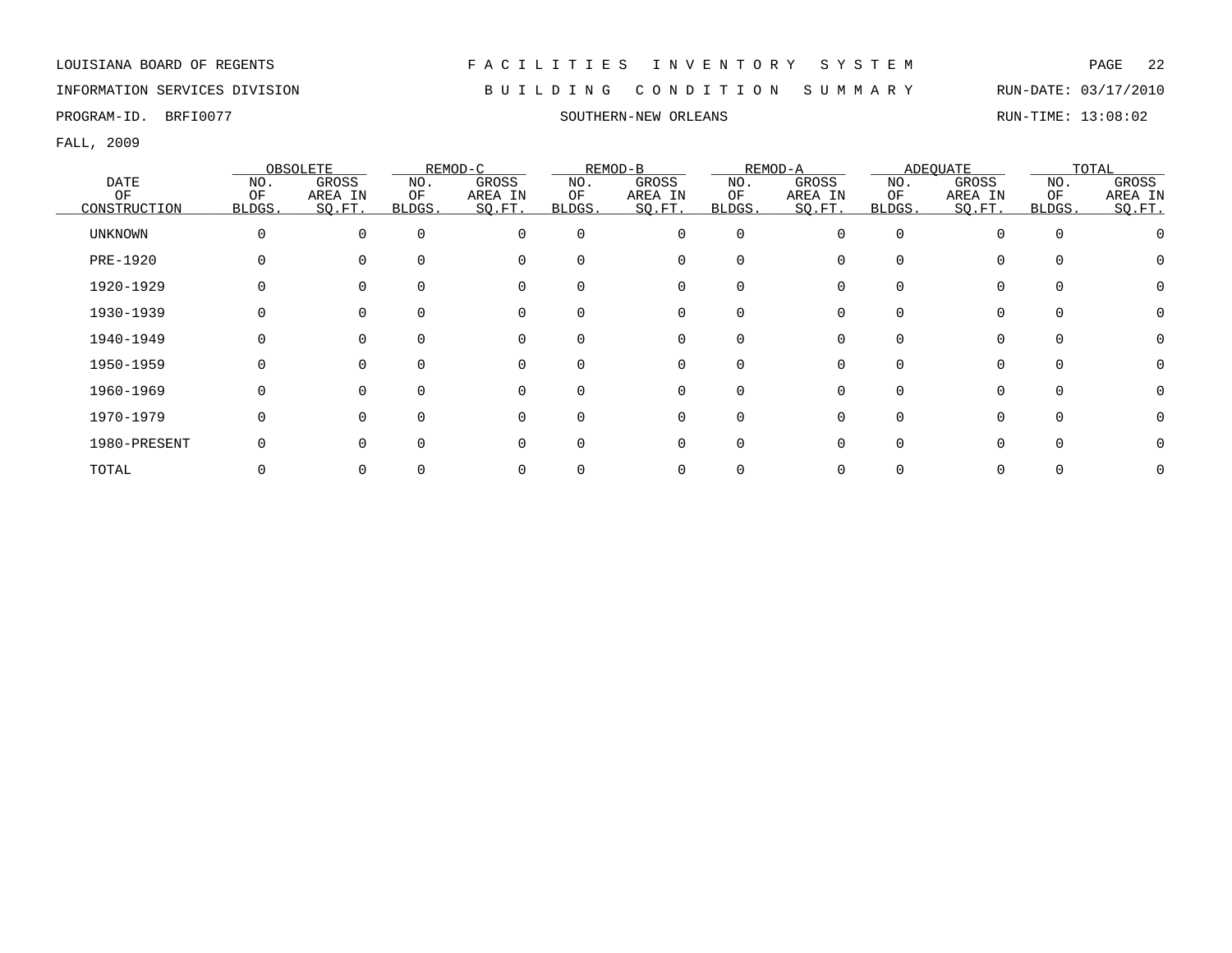### INFORMATION SERVICES DIVISION B U I L D I N G C O N D I T I O N S U M M A R Y RUN-DATE: 03/17/2010

PROGRAM-ID. BRFI0077 SOUTHERN-SHREVEPORT RUN-TIME: 13:08:02

|                |        | OBSOLETE     |          | REMOD-C  |             | REMOD-B     |          | REMOD-A  |                | ADEQUATE |                | TOTAL    |
|----------------|--------|--------------|----------|----------|-------------|-------------|----------|----------|----------------|----------|----------------|----------|
| <b>DATE</b>    | NO.    | <b>GROSS</b> | NO.      | GROSS    | NO.         | GROSS       | NO.      | GROSS    | NO.            | GROSS    | NO.            | GROSS    |
| OF             | OF     | AREA IN      | ΟF       | AREA IN  | OF          | AREA IN     | OF       | AREA IN  | ΟF             | AREA IN  | OF             | AREA IN  |
| CONSTRUCTION   | BLDGS. | SO.FT.       | BLDGS.   | SO.FT.   | BLDGS.      | SO.FT.      | BLDGS.   | SQ.FT.   | BLDGS.         | SO.FT.   | BLDGS.         | SQ.FT.   |
| <b>UNKNOWN</b> | 0      | 0            | $\Omega$ | $\Omega$ | $\mathbf 0$ | 0           | 0        | 0        | $\Omega$       | $\Omega$ | 0              |          |
| PRE-1920       |        | O            |          | $\Omega$ | $\Omega$    | 0           |          |          |                | $\Omega$ | $\Omega$       |          |
| 1920-1929      |        |              |          |          | $\Omega$    | 0           | 0        |          |                | $\Omega$ |                | 0        |
| 1930-1939      | 0      |              |          |          | $\Omega$    | 0           |          |          |                | 0        |                | 0        |
| 1940-1949      | 0      |              |          |          | 0           | 0           |          |          |                | 0        |                | 0        |
| 1950-1959      |        |              |          |          | $\mathbf 0$ | 0           | $\Omega$ |          |                | $\Omega$ | $\Omega$       | $\Omega$ |
| 1960-1969      |        |              |          |          | $\Omega$    | 0           | $\Omega$ | $\Omega$ | 4              | 72,823   | $\overline{4}$ | 72,823   |
| 1970-1979      | O      | $\Omega$     |          | O        | $\Omega$    | $\mathbf 0$ |          | 31,566   | $\overline{2}$ | 60,973   | 3              | 92,539   |
| 1980-PRESENT   | O      |              |          |          | $\Omega$    | 0           | $\Omega$ | $\Omega$ | 4              | 124,872  | $\overline{4}$ | 124,872  |
| TOTAL          |        |              |          |          |             | 0           |          | 31,566   | 10             | 258,668  | 11             | 290,234  |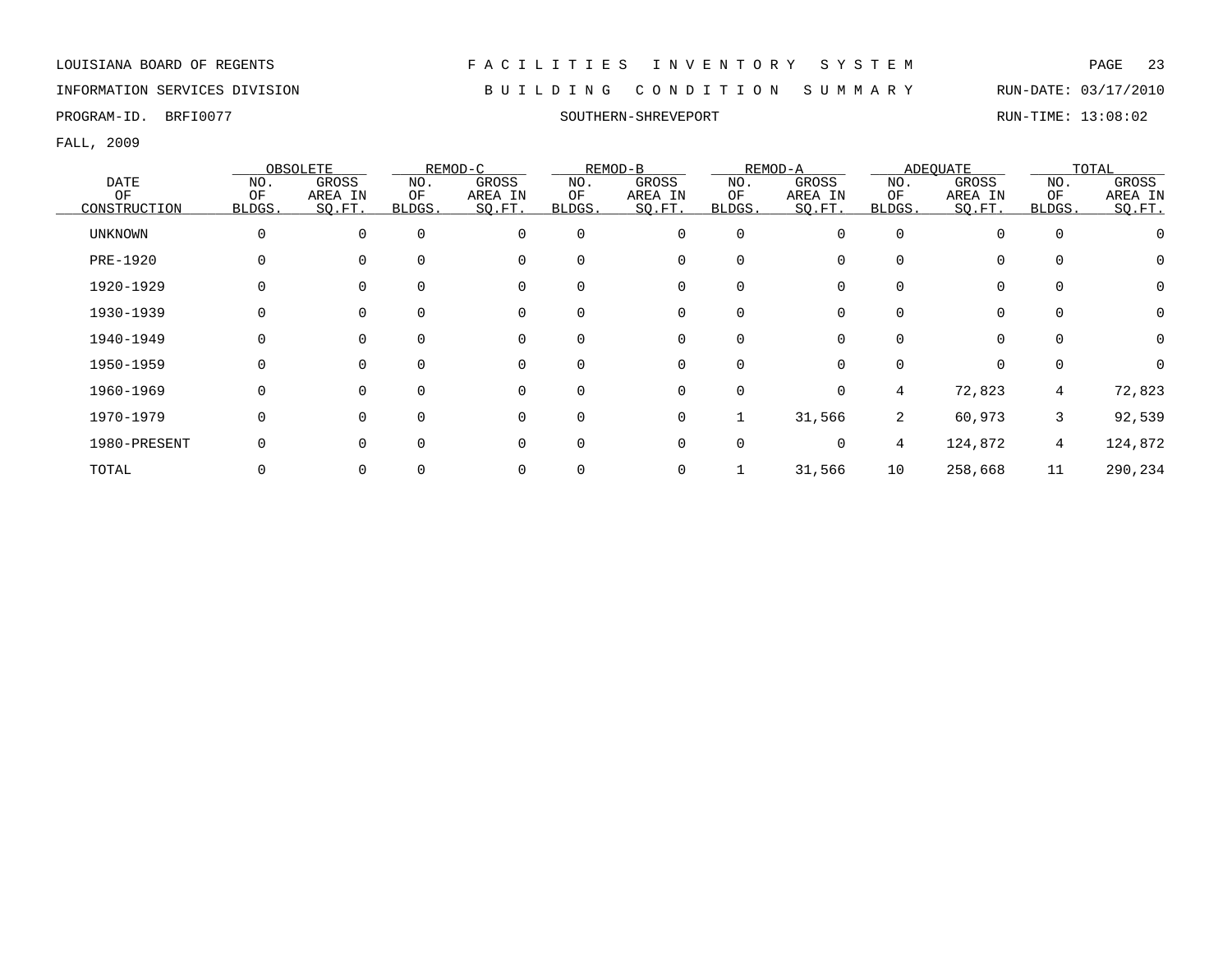# INFORMATION SERVICES DIVISION B U I L D I N G C O N D I T I O N S U M M A R Y RUN-DATE: 03/17/2010

FALL, 2009

|                 |              | OBSOLETE |              | REMOD-C     |          | REMOD-B |             | REMOD-A      |              | ADEOUATE |          | TOTAL    |
|-----------------|--------------|----------|--------------|-------------|----------|---------|-------------|--------------|--------------|----------|----------|----------|
| <b>DATE</b>     | NO.          | GROSS    | NO.          | GROSS       | NO.      | GROSS   | NO.         | GROSS        | NO.          | GROSS    | NO.      | GROSS    |
| ΟF              | ΟF           | AREA IN  | ΟF           | AREA IN     | ΟF       | AREA IN | ΟF          | AREA IN      | ΟF           | AREA IN  | ΟF       | AREA IN  |
| CONSTRUCTION    | BLDGS.       | SQ.FT.   | <b>BLDGS</b> | SQ.FT.      | BLDGS.   | SQ.FT.  | BLDGS.      | SO.FT.       | <b>BLDGS</b> | SO.FT.   | BLDGS.   | SQ.FT.   |
| UNKNOWN         | 0            | $\Omega$ | $\Omega$     | 0           | 0        | 0       | 0           | 0            | $\Omega$     | $\Omega$ | 0        |          |
| <b>PRE-1920</b> |              |          | $\Omega$     | $\Omega$    | $\Omega$ | 0       | $\Omega$    |              |              | $\Omega$ |          | 0        |
| 1920-1929       |              |          | $\Omega$     | $\mathbf 0$ |          | 0       | $\Omega$    |              |              | $\Omega$ |          | 0        |
| 1930-1939       |              |          | 0            | 0           | 0        | 0       | 0           | 0            |              | 30,000   |          | 30,000   |
| 1940-1949       |              | $\Omega$ | $\Omega$     | 0           | 0        | 0       | $\Omega$    | 0            |              | 0        | $\Omega$ | $\Omega$ |
| 1950-1959       | <sup>0</sup> | $\Omega$ | $\Omega$     | 0           | $\Omega$ | 0       | $\Omega$    | 0            | 3            | 66,320   | 3        | 66,320   |
| 1960-1969       |              | 68,675   | $\Omega$     | $\Omega$    | $\Omega$ | 0       | $\Omega$    | <sup>n</sup> |              | $\Omega$ |          | 68,675   |
| 1970-1979       |              | $\Omega$ | $\Omega$     | 0           | $\Omega$ | 0       | 0           | 0            |              | 3,586    |          | 3,586    |
| 1980-PRESENT    |              | $\Omega$ | $\Omega$     | $\Omega$    | 0        | 0       | $\mathbf 0$ | 0            | 12           | 722,304  | 12       | 722,304  |
| TOTAL           |              | 68,675   | 0            | 0           |          | 0       |             | 0            | 17           | 822,210  | 18       | 890,885  |

# PROGRAM-ID. BRFI0077 BATON ROUGE COMMUNITY COLLEGE RUN-TIME: 13:08:02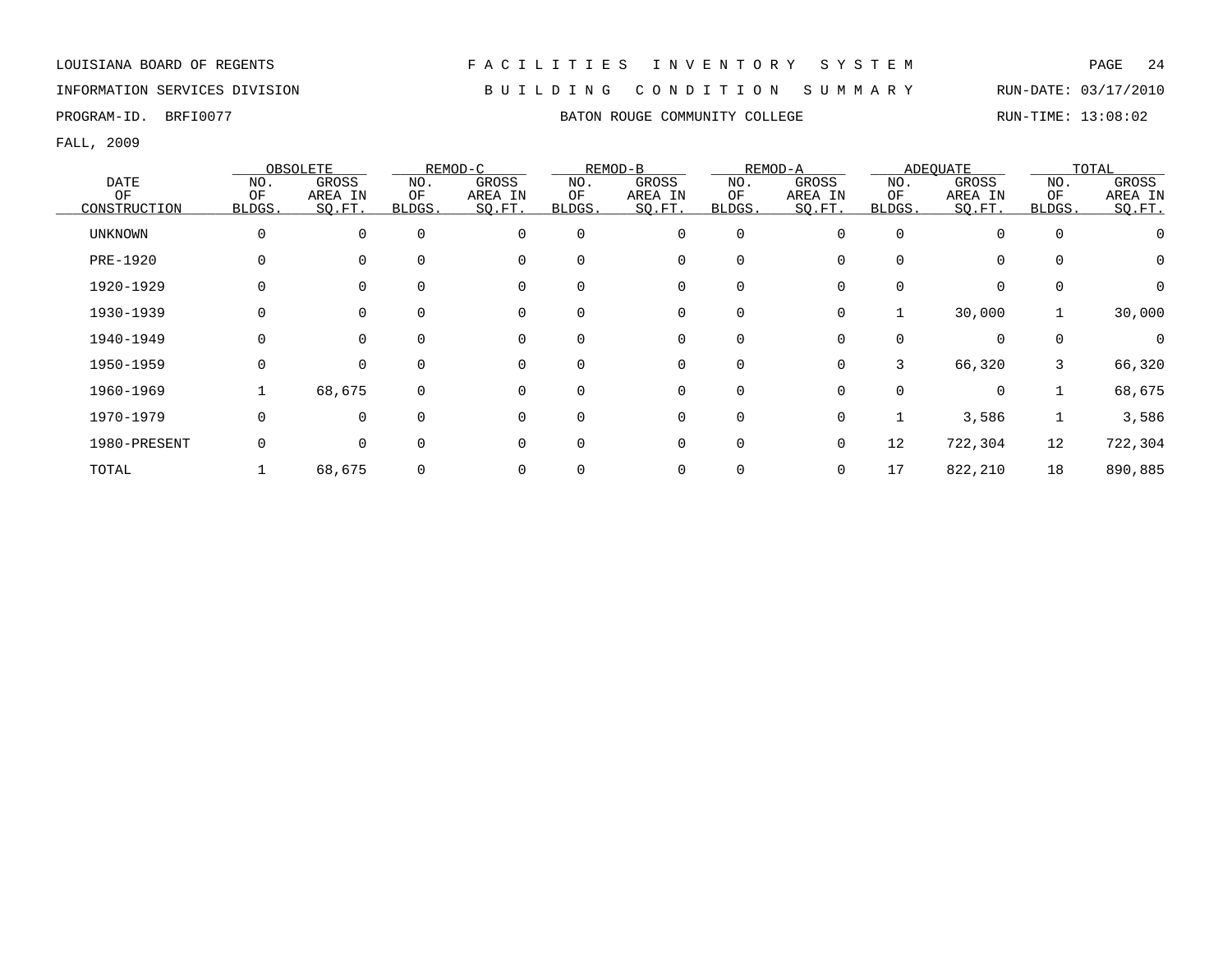# INFORMATION SERVICES DIVISION B U I L D I N G C O N D I T I O N S U M M A R Y RUN-DATE: 03/17/2010

FALL, 2009

|                |        | OBSOLETE     |        | REMOD-C  |          | REMOD-B     |          | REMOD-A |          | ADEQUATE |          | TOTAL    |
|----------------|--------|--------------|--------|----------|----------|-------------|----------|---------|----------|----------|----------|----------|
| DATE           | NO.    | <b>GROSS</b> | NO.    | GROSS    | NO.      | GROSS       | NO.      | GROSS   | NO.      | GROSS    | NO.      | GROSS    |
| OF             | OF     | AREA IN      | OF     | AREA IN  | OF       | AREA IN     | OF       | AREA IN | OF       | AREA IN  | OF       | AREA IN  |
| CONSTRUCTION   | BLDGS. | SO.FT.       | BLDGS. | SQ.FT.   | BLDGS.   | SQ.FT.      | BLDGS.   | SQ.FT.  | BLDGS.   | SQ.FT.   | BLDGS.   | SQ.FT.   |
| <b>UNKNOWN</b> | 0      | $\Omega$     |        | $\Omega$ | $\Omega$ | 0           | $\Omega$ | U       | $\Omega$ | $\Omega$ | $\Omega$ |          |
| PRE-1920       |        |              |        | $\Omega$ | $\Omega$ | 0           |          |         |          | $\Omega$ |          |          |
| 1920-1929      | 0      |              |        |          | $\Omega$ | 0           |          |         |          | $\Omega$ |          |          |
| 1930-1939      |        |              |        |          |          | 0           |          |         |          | $\Omega$ |          |          |
| 1940-1949      |        |              |        |          | 0        | 0           |          |         |          |          |          |          |
| 1950-1959      |        |              |        |          | $\Omega$ | 0           | 0        |         |          | $\Omega$ |          |          |
| 1960-1969      | 0      |              |        |          | $\Omega$ | 0           | $\Omega$ |         |          | $\Omega$ |          | $\Omega$ |
| 1970-1979      | O      |              |        |          | $\Omega$ | $\Omega$    | $\Omega$ |         |          |          |          |          |
| 1980-PRESENT   |        |              |        |          | $\Omega$ | $\mathbf 0$ | $\Omega$ | 0       | 10       | 363,877  | 10       | 363,877  |
| TOTAL          |        |              |        |          |          | 0           |          |         | 10       | 363,877  | 10       | 363,877  |

PROGRAM-ID. BRFI0077 **BOSSIER PARISH COMMUNITY COLLEGE** RUN-TIME: 13:08:02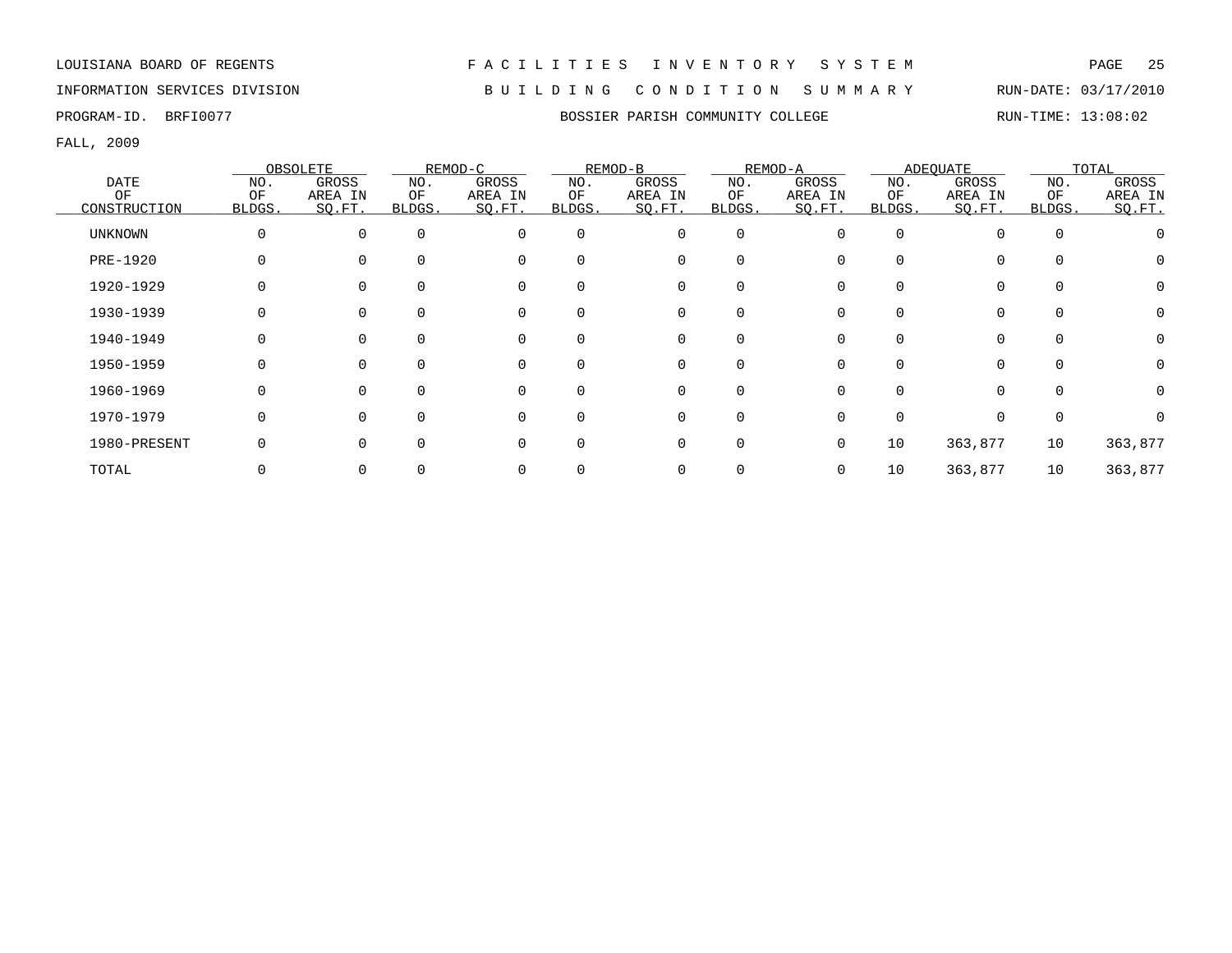### INFORMATION SERVICES DIVISION B U I L D I N G C O N D I T I O N S U M M A R Y RUN-DATE: 03/17/2010

PROGRAM-ID. BRFI0077 COLLEGADO COMMUNITY COLLEGE RUN-TIME: 13:08:02

|                |              | OBSOLETE    |             | REMOD-C      |             | REMOD-B     |             | REMOD-A     |        | ADEOUATE     |             | TOTAL     |
|----------------|--------------|-------------|-------------|--------------|-------------|-------------|-------------|-------------|--------|--------------|-------------|-----------|
| <b>DATE</b>    | NO.          | GROSS       | NO.         | <b>GROSS</b> | NO.         | GROSS       | NO.         | GROSS       | NO.    | GROSS        | NO.         | GROSS     |
| OF             | OF           | AREA IN     | ΟF          | AREA IN      | OF          | AREA IN     | OF          | AREA IN     | OF     | AREA IN      | OF          | AREA IN   |
| CONSTRUCTION   | <b>BLDGS</b> | SQ.FT.      | BLDGS.      | SQ.FT.       | BLDGS.      | SQ.FT.      | BLDGS.      | SQ.FT.      | BLDGS. | SQ.FT.       | BLDGS.      | SQ.FT.    |
| <b>UNKNOWN</b> | 0            | 0           |             | $\mathbf 0$  | $\mathbf 0$ | 0           | $\mathbf 0$ | 0           |        | $\mathbf{0}$ | $\mathbf 0$ |           |
| PRE-1920       | 0            | $\Omega$    |             | $\Omega$     | $\Omega$    | 0           | 0           | $\Omega$    |        | 0            | 0           |           |
| 1920-1929      |              | 3,355       | $\Omega$    |              |             | 0           | 0           | 0           |        | 212,621      | 2           | 215,976   |
| 1930-1939      | 0            | 0           |             | 0            |             | 0           | 0           | 0           | 0      | 0            | $\mathbf 0$ | 0         |
| 1940-1949      | 0            | 0           |             | $\mathbf 0$  | 0           | 0           | 0           | 0           |        | 7,732        |             | 7,732     |
| 1950-1959      | 0            | $\mathbf 0$ |             | 8,893        | $\Omega$    | $\mathbf 0$ | $\mathbf 0$ | $\Omega$    | O      | $\mathbf 0$  |             | 8,893     |
| 1960-1969      | 0            | $\mathbf 0$ | 3           | 78,090       |             | 2,725       | 0           | $\mathbf 0$ | 2      | 76,169       | 6           | 156,984   |
| 1970-1979      |              | 560         | $\mathbf 0$ | 0            | $\mathbf 0$ | 0           | 2           | 228,915     | 3      | 82,980       | 6           | 312,455   |
| 1980-PRESENT   | 0            | $\mathbf 0$ |             | 23,202       | 3           | 194,088     | 0           | 0           | 7      | 136,878      | 11          | 354,168   |
| TOTAL          | 2            | 3,915       | 5           | 110,185      | 4           | 196,813     | 2           | 228,915     | 14     | 516,380      | 27          | 1,056,208 |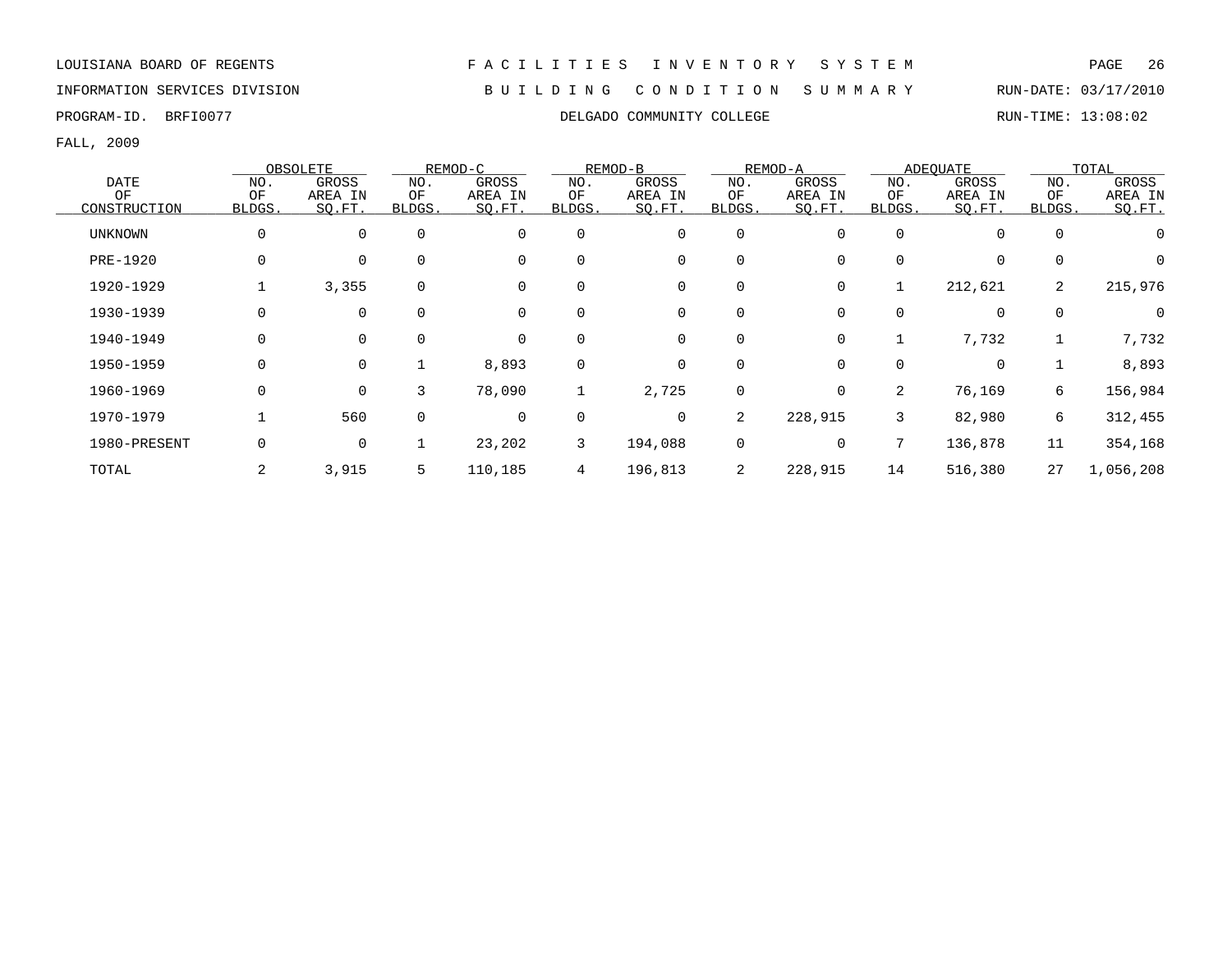INFORMATION SERVICES DIVISION B U I L D I N G C O N D I T I O N S U M M A R Y RUN-DATE: 03/17/2010

FALL, 2009

|                |              | OBSOLETE |              | REMOD-C      |             | REMOD-B      |             | REMOD-A |        | ADEOUATE     |             | TOTAL    |
|----------------|--------------|----------|--------------|--------------|-------------|--------------|-------------|---------|--------|--------------|-------------|----------|
| <b>DATE</b>    | NO.          | GROSS    | NO.          | <b>GROSS</b> | NO.         | <b>GROSS</b> | NO.         | GROSS   | NO.    | <b>GROSS</b> | NO.         | GROSS    |
| OF             | OF           | AREA IN  | ΟF           | AREA IN      | OF          | AREA IN      | OF          | AREA IN | OF     | AREA IN      | OF          | AREA IN  |
| CONSTRUCTION   | BLDGS.       | SO.FT.   | <b>BLDGS</b> | SQ.FT.       | BLDGS.      | SQ.FT.       | BLDGS.      | SO.FT.  | BLDGS. | SQ.FT.       | BLDGS.      | SQ.FT.   |
| <b>UNKNOWN</b> | 0            | $\Omega$ | $\Omega$     | $\mathbf 0$  | $\mathbf 0$ | 0            | 0           | O       | O      | $\Omega$     | $\mathbf 0$ |          |
| PRE-1920       |              |          |              | $\Omega$     | $\Omega$    | 0            | $\mathbf 0$ |         |        | $\Omega$     |             | 0        |
| 1920-1929      | 0            |          |              | $\Omega$     |             | 0            | 0           |         | U      | $\Omega$     | $\Omega$    | 0        |
| 1930-1939      | <sup>0</sup> |          |              | 0            |             | 0            | 0           |         |        | $\Omega$     | 0           | $\Omega$ |
| 1940-1949      |              |          |              | 0            | $\Omega$    | 0            | 0           |         |        | $\Omega$     | 0           | 0        |
| 1950-1959      | 0            | 0        | $\Omega$     | 0            | $\Omega$    | 0            | 0           | O       | O      | $\Omega$     | $\Omega$    | 0        |
| 1960-1969      |              | 0        | $\Omega$     | $\Omega$     | ∩           | 0            | 0           |         | U      | $\Omega$     | $\Omega$    | $\Omega$ |
| 1970-1979      | <sup>0</sup> | 0        | $\Omega$     | $\Omega$     | 3           | 85,004       | 0           | O       | O      | $\Omega$     | 3           | 85,004   |
| 1980-PRESENT   | 0            |          | $\Omega$     | $\mathbf 0$  | 3           | 23,804       | 0           | 0       | 4      | 111,281      | 7           | 135,085  |
| TOTAL          |              |          |              | 0            | 6           | 108,808      | 0           |         | 4      | 111,281      | 10          | 220,089  |

PROGRAM-ID. BRFI0077 **ELAINE P. NUNEZ COMMUNITY COLLEGE** RUN-TIME: 13:08:02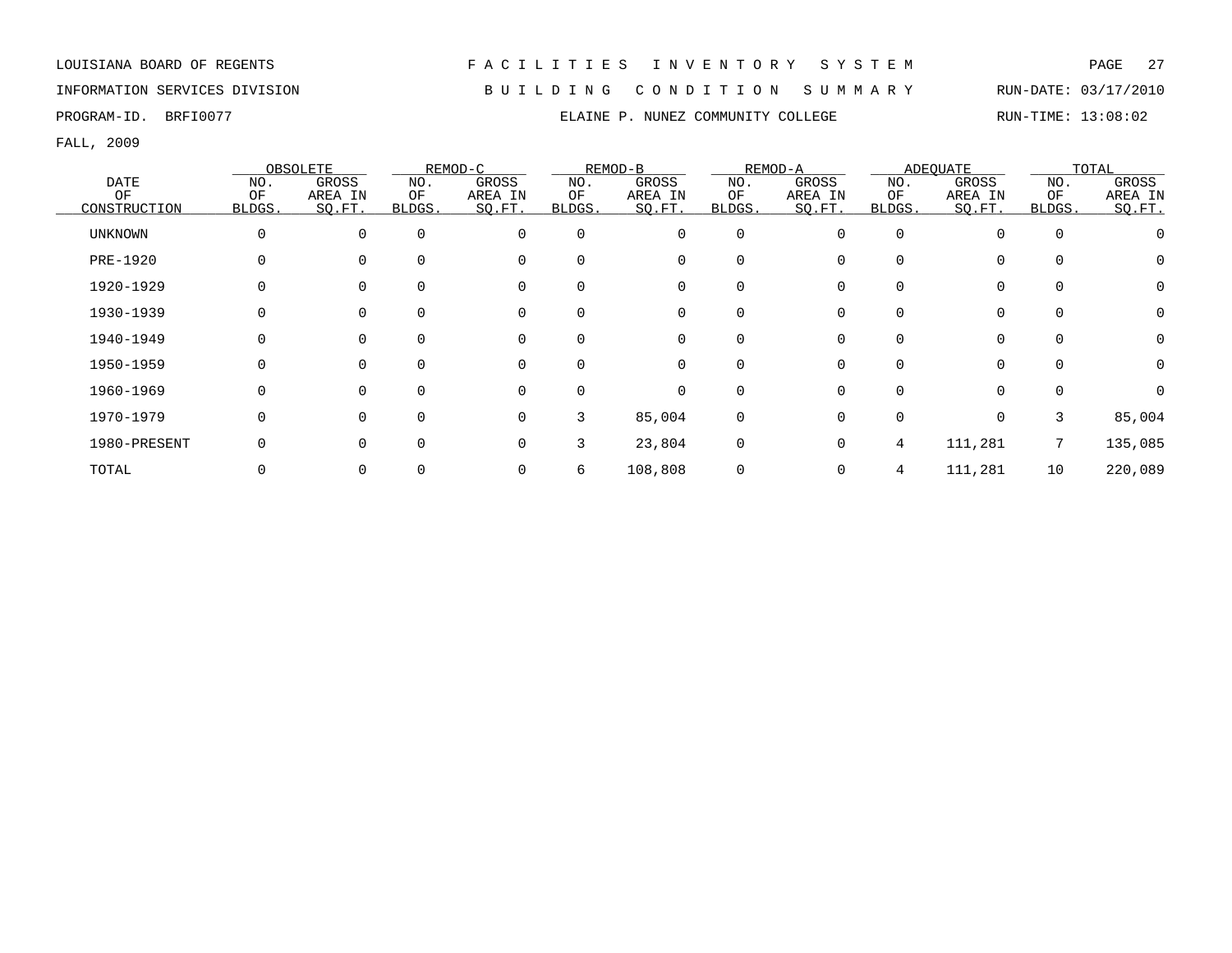# INFORMATION SERVICES DIVISION B U I L D I N G C O N D I T I O N S U M M A R Y RUN-DATE: 03/17/2010

FALL, 2009

|                |        | OBSOLETE     |        | REMOD-C  |             | REMOD-B     |          | REMOD-A |          | ADEQUATE    |          | TOTAL        |
|----------------|--------|--------------|--------|----------|-------------|-------------|----------|---------|----------|-------------|----------|--------------|
| DATE           | NO.    | <b>GROSS</b> | NO.    | GROSS    | NO.         | GROSS       | NO.      | GROSS   | NO.      | GROSS       | NO.      | GROSS        |
| OF             | OF     | AREA IN      | ΟF     | AREA IN  | OF          | AREA IN     | OF       | AREA IN | OF       | AREA IN     | OF       | AREA IN      |
| CONSTRUCTION   | BLDGS. | SO.FT.       | BLDGS. | SO.FT.   | BLDGS.      | SO.FT.      | BLDGS.   | SQ.FT.  | BLDGS.   | SO.FT.      | BLDGS.   | SQ.FT.       |
| <b>UNKNOWN</b> | 0      | 0            |        | $\Omega$ | $\mathbf 0$ | 0           | 0        | U       | $\Omega$ | $\mathbf 0$ | $\Omega$ |              |
| PRE-1920       |        |              |        | $\Omega$ | $\Omega$    | 0           | 0        | 0       | 2        | 7,811       | 2        | 7,811        |
| 1920-1929      | 0      |              |        |          | $\Omega$    | 0           | $\Omega$ |         |          | $\Omega$    |          |              |
| 1930-1939      |        |              |        |          |             | 0           |          |         |          | 0           |          | $\Omega$     |
| 1940-1949      |        |              |        |          | 0           | 0           |          |         |          | 0           |          | 0            |
| 1950-1959      |        |              |        |          | $\Omega$    | 0           | $\Omega$ |         |          | $\Omega$    |          |              |
| 1960-1969      |        |              |        |          | $\Omega$    | 0           | $\Omega$ |         |          | $\Omega$    |          | 0            |
| 1970-1979      | O      | $\Omega$     |        |          | $\Omega$    | 0           | $\Omega$ |         |          | $\Omega$    |          | <sup>n</sup> |
| 1980-PRESENT   | 0      | $\Omega$     | 2      | 2,880    | $\mathbf 0$ | $\mathbf 0$ | $\Omega$ | 0       | 3        | 17,503      | 5        | 20,383       |
| TOTAL          |        |              |        | 2,880    | $\mathbf 0$ | 0           |          |         | 5        | 25,314      |          | 28,194       |

PROGRAM-ID. BRFI0077 **RIVER PARISHES COMMUNITY COLLEGE** RUN-TIME: 13:08:02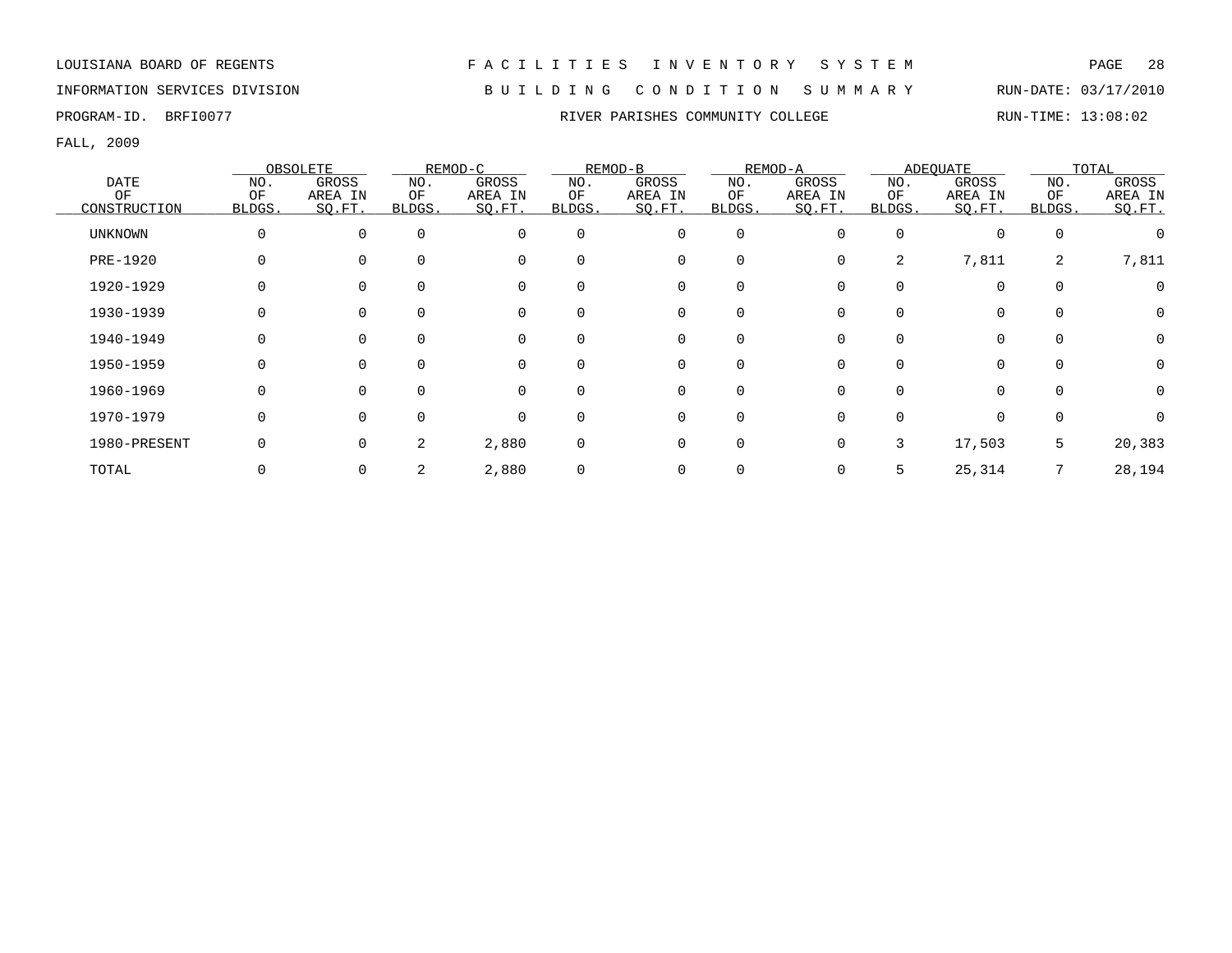# INFORMATION SERVICES DIVISION B U I L D I N G C O N D I T I O N S U M M A R Y RUN-DATE: 03/17/2010

PROGRAM-ID. BRFI0077 SOUTH LOUISIANA COMMUNITY COLLEGE RUN-TIME: 13:08:02

|                |              | OBSOLETE     |          | REMOD-C      |                | REMOD-B     |             | REMOD-A  |        | ADEOUATE     |             | TOTAL       |
|----------------|--------------|--------------|----------|--------------|----------------|-------------|-------------|----------|--------|--------------|-------------|-------------|
| <b>DATE</b>    | NO.          | <b>GROSS</b> | NO.      | <b>GROSS</b> | NO.            | GROSS       | NO.         | GROSS    | NO.    | <b>GROSS</b> | NO.         | GROSS       |
| OF             | OF           | AREA IN      | ΟF       | AREA IN      | OF             | AREA IN     | OF          | AREA IN  | OF     | AREA IN      | OF          | AREA IN     |
| CONSTRUCTION   | <b>BLDGS</b> | SQ.FT.       | BLDGS.   | SQ.FT.       | BLDGS.         | SQ.FT.      | BLDGS.      | SQ.FT.   | BLDGS. | SQ.FT.       | BLDGS.      | SQ.FT.      |
| <b>UNKNOWN</b> | 0            | 0            | $\Omega$ | 0            | 0              | 0           | 0           | $\Omega$ |        | $\Omega$     | $\mathbf 0$ |             |
| PRE-1920       | 0            | $\Omega$     | $\Omega$ | $\mathbf 0$  | $\Omega$       | $\mathbf 0$ | 0           |          |        |              | $\Omega$    | 0           |
| 1920-1929      | 0            |              |          | $\Omega$     | O              | 0           | 0           |          |        | $\Omega$     | $\Omega$    | $\Omega$    |
| 1930-1939      | 0            |              | $\Omega$ | 0            |                | 17,064      | 0           |          |        | 0            |             | 17,064      |
| 1940-1949      | 0            | $\Omega$     |          | 0            | 0              | 0           | 0           |          |        |              | $\mathbf 0$ | 0           |
| 1950-1959      | 0            | $\Omega$     | $\Omega$ | 0            | 0              | $\mathbf 0$ | 0           |          |        | $\Omega$     | $\Omega$    | $\mathbf 0$ |
| 1960-1969      | $\Omega$     | $\Omega$     | $\Omega$ | $\Omega$     | $\Omega$       | 0           | $\Omega$    |          |        | $\Omega$     | $\Omega$    | $\Omega$    |
| 1970-1979      | 0            | $\Omega$     | $\Omega$ | $\Omega$     | $\overline{a}$ | 61,365      | $\mathbf 0$ |          |        | $\Omega$     | 2           | 61,365      |
| 1980-PRESENT   | 0            |              |          | $\Omega$     |                | 1,336       | 0           |          | 2      | 86,018       | 3           | 87,354      |
| TOTAL          |              |              |          | $\Omega$     | 4              | 79,765      | 0           |          |        | 86,018       | 6           | 165,783     |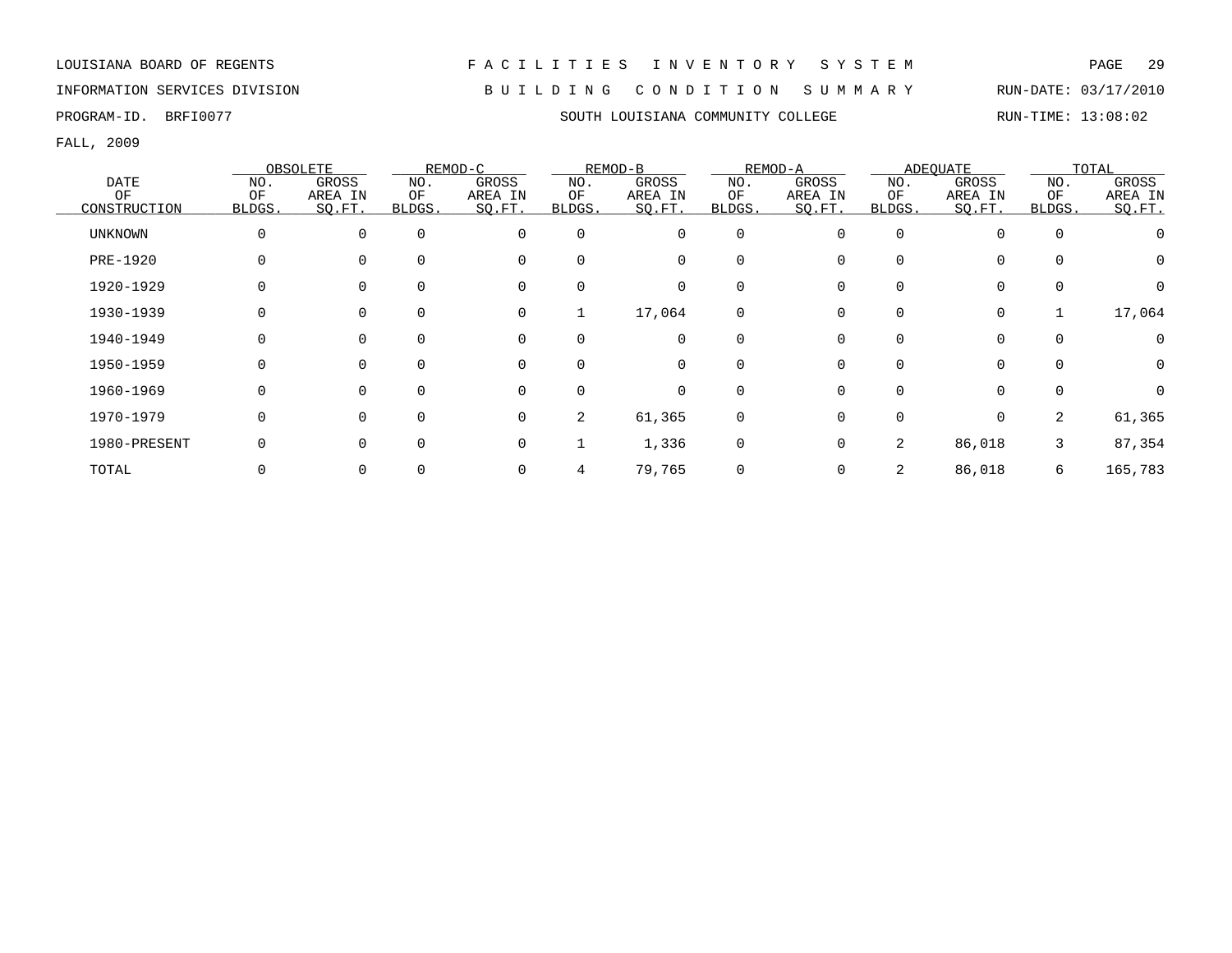# INFORMATION SERVICES DIVISION B U I L D I N G C O N D I T I O N S U M M A R Y RUN-DATE: 03/17/2010

FALL, 2009

|                |              | OBSOLETE |          | REMOD-C  |              | REMOD-B     |          | REMOD-A      |              | ADEOUATE    |        | TOTAL    |
|----------------|--------------|----------|----------|----------|--------------|-------------|----------|--------------|--------------|-------------|--------|----------|
| <b>DATE</b>    | NO.          | GROSS    | NO.      | GROSS    | NO.          | GROSS       | NO.      | GROSS        | NO.          | GROSS       | NO.    | GROSS    |
| OF             | OF           | AREA IN  | ΟF       | AREA IN  | OF           | AREA IN     | OF       | AREA IN      | ΟF           | AREA IN     | OF     | AREA IN  |
| CONSTRUCTION   | <b>BLDGS</b> | SO.FT.   | BLDGS.   | SQ.FT.   | <b>BLDGS</b> | SQ.FT.      | BLDGS.   | SO.FT.       | <b>BLDGS</b> | SQ.FT.      | BLDGS. | SQ.FT.   |
| <b>UNKNOWN</b> | 0            | $\Omega$ |          |          | $\Omega$     | 0           | $\Omega$ | U            | $\Omega$     | $\Omega$    |        |          |
| PRE-1920       |              |          |          | $\Omega$ | $\Omega$     | 0           | $\Omega$ |              |              | $\Omega$    |        |          |
| 1920-1929      | 0            |          |          | $\Omega$ | $\Omega$     | 0           | $\Omega$ |              |              | 0           |        | $\Omega$ |
| 1930-1939      | 0            |          |          |          |              | 0           |          |              |              | 0           |        | $\Omega$ |
| 1940-1949      |              |          |          |          | $\Omega$     | 0           |          |              |              | $\Omega$    |        | $\Omega$ |
| 1950-1959      | 0            |          |          |          | $\Omega$     | 0           | $\Omega$ |              |              | $\Omega$    |        |          |
| 1960-1969      | 0            | $\Omega$ | $\Omega$ | $\Omega$ |              | 16,338      |          | 18,797       | $\Omega$     | $\mathbf 0$ | 2      | 35,135   |
| 1970-1979      | 0            | $\Omega$ |          | $\Omega$ | $\Omega$     | $\mathbf 0$ | $\Omega$ | <sup>n</sup> | <sup>n</sup> | $\Omega$    |        | $\Omega$ |
| 1980-PRESENT   | 0            | $\cap$   |          |          | $\Omega$     | $\mathbf 0$ | $\Omega$ | U            |              | $\Omega$    |        |          |
| TOTAL          |              |          |          |          |              | 16,338      |          | 18,797       |              | $\mathbf 0$ | 2      | 35,135   |

PROGRAM-ID. BRFI0077 LOUISIANA DELTA COMMUNITY COLLEGE RUN-TIME: 13:08:02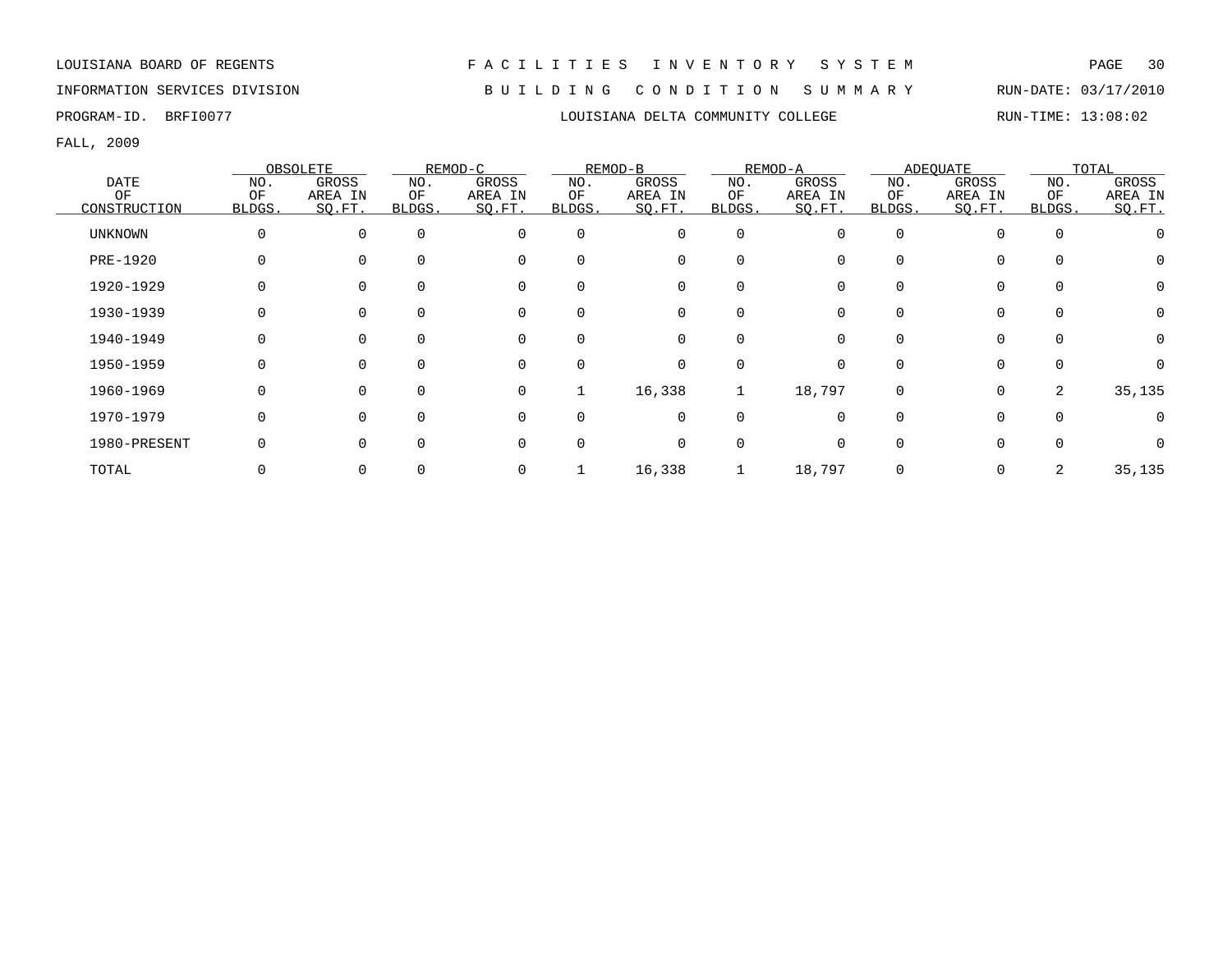# INFORMATION SERVICES DIVISION B U I L D I N G C O N D I T I O N S U M M A R Y RUN-DATE: 03/17/2010

PROGRAM-ID. BRFI0077 **EXAM-ID.** BRFI0077 **RUN-TIME:** 13:08:02

|                 |          | OBSOLETE |              | REMOD-C  |          | REMOD-B  |             | REMOD-A |          | ADEQUATE |          | TOTAL   |
|-----------------|----------|----------|--------------|----------|----------|----------|-------------|---------|----------|----------|----------|---------|
| DATE            | NO.      | GROSS    | NO.          | GROSS    | NO.      | GROSS    | NO.         | GROSS   | NO.      | GROSS    | NO.      | GROSS   |
| OF              | OF       | AREA IN  | OF           | AREA IN  | OF       | AREA IN  | ОF          | AREA IN | ΟF       | AREA IN  | OF       | AREA IN |
| CONSTRUCTION    | BLDGS.   | SO.FT.   | <b>BLDGS</b> | SO.FT.   | BLDGS.   | SO.FT.   | BLDGS.      | SO.FT.  | BLDGS.   | SO.FT.   | BLDGS.   | SQ.FT.  |
| <b>UNKNOWN</b>  | $\Omega$ | $\Omega$ | $\Omega$     | $\Omega$ | $\Omega$ | 0        | 0           |         | $\Omega$ | $\Omega$ | $\Omega$ |         |
| <b>PRE-1920</b> |          |          | $\Omega$     | $\Omega$ |          | 0        | 0           |         |          | $\Omega$ |          |         |
| 1920-1929       |          |          |              | $\Omega$ |          | 0        | 0           |         |          | $\Omega$ |          |         |
| 1930-1939       |          |          |              | 0        |          | 0        | $\Omega$    |         |          | $\Omega$ |          |         |
| 1940-1949       |          |          |              | 0        |          | 0        | 0           |         |          | $\Omega$ |          |         |
| 1950-1959       |          |          |              | 0        |          | 0        | $\mathbf 0$ |         |          |          |          |         |
| 1960-1969       |          |          |              | $\Omega$ |          | 0        | $\Omega$    |         |          |          |          |         |
| 1970-1979       |          | U        | <sup>0</sup> | $\Omega$ |          | $\Omega$ | $\Omega$    | 0       | 4        | 68,915   | 4        | 68,915  |
| 1980-PRESENT    |          |          |              | 0        |          | $\Omega$ | $\Omega$    |         |          | $\cap$   |          |         |
| TOTAL           |          |          |              |          |          |          | 0           |         |          | 68,915   | 4        | 68,915  |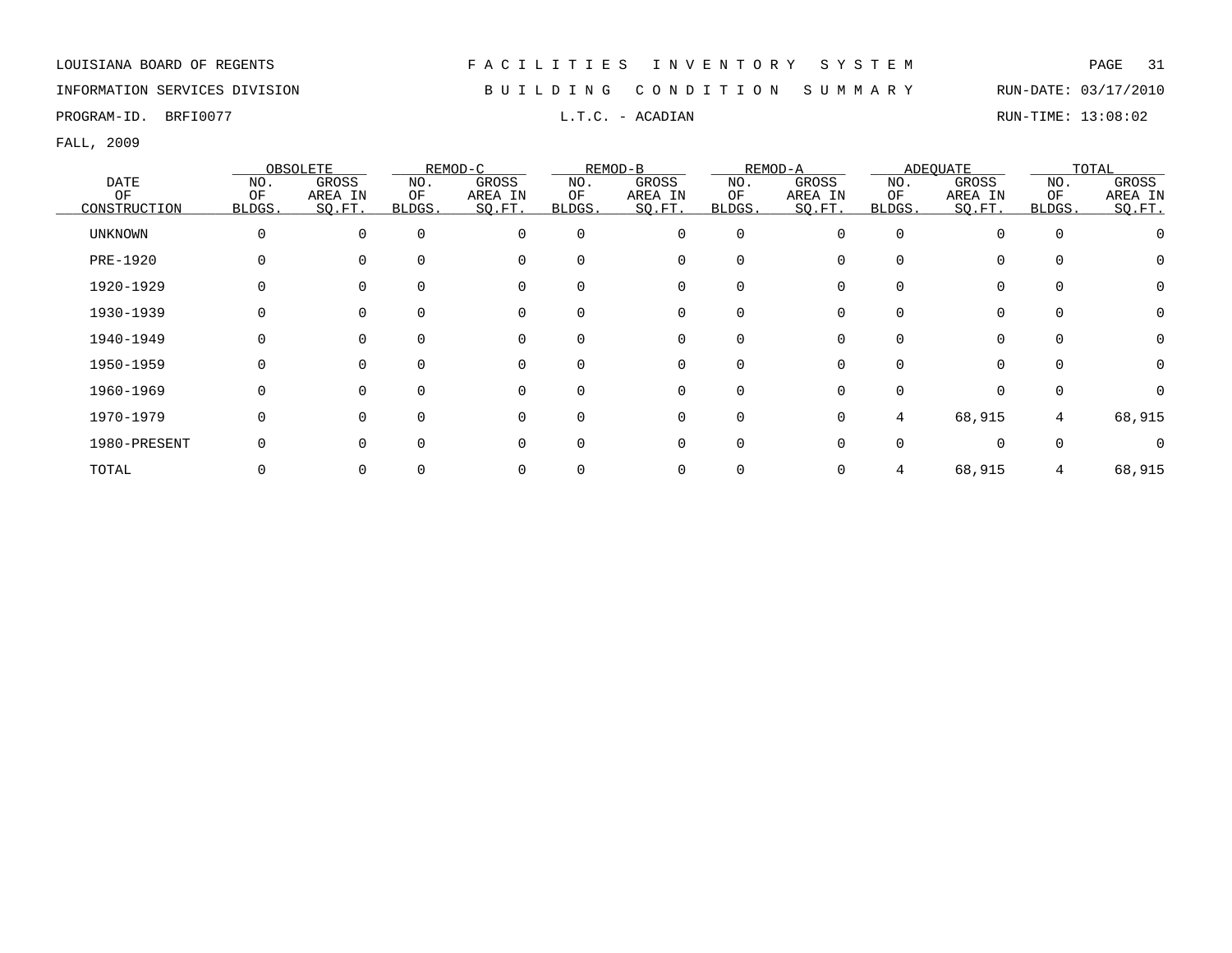# INFORMATION SERVICES DIVISION B U I L D I N G C O N D I T I O N S U M M A R Y RUN-DATE: 03/17/2010

PROGRAM-ID. BRFI0077 **EXELEXANDRIA** L.T.C. - ALEXANDRIA RUN-TIME: 13:08:02

|                |        | OBSOLETE |          | REMOD-C      |          | REMOD-B     |          | REMOD-A  |          | ADEOUATE     |          | TOTAL    |
|----------------|--------|----------|----------|--------------|----------|-------------|----------|----------|----------|--------------|----------|----------|
| <b>DATE</b>    | NO.    | GROSS    | NO.      | <b>GROSS</b> | NO.      | GROSS       | NO.      | GROSS    | NO.      | <b>GROSS</b> | NO.      | GROSS    |
| OF             | OF     | AREA IN  | OF       | AREA IN      | OF       | AREA IN     | OF       | AREA IN  | OF       | AREA IN      | OF       | AREA IN  |
| CONSTRUCTION   | BLDGS. | SQ.FT.   | BLDGS.   | SQ.FT.       | BLDGS.   | SQ.FT.      | BLDGS.   | SO.FT.   | BLDGS.   | SQ.FT.       | BLDGS.   | SQ.FT.   |
| <b>UNKNOWN</b> |        | $\Omega$ | $\Omega$ | $\mathbf 0$  | 0        | 0           | 0        | 0        | $\Omega$ | 0            | $\Omega$ |          |
| PRE-1920       |        |          | $\Omega$ | $\Omega$     |          | 0           | $\Omega$ |          |          | $\Omega$     |          |          |
| 1920-1929      |        |          | $\Omega$ | 0            |          | 0           | $\Omega$ |          |          | 0            |          | $\Omega$ |
| 1930-1939      |        |          |          | $\Omega$     |          | 0           | O        |          |          | 0            |          | $\Omega$ |
| 1940-1949      |        |          | $\Omega$ | 0            | 0        | 0           | 0        |          |          | 0            |          | 0        |
| 1950-1959      |        |          | $\Omega$ | 0            | 0        | 0           | $\Omega$ |          |          | $\Omega$     |          |          |
| 1960-1969      |        |          | $\Omega$ | 0            | $\Omega$ | 0           | $\Omega$ | $\Omega$ | 4        | 45,988       | 4        | 45,988   |
| 1970-1979      |        |          | $\Omega$ | $\Omega$     | 0        | $\mathbf 0$ | $\Omega$ | 0        | 3        | 39,141       | 3        | 39,141   |
| 1980-PRESENT   |        |          | $\Omega$ | $\mathbf 0$  | $\Omega$ | 0           | 0        |          | 6        | 7,766        | 6        | 7,766    |
| TOTAL          |        |          |          | $\Omega$     |          | 0           | 0        |          | 13       | 92,895       | 13       | 92,895   |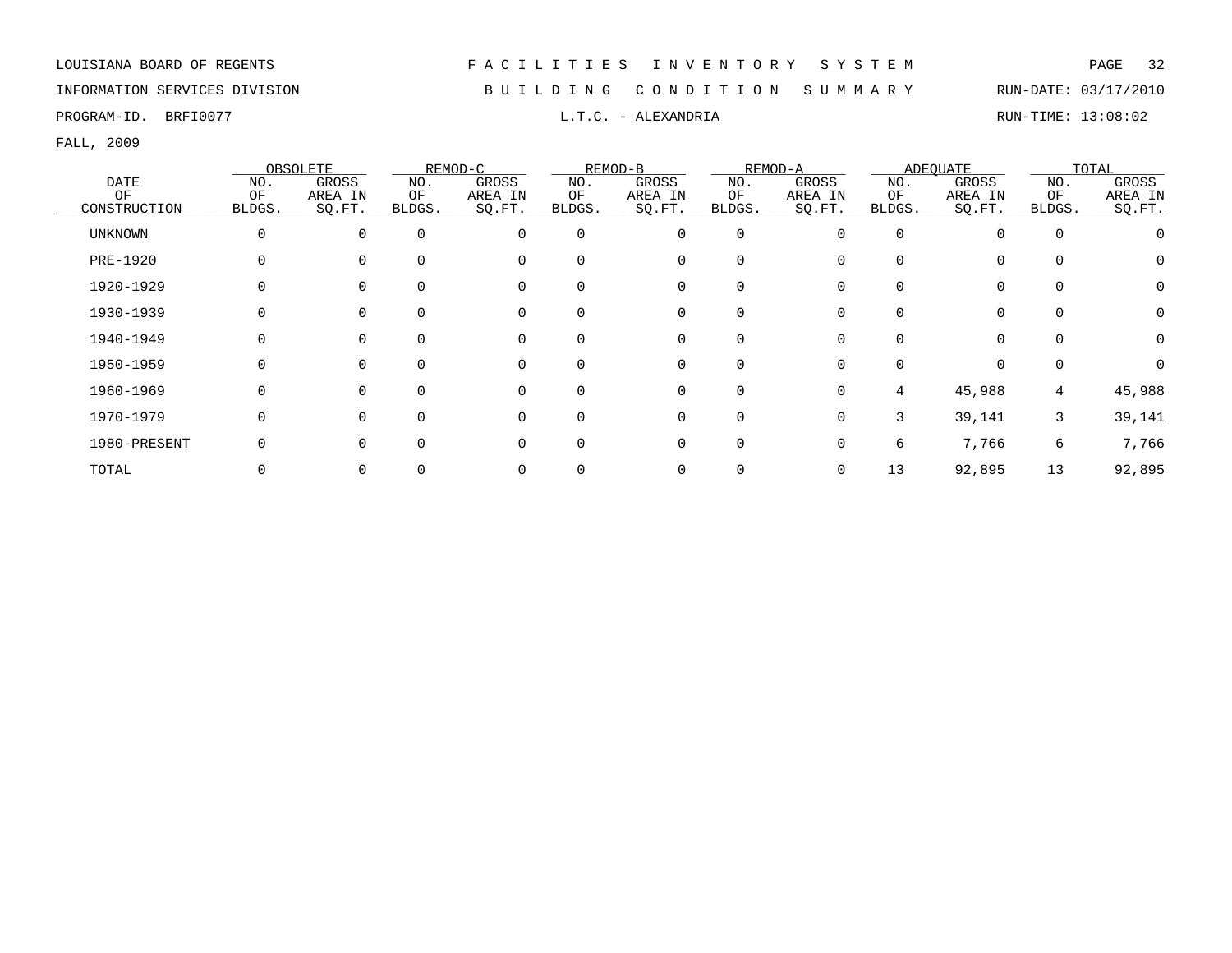INFORMATION SERVICES DIVISION B U I L D I N G C O N D I T I O N S U M M A R Y RUN-DATE: 03/17/2010

PROGRAM-ID. BRFI0077 **EXAM-ID.** BRFI0077 **RUN-TIME:** 13:08:02

|                |          | OBSOLETE     |              | REMOD-C      |          | REMOD-B     |          | REMOD-A |        | ADEQUATE |                | TOTAL   |
|----------------|----------|--------------|--------------|--------------|----------|-------------|----------|---------|--------|----------|----------------|---------|
| <b>DATE</b>    | NO.      | GROSS        | NO.          | <b>GROSS</b> | NO.      | GROSS       | NO.      | GROSS   | NO.    | GROSS    | NO.            | GROSS   |
| OF             | OF       | AREA IN      | OF           | AREA IN      | ΟF       | AREA IN     | OF       | AREA IN | ΟF     | AREA IN  | OF             | AREA IN |
| CONSTRUCTION   | BLDGS.   | SO.FT.       | <b>BLDGS</b> | SO.FT.       | BLDGS.   | SO.FT.      | BLDGS.   | SQ.FT.  | BLDGS. | SQ.FT.   | BLDGS.         | SQ.FT.  |
| <b>UNKNOWN</b> | $\Omega$ | 0            | $\Omega$     | $\mathbf 0$  | $\Omega$ | $\mathbf 0$ | 0        | 0       | 0      |          | $\overline{0}$ |         |
| PRE-1920       |          |              | $\Omega$     | $\Omega$     |          | 0           | $\Omega$ |         |        |          |                |         |
| 1920-1929      |          |              |              | $\mathbf 0$  |          | 0           | $\Omega$ |         |        |          |                |         |
| 1930-1939      |          |              |              | 0            |          |             | $\Omega$ |         |        |          |                | 0       |
| 1940-1949      |          |              |              | 0            |          | 0           | 0        |         |        |          |                | 0       |
| 1950-1959      |          |              | $\Omega$     | 0            |          | 0           | 0        |         |        |          | $\Omega$       | 0       |
| 1960-1969      |          |              |              | $\Omega$     |          | $\Omega$    | $\Omega$ |         |        |          |                |         |
| 1970-1979      |          | <sup>n</sup> | 0            | $\Omega$     |          | $\Omega$    | $\Omega$ | 0       |        | 30,200   |                | 30,200  |
| 1980-PRESENT   |          | <sup>n</sup> |              | $\Omega$     |          | $\Omega$    | $\Omega$ | ∩       | 9      | 11,632   | 9              | 11,632  |
| TOTAL          |          |              |              |              |          |             |          |         | 10     | 41,832   | 10             | 41,832  |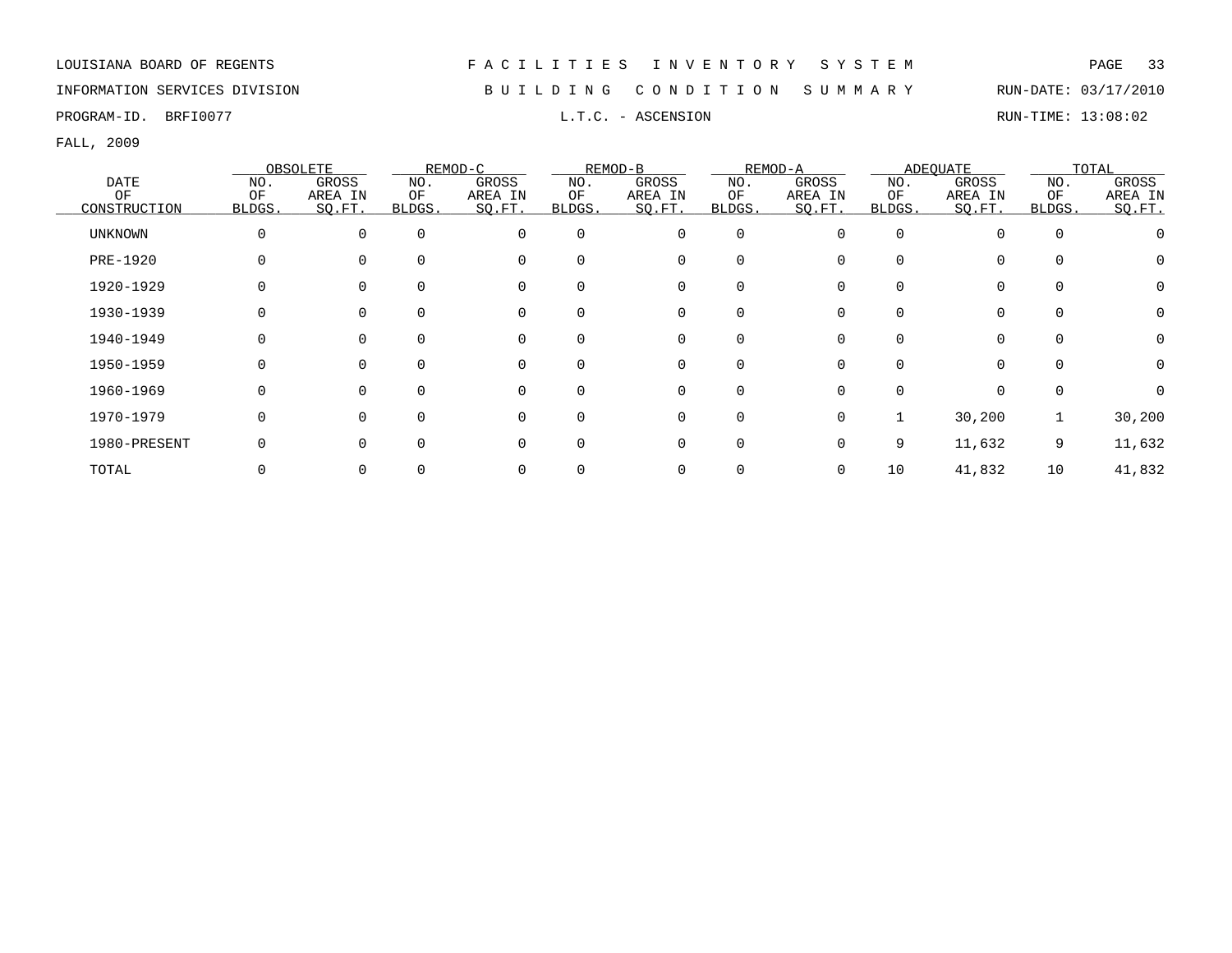INFORMATION SERVICES DIVISION B U I L D I N G C O N D I T I O N S U M M A R Y RUN-DATE: 03/17/2010

PROGRAM-ID. BRFI0077 **EXAM-ID.** BRFI0077 **RUN-TIME:** 13:08:02

|                |          | OBSOLETE |          | REMOD-C     |          | REMOD-B |             | REMOD-A |          | ADEOUATE |          | TOTAL    |
|----------------|----------|----------|----------|-------------|----------|---------|-------------|---------|----------|----------|----------|----------|
| DATE           | NO.      | GROSS    | NO.      | GROSS       | NO.      | GROSS   | NO.         | GROSS   | NO.      | GROSS    | NO.      | GROSS    |
| OF             | OF       | AREA IN  | ΟF       | AREA IN     | ΟF       | AREA IN | ΟF          | AREA IN | ΟF       | AREA IN  | OF       | AREA IN  |
| CONSTRUCTION   | BLDGS.   | SQ.FT.   | BLDGS.   | SQ.FT.      | BLDGS.   | SQ.FT.  | BLDGS.      | SQ.FT.  | BLDGS.   | SQ.FT.   | BLDGS.   | SQ.FT.   |
| <b>UNKNOWN</b> | $\Omega$ | $\Omega$ | $\Omega$ | $\mathbf 0$ | $\Omega$ | 0       | 0           |         | $\Omega$ | $\Omega$ | $\Omega$ |          |
| PRE-1920       |          |          | $\Omega$ | $\Omega$    | $\Omega$ | 0       | 0           |         |          | $\Omega$ |          |          |
| 1920-1929      |          |          | 0        | $\mathbf 0$ |          | 0       | 0           |         |          | 0        |          | $\Omega$ |
| 1930-1939      |          |          |          | $\mathbf 0$ |          | 0       | 0           |         |          | 0        |          |          |
| 1940-1949      |          |          | $\Omega$ | 0           | $\Omega$ | 0       | 0           | 0       |          | 13,500   |          | 13,500   |
| 1950-1959      |          |          | $\Omega$ | 0           | $\Omega$ | 0       | 0           | 0       |          | 1,400    |          | 1,400    |
| 1960-1969      |          | 0        | 0        | $\mathbf 0$ | $\Omega$ | 0       | 0           |         |          | $\Omega$ |          | $\Omega$ |
| 1970-1979      |          | $\Omega$ | $\Omega$ | $\Omega$    | ∩        | 0       | $\mathbf 0$ | 0       | 2        | 21,324   | 2        | 21,324   |
| 1980-PRESENT   |          | $\Omega$ | $\Omega$ | $\Omega$    | ∩        | 0       | $\mathbf 0$ |         | 3        | 4,353    | 3        | 4,353    |
| TOTAL          |          |          |          |             |          |         | 0           |         |          | 40,577   |          | 40,577   |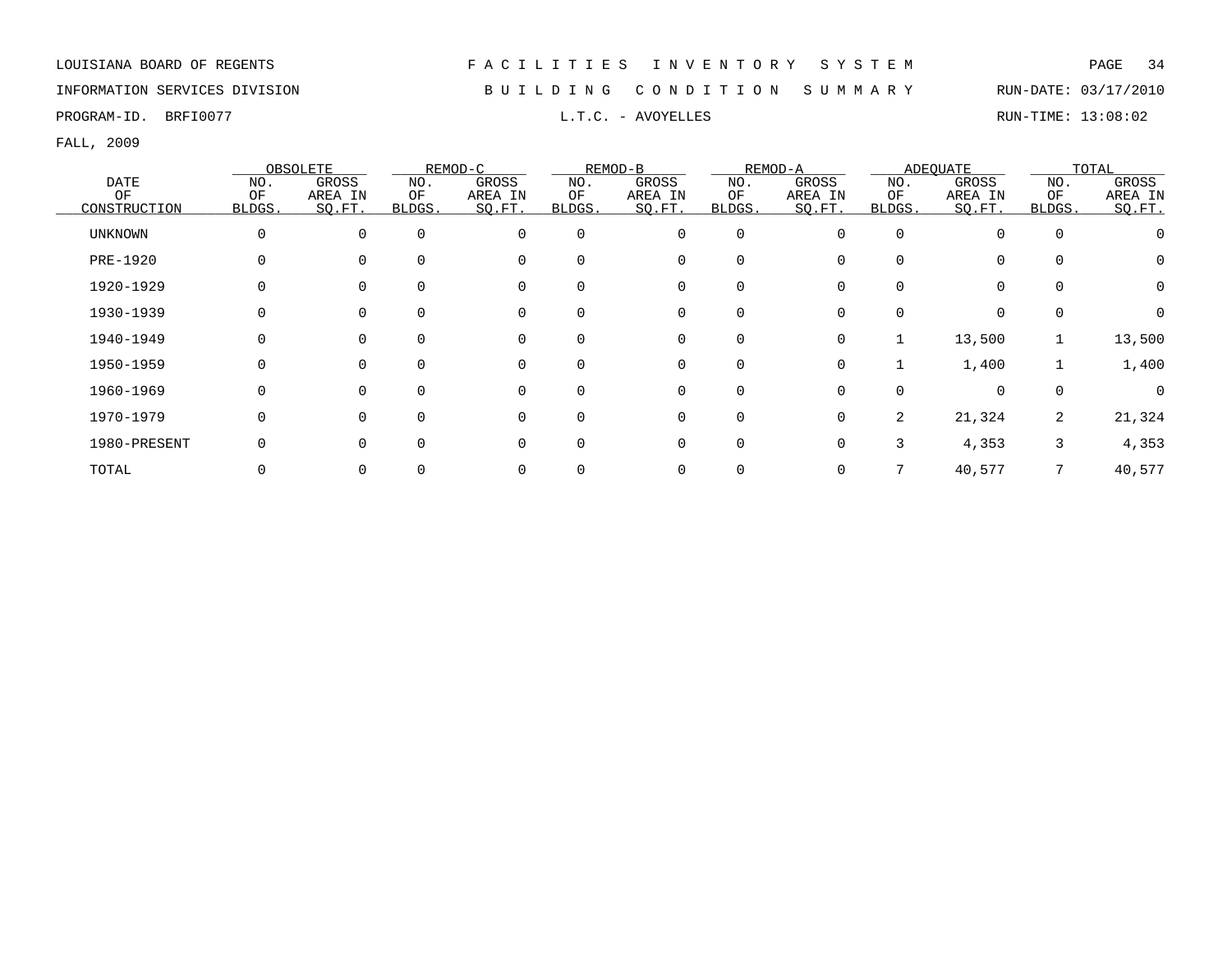# INFORMATION SERVICES DIVISION B U I L D I N G C O N D I T I O N S U M M A R Y RUN-DATE: 03/17/2010

PROGRAM-ID. BRFI0077 L.T.C. - BASTROP RUN-TIME: 13:08:02

|                 |          | OBSOLETE     |              | REMOD-C     |          | REMOD-B  |             | REMOD-A |          | ADEQUATE |          | TOTAL   |
|-----------------|----------|--------------|--------------|-------------|----------|----------|-------------|---------|----------|----------|----------|---------|
| DATE            | NO.      | GROSS        | NO.          | GROSS       | NO.      | GROSS    | NO.         | GROSS   | NO.      | GROSS    | NO.      | GROSS   |
| OF              | OF       | AREA IN      | OF           | AREA IN     | OF       | AREA IN  | ОF          | AREA IN | ΟF       | AREA IN  | OF       | AREA IN |
| CONSTRUCTION    | BLDGS.   | SO.FT.       | <b>BLDGS</b> | SO.FT.      | BLDGS.   | SO.FT.   | BLDGS.      | SO.FT.  | BLDGS.   | SO.FT.   | BLDGS.   | SQ.FT.  |
| <b>UNKNOWN</b>  | $\Omega$ | $\Omega$     | $\Omega$     | $\mathbf 0$ | $\Omega$ | 0        | 0           |         | $\Omega$ | $\Omega$ | $\Omega$ |         |
| <b>PRE-1920</b> |          |              | $\Omega$     | $\Omega$    |          | 0        | 0           |         |          | $\Omega$ |          |         |
| 1920-1929       |          |              |              | $\Omega$    |          | 0        | 0           |         |          | $\Omega$ |          |         |
| 1930-1939       |          |              |              | 0           |          | 0        | $\Omega$    |         |          | $\Omega$ |          |         |
| 1940-1949       |          |              | 0            | 0           |          | 0        | 0           |         |          | $\Omega$ |          |         |
| 1950-1959       |          |              | $\Omega$     | 0           |          | 0        | $\mathbf 0$ |         |          |          |          |         |
| 1960-1969       |          |              |              | $\Omega$    |          | 0        | $\Omega$    |         |          | $\Omega$ |          |         |
| 1970-1979       |          | <sup>n</sup> | 0            | $\Omega$    |          | $\Omega$ | $\Omega$    | 0       | 3        | 19,911   | 3        | 19,911  |
| 1980-PRESENT    |          | U            |              | 0           |          | $\Omega$ | $\Omega$    |         | 3        | 24,374   | 3        | 24,374  |
| TOTAL           |          |              |              |             |          |          | 0           |         | 6        | 44,285   | 6        | 44,285  |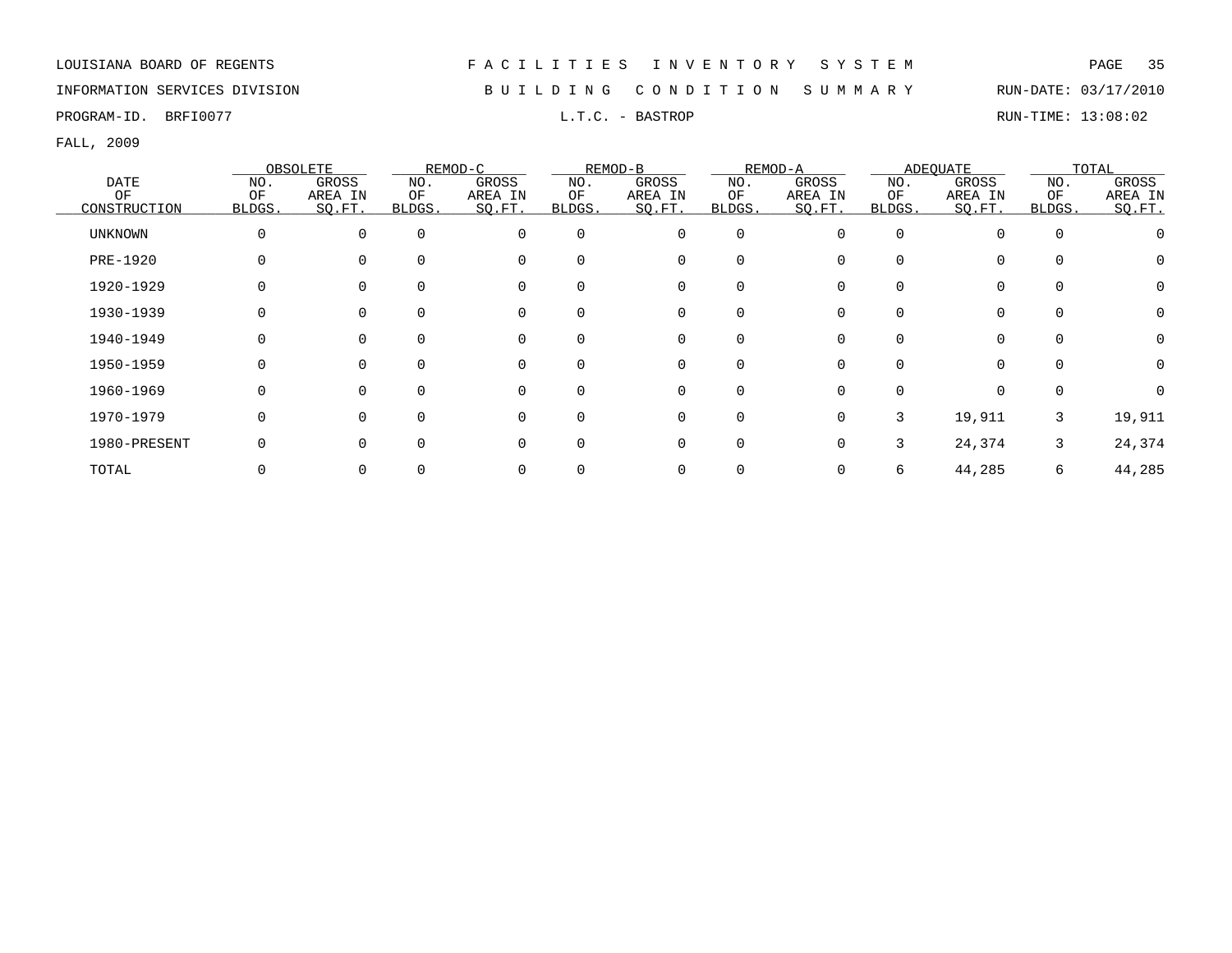# INFORMATION SERVICES DIVISION B U I L D I N G C O N D I T I O N S U M M A R Y RUN-DATE: 03/17/2010

PROGRAM-ID. BRFI0077 **EXAM-ID.** BRFI0077 **RUN-TIME:** 13:08:02

|                 |          | OBSOLETE     |        | REMOD-C  |             | REMOD-B     |          | REMOD-A |          | ADEQUATE |          | TOTAL   |
|-----------------|----------|--------------|--------|----------|-------------|-------------|----------|---------|----------|----------|----------|---------|
| <b>DATE</b>     | NO.      | GROSS        | NO.    | GROSS    | NO.         | GROSS       | NO.      | GROSS   | NO.      | GROSS    | NO.      | GROSS   |
| OF              | OF       | AREA IN      | ΟF     | AREA IN  | OF          | AREA IN     | OF       | AREA IN | OF       | AREA IN  | OF       | AREA IN |
| CONSTRUCTION    | BLDGS.   | SO.FT.       | BLDGS. | SO.FT.   | BLDGS.      | SO.FT.      | BLDGS.   | SQ.FT.  | BLDGS.   | SO.FT.   | BLDGS.   | SQ.FT.  |
| <b>UNKNOWN</b>  | $\Omega$ | 0            |        | $\Omega$ | $\mathbf 0$ | 0           | 0        |         | $\Omega$ | 0        | $\Omega$ |         |
| <b>PRE-1920</b> |          |              |        | $\Omega$ | $\Omega$    | 0           | 0        |         |          | $\Omega$ |          |         |
| 1920-1929       |          |              |        |          | $\Omega$    | 0           | 0        |         |          | $\Omega$ |          | 0       |
| 1930-1939       | 0        |              |        |          |             | 0           |          |         |          | 0        |          |         |
| 1940-1949       | 0        |              |        |          | $\Omega$    | 0           | 0        |         |          | 48,775   |          | 48,775  |
| 1950-1959       |          |              |        | 0        | $\mathbf 0$ | 0           | 0        |         |          | $\Omega$ |          |         |
| 1960-1969       |          | <sup>0</sup> |        | $\Omega$ | $\Omega$    | 0           | $\Omega$ |         |          | $\Omega$ |          |         |
| 1970-1979       |          | U            |        | $\Omega$ | $\Omega$    | 0           | 1        | 109,931 | 4        | 14,088   | 5        | 124,019 |
| 1980-PRESENT    | O        |              |        | $\Omega$ | $\Omega$    | $\mathbf 0$ | 0        |         |          | 19,103   | 7        | 19,103  |
| TOTAL           |          |              |        |          |             | 0           |          | 109,931 | 12       | 81,966   | 13       | 191,897 |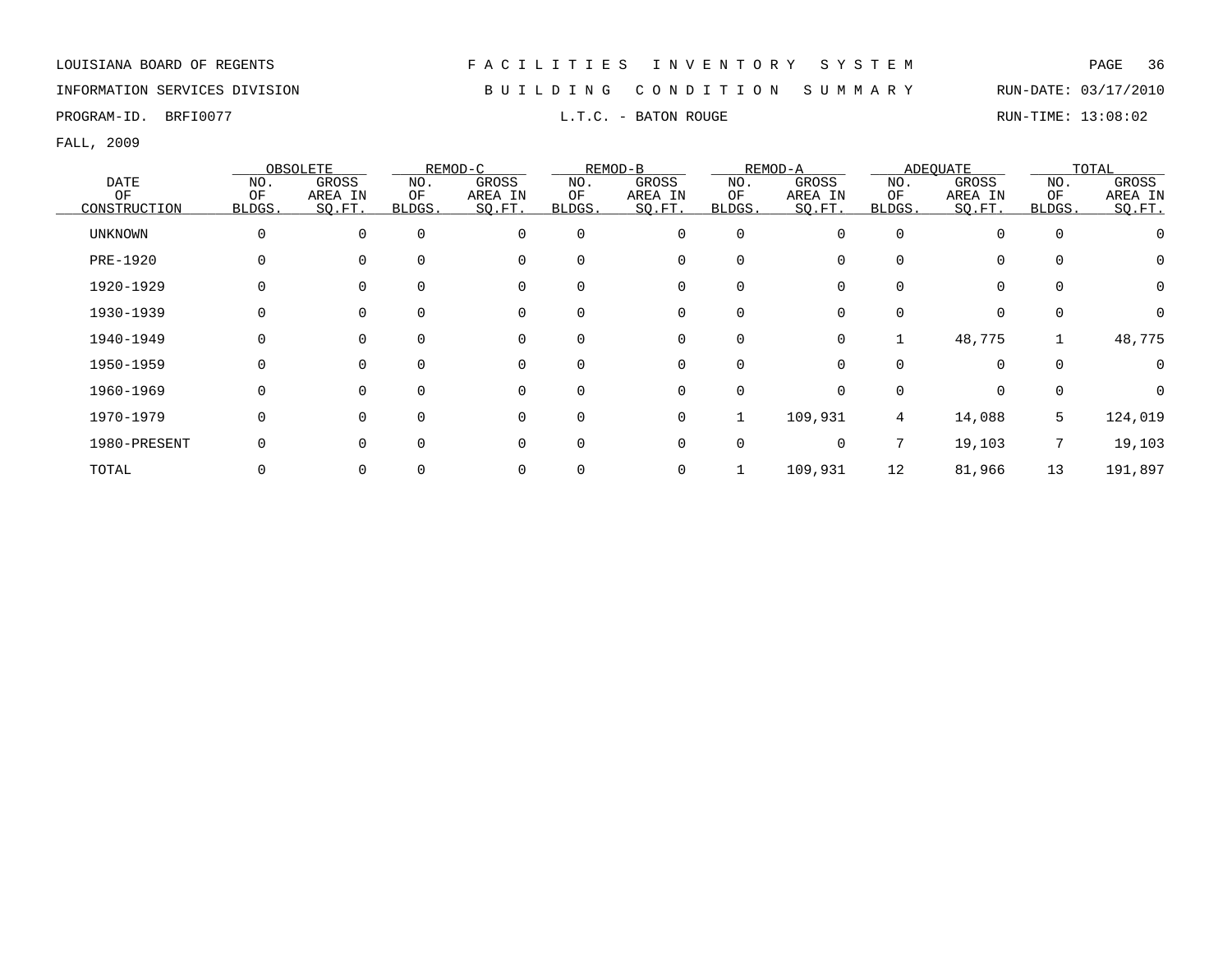PROGRAM-ID. BRFI0077 **EXAM-ID.** BRFI0077 **RUN-TIME: 13:08:02** 

FALL, 2009

|                |             | OBSOLETE     |        | REMOD-C  |          | REMOD-B |              | REMOD-A  |          | ADEOUATE    |          | TOTAL    |
|----------------|-------------|--------------|--------|----------|----------|---------|--------------|----------|----------|-------------|----------|----------|
| <b>DATE</b>    | NO.         | GROSS        | NO.    | GROSS    | NO.      | GROSS   | NO.          | GROSS    | NO.      | GROSS       | NO.      | GROSS    |
| OF             | OF          | AREA IN      | ΟF     | AREA IN  | OF       | AREA IN | OF           | AREA IN  | ΟF       | AREA IN     | OF       | AREA IN  |
| CONSTRUCTION   | BLDGS.      | SQ.FT.       | BLDGS. | SQ.FT.   | BLDGS.   | SQ.FT.  | BLDGS.       | SO.FT.   | BLDGS.   | SQ.FT.      | BLDGS.   | SQ.FT.   |
| <b>UNKNOWN</b> | $\mathbf 0$ | $\Omega$     |        | $\Omega$ | $\Omega$ | 0       | $\mathbf 0$  |          | $\Omega$ | $\Omega$    | $\Omega$ |          |
| PRE-1920       |             | <sup>0</sup> |        |          | $\Omega$ | 0       | 0            |          |          | 0           |          |          |
| 1920-1929      | 0           |              |        | $\Omega$ | $\Omega$ | 0       | 0            |          | 0        | $\mathbf 0$ |          | $\Omega$ |
| 1930-1939      | $\Omega$    |              |        |          |          | 0       | 0            |          |          | $\mathbf 0$ |          | $\Omega$ |
| 1940-1949      | $\Omega$    |              |        | $\Omega$ | $\Omega$ | 0       | 0            |          |          | $\mathbf 0$ | $\Omega$ | 0        |
| 1950-1959      | 0           | 0            |        | $\Omega$ | $\Omega$ | 0       | 0            |          |          | $\Omega$    |          | 0        |
| 1960-1969      | 0           | $\Omega$     |        | 0        | $\Omega$ | 0       | $\mathbf 0$  | 0        | $\Omega$ | $\mathbf 0$ | $\Omega$ | $\Omega$ |
| 1970-1979      | $\Omega$    | $\Omega$     |        | 0        |          | 12,201  | $\mathbf 0$  | $\Omega$ |          | 4,964       | 2        | 17,165   |
| 1980-PRESENT   | $\Omega$    | U            |        | $\Omega$ | $\Omega$ | 0       | $\mathbf{1}$ | 4,292    | 4        | 17,598      | 5        | 21,890   |
| TOTAL          |             |              |        |          |          | 12,201  |              | 4,292    | 5.       | 22,562      |          | 39,055   |

INFORMATION SERVICES DIVISION B U I L D I N G C O N D I T I O N S U M M A R Y RUN-DATE: 03/17/2010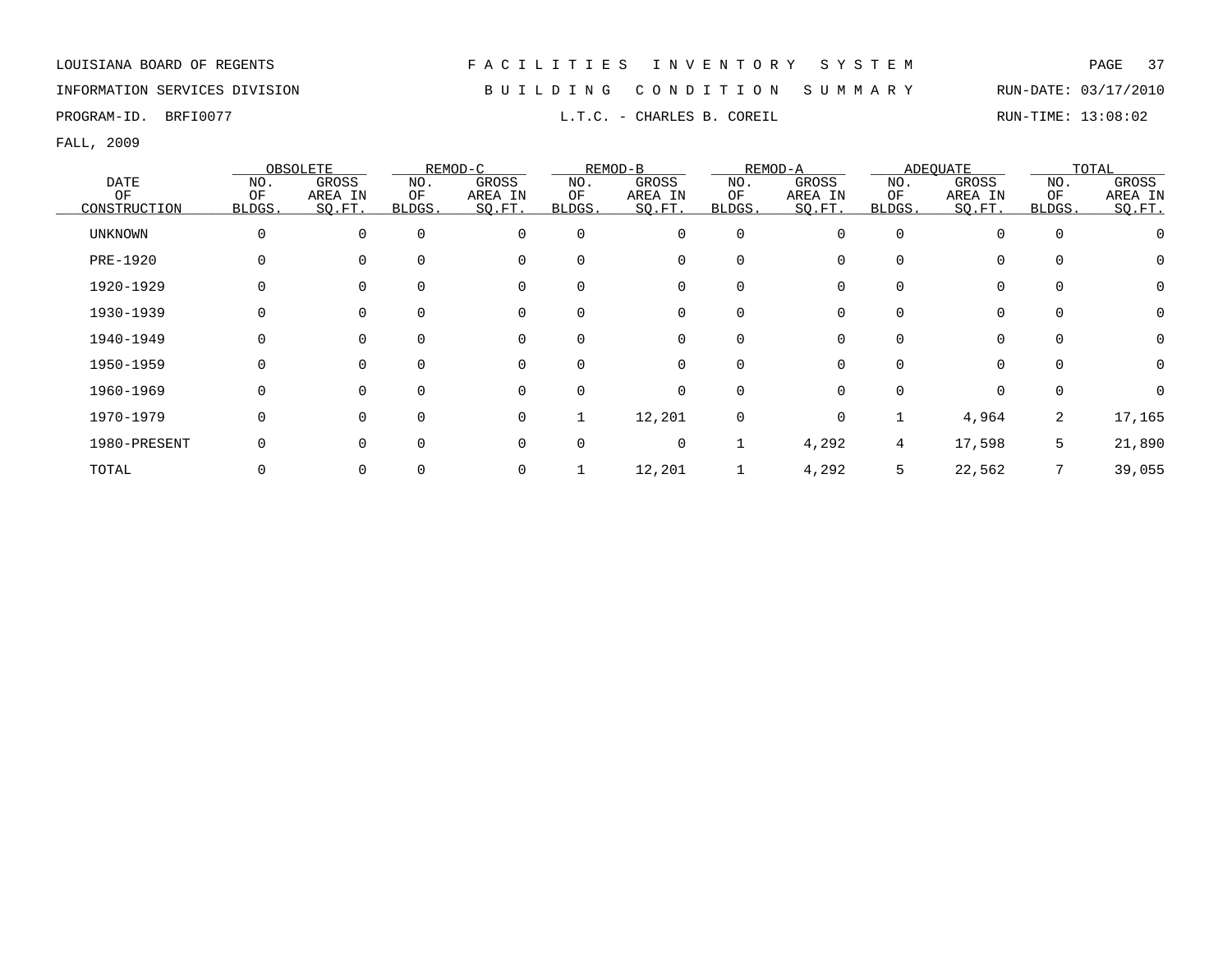INFORMATION SERVICES DIVISION B U I L D I N G C O N D I T I O N S U M M A R Y RUN-DATE: 03/17/2010

PROGRAM-ID. BRFI0077 **EXAM-ID.** BRFI0077 **RUN-TIME:** 13:08:02

|                 |          | OBSOLETE |              | REMOD-C     |          | REMOD-B  |             | REMOD-A |          | ADEQUATE    |          | TOTAL    |
|-----------------|----------|----------|--------------|-------------|----------|----------|-------------|---------|----------|-------------|----------|----------|
| DATE            | NO.      | GROSS    | NO.          | GROSS       | NO.      | GROSS    | NO.         | GROSS   | NO.      | GROSS       | NO.      | GROSS    |
| OF              | OF       | AREA IN  | OF           | AREA IN     | OF       | AREA IN  | OF          | AREA IN | ΟF       | AREA IN     | OF       | AREA IN  |
| CONSTRUCTION    | BLDGS.   | SO.FT.   | BLDGS.       | SO.FT.      | BLDGS.   | SO.FT.   | BLDGS.      | SO.FT.  | BLDGS.   | SO.FT.      | BLDGS.   | SQ.FT.   |
| <b>UNKNOWN</b>  | $\Omega$ | $\Omega$ | $\Omega$     | $\mathbf 0$ | $\Omega$ | 0        | 0           |         | $\Omega$ | $\Omega$    | $\Omega$ |          |
| <b>PRE-1920</b> |          |          | $\Omega$     | $\Omega$    |          | 0        | 0           |         |          | $\Omega$    |          |          |
| 1920-1929       |          |          |              | $\Omega$    |          | 0        | 0           |         |          | $\Omega$    |          |          |
| 1930-1939       |          |          |              | 0           |          | 0        | $\Omega$    |         |          | 0           |          |          |
| 1940-1949       |          |          |              | 0           |          | 0        | 0           |         |          | 0           |          |          |
| 1950-1959       |          |          |              | 0           |          | 0        | $\mathbf 0$ |         |          | $\Omega$    |          |          |
| 1960-1969       |          |          |              | $\Omega$    |          | 0        | $\Omega$    |         |          | $\Omega$    |          | $\Omega$ |
| 1970-1979       |          | $\Omega$ | <sup>n</sup> | $\Omega$    |          | $\Omega$ | $\Omega$    |         |          | $\Omega$    |          |          |
| 1980-PRESENT    |          | $\Omega$ | 0            | $\mathbf 0$ | 2        | 107,417  | 2           | 34,732  | $\Omega$ | $\mathbf 0$ | 4        | 142,149  |
| TOTAL           |          |          |              | 0           | 2        | 107,417  | 2           | 34,732  |          | $\mathbf 0$ | 4        | 142,149  |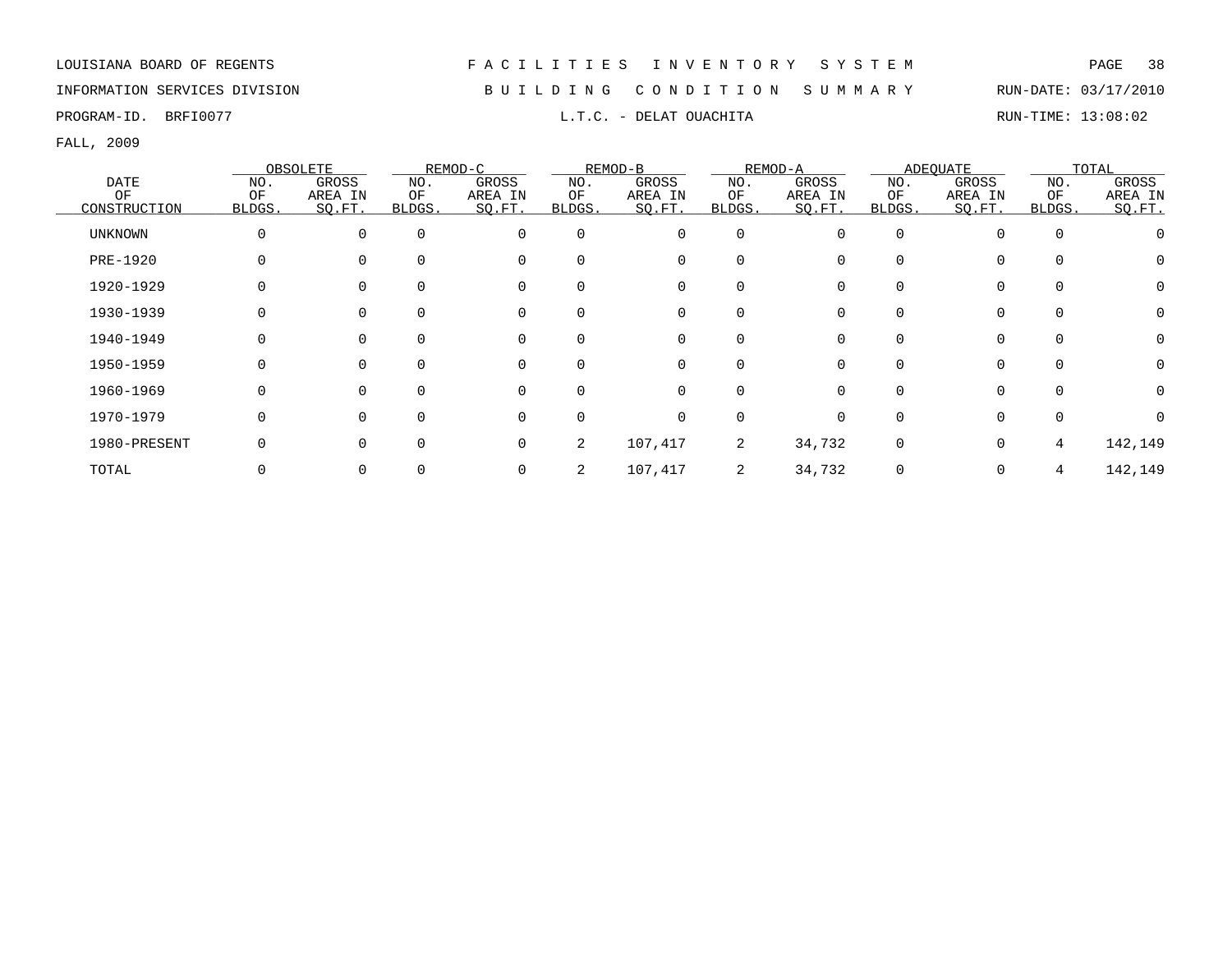INFORMATION SERVICES DIVISION B U I L D I N G C O N D I T I O N S U M M A R Y RUN-DATE: 03/17/2010

PROGRAM-ID. BRFI0077 **EXAMGELINE** L.T.C. - EVANGELINE **RUN-TIME: 13:08:02** RUN-TIME: 13:08:02

|              |          | OBSOLETE |              | REMOD-C  |          | REMOD-B     |             | REMOD-A |              | ADEQUATE |          | TOTAL        |
|--------------|----------|----------|--------------|----------|----------|-------------|-------------|---------|--------------|----------|----------|--------------|
| DATE         | NO.      | GROSS    | NO.          | GROSS    | NO.      | GROSS       | NO.         | GROSS   | NO.          | GROSS    | NO.      | GROSS        |
| ОF           | OF       | AREA IN  | ΟF           | AREA IN  | ΟF       | AREA IN     | ΟF          | AREA IN | ΟF           | AREA IN  | ΟF       | AREA IN      |
| CONSTRUCTION | BLDGS.   | SQ.FT.   | <b>BLDGS</b> | SQ.FT.   | BLDGS.   | SQ.FT.      | BLDGS.      | SQ.FT.  | <b>BLDGS</b> | SQ.FT.   | BLDGS.   | SQ.FT.       |
| UNKNOWN      | 0        | 0        | $\Omega$     | $\Omega$ | $\Omega$ | $\mathbf 0$ | $\mathbf 0$ |         | $\Omega$     | $\Omega$ | $\Omega$ |              |
| PRE-1920     |          |          |              | $\Omega$ | $\Omega$ | 0           | 0           |         |              | $\Omega$ |          |              |
| 1920-1929    | $\Omega$ |          |              | 0        |          | 0           | 0           |         |              | 0        |          | 0            |
| 1930-1939    |          |          |              | 0        |          | 0           | 0           |         |              | 0        |          | 0            |
| 1940-1949    | 0        |          |              | 0        |          | 0           | 0           |         |              | 0        | $\Omega$ | 0            |
| 1950-1959    | $\Omega$ |          |              | 0        | $\Omega$ | 0           | 0           |         |              | $\Omega$ | $\Omega$ |              |
| 1960-1969    | 0        |          |              | 0        |          | 0           | 0           | 0       | 2            | 45,570   | 2        | 45,570       |
| 1970-1979    | $\Omega$ |          |              | $\Omega$ | ∩        | $\Omega$    | $\Omega$    |         |              | $\Omega$ | $\Omega$ | 0            |
| 1980-PRESENT |          |          |              | $\Omega$ |          | $\Omega$    | $\Omega$    |         |              | $\Omega$ | $\Omega$ | <sup>n</sup> |
| TOTAL        |          |          |              |          |          |             |             |         | 2            | 45,570   | 2        | 45,570       |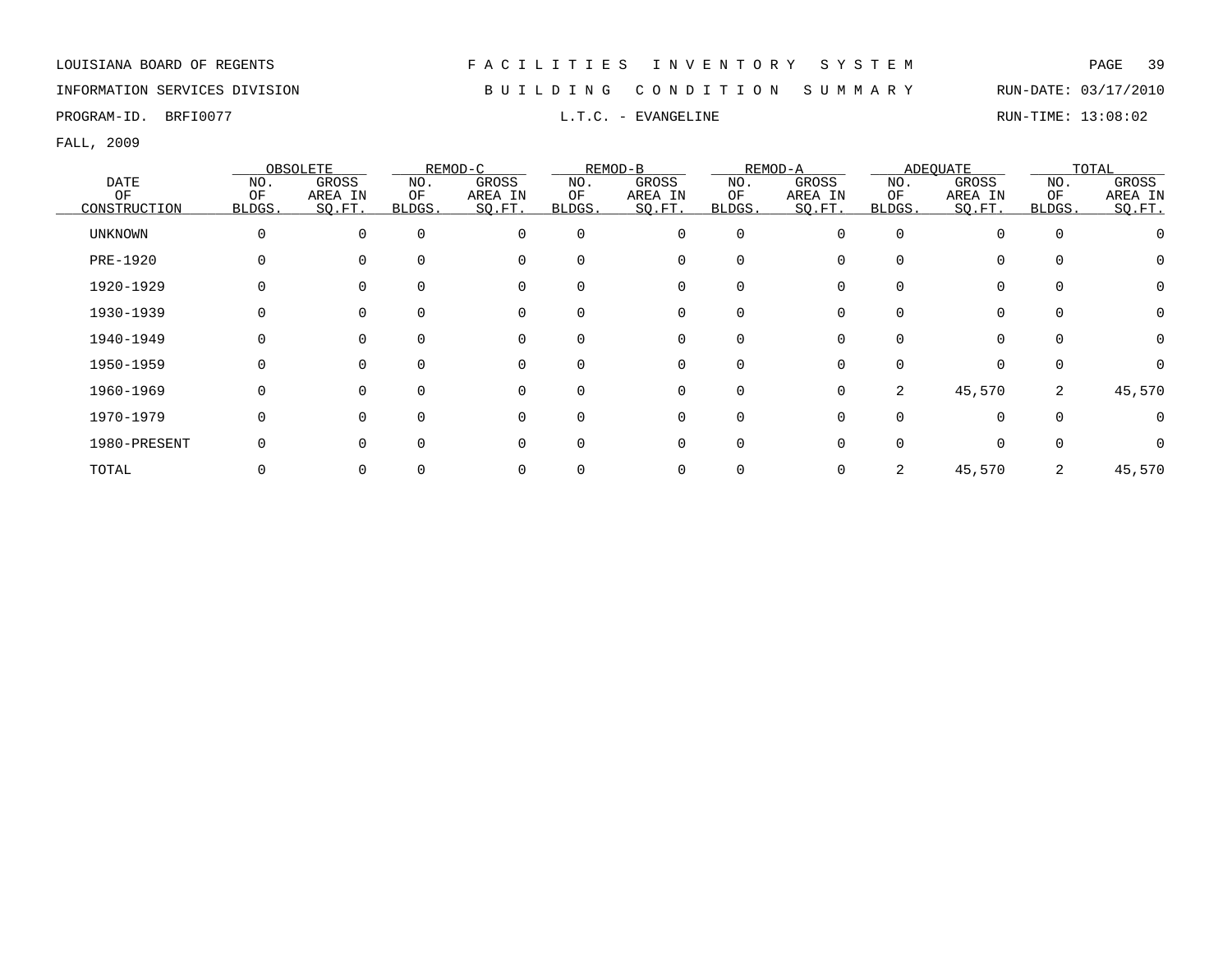## INFORMATION SERVICES DIVISION B U I L D I N G C O N D I T I O N S U M M A R Y RUN-DATE: 03/17/2010

PROGRAM-ID. BRFI0077 CONSERVATION CONSERVATION DELITION PARISHES AND RUN-TIME: 13:08:02

|                |             | OBSOLETE     |        | REMOD-C  |             | REMOD-B     |             | REMOD-A |              | ADEOUATE    |          | TOTAL    |
|----------------|-------------|--------------|--------|----------|-------------|-------------|-------------|---------|--------------|-------------|----------|----------|
| <b>DATE</b>    | NO.         | GROSS        | NO.    | GROSS    | NO.         | GROSS       | NO.         | GROSS   | NO.          | GROSS       | NO.      | GROSS    |
| OF             | OF          | AREA IN      | ΟF     | AREA IN  | ΟF          | AREA IN     | OF          | AREA IN | OF           | AREA IN     | OF       | AREA IN  |
| CONSTRUCTION   | BLDGS.      | SQ.FT.       | BLDGS. | SQ.FT.   | BLDGS.      | SQ.FT.      | BLDGS.      | SQ.FT.  | <b>BLDGS</b> | SO.FT.      | BLDGS.   | SO.FT.   |
| <b>UNKNOWN</b> | $\mathbf 0$ | $\Omega$     |        | $\Omega$ | $\Omega$    | 0           | $\mathbf 0$ |         | $\Omega$     | $\Omega$    | $\Omega$ |          |
| PRE-1920       |             |              |        |          | $\Omega$    | 0           | 0           |         |              | $\Omega$    |          |          |
| 1920-1929      | $\Omega$    |              |        | $\Omega$ | $\Omega$    | 0           | 0           |         |              | $\mathbf 0$ |          | $\Omega$ |
| 1930-1939      | $\Omega$    |              |        | $\Omega$ | $\Omega$    | 0           | 0           |         |              | $\mathbf 0$ |          | $\Omega$ |
| 1940-1949      |             | 0            |        | 0        | $\mathbf 0$ | 0           | 0           |         |              | $\mathbf 0$ |          |          |
| 1950-1959      | 0           | $\Omega$     |        | 0        |             | 15,562      | 0           |         | $\Omega$     | $\mathbf 0$ |          | 15,562   |
| 1960-1969      | 0           | $\Omega$     |        | $\Omega$ | $\Omega$    | 0           | $\Omega$    |         |              | $\Omega$    | $\Omega$ | $\Omega$ |
| 1970-1979      | $\Omega$    | <sup>n</sup> |        | 990      | $\Omega$    | $\mathbf 0$ | $\Omega$    |         |              | $\mathbf 0$ |          | 990      |
| 1980-PRESENT   | 0           |              |        | $\Omega$ | $\Omega$    | 0           | 0           |         | 5            | 4,696       | 5        | 4,696    |
| TOTAL          |             |              |        | 990      |             | 15,562      | 0           |         | 5            | 4,696       |          | 21,248   |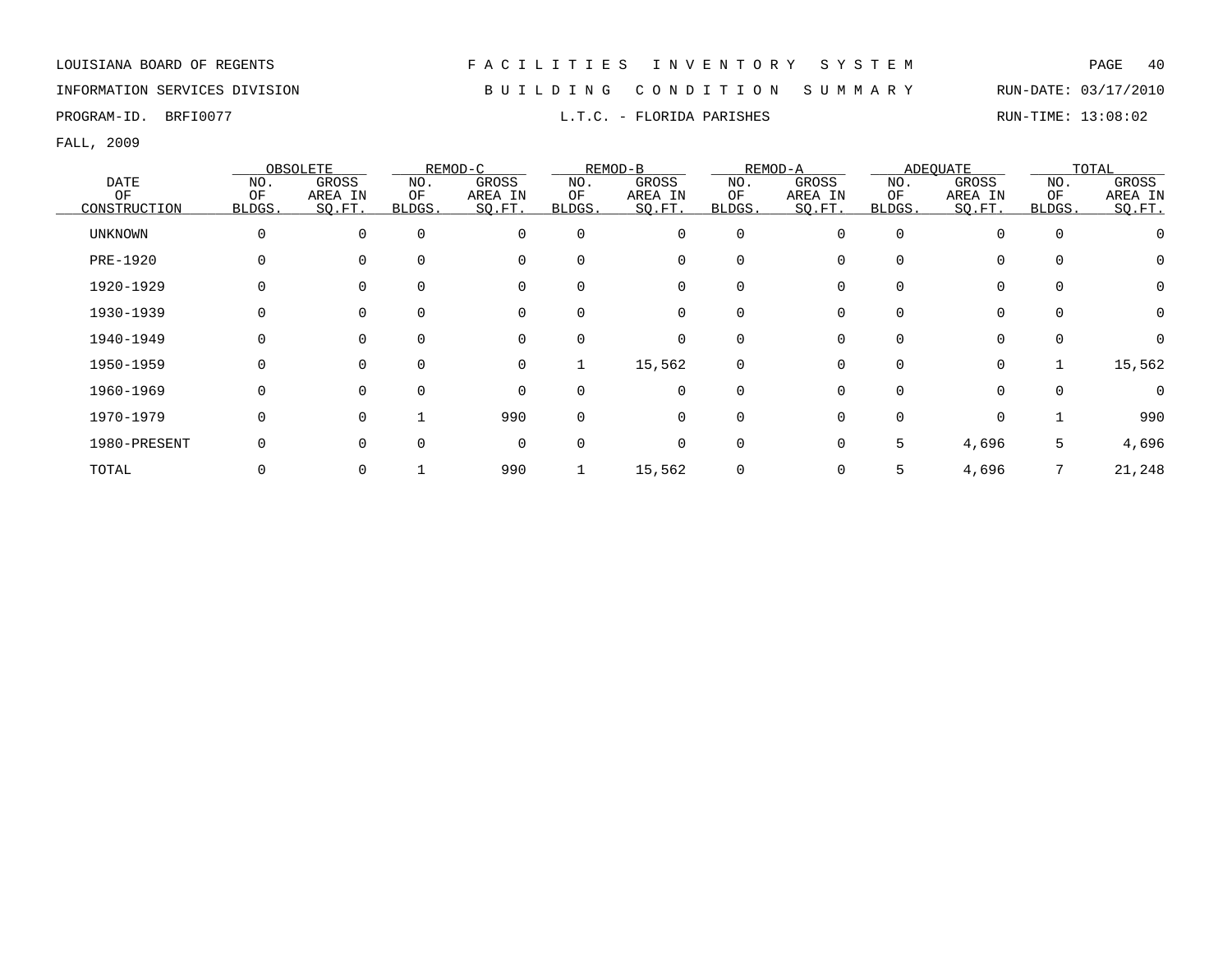INFORMATION SERVICES DIVISION B U I L D I N G C O N D I T I O N S U M M A R Y RUN-DATE: 03/17/2010

PROGRAM-ID. BRFI0077 **EXAM-ID.** BRFI0077 **RUN-TIME:** 13:08:02

|                |          | OBSOLETE |              | REMOD-C  |          | REMOD-B     |             | REMOD-A |              | ADEQUATE    |          | TOTAL        |
|----------------|----------|----------|--------------|----------|----------|-------------|-------------|---------|--------------|-------------|----------|--------------|
| DATE           | NO.      | GROSS    | NO.          | GROSS    | NO.      | GROSS       | NO.         | GROSS   | NO.          | GROSS       | NO.      | GROSS        |
| ОF             | OF       | AREA IN  | ΟF           | AREA IN  | ΟF       | AREA IN     | ΟF          | AREA IN | ΟF           | AREA IN     | ΟF       | AREA IN      |
| CONSTRUCTION   | BLDGS.   | SQ.FT.   | <b>BLDGS</b> | SQ.FT.   | BLDGS.   | SQ.FT.      | BLDGS.      | SQ.FT.  | <b>BLDGS</b> | SQ.FT.      | BLDGS.   | SQ.FT.       |
| <b>UNKNOWN</b> | 0        | O        | $\Omega$     | $\Omega$ | $\Omega$ | $\mathbf 0$ | $\mathbf 0$ |         | $\Omega$     | $\Omega$    | $\Omega$ |              |
| PRE-1920       |          |          |              | $\Omega$ | $\Omega$ | 0           | 0           |         |              | $\Omega$    |          |              |
| 1920-1929      | $\Omega$ |          |              | 0        |          | 0           | 0           |         |              | 0           |          | 0            |
| 1930-1939      |          |          |              | 0        |          | 0           | 0           |         |              | 0           |          | 0            |
| 1940-1949      | 0        |          |              | 0        |          | 0           | 0           |         |              | 0           | $\Omega$ | 0            |
| 1950-1959      | $\Omega$ |          |              | 0        | $\Omega$ | 0           | 0           |         |              | 0           | $\Omega$ | 0            |
| 1960-1969      | 0        |          |              | 0        |          | 0           | 0           |         |              | 0           | $\Omega$ | <sup>o</sup> |
| 1970-1979      | $\Omega$ |          | $\Omega$     | $\Omega$ | ∩        | $\mathbf 0$ | 2           | 22,894  | $\Omega$     | 0           | 2        | 22,894       |
| 1980-PRESENT   |          |          |              | $\Omega$ | ∩        | $\Omega$    | $\Omega$    |         | <sup>n</sup> | $\Omega$    |          | <sup>n</sup> |
| TOTAL          |          |          |              |          |          | 0           | 2           | 22,894  |              | $\mathbf 0$ |          | 22,894       |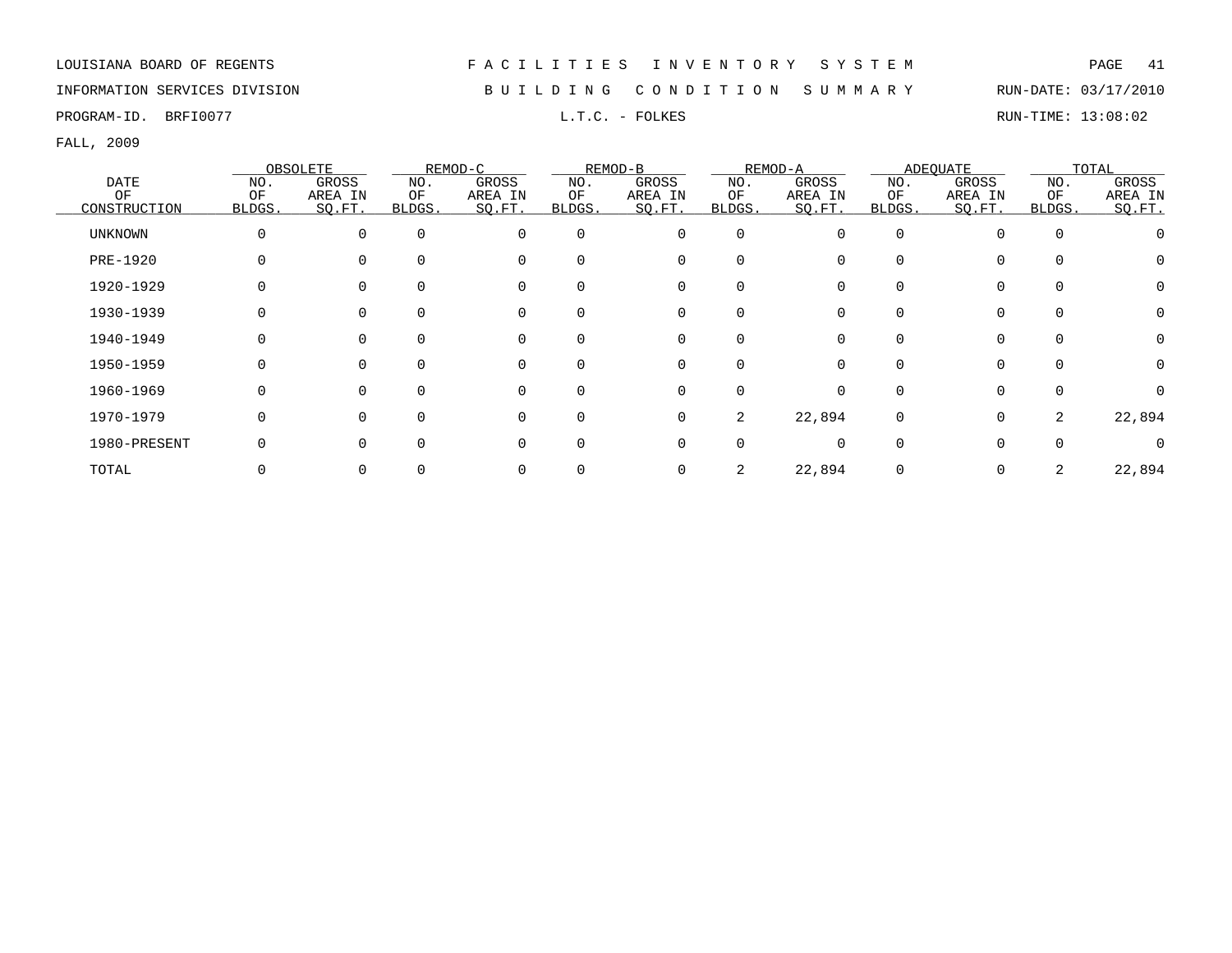## INFORMATION SERVICES DIVISION B U I L D I N G C O N D I T I O N S U M M A R Y RUN-DATE: 03/17/2010

PROGRAM-ID. BRFI0077 **EXAM-ID.** BRFI0077 **RUN-TIME:** 13:08:02

|                |             | OBSOLETE     |        | REMOD-C  |             | REMOD-B     |             | REMOD-A  |          | ADEOUATE    |          | TOTAL    |
|----------------|-------------|--------------|--------|----------|-------------|-------------|-------------|----------|----------|-------------|----------|----------|
| DATE           | NO.         | GROSS        | NO.    | GROSS    | NO.         | GROSS       | NO.         | GROSS    | NO.      | GROSS       | NO.      | GROSS    |
| ΟF             | OF          | AREA IN      | ΟF     | AREA IN  | OF          | AREA IN     | ΟF          | AREA IN  | ΟF       | AREA IN     | OF       | AREA IN  |
| CONSTRUCTION   | BLDGS.      | SQ.FT.       | BLDGS. | SQ.FT.   | BLDGS.      | SQ.FT.      | BLDGS.      | SO.FT.   | BLDGS.   | SQ.FT.      | BLDGS.   | SQ.FT.   |
| <b>UNKNOWN</b> | $\mathbf 0$ | $\Omega$     |        | $\Omega$ | $\mathbf 0$ | 0           | $\mathbf 0$ |          | $\Omega$ | $\Omega$    | $\Omega$ |          |
| PRE-1920       |             | <sup>0</sup> |        | $\Omega$ | $\Omega$    | 0           | 0           |          | $\Omega$ | $\Omega$    |          |          |
| 1920-1929      | 0           |              |        | $\Omega$ | $\Omega$    | 0           | 0           |          |          | $\mathbf 0$ |          | 0        |
| 1930-1939      | 0           |              |        |          |             | 0           | 0           |          |          | $\mathbf 0$ |          | $\Omega$ |
| 1940-1949      | 0           | 0            |        | $\Omega$ | 0           | 0           | 0           |          | $\Omega$ | $\mathbf 0$ | $\Omega$ |          |
| 1950-1959      | 0           | 0            |        | $\Omega$ | $\Omega$    | 0           | $\mathbf 0$ | $\Omega$ |          | 22,005      |          | 22,005   |
| 1960-1969      | 0           | 0            |        | 0        | $\Omega$    | 0           | $\mathbf 0$ |          |          | $\Omega$    |          | $\Omega$ |
| 1970-1979      | 0           | $\Omega$     |        | 3,840    | $\mathbf 0$ | 0           |             | 3,680    | 5        | 40,096      | 7        | 47,616   |
| 1980-PRESENT   | $\Omega$    | U            |        | $\Omega$ | $\Omega$    | $\mathbf 0$ | $\mathbf 0$ |          |          | 5,550       |          | 5,550    |
| TOTAL          |             |              |        | 3,840    | $\mathbf 0$ | 0           |             | 3,680    |          | 67,651      | 9        | 75,171   |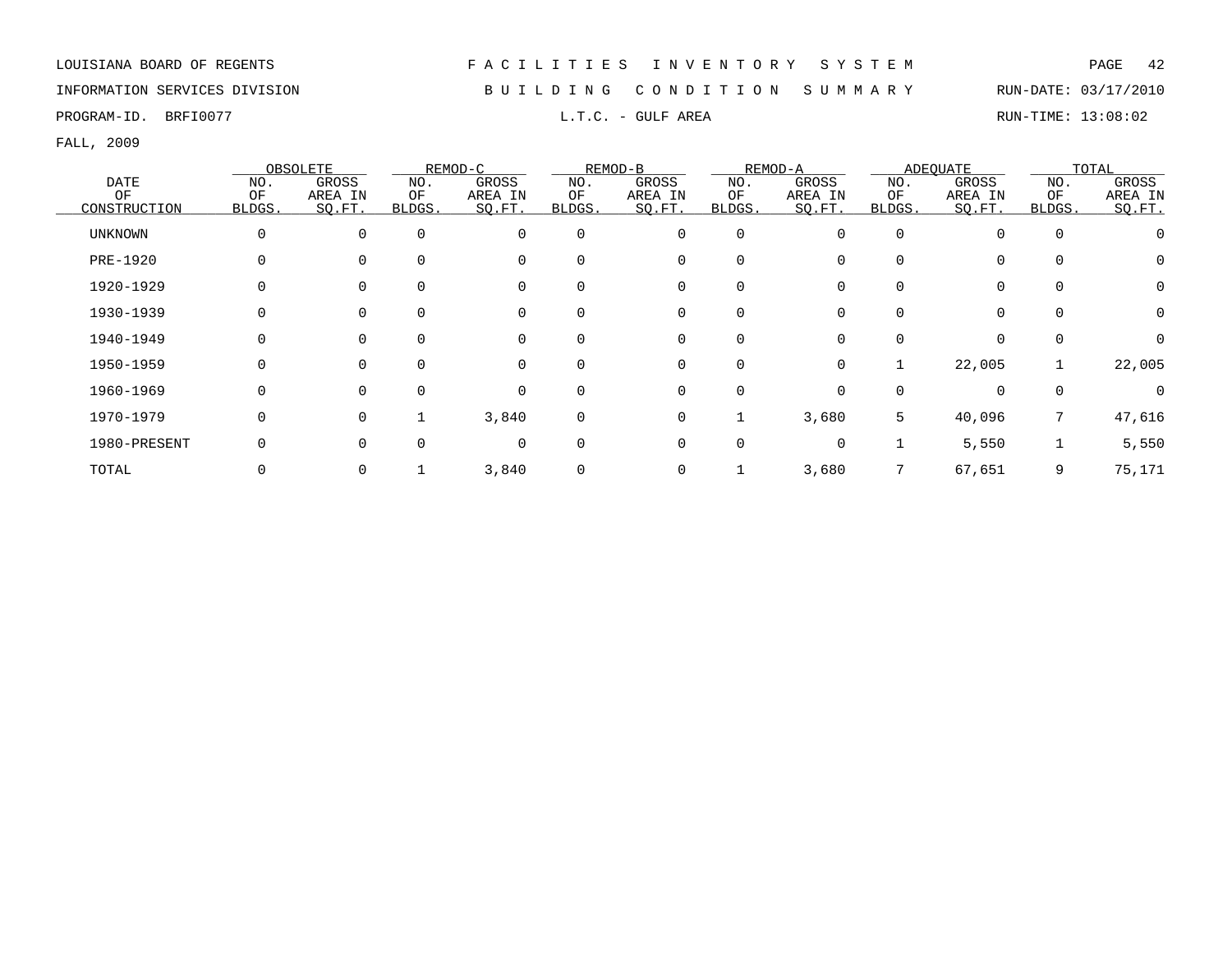INFORMATION SERVICES DIVISION B U I L D I N G C O N D I T I O N S U M M A R Y RUN-DATE: 03/17/2010

PROGRAM-ID. BRFI0077 **EXAMPLE 13:08:02** L.T.C. - HAMMOND RUN-TIME: 13:08:02

|                 |          | OBSOLETE |          | REMOD-C     |          | REMOD-B  |             | REMOD-A  |        | ADEOUATE    |          | TOTAL   |
|-----------------|----------|----------|----------|-------------|----------|----------|-------------|----------|--------|-------------|----------|---------|
| <b>DATE</b>     | NO.      | GROSS    | NO.      | GROSS       | NO.      | GROSS    | NO.         | GROSS    | NO.    | GROSS       | NO.      | GROSS   |
| OF              | OF       | AREA IN  | ΟF       | AREA IN     | OF       | AREA IN  | OF          | AREA IN  | ΟF     | AREA IN     | OF       | AREA IN |
| CONSTRUCTION    | BLDGS.   | SO.FT.   | BLDGS.   | SO.FT.      | BLDGS.   | SO.FT.   | BLDGS.      | SO.FT.   | BLDGS. | SQ.FT.      | BLDGS.   | SQ.FT.  |
| UNKNOWN         | 0        | $\Omega$ | $\Omega$ | $\Omega$    | $\Omega$ | 0        | $\mathbf 0$ | O        | O      | $\Omega$    | $\Omega$ |         |
| <b>PRE-1920</b> | $\Omega$ |          | 0        | $\Omega$    |          | 0        | 0           |          | U      | $\Omega$    |          |         |
| 1920-1929       | 0        |          | 0        | $\Omega$    |          | 0        | 0           |          |        | $\Omega$    |          |         |
| 1930-1939       | $\Omega$ |          | 0        | 0           |          | 0        | $\Omega$    |          |        | $\mathbf 0$ |          | 0       |
| 1940-1949       | 0        |          | 0        | $\mathbf 0$ |          | 0        | 0           |          |        | 0           |          | 0       |
| 1950-1959       | 0        |          | O        | $\Omega$    |          | 0        | $\Omega$    |          |        |             |          |         |
| 1960-1969       | 0        |          | 0        | $\Omega$    |          | $\Omega$ | $\Omega$    |          |        | O           |          |         |
| 1970-1979       | $\Omega$ | O        | 0        | $\Omega$    |          | $\Omega$ | $\Omega$    | $\Omega$ |        | 48,882      |          | 48,882  |
| 1980-PRESENT    | $\Omega$ |          | O.       | $\Omega$    |          | $\Omega$ | $\Omega$    |          |        | $\cap$      |          |         |
| TOTAL           |          |          |          |             |          |          |             |          |        | 48,882      |          | 48,882  |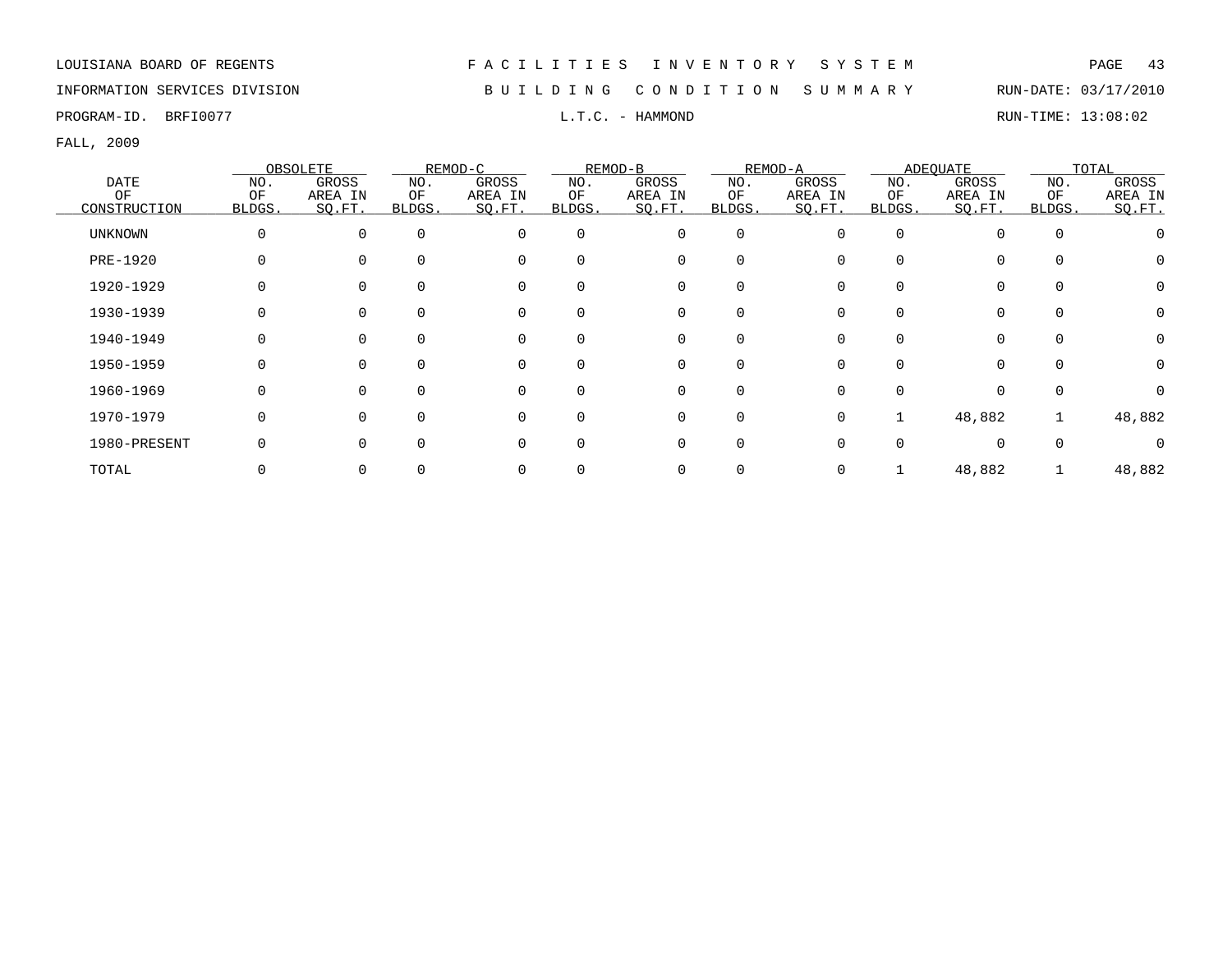PROGRAM-ID. BRFI0077 **EXAM-ID.** BRFI0077 **RUN-TIME:** 13:08:02

FALL, 2009

|                |        | OBSOLETE |          | REMOD-C  |             | REMOD-B |          | REMOD-A |              | <b>ADEOUATE</b> |             | TOTAL    |
|----------------|--------|----------|----------|----------|-------------|---------|----------|---------|--------------|-----------------|-------------|----------|
| <b>DATE</b>    | NO.    | GROSS    | NO.      | GROSS    | NO.         | GROSS   | NO.      | GROSS   | NO.          | GROSS           | NO.         | GROSS    |
| OF             | OF     | AREA IN  | ΟF       | AREA IN  | ΟF          | AREA IN | ΟF       | AREA IN | ΟF           | AREA IN         | ΟF          | AREA IN  |
| CONSTRUCTION   | BLDGS. | SQ.FT.   | BLDGS.   | SQ.FT.   | BLDGS.      | SQ.FT.  | BLDGS.   | SO.FT.  | <b>BLDGS</b> | SQ.FT.          | BLDGS.      | SO.FT.   |
| <b>UNKNOWN</b> | 0      | 0        | $\Omega$ | $\Omega$ | $\mathbf 0$ | 0       | 0        | U       | $\Omega$     | 0               | $\mathbf 0$ |          |
| PRE-1920       | 0      |          |          | $\Omega$ | $\Omega$    | 0       | $\Omega$ |         | 0            | $\mathbf 0$     |             | $\Omega$ |
| 1920-1929      | 0      |          |          |          | $\Omega$    | 0       |          |         |              | $\mathbf 0$     |             |          |
| 1930-1939      | 0      | 0        | Τ.       | 17,858   | $\mathbf 0$ | 0       | 0        |         | 0            | 0               |             | 17,858   |
| 1940-1949      | 0      |          |          |          | $\mathbf 0$ | 0       | 0        |         |              | 0               | $\Omega$    |          |
| 1950-1959      | 0      | $\Omega$ |          | $\Omega$ | $\mathbf 0$ | 0       | 0        |         | 0            | $\mathbf 0$     | $\Omega$    | 0        |
| 1960-1969      | 0      | $\Omega$ |          | $\Omega$ | $\Omega$    | 0       | $\Omega$ | U       |              | $\mathbf 0$     |             | $\Omega$ |
| 1970-1979      | 0      | $\Omega$ |          | $\Omega$ | $\Omega$    | 0       | 3        | 18,132  | $\Omega$     | $\mathbf 0$     | 3           | 18,132   |
| 1980-PRESENT   | 0      |          |          | $\Omega$ | $\Omega$    | 0       |          | 16,638  |              | 432             | 2           | 17,070   |
| TOTAL          |        |          |          | 17,858   | $\mathbf 0$ | 0       | 4        | 34,770  |              | 432             | 6           | 53,060   |

INFORMATION SERVICES DIVISION B U I L D I N G C O N D I T I O N S U M M A R Y RUN-DATE: 03/17/2010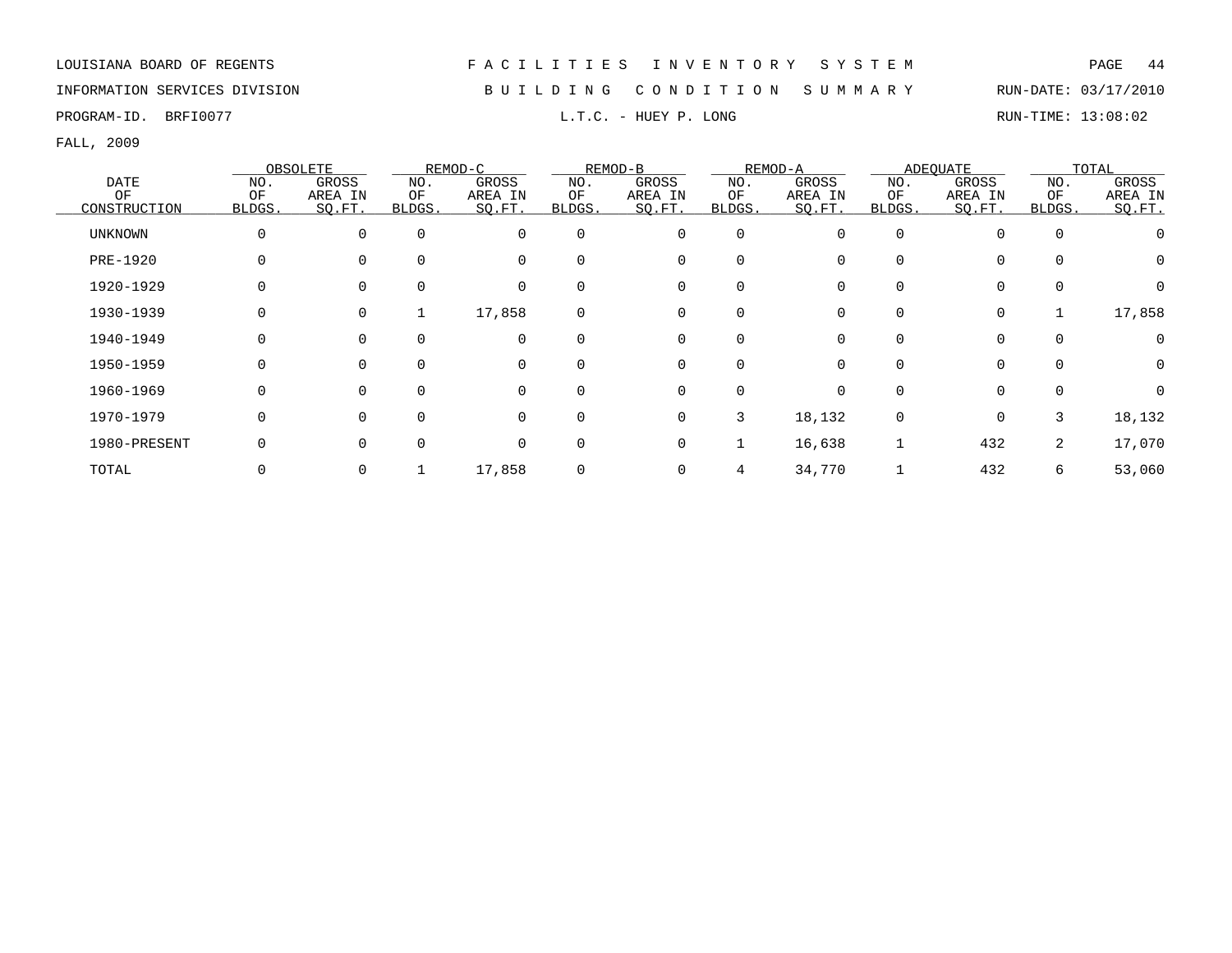INFORMATION SERVICES DIVISION B U I L D I N G C O N D I T I O N S U M M A R Y RUN-DATE: 03/17/2010

PROGRAM-ID. BRFI0077 **EXECUTE:** 13:08:02 L.T.C. - JEFFERSON RUN-TIME: 13:08:02

|                |        | OBSOLETE |          | REMOD-C  |          | REMOD-B  |             | REMOD-A  |        | ADEQUATE |          | TOTAL   |
|----------------|--------|----------|----------|----------|----------|----------|-------------|----------|--------|----------|----------|---------|
| <b>DATE</b>    | NO.    | GROSS    | NO.      | GROSS    | NO.      | GROSS    | NO.         | GROSS    | NO.    | GROSS    | NO.      | GROSS   |
| ΟF             | OF     | AREA IN  | ΟF       | AREA IN  | ΟF       | AREA IN  | ΟF          | AREA IN  | ΟF     | AREA IN  | OF       | AREA IN |
| CONSTRUCTION   | BLDGS. | SQ.FT.   | BLDGS.   | SQ.FT.   | BLDGS.   | SQ.FT.   | BLDGS.      | SO.FT.   | BLDGS. | SQ.FT.   | BLDGS.   | SO.FT.  |
| <b>UNKNOWN</b> | 0      | 0        | $\Omega$ | $\Omega$ | $\Omega$ | 0        | $\mathbf 0$ | 0        |        | 5,401    | 1        | 5,401   |
| PRE-1920       |        |          |          | $\Omega$ |          | 0        | $\Omega$    |          |        |          | $\Omega$ |         |
| 1920-1929      |        |          | $\Omega$ | $\Omega$ |          | 0        | $\Omega$    |          |        |          |          | U       |
| 1930-1939      |        |          |          | $\Omega$ |          |          |             |          |        |          |          | 0       |
| 1940-1949      |        |          |          | $\Omega$ |          | 0        |             |          |        |          |          | 0       |
| 1950-1959      |        |          |          | $\Omega$ |          | 0        | $\Omega$    |          |        | $\Omega$ |          | 0       |
| 1960-1969      |        |          |          | $\Omega$ |          | 0        | $\Omega$    | O        |        | $\Omega$ | $\Omega$ | 0       |
| 1970-1979      |        |          | O        | $\Omega$ |          | $\Omega$ | $\Omega$    | $\Omega$ | 2      | 71,986   | 2        | 71,986  |
| 1980-PRESENT   |        |          |          | $\Omega$ |          | $\Omega$ | $\Omega$    |          |        | 0        |          |         |
| TOTAL          |        |          |          |          |          |          |             |          |        | 77,387   | 3        | 77,387  |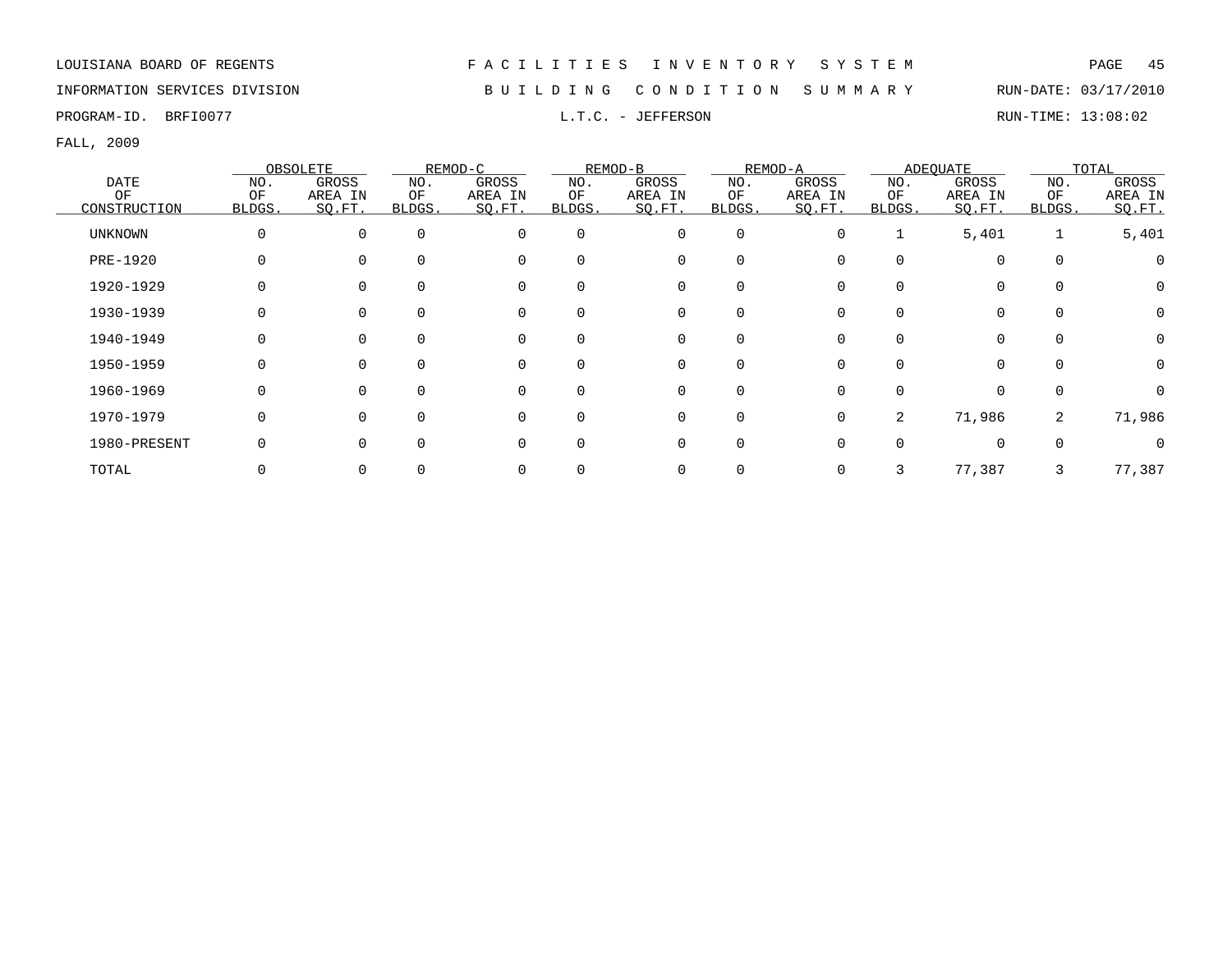INFORMATION SERVICES DIVISION B U I L D I N G C O N D I T I O N S U M M A R Y RUN-DATE: 03/17/2010

PROGRAM-ID. BRFI0077 **EXAM-ID.** BRFI0077 **RUN-TIME:** L.T.C. - JUMONVILLE RUN-TIME: 13:08:02

|                |          | OBSOLETE |                | REMOD-C     |          | REMOD-B     |             | REMOD-A |          | ADEOUATE    |          | TOTAL    |
|----------------|----------|----------|----------------|-------------|----------|-------------|-------------|---------|----------|-------------|----------|----------|
| <b>DATE</b>    | NO.      | GROSS    | NO.            | GROSS       | NO.      | GROSS       | NO.         | GROSS   | NO.      | GROSS       | NO.      | GROSS    |
| OF             | OF       | AREA IN  | ΟF             | AREA IN     | OF       | AREA IN     | ОF          | AREA IN | ΟF       | AREA IN     | OF       | AREA IN  |
| CONSTRUCTION   | BLDGS.   | SO.FT.   | <b>BLDGS</b> . | SQ.FT.      | BLDGS.   | SQ.FT.      | BLDGS.      | SO.FT.  | BLDGS.   | SQ.FT.      | BLDGS.   | SQ.FT.   |
| <b>UNKNOWN</b> | $\Omega$ | $\Omega$ | $\Omega$       | $\mathbf 0$ | $\Omega$ | $\mathbf 0$ | $\mathbf 0$ |         | $\Omega$ | $\Omega$    | $\Omega$ |          |
| PRE-1920       |          |          | $\Omega$       | $\mathbf 0$ | $\Omega$ | 0           | 0           |         |          | $\Omega$    |          |          |
| 1920-1929      |          |          | 0              | $\mathbf 0$ |          | $\mathbf 0$ | 0           |         |          | 0           |          | $\Omega$ |
| 1930-1939      |          |          |                | $\mathbf 0$ |          | 0           | 0           |         |          | $\mathbf 0$ |          | 0        |
| 1940-1949      |          |          |                | 0           |          | 0           | 0           |         |          | $\Omega$    |          |          |
| 1950-1959      |          |          |                | 0           |          | 0           | 0           |         |          | $\Omega$    |          | $\Omega$ |
| 1960-1969      |          | $\Omega$ | $\Omega$       | $\mathbf 0$ | $\Omega$ | 0           | $\mathbf 0$ |         | $\Omega$ | $\Omega$    |          | $\Omega$ |
| 1970-1979      |          | $\Omega$ | <sup>n</sup>   | $\mathbf 0$ | ∩        | $\mathbf 0$ | $\mathbf 0$ | 0       | 6        | 33,025      | 6        | 33,025   |
| 1980-PRESENT   |          | U        | <sup>n</sup>   | $\Omega$    |          | $\Omega$    | $\Omega$    |         |          | $\Omega$    |          |          |
| TOTAL          |          |          |                |             |          | 0           | 0           |         | 6.       | 33,025      | 6        | 33,025   |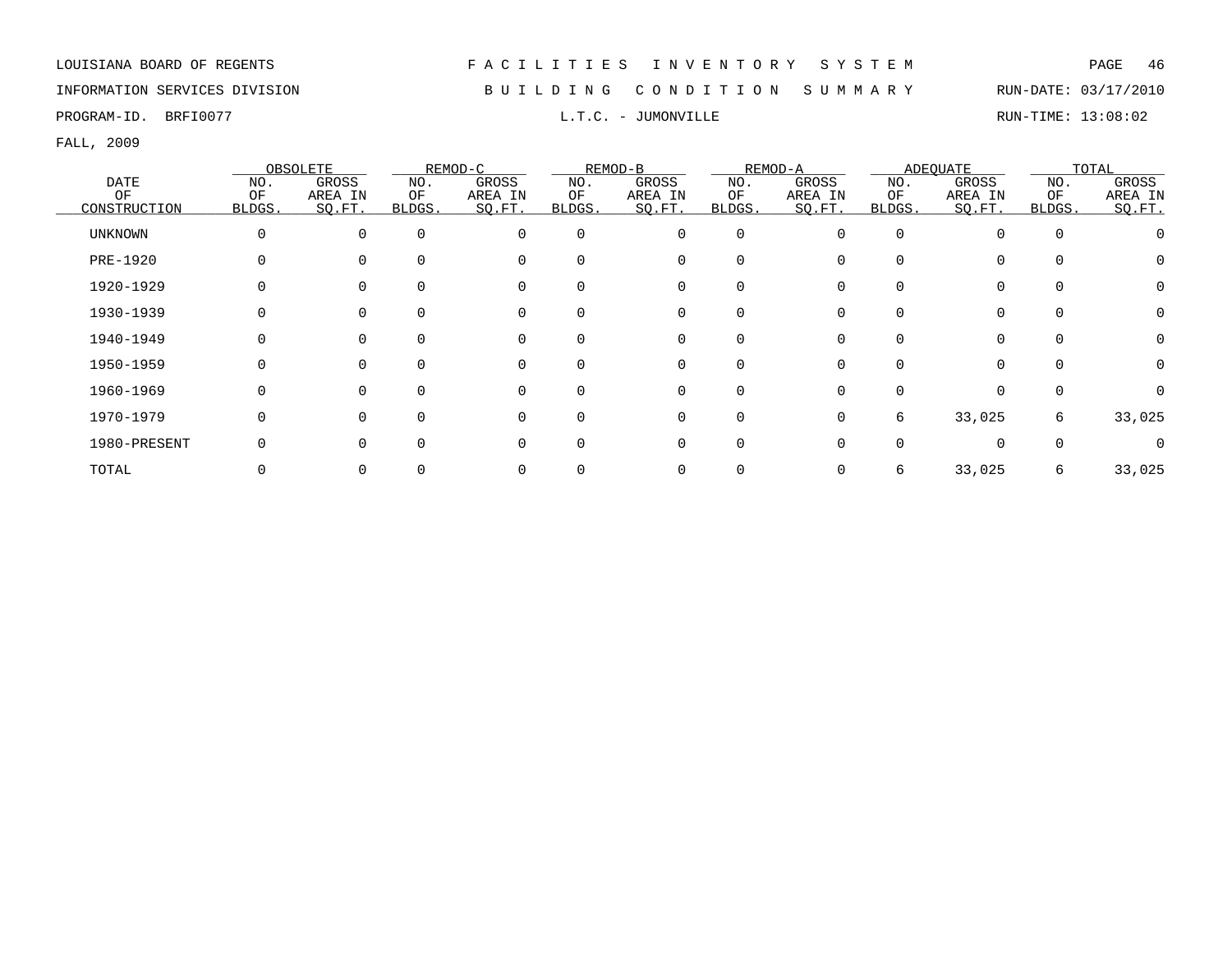INFORMATION SERVICES DIVISION B U I L D I N G C O N D I T I O N S U M M A R Y RUN-DATE: 03/17/2010

PROGRAM-ID. BRFI0077 **EXELLET SOME START START START START START START START START START START START START START START START START START START START START START START START START START START START START START START START S** 

|                |        | OBSOLETE |              | REMOD-C  |          | REMOD-B  |              | REMOD-A  |          | <b>ADEQUATE</b> |             | TOTAL    |
|----------------|--------|----------|--------------|----------|----------|----------|--------------|----------|----------|-----------------|-------------|----------|
| DATE           | NO.    | GROSS    | NO.          | GROSS    | NO.      | GROSS    | NO.          | GROSS    | NO.      | GROSS           | NO.         | GROSS    |
| OF             | OF     | AREA IN  | ОF           | AREA IN  | OF       | AREA IN  | ΟF           | AREA IN  | ΟF       | AREA IN         | OF          | AREA IN  |
| CONSTRUCTION   | BLDGS. | SO.FT.   | <b>BLDGS</b> | SO.FT.   | BLDGS.   | SO.FT.   | <b>BLDGS</b> | SO.FT.   | BLDGS.   | SQ.FT.          | BLDGS.      | SO.FT.   |
| <b>UNKNOWN</b> | 0      |          | $\Omega$     | $\Omega$ | $\Omega$ | 0        | $\mathbf 0$  | $\Omega$ | $\Omega$ |                 | $\mathbf 0$ |          |
| PRE-1920       |        |          |              | $\Omega$ |          | 0        | $\Omega$     |          | U        |                 | $\Omega$    |          |
| 1920-1929      |        |          |              | 0        |          | 0        | $\Omega$     |          |          |                 | $\Omega$    | $\Omega$ |
| 1930-1939      |        |          |              | 0        |          | 0        | $\Omega$     |          |          |                 | $\Omega$    | $\Omega$ |
| 1940-1949      |        |          |              | 0        |          | 0        | 0            |          |          |                 | $\Omega$    |          |
| 1950-1959      |        |          |              | 0        |          | 0        | 0            | 0        |          | 89,982          |             | 89,982   |
| 1960-1969      |        |          |              | $\Omega$ |          | $\Omega$ | $\Omega$     |          |          | $\Omega$        | $\Omega$    | $\Omega$ |
| 1970-1979      |        |          |              | $\Omega$ |          | $\Omega$ | $\Omega$     | 0        |          | 2,762           |             | 2,762    |
| 1980-PRESENT   |        |          |              | $\Omega$ |          | $\Omega$ | $\Omega$     | 0        | 6        | 40,999          | 6           | 40,999   |
| TOTAL          |        |          |              |          |          |          | 0            |          | 8        | 133,743         | 8           | 133,743  |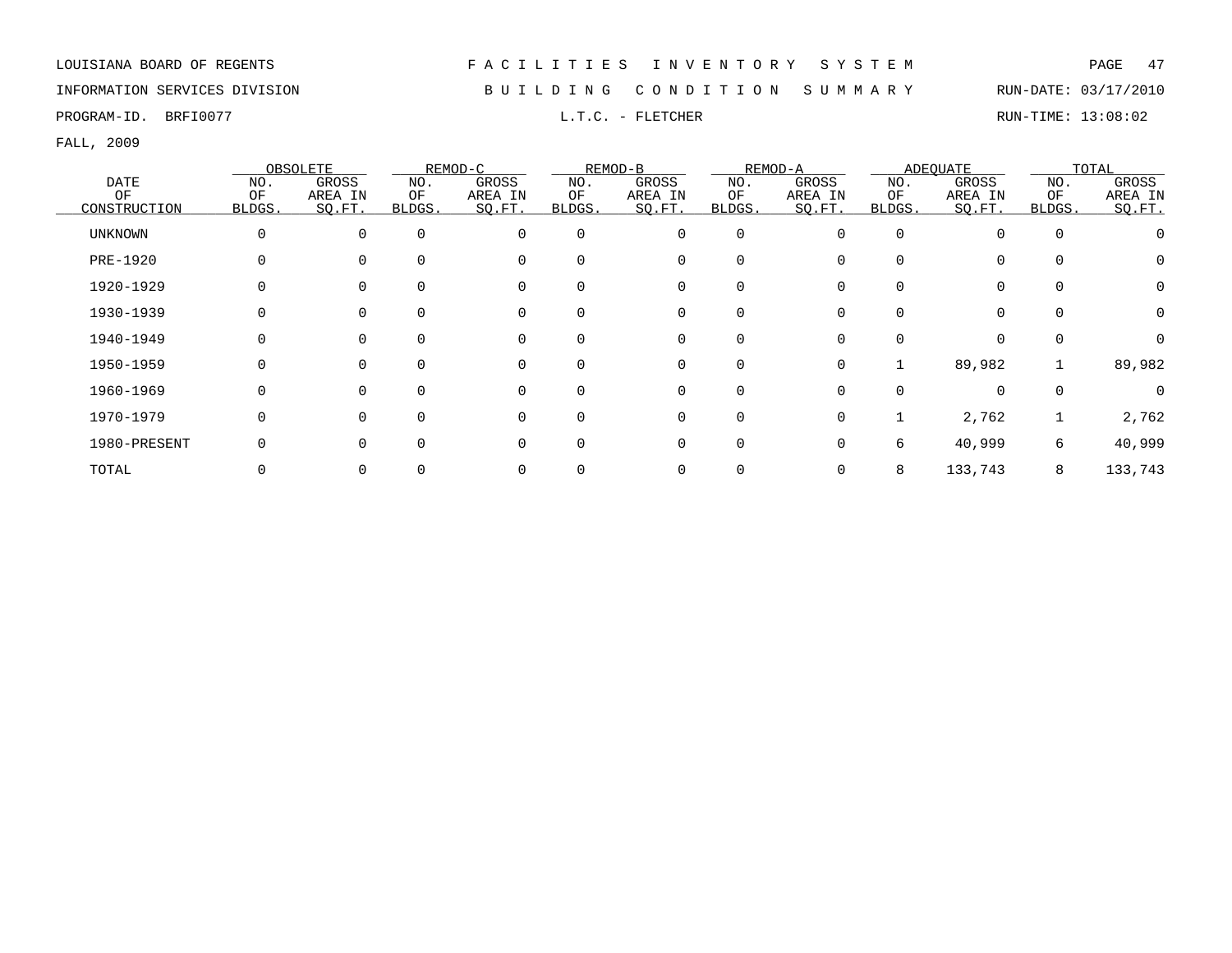## INFORMATION SERVICES DIVISION B U I L D I N G C O N D I T I O N S U M M A R Y RUN-DATE: 03/17/2010

PROGRAM-ID. BRFI0077 **EXECUTE RUN-TIME:** 13:08:02

|                |             | OBSOLETE     |        | REMOD-C  |          | REMOD-B     |             | REMOD-A |          | ADEQUATE    |          | TOTAL    |
|----------------|-------------|--------------|--------|----------|----------|-------------|-------------|---------|----------|-------------|----------|----------|
| <b>DATE</b>    | NO.         | GROSS        | NO.    | GROSS    | NO.      | GROSS       | NO.         | GROSS   | NO.      | GROSS       | NO.      | GROSS    |
| ΟF             | OF          | AREA IN      | ΟF     | AREA IN  | ΟF       | AREA IN     | ΟF          | AREA IN | ΟF       | AREA IN     | OF       | AREA IN  |
| CONSTRUCTION   | BLDGS.      | SQ.FT.       | BLDGS. | SQ.FT.   | BLDGS.   | SQ.FT.      | BLDGS.      | SQ.FT.  | BLDGS.   | SQ.FT.      | BLDGS.   | SQ.FT.   |
| <b>UNKNOWN</b> | $\mathbf 0$ | 0            |        | $\Omega$ | $\Omega$ | $\mathbf 0$ | $\mathbf 0$ |         | $\Omega$ | $\Omega$    | $\Omega$ |          |
| PRE-1920       |             |              |        |          | $\Omega$ | 0           | 0           |         |          | $\Omega$    |          |          |
| 1920-1929      | 0           |              |        |          | $\Omega$ | 0           | 0           |         |          | 0           |          | $\Omega$ |
| 1930-1939      | 0           |              |        |          |          | 0           | 0           |         |          | $\mathbf 0$ |          | $\Omega$ |
| 1940-1949      | 0           |              |        | $\Omega$ | $\Omega$ | 0           | 0           |         |          | 0           |          | $\Omega$ |
| 1950-1959      |             | 0            |        | $\Omega$ | $\Omega$ | 0           | 0           |         |          | $\Omega$    |          |          |
| 1960-1969      |             | <sup>0</sup> |        | $\Omega$ | $\Omega$ | 0           | 0           |         |          | $\Omega$    |          |          |
| 1970-1979      | O           | 0            |        | $\Omega$ | $\Omega$ | 0           | $\Omega$    | 0       | 3        | 128,943     | 3        | 128,943  |
| 1980-PRESENT   | O           |              |        | $\Omega$ | $\Omega$ | $\mathbf 0$ | 0           |         | 4        | 21,183      | 4        | 21,183   |
| TOTAL          |             |              |        |          |          | 0           |             |         |          | 150,126     |          | 150,126  |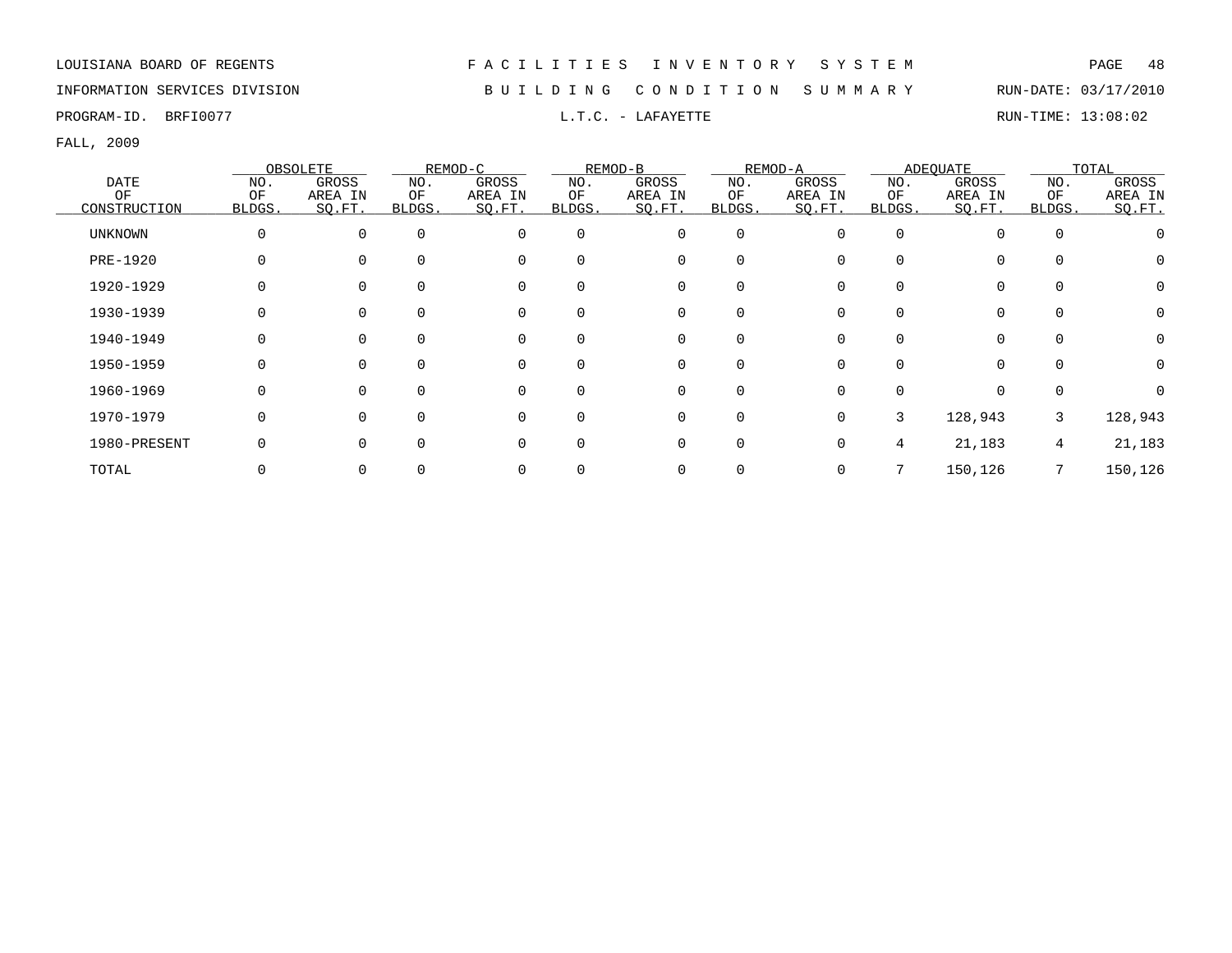INFORMATION SERVICES DIVISION B U I L D I N G C O N D I T I O N S U M M A R Y RUN-DATE: 03/17/2010

PROGRAM-ID. BRFI0077 **EXECUTE EXECUTE A LAREOURCHE L.T.C. - LAFOURCHE RUN-TIME: 13:08:02** 

|                |        | OBSOLETE |          | REMOD-C  |          | REMOD-B     |             | REMOD-A  |        | ADEQUATE |          | TOTAL   |
|----------------|--------|----------|----------|----------|----------|-------------|-------------|----------|--------|----------|----------|---------|
| <b>DATE</b>    | NO.    | GROSS    | NO.      | GROSS    | NO.      | GROSS       | NO.         | GROSS    | NO.    | GROSS    | NO.      | GROSS   |
| ΟF             | OF     | AREA IN  | ΟF       | AREA IN  | ΟF       | AREA IN     | ΟF          | AREA IN  | ΟF     | AREA IN  | OF       | AREA IN |
| CONSTRUCTION   | BLDGS. | SQ.FT.   | BLDGS.   | SQ.FT.   | BLDGS.   | SQ.FT.      | BLDGS.      | SO.FT.   | BLDGS. | SQ.FT.   | BLDGS.   | SQ.FT.  |
| <b>UNKNOWN</b> | 0      | 0        | $\Omega$ | $\Omega$ | $\Omega$ | $\mathbf 0$ | $\mathbf 0$ | $\Omega$ |        |          | $\Omega$ |         |
| PRE-1920       |        |          |          | $\Omega$ |          | 0           | $\Omega$    |          |        |          |          |         |
| 1920-1929      |        |          | $\Omega$ | $\Omega$ |          | 0           | $\Omega$    |          |        | $\Omega$ |          | U       |
| 1930-1939      |        |          |          | $\Omega$ |          |             |             |          |        |          |          | 0       |
| 1940-1949      |        |          |          | $\Omega$ |          | 0           |             |          |        |          |          | 0       |
| 1950-1959      |        |          |          | $\Omega$ |          | 0           | $\Omega$    |          |        | $\Omega$ |          | 0       |
| 1960-1969      |        |          |          | $\Omega$ |          | 0           | $\Omega$    | O        |        | $\Omega$ |          |         |
| 1970-1979      |        |          | O        | $\Omega$ |          | $\Omega$    | $\Omega$    | $\Omega$ | 5      | 55,266   | 5        | 55,266  |
| 1980-PRESENT   |        |          |          | $\Omega$ |          | $\Omega$    | $\Omega$    | ∩        |        | 3,992    |          | 3,992   |
| TOTAL          |        |          |          |          |          |             |             |          | 6      | 59,258   | 6        | 59,258  |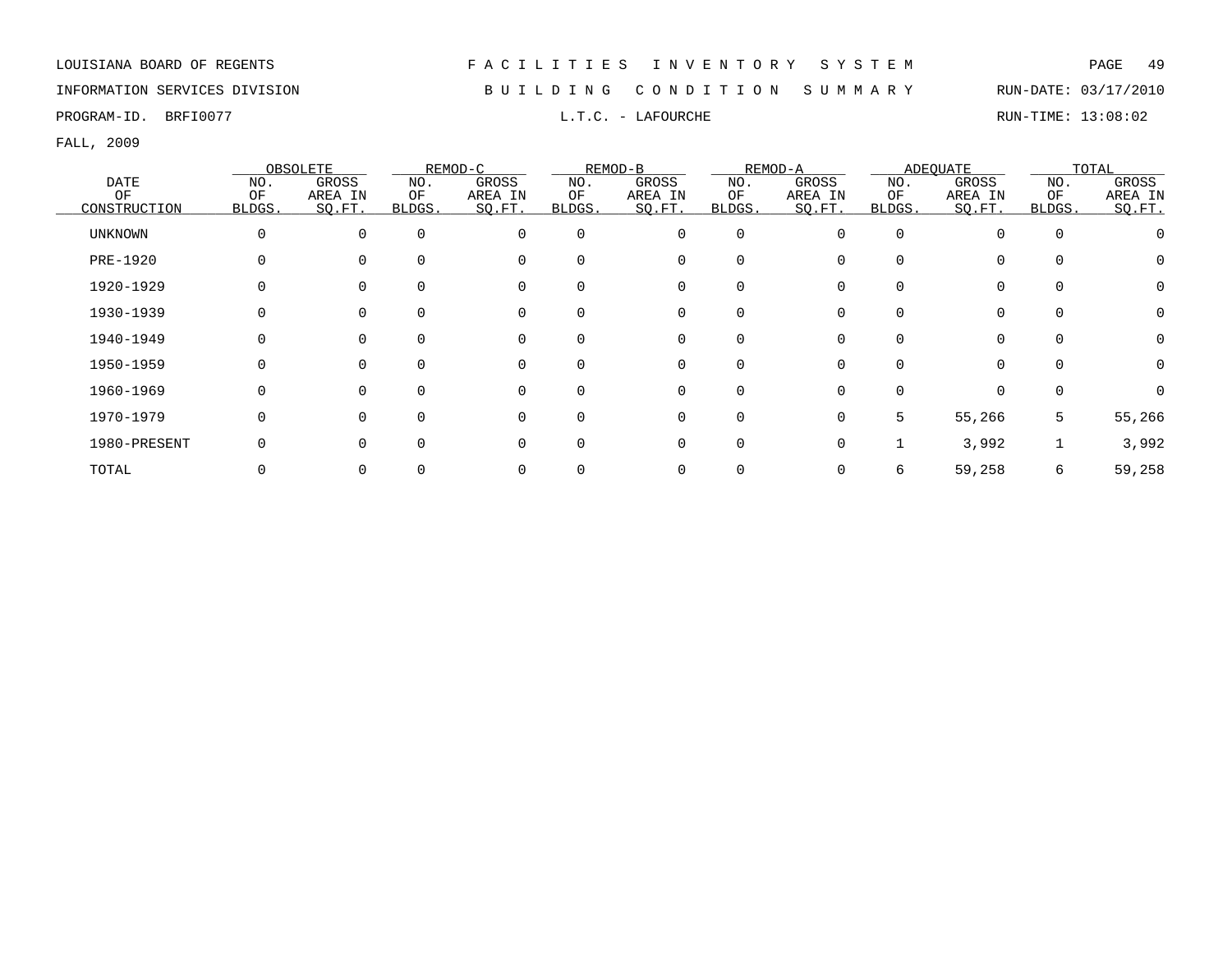INFORMATION SERVICES DIVISION B U I L D I N G C O N D I T I O N S U M M A R Y RUN-DATE: 03/17/2010

PROGRAM-ID. BRFI0077 CONSTRUCTED SERVICES AND MALLER L.T.C. - LAMAR SALTER RUN-TIME: 13:08:02

|                |        | OBSOLETE |              | REMOD-C     |          | REMOD-B     |             | REMOD-A  |              | <b>ADEQUATE</b> |              | TOTAL    |
|----------------|--------|----------|--------------|-------------|----------|-------------|-------------|----------|--------------|-----------------|--------------|----------|
| DATE           | NO.    | GROSS    | NO.          | GROSS       | NO.      | GROSS       | NO.         | GROSS    | NO.          | GROSS           | NO.          | GROSS    |
| OF             | OF     | AREA IN  | ΟF           | AREA IN     | ΟF       | AREA IN     | ΟF          | AREA IN  | ΟF           | AREA IN         | OF           | AREA IN  |
| CONSTRUCTION   | BLDGS. | SQ.FT.   | <b>BLDGS</b> | SQ.FT.      | BLDGS.   | SQ.FT.      | BLDGS.      | SQ.FT.   | BLDGS.       | SQ.FT.          | <b>BLDGS</b> | SQ.FT.   |
| <b>UNKNOWN</b> | 0      | 0        | $\Omega$     | $\mathbf 0$ | $\Omega$ | $\mathbf 0$ | $\mathbf 0$ | $\Omega$ | 0            |                 | $\mathbf 0$  |          |
| PRE-1920       |        |          |              | $\Omega$    |          | 0           | 0           |          | 0            |                 | $\Omega$     |          |
| 1920-1929      |        |          |              | $\mathbf 0$ |          | 0           | 0           |          | 0            | $\Omega$        | $\Omega$     | $\Omega$ |
| 1930-1939      |        |          |              | 0           |          | 0           | 0           |          | 0            | $\Omega$        | 0            | $\Omega$ |
| 1940-1949      |        |          | $\Omega$     | $\mathbf 0$ |          | 0           | 0           |          | 0            | $\Omega$        | 0            | 0        |
| 1950-1959      |        |          |              | 0           |          | 0           | 0           |          | <sup>0</sup> | $\Omega$        | $\Omega$     | $\Omega$ |
| 1960-1969      |        |          |              | 0           |          | 0           | $\Omega$    | O        | 0            | 0               | $\Omega$     | $\Omega$ |
| 1970-1979      |        | U        | $\Omega$     | 0           | $\Omega$ | $\mathbf 0$ | $\mathbf 1$ | 40,436   | 0            | $\Omega$        |              | 40,436   |
| 1980-PRESENT   |        |          |              | 0           |          | 5,920       | 1           | 12,385   | 0            | $\Omega$        | 2            | 18,305   |
| TOTAL          |        |          |              | 0           |          | 5,920       | 2           | 52,821   |              | 0               |              | 58,741   |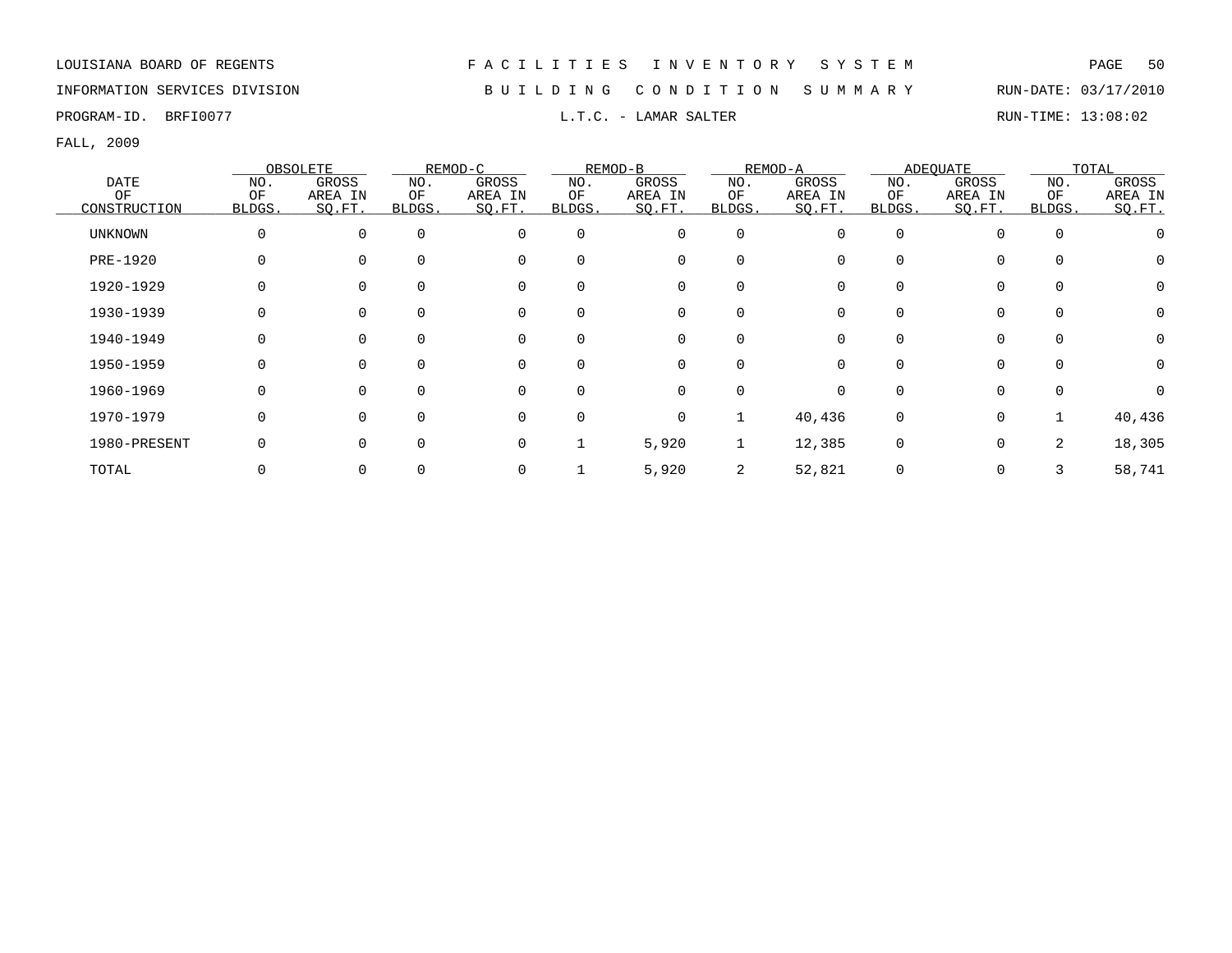## INFORMATION SERVICES DIVISION B U I L D I N G C O N D I T I O N S U M M A R Y RUN-DATE: 03/17/2010

PROGRAM-ID. BRFI0077 **EXAMIC SOLUTE:** 13:08:02 L.T.C. - MANSFIELD RUN-TIME: 13:08:02

|                |        | OBSOLETE     |        | REMOD-C  |             | REMOD-B  |          | REMOD-A |          | ADEQUATE |          | TOTAL    |
|----------------|--------|--------------|--------|----------|-------------|----------|----------|---------|----------|----------|----------|----------|
| DATE           | NO.    | <b>GROSS</b> | NO.    | GROSS    | NO.         | GROSS    | NO.      | GROSS   | NO.      | GROSS    | NO.      | GROSS    |
| OF             | OF     | AREA IN      | ΟF     | AREA IN  | OF          | AREA IN  | OF       | AREA IN | OF       | AREA IN  | OF       | AREA IN  |
| CONSTRUCTION   | BLDGS. | SO.FT.       | BLDGS. | SO.FT.   | BLDGS.      | SO.FT.   | BLDGS.   | SQ.FT.  | BLDGS.   | SO.FT.   | BLDGS.   | SQ.FT.   |
| <b>UNKNOWN</b> | 0      | 0            |        | $\Omega$ | $\mathbf 0$ | 0        | $\Omega$ | O       | $\Omega$ | $\Omega$ | $\Omega$ |          |
| PRE-1920       |        |              |        |          | $\Omega$    | 0        |          |         |          | $\Omega$ |          |          |
| 1920-1929      |        |              |        |          | $\Omega$    | 0        |          |         |          | $\Omega$ |          |          |
| 1930-1939      |        |              |        |          |             | 0        |          |         |          | $\Omega$ |          |          |
| 1940-1949      |        |              |        |          |             | 0        |          |         |          |          |          |          |
| 1950-1959      |        |              |        |          | $\Omega$    | 0        | 0        |         |          |          |          |          |
| 1960-1969      |        |              |        |          | $\Omega$    | $\Omega$ |          |         |          |          |          | $\Omega$ |
| 1970-1979      |        |              |        |          | $\Omega$    | $\Omega$ |          |         |          | $\Omega$ |          |          |
| 1980-PRESENT   |        |              |        |          | U           | $\Omega$ |          | 0       | 2.       | 20,936   | 2        | 20,936   |
| TOTAL          |        |              |        |          |             | 0        |          |         |          | 20,936   | 2        | 20,936   |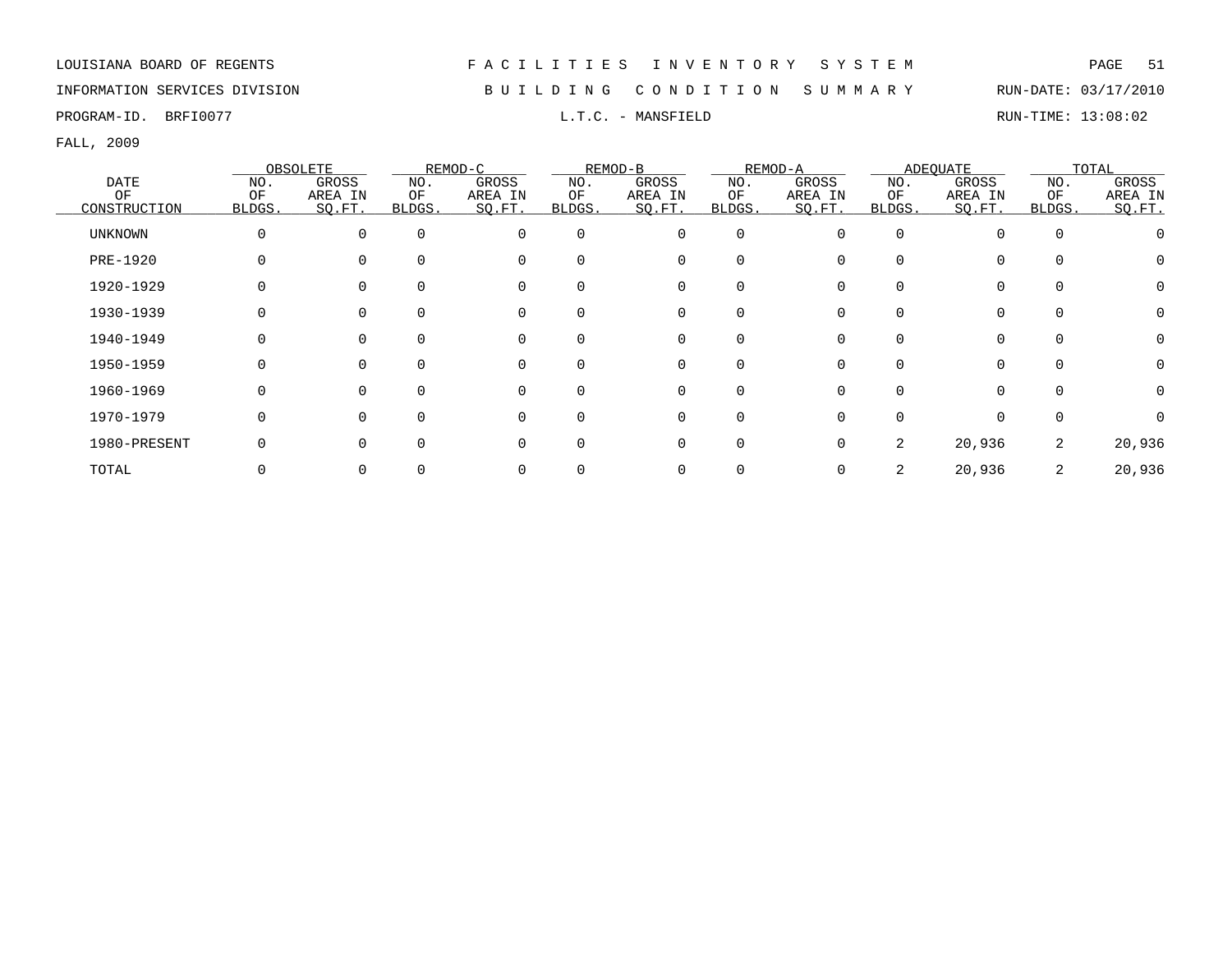## INFORMATION SERVICES DIVISION B U I L D I N G C O N D I T I O N S U M M A R Y RUN-DATE: 03/17/2010

PROGRAM-ID. BRFI0077 **EXAMILY RUN-TIME:** 13:08:02 L.T.C. - MORGAN SMITH

|                |          | OBSOLETE     |        | REMOD-C  |          | REMOD-B     |             | REMOD-A |          | ADEOUATE    |          | TOTAL    |
|----------------|----------|--------------|--------|----------|----------|-------------|-------------|---------|----------|-------------|----------|----------|
| <b>DATE</b>    | NO.      | GROSS        | NO.    | GROSS    | NO.      | GROSS       | NO.         | GROSS   | NO.      | GROSS       | NO.      | GROSS    |
| OF             | OF       | AREA IN      | ОF     | AREA IN  | ΟF       | AREA IN     | OF          | AREA IN | ΟF       | AREA IN     | OF       | AREA IN  |
| CONSTRUCTION   | BLDGS.   | SQ.FT.       | BLDGS. | SQ.FT.   | BLDGS.   | SQ.FT.      | BLDGS.      | SO.FT.  | BLDGS.   | SQ.FT.      | BLDGS.   | SQ.FT.   |
| <b>UNKNOWN</b> | $\Omega$ | 0            |        | $\Omega$ | $\Omega$ | 0           | $\mathbf 0$ |         | $\Omega$ | $\Omega$    |          |          |
| PRE-1920       |          |              |        |          | $\Omega$ | 0           | 0           |         |          | $\Omega$    |          |          |
| 1920-1929      | 0        |              |        | $\Omega$ | $\Omega$ | $\mathbf 0$ | $\Omega$    |         |          | 0           |          | $\Omega$ |
| 1930-1939      | O        |              |        |          |          | 0           | 0           |         |          | 0           |          | $\Omega$ |
| 1940-1949      |          |              |        |          | $\Omega$ | 0           | 0           |         |          | 0           |          |          |
| 1950-1959      |          | <sup>0</sup> |        | 0        | 1        | 36,024      | 0           |         |          | $\mathbf 0$ |          | 36,024   |
| 1960-1969      | O        | $\Omega$     |        | $\Omega$ | $\Omega$ | $\mathbf 0$ | $\mathbf 0$ |         | $\Omega$ | $\mathbf 0$ | $\Omega$ |          |
| 1970-1979      | $\Omega$ | <sup>n</sup> |        | $\Omega$ | $\Omega$ | $\mathbf 0$ | $\Omega$    |         |          | $\Omega$    |          | $\Omega$ |
| 1980-PRESENT   | C        | U            |        | $\Omega$ | $\Omega$ | $\mathbf 0$ | $\Omega$    |         |          | $\Omega$    |          |          |
| TOTAL          |          |              |        |          |          | 36,024      |             |         |          | $\mathbf 0$ |          | 36,024   |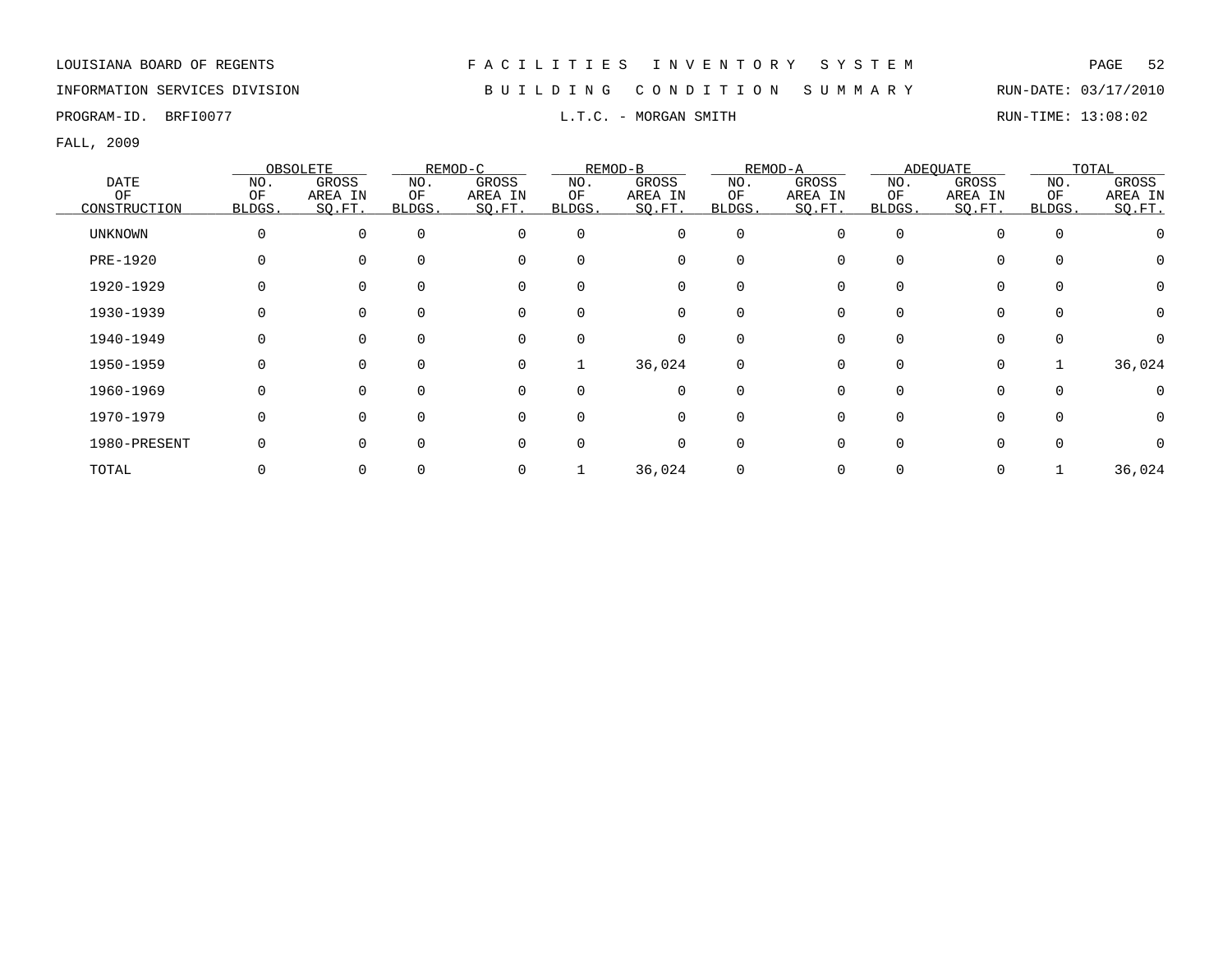## INFORMATION SERVICES DIVISION B U I L D I N G C O N D I T I O N S U M M A R Y RUN-DATE: 03/17/2010

PROGRAM-ID. BRFI0077 **EXAM-ID.** BRFI0077 **RUN-TIME:** 13:08:02

|                |          | OBSOLETE |        | REMOD-C  |             | REMOD-B  |             | REMOD-A |          | ADEQUATE |          | TOTAL   |
|----------------|----------|----------|--------|----------|-------------|----------|-------------|---------|----------|----------|----------|---------|
| DATE           | NO.      | GROSS    | NO.    | GROSS    | NO.         | GROSS    | NO.         | GROSS   | NO.      | GROSS    | NO.      | GROSS   |
| OF             | OF       | AREA IN  | ΟF     | AREA IN  | ΟF          | AREA IN  | OF          | AREA IN | OF       | AREA IN  | OF       | AREA IN |
| CONSTRUCTION   | BLDGS.   | SO.FT.   | BLDGS. | SO.FT.   | BLDGS.      | SO.FT.   | BLDGS.      | SQ.FT.  | BLDGS.   | SO.FT.   | BLDGS.   | SQ.FT.  |
| <b>UNKNOWN</b> | $\Omega$ | 0        |        | $\Omega$ | $\mathbf 0$ | 0        | $\mathbf 0$ |         | $\Omega$ | $\Omega$ | $\Omega$ |         |
| PRE-1920       |          |          |        | $\Omega$ | $\Omega$    | 0        |             |         |          | $\Omega$ |          |         |
| 1920-1929      |          |          |        |          | $\Omega$    | 0        | $\Omega$    |         |          | $\Omega$ |          |         |
| 1930-1939      |          |          |        |          |             | 0        |             |         |          | $\Omega$ |          |         |
| 1940-1949      |          |          |        |          |             | 0        |             |         |          |          |          |         |
| 1950-1959      |          |          |        |          | $\Omega$    | 0        | 0           |         |          |          |          |         |
| 1960-1969      |          |          |        |          | $\Omega$    | $\Omega$ | $\Omega$    |         |          |          |          |         |
| 1970-1979      |          | U        |        | $\Omega$ | $\Omega$    | $\Omega$ | $\Omega$    | 0       | 3        | 69,695   | 3        | 69,695  |
| 1980-PRESENT   |          |          |        |          | ∩           | $\Omega$ | $\Omega$    |         |          | 512      |          | 512     |
| TOTAL          |          |          |        |          |             |          |             |         |          | 70,207   |          | 70,207  |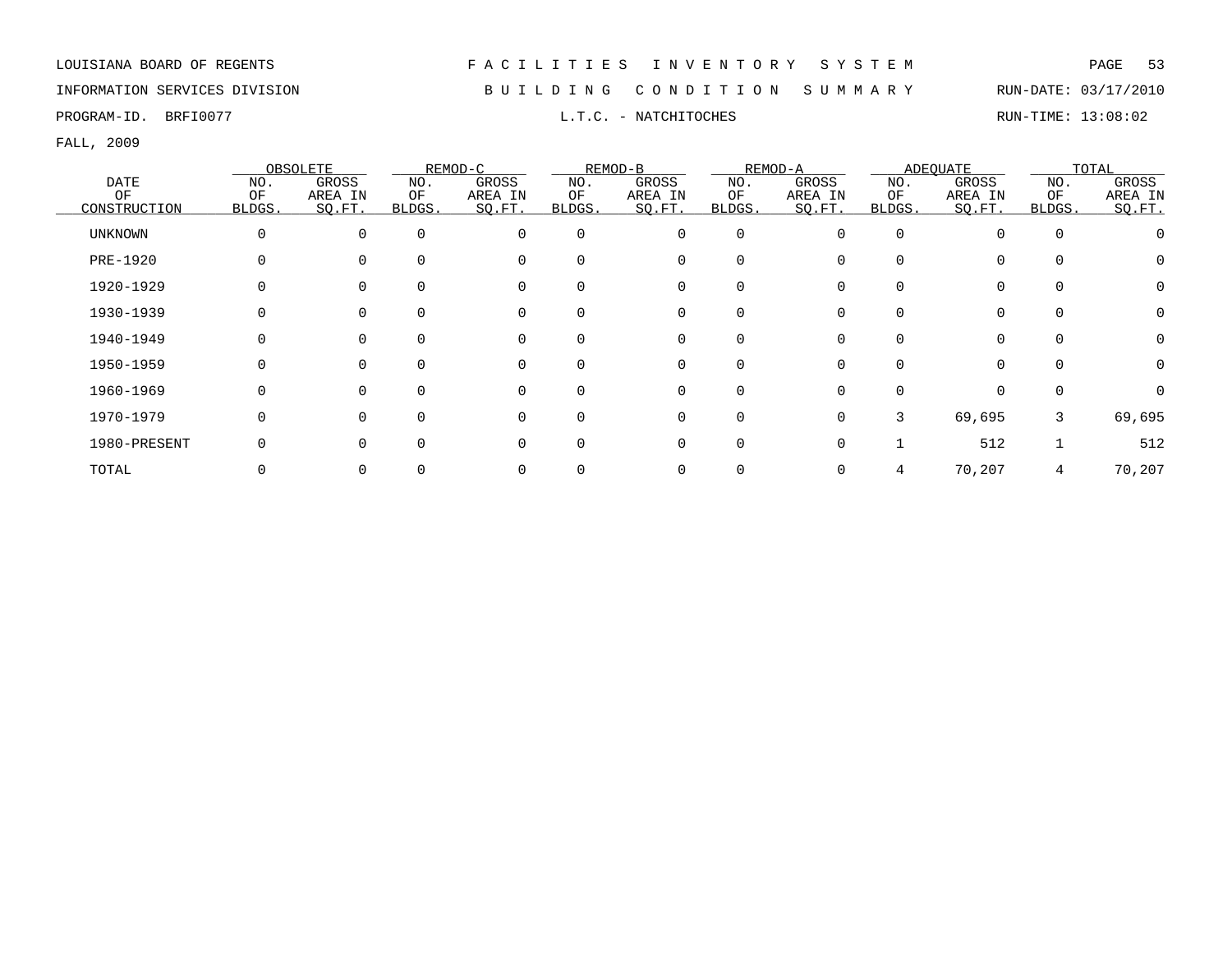## INFORMATION SERVICES DIVISION B U I L D I N G C O N D I T I O N S U M M A R Y RUN-DATE: 03/17/2010

FALL, 2009

|                |             | OBSOLETE     |        | REMOD-C  |          | REMOD-B     |             | REMOD-A |          | ADEQUATE |          | TOTAL    |
|----------------|-------------|--------------|--------|----------|----------|-------------|-------------|---------|----------|----------|----------|----------|
| DATE           | NO.         | GROSS        | NO.    | GROSS    | NO.      | GROSS       | NO.         | GROSS   | NO.      | GROSS    | NO.      | GROSS    |
| ОF             | OF          | AREA IN      | ΟF     | AREA IN  | ΟF       | AREA IN     | ΟF          | AREA IN | ΟF       | AREA IN  | OF       | AREA IN  |
| CONSTRUCTION   | BLDGS.      | SQ.FT.       | BLDGS. | SQ.FT.   | BLDGS.   | SQ.FT.      | BLDGS.      | SQ.FT.  | BLDGS.   | SQ.FT.   | BLDGS.   | SQ.FT.   |
| <b>UNKNOWN</b> | $\mathbf 0$ | $\Omega$     |        | $\Omega$ | $\Omega$ | $\mathbf 0$ | $\mathbf 0$ |         | $\Omega$ | $\Omega$ | $\Omega$ |          |
| PRE-1920       |             |              |        |          | $\Omega$ | 0           | 0           |         |          | $\Omega$ |          |          |
| 1920-1929      | 0           |              |        |          | $\Omega$ | 0           | 0           |         |          | 0        |          | $\Omega$ |
| 1930-1939      | O           |              |        |          |          | 0           | $\Omega$    |         |          | 0        |          | $\Omega$ |
| 1940-1949      | 0           |              |        | $\Omega$ | $\Omega$ | 0           | 0           |         |          | 0        |          | $\Omega$ |
| 1950-1959      |             | <sup>0</sup> |        | $\Omega$ | $\Omega$ | 0           | 0           |         |          |          |          |          |
| 1960-1969      |             | <sup>0</sup> |        | $\Omega$ | $\Omega$ | 0           | $\Omega$    |         |          | $\Omega$ |          |          |
| 1970-1979      | O           | 0            |        | $\Omega$ | $\Omega$ | 0           | $\Omega$    | 0       | 2        | 24,621   | 2        | 24,621   |
| 1980-PRESENT   | O           |              |        | $\Omega$ | $\Omega$ | $\mathbf 0$ | $\Omega$    |         |          | 480      |          | 480      |
| TOTAL          |             |              |        |          |          | 0           |             |         |          | 25,101   | 3        | 25,101   |

PROGRAM-ID. BRFI0077 **EXAM-ID.** BRFI0077 **RUN-TIME:** 13:08:02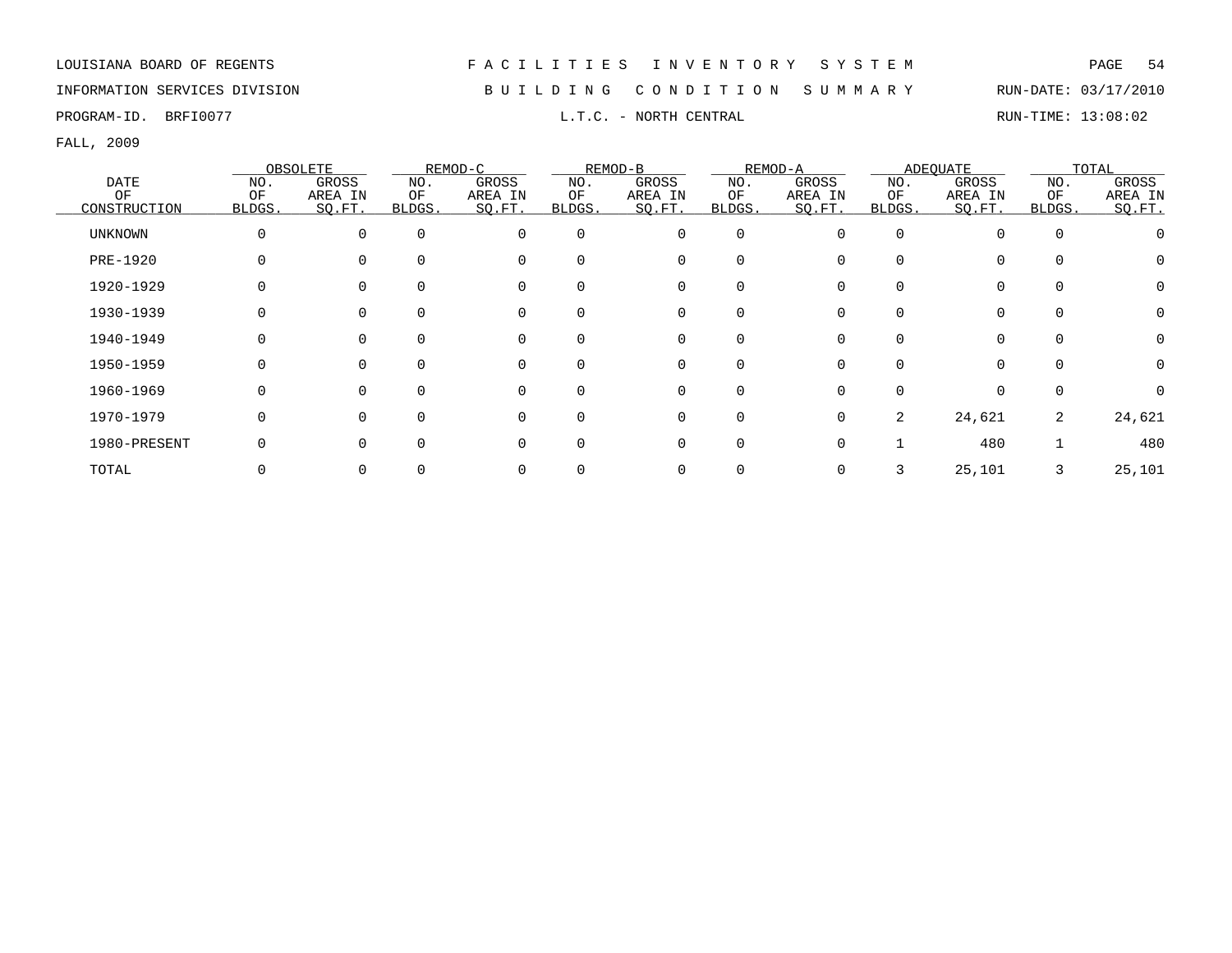INFORMATION SERVICES DIVISION B U I L D I N G C O N D I T I O N S U M M A R Y RUN-DATE: 03/17/2010

PROGRAM-ID. BRFI0077 **EXAM-ID.** BRFI0077 **RUN-TIME:** 13:08:02

|              |        | OBSOLETE |          | REMOD-C     |          | REMOD-B  |             | REMOD-A |                | ADEOUATE    |          | TOTAL    |
|--------------|--------|----------|----------|-------------|----------|----------|-------------|---------|----------------|-------------|----------|----------|
| <b>DATE</b>  | NO.    | GROSS    | NO.      | GROSS       | NO.      | GROSS    | NO.         | GROSS   | NO.            | GROSS       | NO.      | GROSS    |
| OF           | OF     | AREA IN  | ΟF       | AREA IN     | ΟF       | AREA IN  | OF          | AREA IN | ΟF             | AREA IN     | OF       | AREA IN  |
| CONSTRUCTION | BLDGS. | SO.FT.   | BLDGS.   | SO.FT.      | BLDGS.   | SO.FT.   | BLDGS.      | SO.FT.  | BLDGS.         | SQ.FT.      | BLDGS.   | SQ.FT.   |
| UNKNOWN      | 0      | 0        | $\Omega$ | $\Omega$    | $\Omega$ | 0        | 0           | O       | $\Omega$       | $\Omega$    | $\Omega$ |          |
| PRE-1920     |        |          | 0        | $\mathbf 0$ |          | 0        | $\mathbf 0$ |         |                | $\Omega$    |          |          |
| 1920-1929    | 0      |          | $\Omega$ | $\Omega$    |          | 0        | 0           |         |                | $\Omega$    |          | 0        |
| 1930-1939    | 0      |          |          | $\mathbf 0$ |          | 0        | 0           |         |                | $\mathbf 0$ |          | $\Omega$ |
| 1940-1949    | 0      |          | $\Omega$ | $\mathbf 0$ |          | 0        | 0           |         |                | $\mathbf 0$ |          |          |
| 1950-1959    | 0      |          |          | $\Omega$    |          | 0        | $\mathbf 0$ | 0       | $\overline{2}$ | 14,319      | 2        | 14,319   |
| 1960-1969    | 0      |          |          | $\Omega$    |          | $\Omega$ | 0           |         |                | $\Omega$    |          |          |
| 1970-1979    | 0      |          | ∩        | $\Omega$    |          | $\Omega$ | $\mathbf 0$ | 0       | 2              | 15,888      | 2        | 15,888   |
| 1980-PRESENT | 0      |          |          | $\Omega$    |          | $\Omega$ | $\Omega$    |         |                | $\Omega$    |          |          |
| TOTAL        |        |          |          |             |          |          | 0           |         |                | 30,207      | 4        | 30,207   |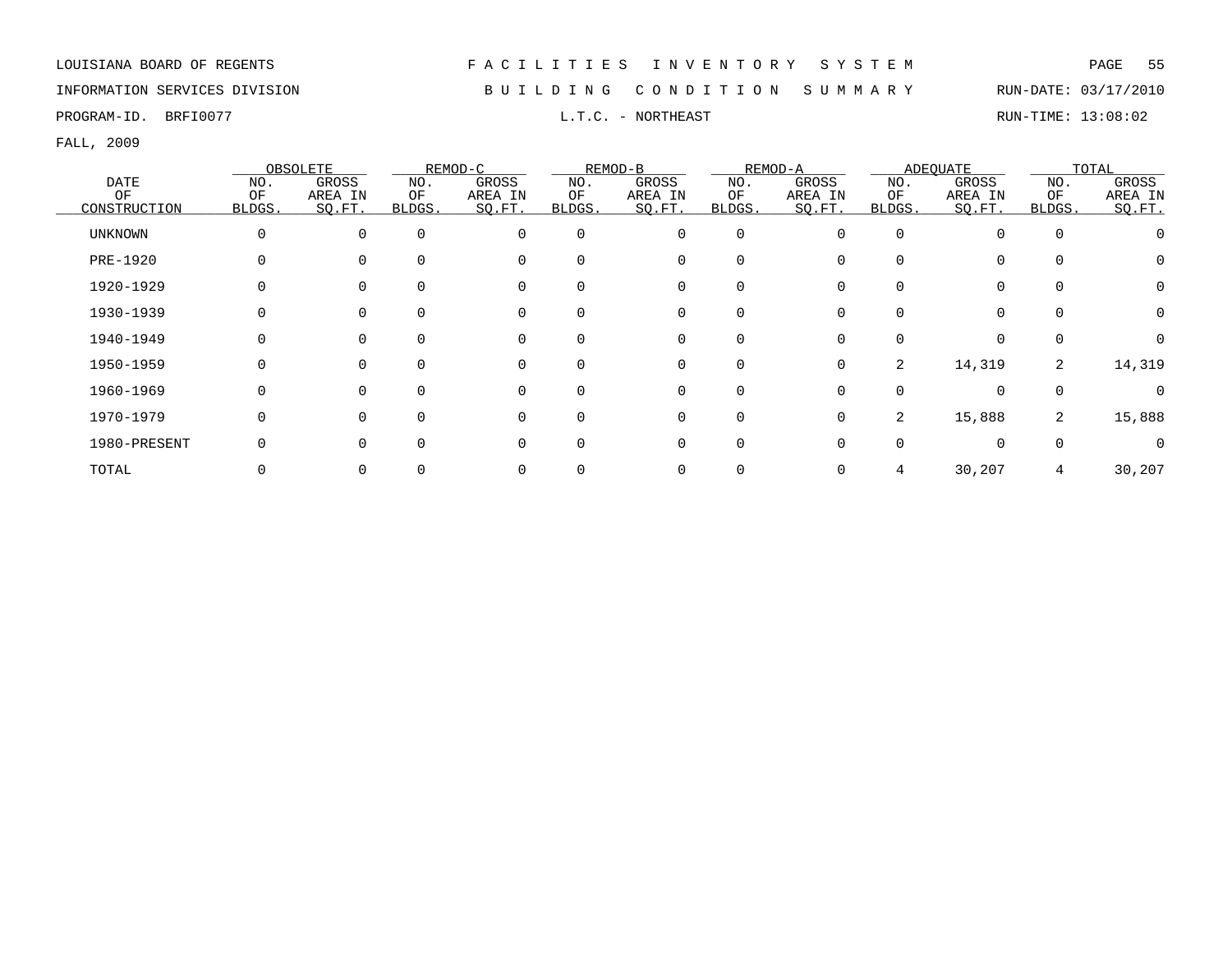INFORMATION SERVICES DIVISION B U I L D I N G C O N D I T I O N S U M M A R Y RUN-DATE: 03/17/2010

PROGRAM-ID. BRFI0077 **EXAM-ID.** BRFI0077 **RUN-TIME:** 13:08:02

|              |        | OBSOLETE |              | REMOD-C     |          | REMOD-B     |             | REMOD-A |              | ADEOUATE    |          | TOTAL    |
|--------------|--------|----------|--------------|-------------|----------|-------------|-------------|---------|--------------|-------------|----------|----------|
| DATE         | NO.    | GROSS    | NO.          | GROSS       | NO.      | GROSS       | NO.         | GROSS   | NO.          | GROSS       | NO.      | GROSS    |
| ΟF           | OF     | AREA IN  | OF           | AREA IN     | ΟF       | AREA IN     | ΟF          | AREA IN | ΟF           | AREA IN     | ΟF       | AREA IN  |
| CONSTRUCTION | BLDGS. | SQ.FT.   | <b>BLDGS</b> | SQ.FT.      | BLDGS.   | SQ.FT.      | BLDGS.      | SO.FT.  | <b>BLDGS</b> | SO.FT.      | BLDGS.   | SQ.FT.   |
| UNKNOWN      | 0      | 0        | $\Omega$     | $\mathbf 0$ | $\Omega$ | 0           | 0           |         | $\Omega$     | $\mathbf 0$ | $\Omega$ |          |
| PRE-1920     |        |          | $\Omega$     | 0           | $\Omega$ | 0           | 0           |         | $\Omega$     | 0           | $\Omega$ | 0        |
| 1920-1929    | 0      |          | 0            | $\mathbf 0$ | $\Omega$ | 0           | 0           |         | 0            | 0           | $\Omega$ | 0        |
| 1930-1939    | 0      |          |              | 0           |          | 0           | 0           |         |              | 0           | $\Omega$ | 0        |
| 1940-1949    | 0      |          | $\Omega$     | $\mathbf 0$ | $\Omega$ | 0           | 0           |         | 0            | 0           | $\Omega$ | $\Omega$ |
| 1950-1959    | 0      |          | 0            | 0           | $\Omega$ | 0           | 0           | 0       |              | 23,690      |          | 23,690   |
| 1960-1969    | 0      |          |              | 0           | $\Omega$ | 0           | $\mathbf 0$ | 0       |              | 1,250       |          | 1,250    |
| 1970-1979    | 0      |          | $\Omega$     | 0           | ∩        | 0           | $\mathbf 0$ | 0       |              | 25,595      |          | 25,595   |
| 1980-PRESENT | 0      |          |              | 0           | ∩        | $\mathbf 0$ | $\mathbf 0$ | U       | 3            | 23,005      | 3        | 23,005   |
| TOTAL        |        |          |              | 0           |          | 0           | 0           |         | 6            | 73,540      | 6        | 73,540   |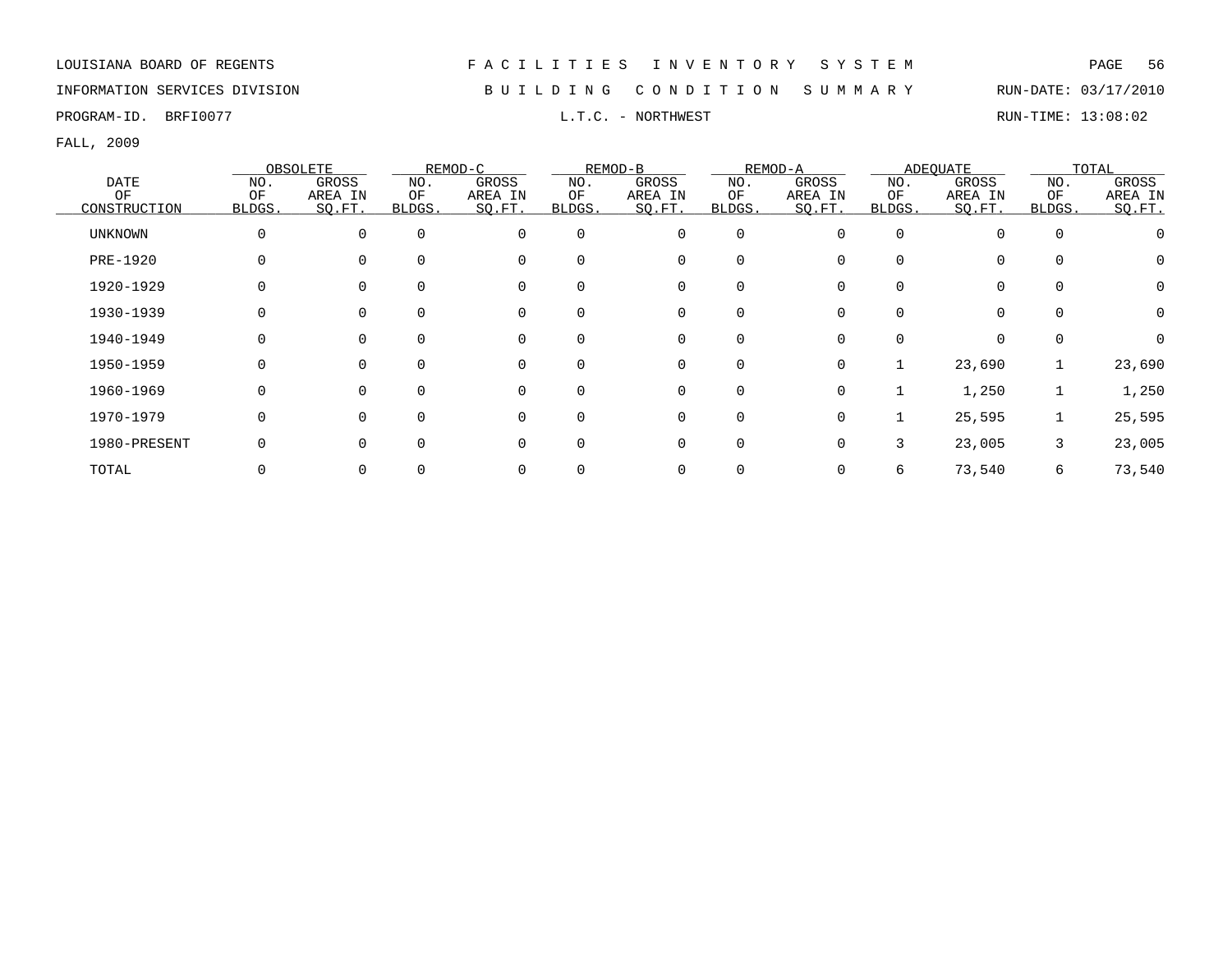INFORMATION SERVICES DIVISION B U I L D I N G C O N D I T I O N S U M M A R Y RUN-DATE: 03/17/2010

PROGRAM-ID. BRFI0077 **EXAM-ID.** BRFI0077 **RUN-TIME:** 13:08:02

|                |          | OBSOLETE |              | REMOD-C     |          | REMOD-B     |              | REMOD-A  |          | <b>ADEQUATE</b> |             | TOTAL    |
|----------------|----------|----------|--------------|-------------|----------|-------------|--------------|----------|----------|-----------------|-------------|----------|
| DATE           | NO.      | GROSS    | NO.          | GROSS       | NO.      | GROSS       | NO.          | GROSS    | NO.      | GROSS           | NO.         | GROSS    |
| OF             | OF       | AREA IN  | ΟF           | AREA IN     | ΟF       | AREA IN     | ΟF           | AREA IN  | ΟF       | AREA IN         | OF          | AREA IN  |
| CONSTRUCTION   | BLDGS.   | SQ.FT.   | <b>BLDGS</b> | SQ.FT.      | BLDGS.   | SQ.FT.      | <b>BLDGS</b> | SO.FT.   | BLDGS.   | SQ.FT.          | BLDGS.      | SO.FT.   |
| <b>UNKNOWN</b> | 0        |          | $\Omega$     | $\mathbf 0$ | $\Omega$ | $\mathbf 0$ | $\mathbf 0$  | $\Omega$ | $\Omega$ | $\Omega$        | $\mathbf 0$ |          |
| PRE-1920       |          |          |              | $\Omega$    |          | 0           | 0            |          | 0        |                 | $\Omega$    |          |
| 1920-1929      |          |          |              | $\mathbf 0$ |          | 0           | 0            |          | 0        | $\Omega$        | $\Omega$    | $\Omega$ |
| 1930-1939      |          |          |              | 0           |          | 0           | 0            |          |          | $\Omega$        | 0           | $\Omega$ |
| 1940-1949      |          |          |              | $\mathbf 0$ |          | 0           | 0            |          |          | $\Omega$        | 0           | $\Omega$ |
| 1950-1959      |          |          |              | 0           |          | 0           | 0            |          |          |                 | $\Omega$    | $\Omega$ |
| 1960-1969      |          |          |              | 0           |          | 0           | 0            | O        | 0        | $\Omega$        | 0           |          |
| 1970-1979      | 0        | $\Omega$ | $\Omega$     | $\Omega$    | $\Omega$ | $\mathbf 0$ | 2            | 22,542   | 3        | 1,837           | 5           | 24,379   |
| 1980-PRESENT   | $\Omega$ | 0        |              | 4,000       | $\Omega$ | $\Omega$    | $\Omega$     | $\Omega$ | 3        | 787             | 4           | 4,787    |
| TOTAL          |          |          |              | 4,000       |          | 0           | 2            | 22,542   | 6        | 2,624           | 9           | 29,166   |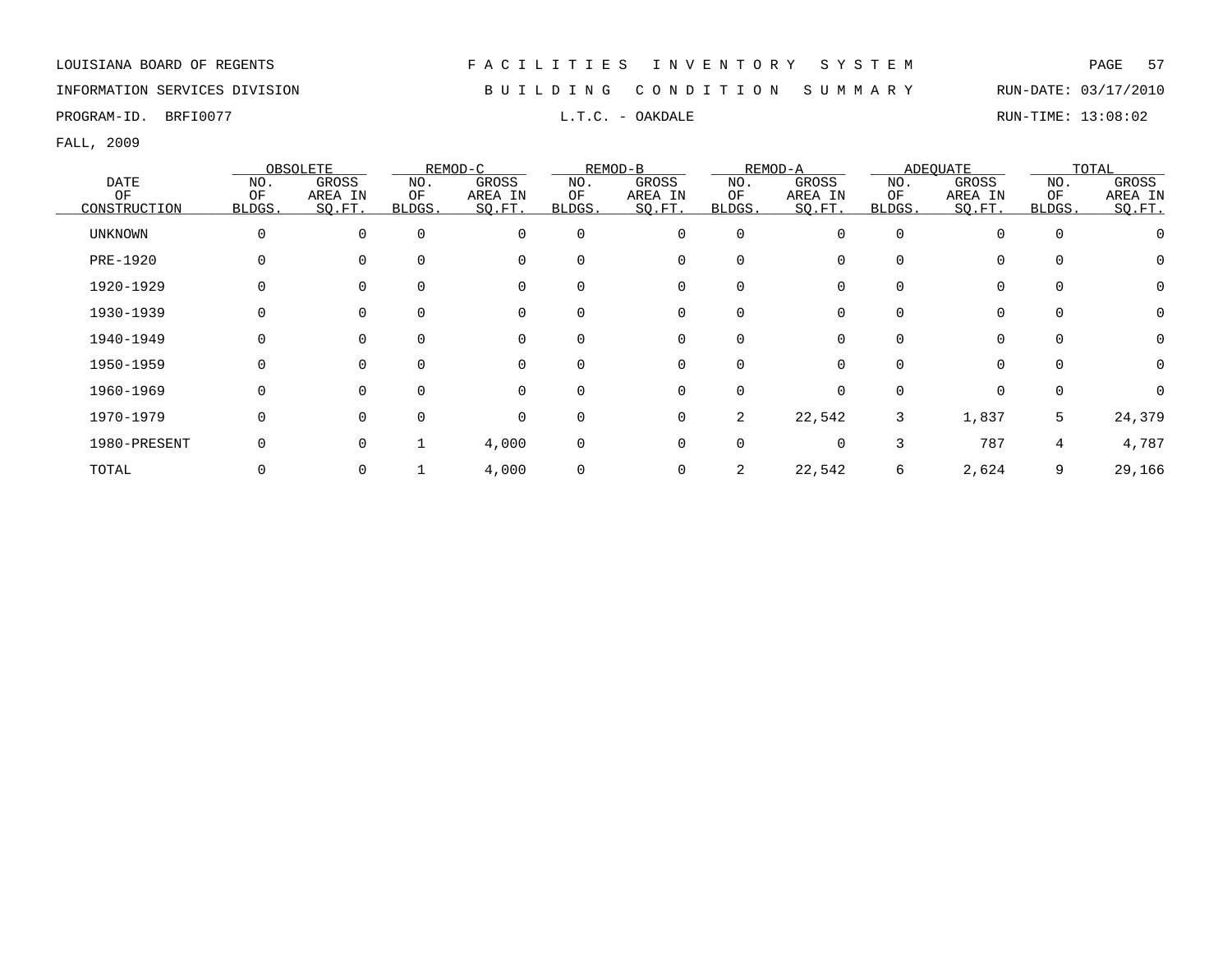## INFORMATION SERVICES DIVISION B U I L D I N G C O N D I T I O N S U M M A R Y RUN-DATE: 03/17/2010

PROGRAM-ID. BRFI0077 **EXECUTE:** 13:08:02 L.T.C. - RIVER PARISHES RUN-TIME: 13:08:02

|                |          | OBSOLETE     |        | REMOD-C  |          | REMOD-B     |             | REMOD-A |          | ADEQUATE |          | TOTAL    |
|----------------|----------|--------------|--------|----------|----------|-------------|-------------|---------|----------|----------|----------|----------|
| DATE           | NO.      | GROSS        | NO.    | GROSS    | NO.      | GROSS       | NO.         | GROSS   | NO.      | GROSS    | NO.      | GROSS    |
| ОF             | OF       | AREA IN      | ΟF     | AREA IN  | ΟF       | AREA IN     | ΟF          | AREA IN | ΟF       | AREA IN  | OF       | AREA IN  |
| CONSTRUCTION   | BLDGS.   | SQ.FT.       | BLDGS. | SQ.FT.   | BLDGS.   | SQ.FT.      | BLDGS.      | SQ.FT.  | BLDGS.   | SQ.FT.   | BLDGS.   | SQ.FT.   |
| <b>UNKNOWN</b> | $\Omega$ | $\Omega$     |        | $\Omega$ | $\Omega$ | $\mathbf 0$ | $\mathbf 0$ |         | $\Omega$ | $\Omega$ | $\Omega$ |          |
| PRE-1920       |          |              |        |          | $\Omega$ | 0           | 0           |         |          | $\Omega$ |          |          |
| 1920-1929      | 0        |              |        |          | $\Omega$ | 0           | 0           |         |          | 0        |          | $\Omega$ |
| 1930-1939      | O        |              |        |          |          | 0           |             |         |          | 0        |          | $\Omega$ |
| 1940-1949      | 0        |              |        | $\Omega$ | $\Omega$ | 0           | 0           |         |          | 0        |          | $\Omega$ |
| 1950-1959      |          |              |        | $\Omega$ | $\Omega$ | 0           | 0           |         |          |          |          |          |
| 1960-1969      |          | <sup>0</sup> |        | $\Omega$ | $\Omega$ | 0           | $\Omega$    |         |          | $\Omega$ |          |          |
| 1970-1979      | O        | U            |        | $\Omega$ | $\Omega$ | 0           | $\Omega$    | 0       | 3        | 42,070   | 3        | 42,070   |
| 1980-PRESENT   | U        |              |        | $\Omega$ | $\Omega$ | $\mathbf 0$ | $\Omega$    |         | 6        | 25,313   | 6        | 25,313   |
| TOTAL          |          |              |        |          |          | 0           |             |         | 9        | 67,383   | 9        | 67,383   |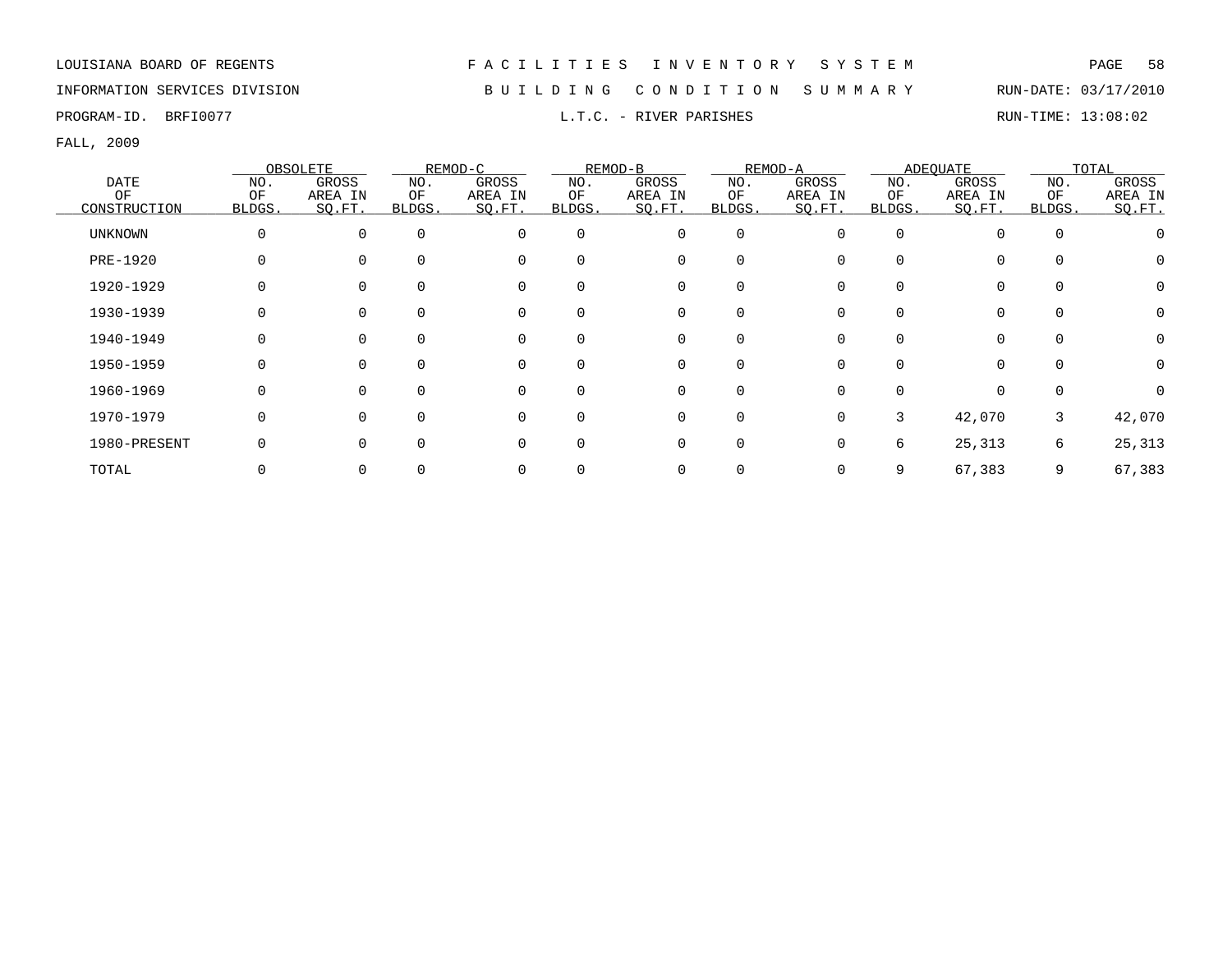INFORMATION SERVICES DIVISION B U I L D I N G C O N D I T I O N S U M M A R Y RUN-DATE: 03/17/2010

PROGRAM-ID. BRFI0077 **EXAM-ID.** BRFI0077 **RUSTON** L.T.C. - RUSTON **EXAM-ID.** BRIN-TIME: 13:08:02

|              |        | OBSOLETE     |          | REMOD-C     |          | REMOD-B     |             | REMOD-A |          | ADEQUATE    |          | TOTAL    |
|--------------|--------|--------------|----------|-------------|----------|-------------|-------------|---------|----------|-------------|----------|----------|
| DATE         | NO.    | GROSS        | NO.      | GROSS       | NO.      | GROSS       | NO.         | GROSS   | NO.      | GROSS       | NO.      | GROSS    |
| ОF           | OF     | AREA IN      | ΟF       | AREA IN     | ΟF       | AREA IN     | ΟF          | AREA IN | ΟF       | AREA IN     | OF       | AREA IN  |
| CONSTRUCTION | BLDGS. | SQ.FT.       | BLDGS.   | SQ.FT.      | BLDGS.   | SQ.FT.      | BLDGS.      | SQ.FT.  | BLDGS.   | SQ.FT.      | BLDGS.   | SQ.FT.   |
| UNKNOWN      | 0      | 0            | $\Omega$ | $\mathbf 0$ | $\Omega$ | $\mathbf 0$ | $\mathbf 0$ | O       | $\Omega$ | $\Omega$    | $\Omega$ |          |
| PRE-1920     | 0      |              | 0        | $\Omega$    |          | 0           | 0           |         |          | $\Omega$    |          |          |
| 1920-1929    | 0      |              | 0        | $\mathbf 0$ |          | 0           | 0           |         | 0        | 0           |          | 0        |
| 1930-1939    | 0      |              |          | 0           |          | 0           | 0           |         |          | $\mathbf 0$ |          | $\Omega$ |
| 1940-1949    | 0      |              | 0        | $\mathbf 0$ |          | 0           | 0           |         | 0        | $\mathbf 0$ |          | $\Omega$ |
| 1950-1959    | 0      |              |          | 0           |          | 0           | $\mathbf 0$ | 0       | 2        | 7,440       | 2        | 7,440    |
| 1960-1969    | 0      | 0            | $\Omega$ | 0           |          | 0           | 0           |         |          | $\Omega$    |          | $\Omega$ |
| 1970-1979    |        | 120          | $\Omega$ | 0           | $\Omega$ | $\Omega$    | $\mathbf 0$ | 0       | 3        | 21,000      | 4        | 21,120   |
| 1980-PRESENT | 0      | <sup>0</sup> | O        | $\Omega$    |          | $\Omega$    | $\mathbf 0$ | O       | 2        | 2,688       | 2        | 2,688    |
| TOTAL        |        | 120          |          |             |          |             | 0           |         |          | 31,128      | 8        | 31,248   |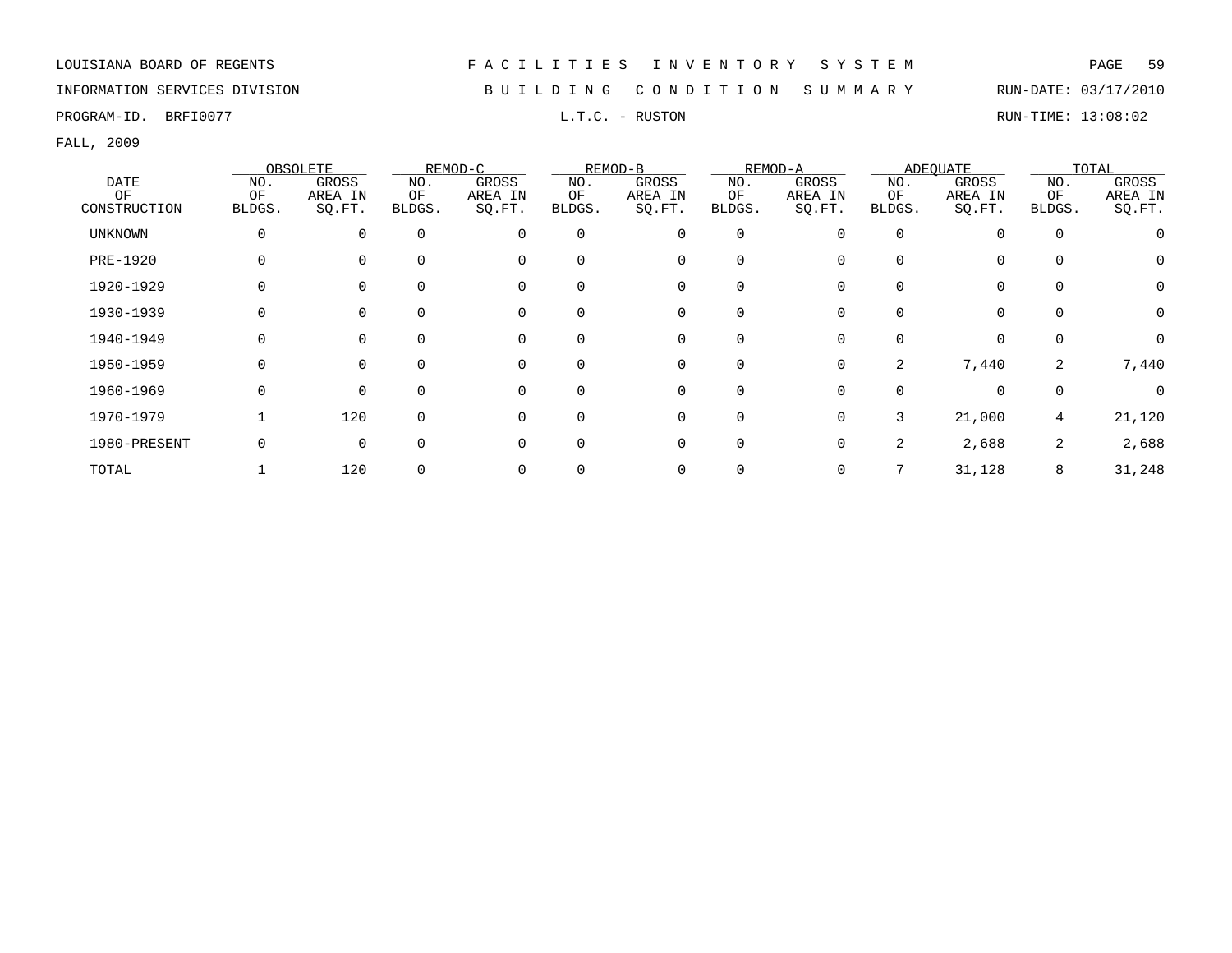## INFORMATION SERVICES DIVISION B U I L D I N G C O N D I T I O N S U M M A R Y RUN-DATE: 03/17/2010

PROGRAM-ID. BRFI0077 CONSTRUCTED AND RUN-TIME: 13:08:02

|                |              | OBSOLETE |        | REMOD-C  |          | REMOD-B     |          | REMOD-A |                | ADEQUATE |          | TOTAL    |
|----------------|--------------|----------|--------|----------|----------|-------------|----------|---------|----------------|----------|----------|----------|
| DATE           | NO.          | GROSS    | NO.    | GROSS    | NO.      | GROSS       | NO.      | GROSS   | NO.            | GROSS    | NO.      | GROSS    |
| ΟF             | OF           | AREA IN  | ΟF     | AREA IN  | ΟF       | AREA IN     | ΟF       | AREA IN | ΟF             | AREA IN  | OF       | AREA IN  |
| CONSTRUCTION   | <b>BLDGS</b> | SO.FT.   | BLDGS. | SQ.FT.   | BLDGS.   | SQ.FT.      | BLDGS.   | SO.FT.  | <b>BLDGS</b>   | SQ.FT.   | BLDGS.   | SQ.FT.   |
| <b>UNKNOWN</b> | 0            | $\Omega$ |        |          | $\Omega$ | $\mathbf 0$ | $\Omega$ | U       | $\Omega$       | $\Omega$ | $\Omega$ |          |
| PRE-1920       |              |          |        | $\Omega$ | $\Omega$ | 0           |          |         |                | $\Omega$ |          |          |
| 1920-1929      | 0            |          |        | $\Omega$ | $\Omega$ | 0           | $\Omega$ |         |                | $\Omega$ |          | $\Omega$ |
| 1930-1939      |              |          |        |          |          | 0           |          |         |                | $\Omega$ |          | $\Omega$ |
| 1940-1949      |              |          |        |          | 0        | 0           |          |         |                | $\Omega$ |          |          |
| 1950-1959      | 0            |          |        |          | $\Omega$ | 0           | $\Omega$ |         |                | $\Omega$ |          | $\Omega$ |
| 1960-1969      | 0            |          |        |          | $\Omega$ | 0           | $\Omega$ |         |                | $\Omega$ |          |          |
| 1970-1979      | 0            | $\Omega$ |        |          | $\Omega$ | 0           | $\Omega$ | 0       | $\overline{2}$ | 63,960   | 2        | 63,960   |
| 1980-PRESENT   |              |          |        |          | $\Omega$ | 0           | $\Omega$ | 0       | 2.             | 1,632    | 2        | 1,632    |
| TOTAL          |              |          |        |          |          | 0           |          |         |                | 65,592   | 4        | 65,592   |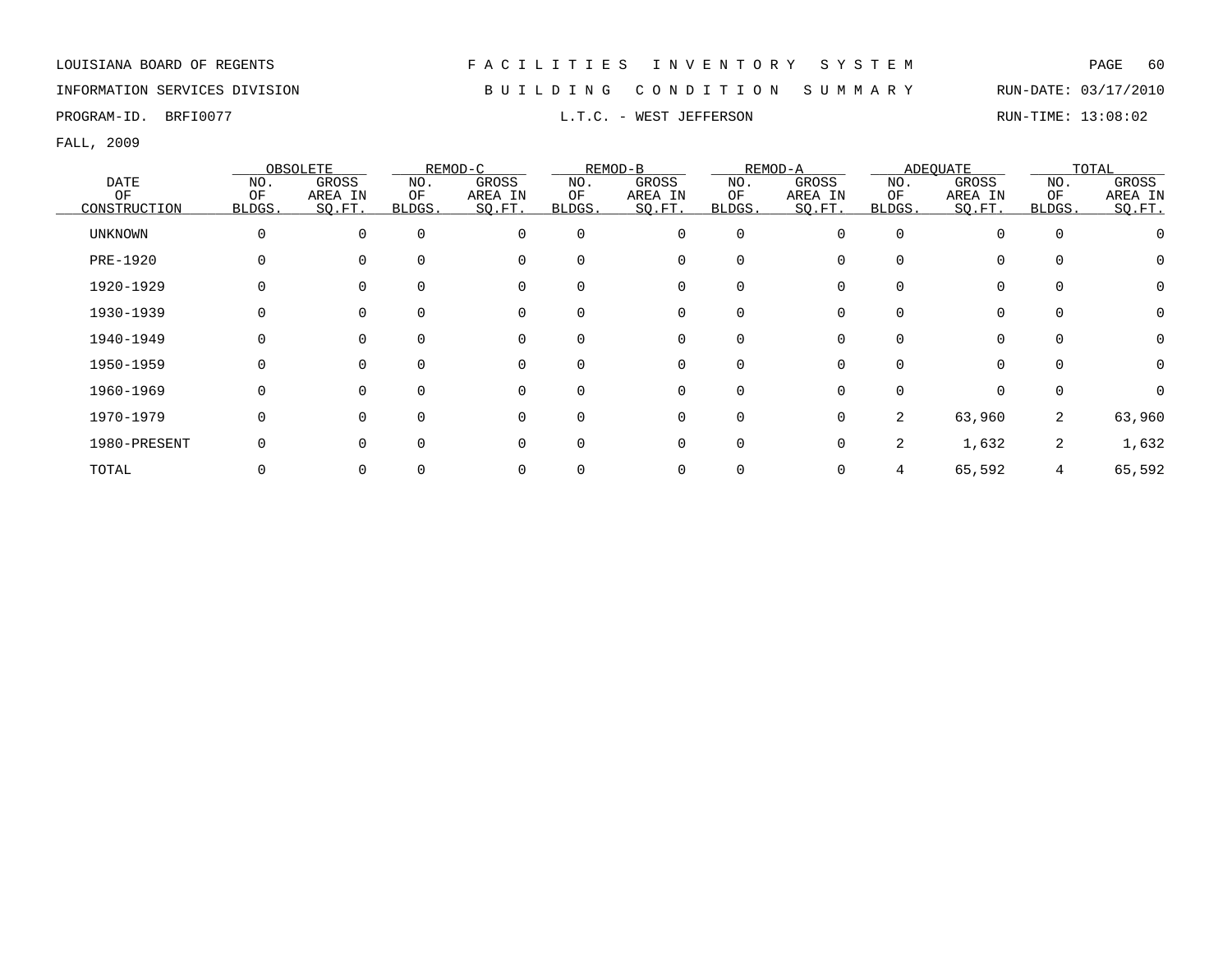INFORMATION SERVICES DIVISION B U I L D I N G C O N D I T I O N S U M M A R Y RUN-DATE: 03/17/2010

PROGRAM-ID. BRFI0077 **EXAM-ID.** BRFI0077 **RUN-TIME:** 13:08:02

|              |          | OBSOLETE     |        | REMOD-C  |          | REMOD-B     |             | REMOD-A |              | <b>ADEQUATE</b> |          | TOTAL   |
|--------------|----------|--------------|--------|----------|----------|-------------|-------------|---------|--------------|-----------------|----------|---------|
| DATE         | NO.      | GROSS        | NO.    | GROSS    | NO.      | GROSS       | NO.         | GROSS   | NO.          | GROSS           | NO.      | GROSS   |
| OF           | OF       | AREA IN      | ΟF     | AREA IN  | ΟF       | AREA IN     | OF          | AREA IN | OF           | AREA IN         | OF       | AREA IN |
| CONSTRUCTION | BLDGS.   | SQ.FT.       | BLDGS. | SQ.FT.   | BLDGS.   | SQ.FT.      | BLDGS.      | SO.FT.  | <b>BLDGS</b> | SO.FT.          | BLDGS.   | SO.FT.  |
| UNKNOWN      | $\Omega$ | $\Omega$     |        | $\Omega$ | $\Omega$ | 0           | $\mathbf 0$ |         | $\Omega$     |                 | $\Omega$ |         |
| PRE-1920     |          |              |        |          | $\Omega$ | 0           | $\Omega$    |         |              | $\Omega$        |          |         |
| 1920-1929    |          |              |        |          | $\Omega$ | 0           |             |         |              | 0               |          |         |
| 1930-1939    |          |              |        |          |          | 0           |             |         |              | $\Omega$        |          |         |
| 1940-1949    |          |              |        |          | $\Omega$ | 0           | 0           |         |              | $\Omega$        |          |         |
| 1950-1959    |          | <sup>0</sup> |        |          | 0        | 0           | 0           |         |              | 0               |          |         |
| 1960-1969    | 0        | $\Omega$     |        | 22,492   | $\Omega$ | 0           | $\Omega$    |         |              | $\mathbf 0$     |          | 22,492  |
| 1970-1979    | O        | $\Omega$     | 2      | 7,651    | $\Omega$ | $\mathbf 0$ | $\Omega$    |         | $\Omega$     | $\mathbf 0$     | 2        | 7,651   |
| 1980-PRESENT | O        | U            |        | 363      | $\Omega$ | 0           | $\Omega$    |         |              | $\Omega$        |          | 363     |
| TOTAL        |          |              |        | 30,506   | $\Omega$ | 0           |             |         |              | 0               |          | 30,506  |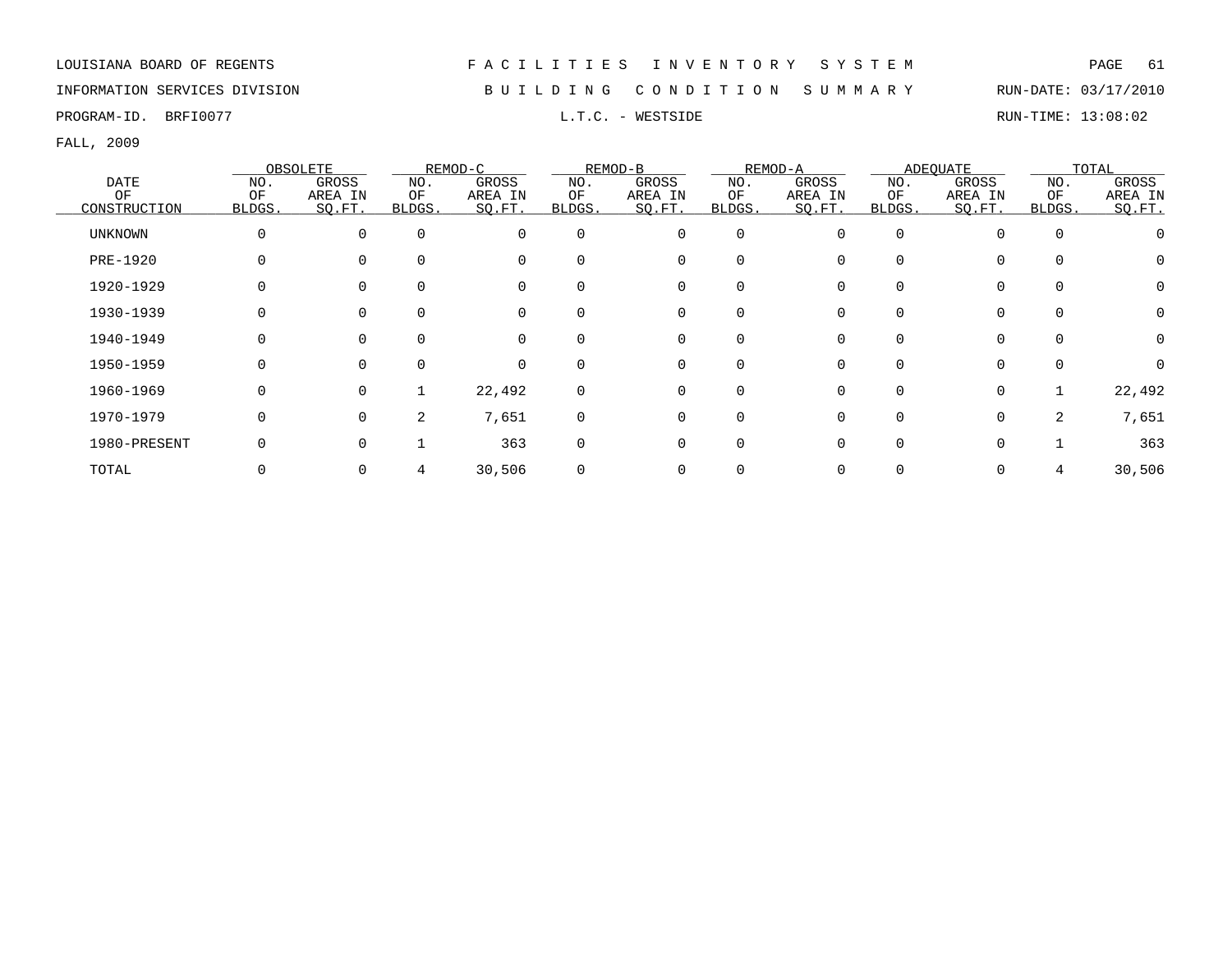## INFORMATION SERVICES DIVISION B U I L D I N G C O N D I T I O N S U M M A R Y RUN-DATE: 03/17/2010

PROGRAM-ID. BRFI0077 **EXAM-ID.** BRFI0077 **RUN-TIME:** 13:08:02

|                |             | OBSOLETE     |        | REMOD-C  |             | REMOD-B     |             | REMOD-A  |                | ADEOUATE    |          | TOTAL    |
|----------------|-------------|--------------|--------|----------|-------------|-------------|-------------|----------|----------------|-------------|----------|----------|
| <b>DATE</b>    | NO.         | GROSS        | NO.    | GROSS    | NO.         | GROSS       | NO.         | GROSS    | NO.            | GROSS       | NO.      | GROSS    |
| OF             | OF          | AREA IN      | ΟF     | AREA IN  | OF          | AREA IN     | OF          | AREA IN  | OF             | AREA IN     | OF       | AREA IN  |
| CONSTRUCTION   | BLDGS.      | SQ.FT.       | BLDGS. | SQ.FT.   | BLDGS.      | SQ.FT.      | BLDGS.      | SO.FT.   | BLDGS.         | SQ.FT.      | BLDGS.   | SO.FT.   |
| <b>UNKNOWN</b> | $\mathbf 0$ | 0            |        | $\Omega$ | $\mathbf 0$ | 0           | $\mathbf 0$ |          | $\Omega$       | $\Omega$    | $\Omega$ |          |
| PRE-1920       | 0           | <sup>0</sup> |        | $\Omega$ | $\Omega$    | 0           | $\mathbf 0$ |          | $\Omega$       | $\mathbf 0$ |          |          |
| 1920-1929      | 0           | <sup>0</sup> |        | $\Omega$ | $\Omega$    | 0           | $\mathbf 0$ |          | $\Omega$       | $\mathbf 0$ | $\Omega$ | 0        |
| 1930-1939      | 0           |              |        |          | $\Omega$    | 0           | 0           |          |                | $\mathbf 0$ |          | $\Omega$ |
| 1940-1949      | $\Omega$    | <sup>0</sup> |        | $\Omega$ | $\mathbf 0$ | 0           | 0           |          |                | $\mathbf 0$ |          |          |
| 1950-1959      | 0           | 0            |        | $\Omega$ | $\Omega$    | 0           | 0           | 0        |                | 31,566      |          | 31,566   |
| 1960-1969      | 0           | $\Omega$     |        | 0        | $\Omega$    | 0           | 0           | $\Omega$ | $\overline{2}$ | 44,336      | 2        | 44,336   |
| 1970-1979      | $\Omega$    | $\Omega$     |        | $\Omega$ |             | 960         | $\mathbf 0$ | 0        | 2              | 8,410       | 3        | 9,370    |
| 1980-PRESENT   | $\Omega$    | $\Omega$     |        | $\Omega$ | $\Omega$    | $\mathbf 0$ |             | 900      | 9              | 8,829       | 10       | 9,729    |
| TOTAL          |             |              |        |          |             | 960         |             | 900      | 14             | 93,141      | 16       | 95,001   |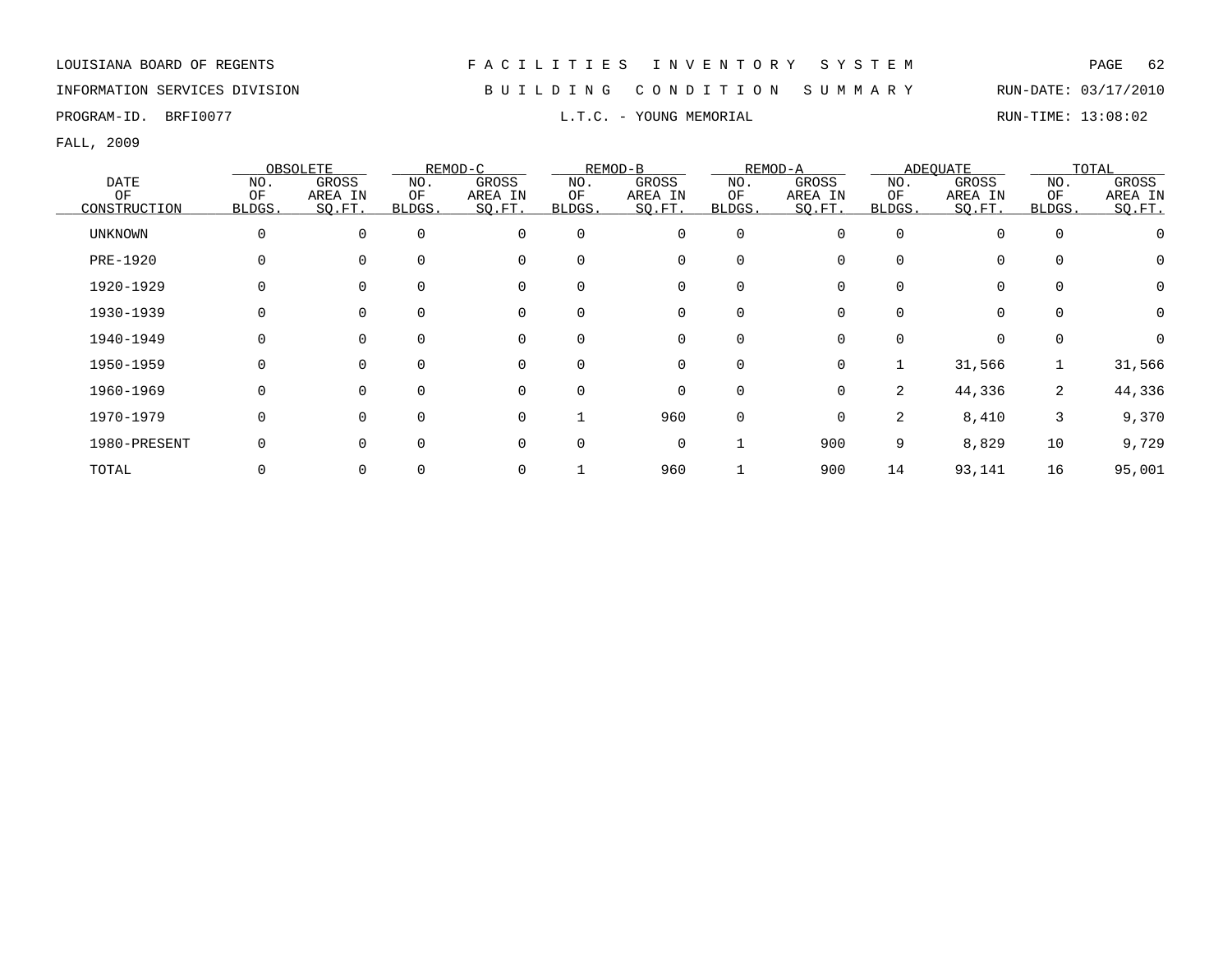## INFORMATION SERVICES DIVISION B U I L D I N G C O N D I T I O N S U M M A R Y RUN-DATE: 03/17/2010

PROGRAM-ID. BRFI0077 **EXABINE SERVICE SABINE VALLEY EXABINE VALLEY RUN-TIME: 13:08:02** 

|                |              | OBSOLETE |        | REMOD-C  |          | REMOD-B     |          | REMOD-A |              | ADEQUATE |          | TOTAL    |
|----------------|--------------|----------|--------|----------|----------|-------------|----------|---------|--------------|----------|----------|----------|
| DATE           | NO.          | GROSS    | NO.    | GROSS    | NO.      | GROSS       | NO.      | GROSS   | NO.          | GROSS    | NO.      | GROSS    |
| ΟF             | OF           | AREA IN  | ΟF     | AREA IN  | ΟF       | AREA IN     | ΟF       | AREA IN | ΟF           | AREA IN  | OF       | AREA IN  |
| CONSTRUCTION   | <b>BLDGS</b> | SO.FT.   | BLDGS. | SQ.FT.   | BLDGS.   | SQ.FT.      | BLDGS.   | SO.FT.  | <b>BLDGS</b> | SQ.FT.   | BLDGS.   | SQ.FT.   |
| <b>UNKNOWN</b> | 0            | $\Omega$ |        | $\Omega$ | $\Omega$ | $\mathbf 0$ | $\Omega$ | U       | $\Omega$     | $\Omega$ | $\Omega$ |          |
| PRE-1920       |              |          |        | $\Omega$ | $\Omega$ | 0           |          |         |              | $\Omega$ |          |          |
| 1920-1929      | 0            |          |        | $\Omega$ | $\Omega$ | 0           | $\Omega$ |         |              | $\Omega$ |          | $\Omega$ |
| 1930-1939      |              |          |        |          |          | 0           |          |         |              | $\Omega$ |          | $\Omega$ |
| 1940-1949      |              |          |        |          | $\Omega$ | 0           |          |         |              | $\Omega$ |          | $\Omega$ |
| 1950-1959      |              |          |        |          | $\Omega$ | 0           | $\Omega$ |         |              | $\Omega$ |          | $\Omega$ |
| 1960-1969      | 0            |          |        |          | $\Omega$ | 0           | $\Omega$ |         |              | $\Omega$ |          |          |
| 1970-1979      | 0            | $\Omega$ |        |          | $\Omega$ | 0           | $\Omega$ | 0       |              | 27,984   |          | 27,984   |
| 1980-PRESENT   |              |          |        |          | $\Omega$ | 0           | $\Omega$ | 0       | 2.           | 2,440    | 2        | 2,440    |
| TOTAL          |              |          |        |          |          | 0           |          |         |              | 30,424   |          | 30,424   |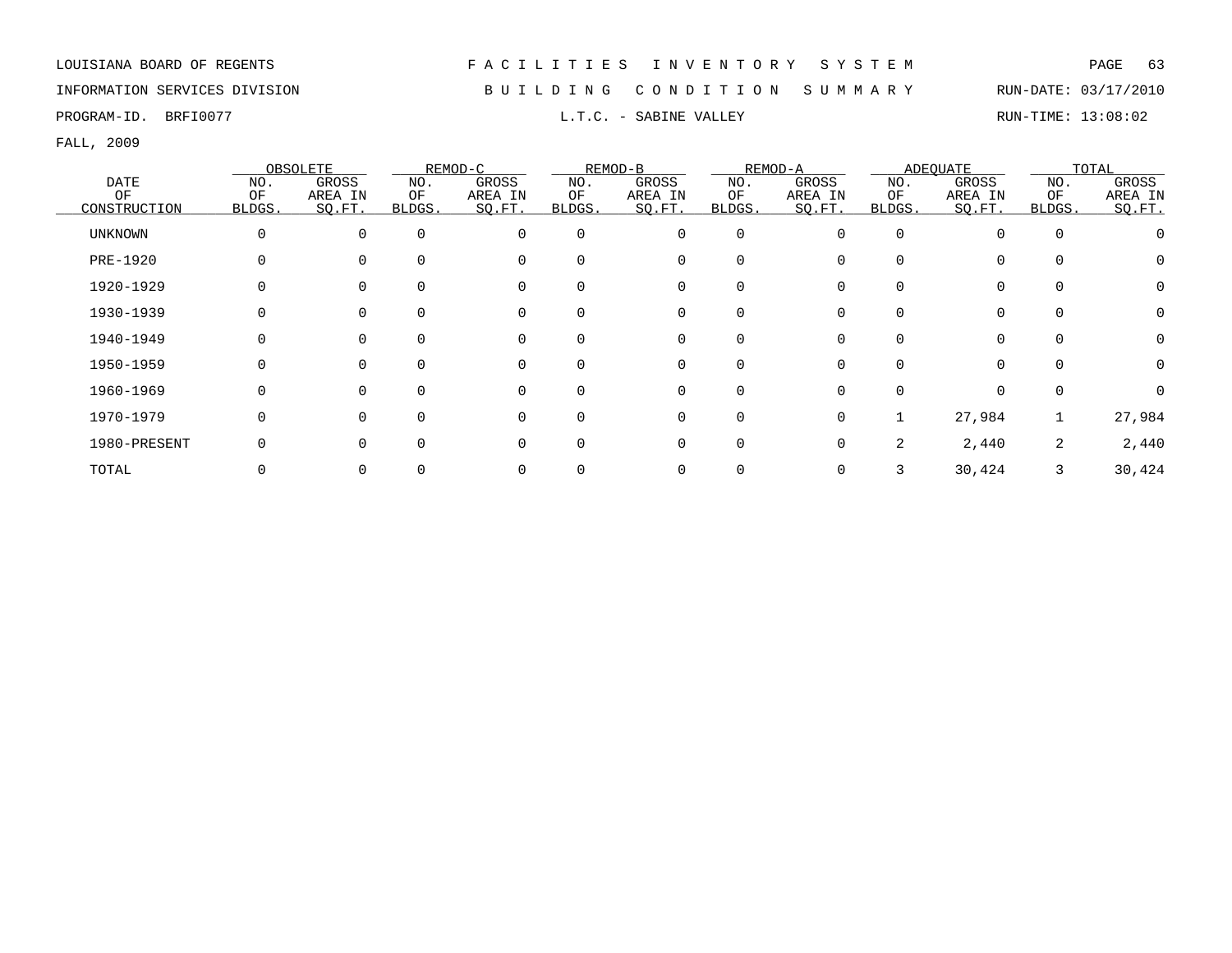## INFORMATION SERVICES DIVISION B U I L D I N G C O N D I T I O N S U M M A R Y RUN-DATE: 03/17/2010

PROGRAM-ID. BRFI0077 **EXAM-ID.** BRFI0077 **RUN-TIME:** 13:08:02

|                |              | OBSOLETE |        | REMOD-C  |          | REMOD-B     |          | REMOD-A  |                | ADEOUATE    |        | TOTAL    |
|----------------|--------------|----------|--------|----------|----------|-------------|----------|----------|----------------|-------------|--------|----------|
| <b>DATE</b>    | NO.          | GROSS    | NO.    | GROSS    | NO.      | GROSS       | NO.      | GROSS    | NO.            | GROSS       | NO.    | GROSS    |
| OF             | OF           | AREA IN  | ΟF     | AREA IN  | OF       | AREA IN     | OF       | AREA IN  | ΟF             | AREA IN     | OF     | AREA IN  |
| CONSTRUCTION   | <b>BLDGS</b> | SO.FT.   | BLDGS. | SQ.FT.   | BLDGS.   | SQ.FT.      | BLDGS.   | SO.FT.   | <b>BLDGS</b>   | SQ.FT.      | BLDGS. | SQ.FT.   |
| <b>UNKNOWN</b> | 0            | $\Omega$ |        | $\Omega$ | $\Omega$ | $\mathbf 0$ | 0        | U        | $\Omega$       | $\Omega$    |        |          |
| PRE-1920       | 0            |          |        | $\Omega$ | $\Omega$ | 0           | 0        |          |                | 0           |        |          |
| 1920-1929      | 0            |          |        | $\Omega$ | $\Omega$ | $\mathbf 0$ | $\Omega$ |          |                | 0           |        | $\Omega$ |
| 1930-1939      | 0            |          |        |          |          | 0           |          |          |                | $\mathbf 0$ |        | $\Omega$ |
| 1940-1949      | 0            |          |        |          | $\Omega$ | 0           |          |          |                | $\Omega$    |        |          |
| 1950-1959      | 0            |          |        |          | $\Omega$ | 0           | $\Omega$ |          |                | $\Omega$    |        | 0        |
| 1960-1969      | 0            | $\Omega$ |        | $\Omega$ | $\Omega$ | 0           | $\Omega$ | 0        | $\Omega$       | $\Omega$    |        | $\Omega$ |
| 1970-1979      | 0            | $\Omega$ |        | $\Omega$ | $\Omega$ | $\mathbf 0$ | $\Omega$ | $\Omega$ | $\overline{2}$ | 25,650      | 2      | 25,650   |
| 1980-PRESENT   | 0            | $\Omega$ |        | $\cap$   | $\Omega$ | $\mathbf 0$ | $\Omega$ | 0        | 2              | 2,501       | 2      | 2,501    |
| TOTAL          |              |          |        |          |          | 0           |          |          |                | 28,151      | 4      | 28,151   |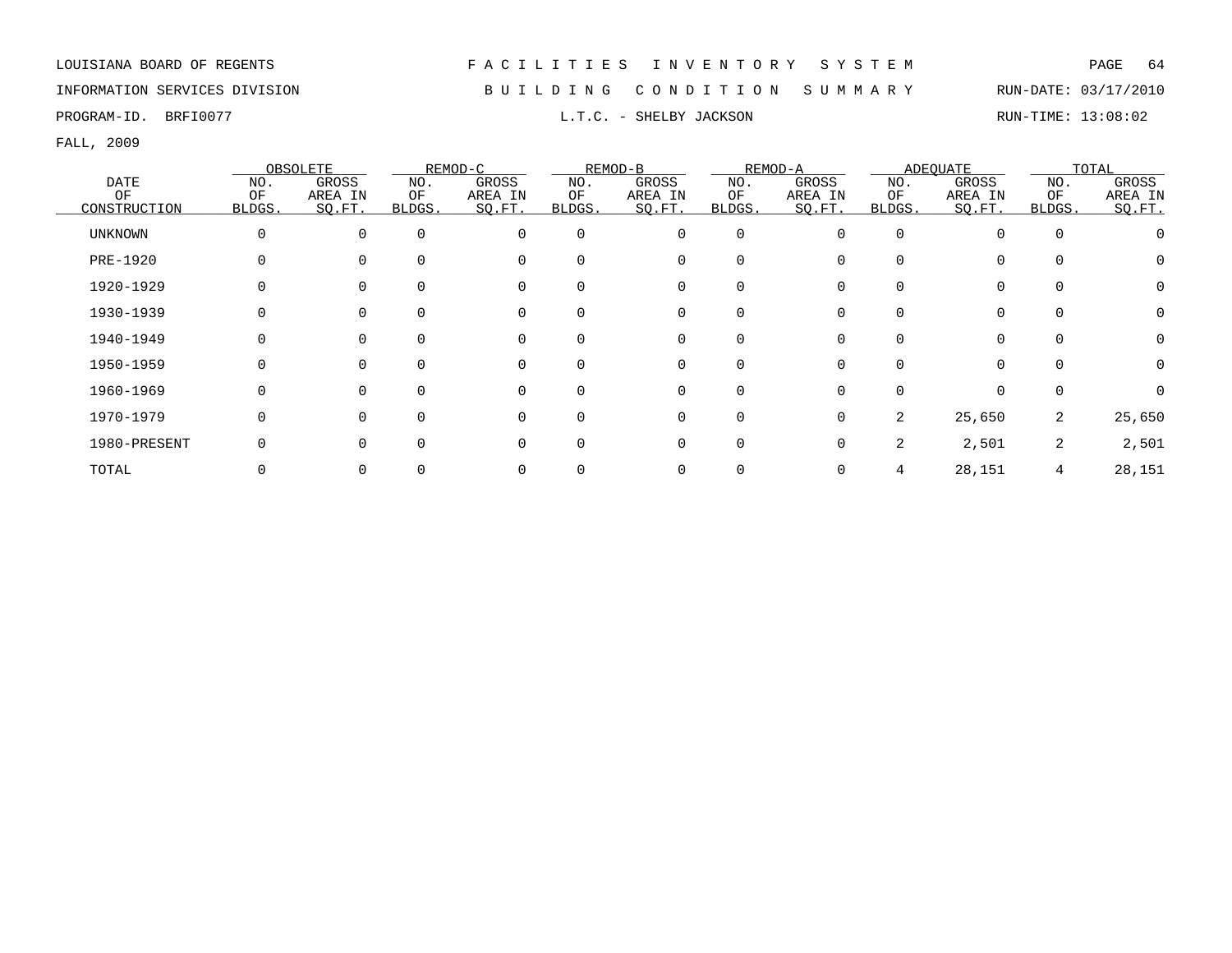FALL, 2009

|                |             | OBSOLETE     |        | REMOD-C  |             | REMOD-B     |             | REMOD-A |              | ADEOUATE    |          | TOTAL    |
|----------------|-------------|--------------|--------|----------|-------------|-------------|-------------|---------|--------------|-------------|----------|----------|
| <b>DATE</b>    | NO.         | GROSS        | NO.    | GROSS    | NO.         | GROSS       | NO.         | GROSS   | NO.          | GROSS       | NO.      | GROSS    |
| ΟF             | OF          | AREA IN      | ΟF     | AREA IN  | OF          | AREA IN     | ΟF          | AREA IN | ΟF           | AREA IN     | OF       | AREA IN  |
| CONSTRUCTION   | BLDGS.      | SQ.FT.       | BLDGS. | SQ.FT.   | BLDGS.      | SO.FT.      | BLDGS.      | SO.FT.  | <b>BLDGS</b> | SQ.FT.      | BLDGS.   | SQ.FT.   |
| <b>UNKNOWN</b> | $\mathbf 0$ | $\Omega$     |        | $\Omega$ | $\Omega$    | 0           | $\mathbf 0$ |         | $\Omega$     | $\Omega$    | $\Omega$ |          |
| PRE-1920       | $\Omega$    |              |        | $\Omega$ | $\Omega$    | 0           | 0           |         |              | 0           |          | 0        |
| 1920-1929      | 0           |              |        |          | $\Omega$    | 0           | 0           |         |              | 0           |          | 0        |
| 1930-1939      | 0           | <sup>0</sup> |        | 0        | 0           | 0           | 0           |         |              | 0           | 0        | 0        |
| 1940-1949      | 0           | 0            |        | 0        | $\mathbf 0$ | 0           | $\mathbf 0$ |         |              | 0           |          | 0        |
| 1950-1959      | $\Omega$    | $\Omega$     |        | $\Omega$ | $\Omega$    | 0           | $\mathbf 0$ | 0       | $\Omega$     | $\mathbf 0$ | $\Omega$ | $\Omega$ |
| 1960-1969      | 0           | 0            |        | $\Omega$ | $\Omega$    | $\mathbf 0$ | $\mathbf 0$ | 0       | 6            | 135,110     | 6        | 135,110  |
| 1970-1979      | 0           | 0            |        | 34,410   | $\mathbf 0$ | 0           | $\mathbf 0$ | 0       | 3            | 35,343      | 4        | 69,753   |
| 1980-PRESENT   |             |              |        | $\Omega$ |             | 7,485       | 0           |         | 4            | 2,337       | 5        | 9,822    |
| TOTAL          |             |              |        | 34,410   |             | 7,485       | 0           |         | 13           | 172,790     | 15       | 214,685  |

PROGRAM-ID. BRFI0077 **EXAM-ID.** BRFI0077 **RUN-TIME:** 13:08:02

# INFORMATION SERVICES DIVISION B U I L D I N G C O N D I T I O N S U M M A R Y RUN-DATE: 03/17/2010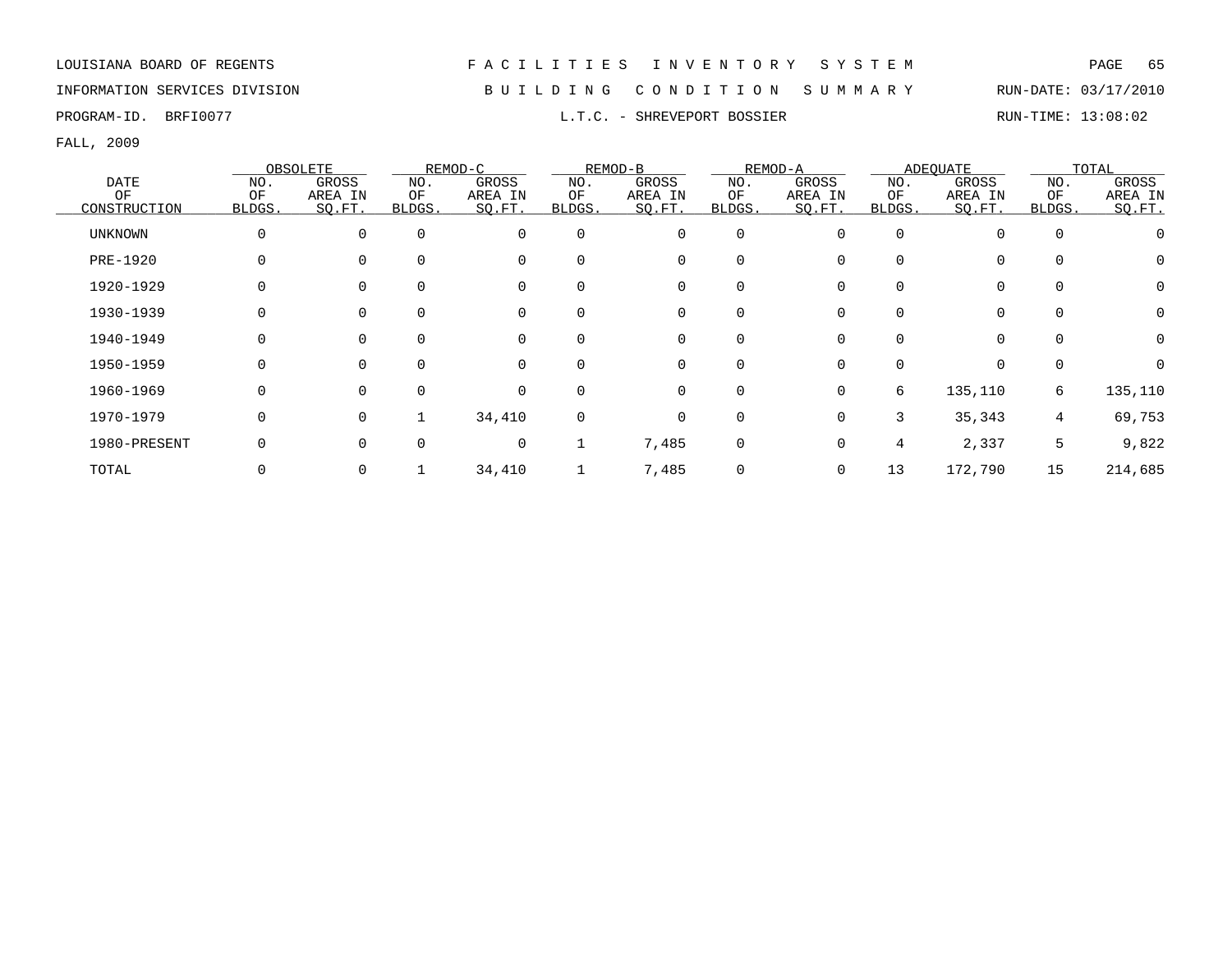## INFORMATION SERVICES DIVISION B U I L D I N G C O N D I T I O N S U M M A R Y RUN-DATE: 03/17/2010

PROGRAM-ID. BRFI0077 COLLIER L.T.C. - SIDNEY COLLIER RUN-TIME: 13:08:02

|       |                |          | OBSOLETE     |        | REMOD-C  |          | REMOD-B  |             | REMOD-A |          | ADEQUATE |        | TOTAL   |
|-------|----------------|----------|--------------|--------|----------|----------|----------|-------------|---------|----------|----------|--------|---------|
|       | DATE           | NO.      | GROSS        | NO.    | GROSS    | NO.      | GROSS    | NO.         | GROSS   | NO.      | GROSS    | NO.    | GROSS   |
|       | ОF             | OF       | AREA IN      | ΟF     | AREA IN  | ΟF       | AREA IN  | ΟF          | AREA IN | ΟF       | AREA IN  | OF     | AREA IN |
|       | CONSTRUCTION   | BLDGS.   | SQ.FT.       | BLDGS. | SQ.FT.   | BLDGS.   | SQ.FT.   | BLDGS.      | SQ.FT.  | BLDGS.   | SQ.FT.   | BLDGS. | SQ.FT.  |
|       | <b>UNKNOWN</b> | $\Omega$ | 0            |        | $\Omega$ | $\Omega$ | 0        | $\mathbf 0$ |         | $\Omega$ |          |        |         |
|       | PRE-1920       |          |              |        |          | $\Omega$ | 0        | $\Omega$    |         |          |          |        |         |
|       | 1920-1929      |          |              |        |          | $\Omega$ | 0        | $\Omega$    |         |          | $\Omega$ |        |         |
|       | 1930-1939      |          |              |        |          |          | 0        |             |         |          | $\Omega$ |        |         |
|       | 1940-1949      |          |              |        |          | $\Omega$ | 0        | 0           |         |          | $\Omega$ |        |         |
|       | 1950-1959      |          |              |        |          | $\Omega$ | 0        | $\Omega$    |         |          |          |        |         |
|       | 1960-1969      |          |              |        | O        | $\Omega$ | 0        | $\Omega$    |         |          | $\Omega$ |        |         |
|       | 1970-1979      |          | <sup>n</sup> |        | $\Omega$ | $\Omega$ | $\Omega$ | $\Omega$    |         |          | $\Omega$ |        |         |
|       | 1980-PRESENT   |          |              |        |          | ∩        | $\Omega$ | U           |         |          |          |        |         |
| TOTAL |                |          |              |        |          |          |          |             |         |          |          |        |         |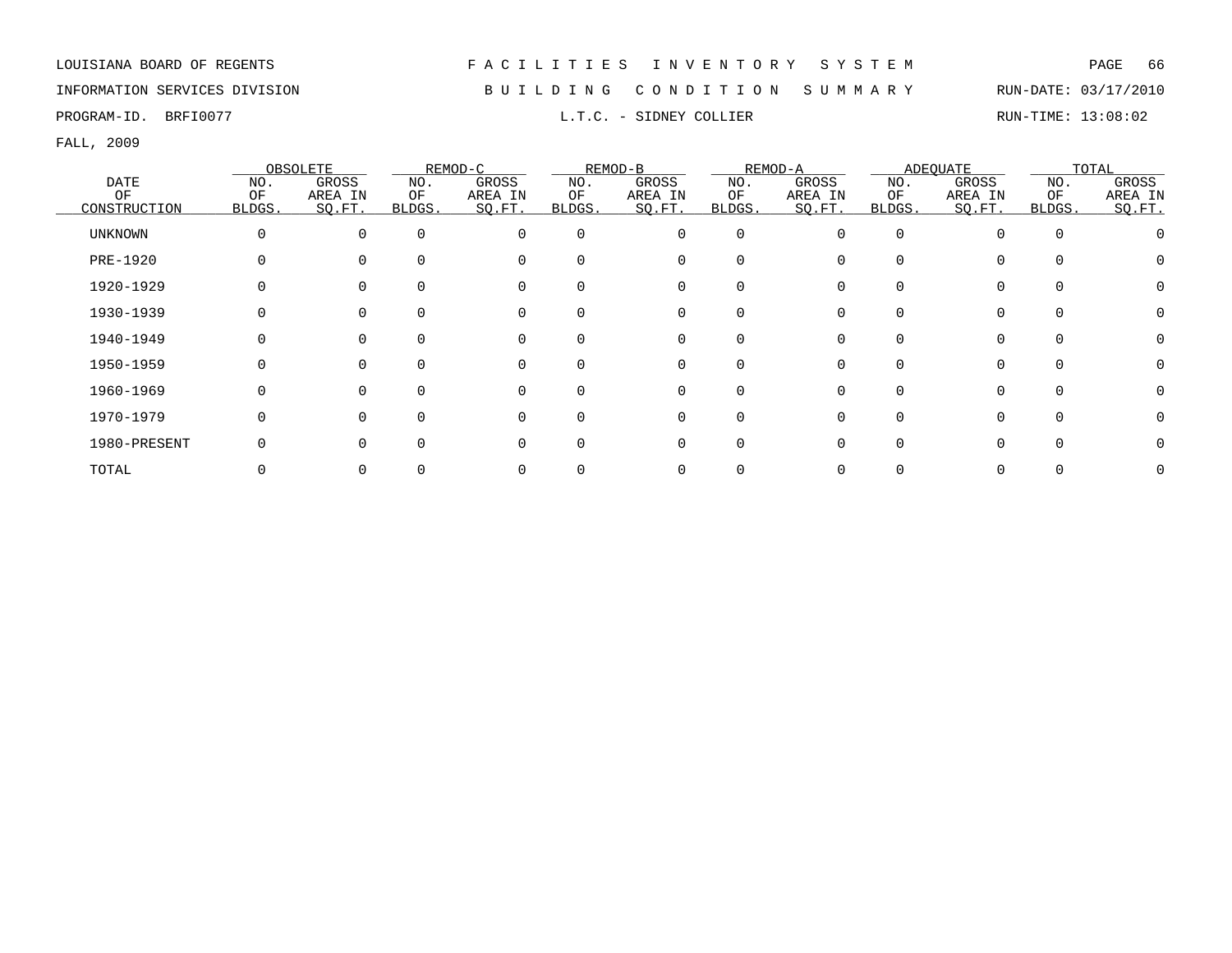## INFORMATION SERVICES DIVISION B U I L D I N G C O N D I T I O N S U M M A R Y RUN-DATE: 03/17/2010

PROGRAM-ID. BRFI0077 **EXAM-ID.** BRFI0077 **RUN-TIME:** 13:08:02

|              |          | OBSOLETE |          | REMOD-C  |          | REMOD-B  |             | REMOD-A |        | ADEQUATE |        | TOTAL   |
|--------------|----------|----------|----------|----------|----------|----------|-------------|---------|--------|----------|--------|---------|
| <b>DATE</b>  | NO.      | GROSS    | NO.      | GROSS    | NO.      | GROSS    | NO.         | GROSS   | NO.    | GROSS    | NO.    | GROSS   |
| OF           | OF       | AREA IN  | ΟF       | AREA IN  | ΟF       | AREA IN  | OF          | AREA IN | ΟF     | AREA IN  | OF     | AREA IN |
| CONSTRUCTION | BLDGS.   | SO.FT.   | BLDGS.   | SO.FT.   | BLDGS.   | SO.FT.   | BLDGS.      | SO.FT.  | BLDGS. | SO.FT.   | BLDGS. | SQ.FT.  |
| UNKNOWN      | 0        | 0        | $\Omega$ | $\Omega$ | $\Omega$ | $\Omega$ | $\mathbf 0$ | O       | O      | $\cap$   |        |         |
| PRE-1920     |          |          |          | $\Omega$ |          | 0        | 0           |         |        | $\Omega$ |        |         |
| 1920-1929    | 0        |          |          | $\Omega$ |          | 0        | 0           |         |        | $\Omega$ |        |         |
| 1930-1939    | 0        |          |          | 0        |          | 0        | $\Omega$    |         |        | 0        |        |         |
| 1940-1949    | 0        |          |          | $\Omega$ |          | 0        | 0           |         |        | $\Omega$ |        |         |
| 1950-1959    | 0        |          |          | $\Omega$ |          | $\Omega$ | 0           |         |        |          |        |         |
| 1960-1969    | 0        |          |          | $\Omega$ |          | $\Omega$ | $\Omega$    |         |        | $\Omega$ |        |         |
| 1970-1979    | $\Omega$ |          | O        | $\Omega$ |          | $\Omega$ | $\Omega$    |         | U      | $\Omega$ |        | 0       |
| 1980-PRESENT | $\Omega$ |          |          | $\Omega$ |          | $\Omega$ | $\Omega$    |         |        |          |        |         |
| TOTAL        |          |          |          |          |          |          |             |         |        |          |        |         |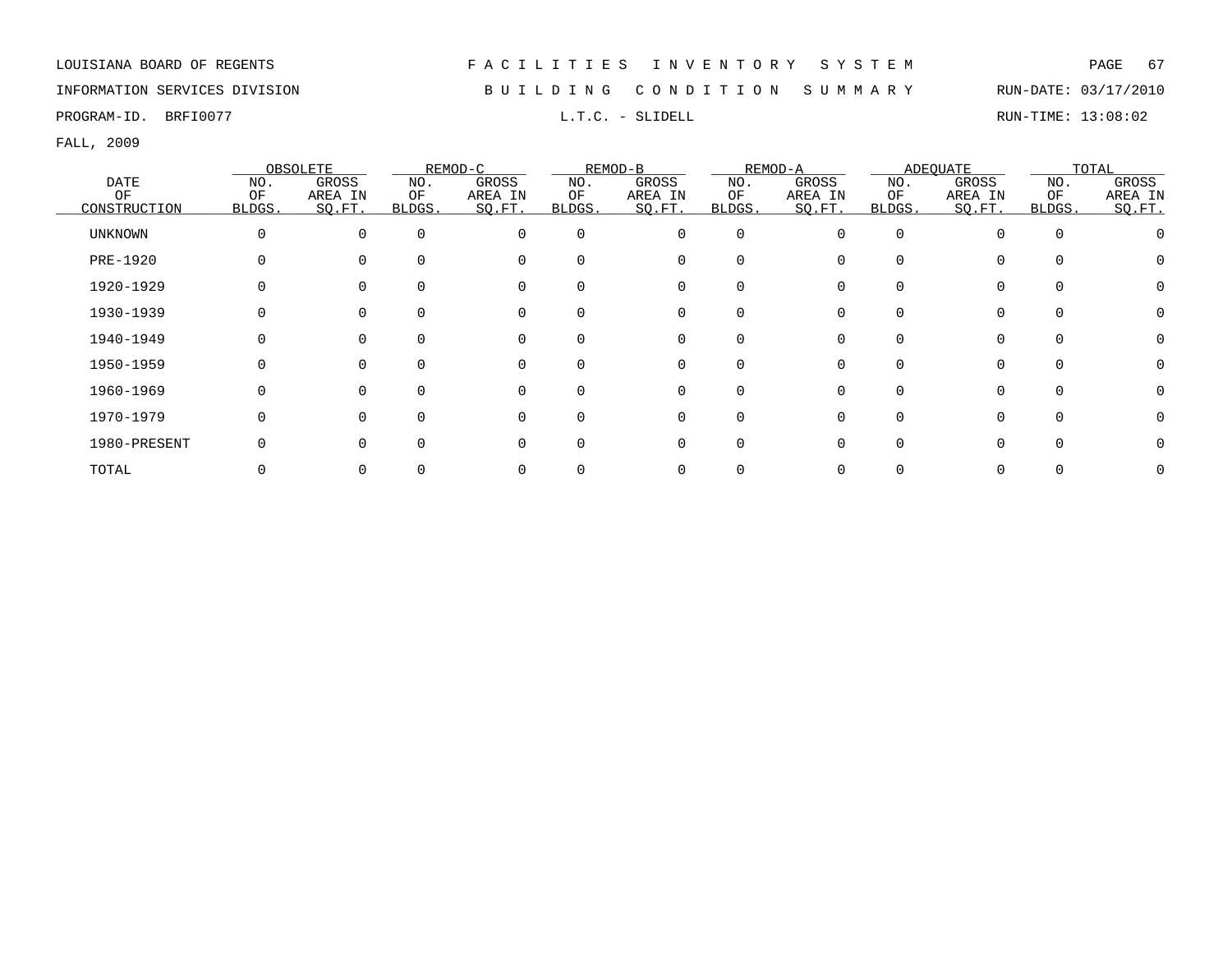INFORMATION SERVICES DIVISION B U I L D I N G C O N D I T I O N S U M M A R Y RUN-DATE: 03/17/2010

PROGRAM-ID. BRFI0077 **EXAM-ID.** BRFI0077 **RUN-TIME:** 13:08:02

|                |        | OBSOLETE |          | REMOD-C  |          | REMOD-B  |             | REMOD-A  |        | ADEOUATE |          | TOTAL   |
|----------------|--------|----------|----------|----------|----------|----------|-------------|----------|--------|----------|----------|---------|
| DATE           | NO.    | GROSS    | NO.      | GROSS    | NO.      | GROSS    | NO.         | GROSS    | NO.    | GROSS    | NO.      | GROSS   |
| ΟF             | OF     | AREA IN  | ΟF       | AREA IN  | ΟF       | AREA IN  | ΟF          | AREA IN  | ΟF     | AREA IN  | OF       | AREA IN |
| CONSTRUCTION   | BLDGS. | SQ.FT.   | BLDGS.   | SQ.FT.   | BLDGS.   | SQ.FT.   | BLDGS.      | SQ.FT.   | BLDGS. | SQ.FT.   | BLDGS.   | SQ.FT.  |
| <b>UNKNOWN</b> | 0      | $\Omega$ | $\Omega$ | $\Omega$ | $\Omega$ | 0        | $\mathbf 0$ | 0        | O      | $\Omega$ | $\Omega$ |         |
| PRE-1920       | 0      | 0        | 0        | $\Omega$ |          | 0        | 0           |          | O      | $\Omega$ |          |         |
| 1920-1929      | 0      |          | 0        | 0        |          | 0        | 0           |          | O      | 0        |          | 0       |
| 1930-1939      | 0      |          | 0        | 0        |          | 0        | 0           |          | O      | 0        |          |         |
| 1940-1949      | 0      | 0        | 0        | 0        |          | 0        | 0           | 0        | 3      | 122,074  | 3        | 122,074 |
| 1950-1959      | 0      | 0        | 0        | $\Omega$ |          | 0        | 0           | 0        | 4      | 9,766    | 4        | 9,766   |
| 1960-1969      | 0      | 0        | $\Omega$ | 0        | $\Omega$ | 0        | 0           | 0        |        | 19,054   | 1        | 19,054  |
| 1970-1979      | 0      | 0        | $\Omega$ | $\Omega$ | $\Omega$ | $\Omega$ | $\mathbf 0$ | $\Omega$ | 5      | 78,949   | 5        | 78,949  |
| 1980-PRESENT   | 0      | U        | 0        | $\Omega$ |          | 0        | 1           | 441      | 24     | 77,432   | 25       | 77,873  |
| TOTAL          |        |          |          | $\Omega$ |          | 0        |             | 441      | 37     | 307,275  | 38       | 307,716 |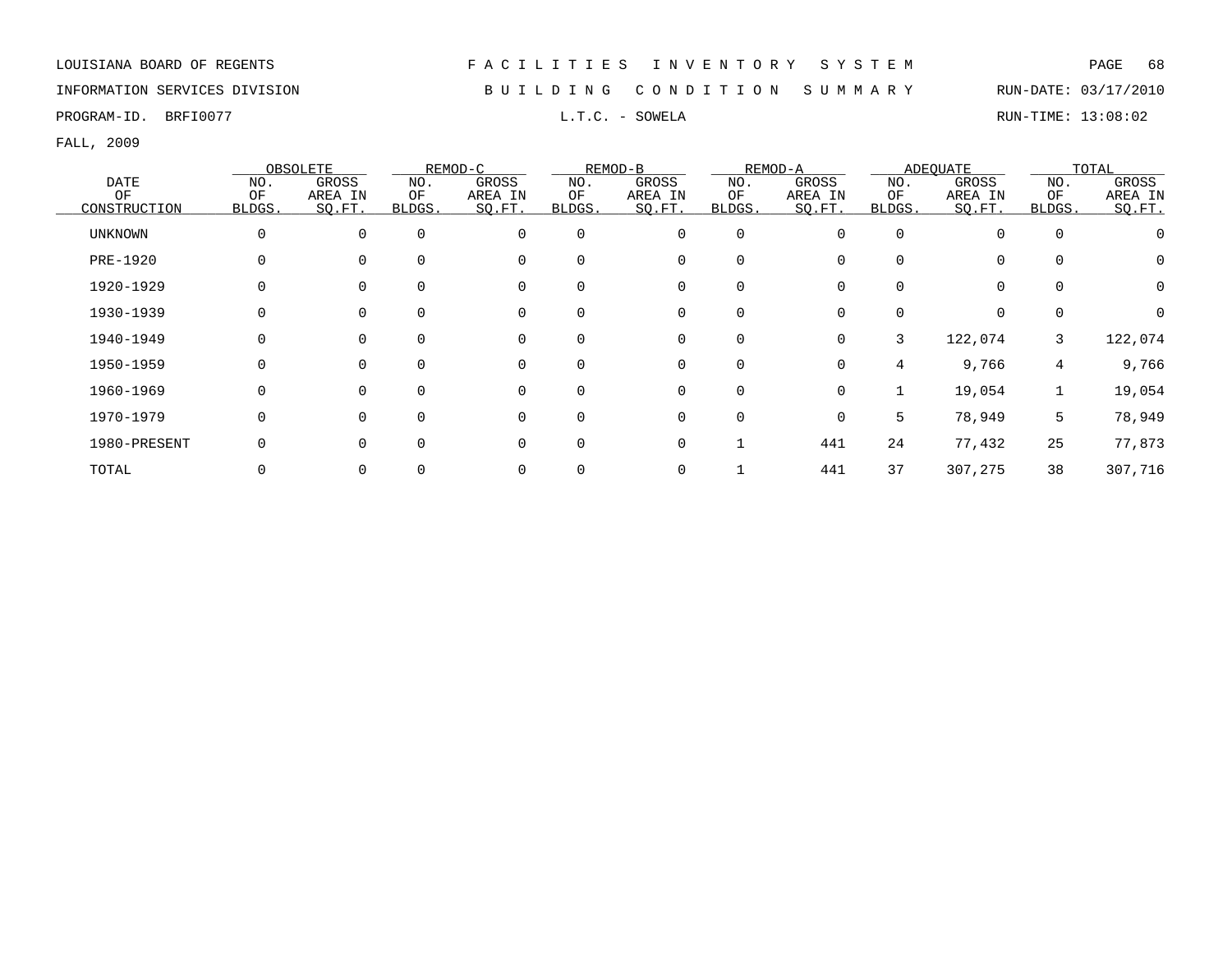INFORMATION SERVICES DIVISION B U I L D I N G C O N D I T I O N S U M M A R Y RUN-DATE: 03/17/2010

PROGRAM-ID. BRFI0077 **EXAM-ID.** BRFI0077 **RUN-TIME:** 13:08:02

|                |        | OBSOLETE |          | REMOD-C  |             | REMOD-B     |          | REMOD-A  |              | ADEOUATE    |             | TOTAL    |
|----------------|--------|----------|----------|----------|-------------|-------------|----------|----------|--------------|-------------|-------------|----------|
| <b>DATE</b>    | NO.    | GROSS    | NO.      | GROSS    | NO.         | GROSS       | NO.      | GROSS    | NO.          | GROSS       | NO.         | GROSS    |
| OF             | OF     | AREA IN  | ΟF       | AREA IN  | OF          | AREA IN     | OF       | AREA IN  | OF           | AREA IN     | OF          | AREA IN  |
| CONSTRUCTION   | BLDGS. | SO.FT.   | BLDGS.   | SQ.FT.   | BLDGS.      | SO.FT.      | BLDGS.   | SO.FT.   | <b>BLDGS</b> | SO.FT.      | BLDGS.      | SO.FT.   |
| <b>UNKNOWN</b> | 0      | $\Omega$ | $\Omega$ | $\Omega$ | $\mathbf 0$ | $\mathbf 0$ | 0        | 0        | $\Omega$     | $\mathbf 0$ | $\mathbf 0$ |          |
| PRE-1920       |        |          | $\Omega$ | $\Omega$ | $\Omega$    | 0           | 0        |          | $\Omega$     | $\mathbf 0$ | $\Omega$    | 0        |
| 1920-1929      | 0      |          |          |          | $\Omega$    | 0           | $\Omega$ |          | 0            | 0           | $\Omega$    | 0        |
| 1930-1939      |        |          |          |          |             | 0           |          |          |              | 0           |             | 0        |
| 1940-1949      |        |          |          | 0        | 0           | 0           | 0        |          | 0            | 0           | $\Omega$    | 0        |
| 1950-1959      | 0      | 0        | $\Omega$ | 0        | $\Omega$    | 0           | 0        | O        | $\Omega$     | 0           | $\Omega$    | 0        |
| 1960-1969      | 0      | $\Omega$ | $\Omega$ | $\Omega$ | $\Omega$    | 0           | $\Omega$ | 0        | $\Omega$     | 0           | $\Omega$    | $\Omega$ |
| 1970-1979      |        | 3,800    | $\Omega$ | $\Omega$ | $\Omega$    | 0           | $\Omega$ | $\Omega$ |              | 88,744      | 8           | 92,544   |
| 1980-PRESENT   |        | 1,440    | $\Omega$ | $\Omega$ | $\Omega$    | 0           | $\Omega$ | 0        | 2            | 2,972       | 3           | 4,412    |
| TOTAL          | 2      | 5,240    |          |          |             | 0           |          |          | 9            | 91,716      | 11          | 96,956   |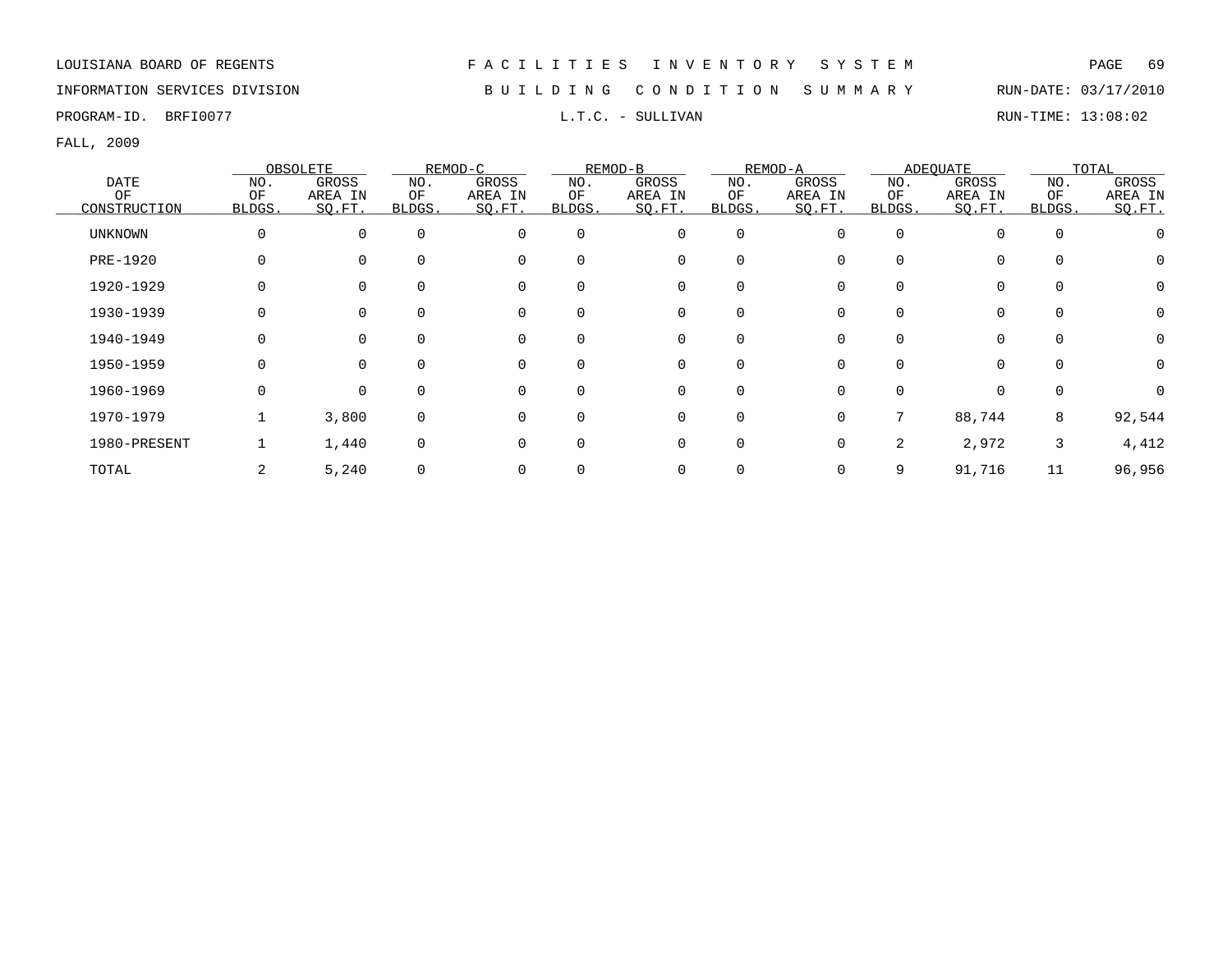INFORMATION SERVICES DIVISION B U I L D I N G C O N D I T I O N S U M M A R Y RUN-DATE: 03/17/2010

PROGRAM-ID. BRFI0077 L.T.C. - T. H. HARRIS RUN-TIME: 13:08:02

|                |          | OBSOLETE |                | REMOD-C     |          | REMOD-B     |             | REMOD-A |                | ADEOUATE    |          | TOTAL    |
|----------------|----------|----------|----------------|-------------|----------|-------------|-------------|---------|----------------|-------------|----------|----------|
| <b>DATE</b>    | NO.      | GROSS    | NO.            | GROSS       | NO.      | GROSS       | NO.         | GROSS   | NO.            | GROSS       | NO.      | GROSS    |
| OF             | OF       | AREA IN  | ΟF             | AREA IN     | OF       | AREA IN     | ОF          | AREA IN | ΟF             | AREA IN     | OF       | AREA IN  |
| CONSTRUCTION   | BLDGS.   | SO.FT.   | <b>BLDGS</b> . | SQ.FT.      | BLDGS.   | SQ.FT.      | BLDGS.      | SO.FT.  | BLDGS.         | SQ.FT.      | BLDGS.   | SO.FT.   |
| <b>UNKNOWN</b> | 0        | $\Omega$ | $\Omega$       | $\mathbf 0$ | $\Omega$ | 0           | 0           |         | $\Omega$       | $\Omega$    | $\Omega$ |          |
| PRE-1920       |          |          | $\Omega$       | $\mathbf 0$ | $\Omega$ | 0           | $\mathbf 0$ |         | $\Omega$       | 0           |          |          |
| 1920-1929      | $\Omega$ |          | 0              | $\mathbf 0$ | $\Omega$ | 0           | $\mathbf 0$ |         | $\Omega$       | $\mathbf 0$ |          | $\Omega$ |
| 1930-1939      | $\Omega$ |          |                | $\mathbf 0$ |          | 0           | 0           |         |                | $\mathbf 0$ |          | $\Omega$ |
| 1940-1949      |          |          | 0              | $\mathbf 0$ |          | 0           | 0           |         |                | $\mathbf 0$ |          |          |
| 1950-1959      |          | U        | 0              | $\mathbf 0$ | $\Omega$ | 0           | 0           | 0       | 5              | 59,178      | 5        | 59,178   |
| 1960-1969      | 0        | $\Omega$ | $\Omega$       | $\mathbf 0$ | $\Omega$ | 0           | $\mathbf 0$ | 0       | $\overline{2}$ | 35,990      | 2        | 35,990   |
| 1970-1979      | $\Omega$ | $\Omega$ | $\Omega$       | $\mathbf 0$ | $\Omega$ | $\mathbf 0$ | $\mathbf 0$ | 0       | 4              | 44,380      | 4        | 44,380   |
| 1980-PRESENT   |          | $\Omega$ | 0              | $\Omega$    | ∩        | $\mathbf 0$ | $\mathbf 0$ | 0       | 3              | 16,560      | 3        | 16,560   |
| TOTAL          |          |          |                | 0           |          | 0           | 0           |         | 14             | 156,108     | 14       | 156,108  |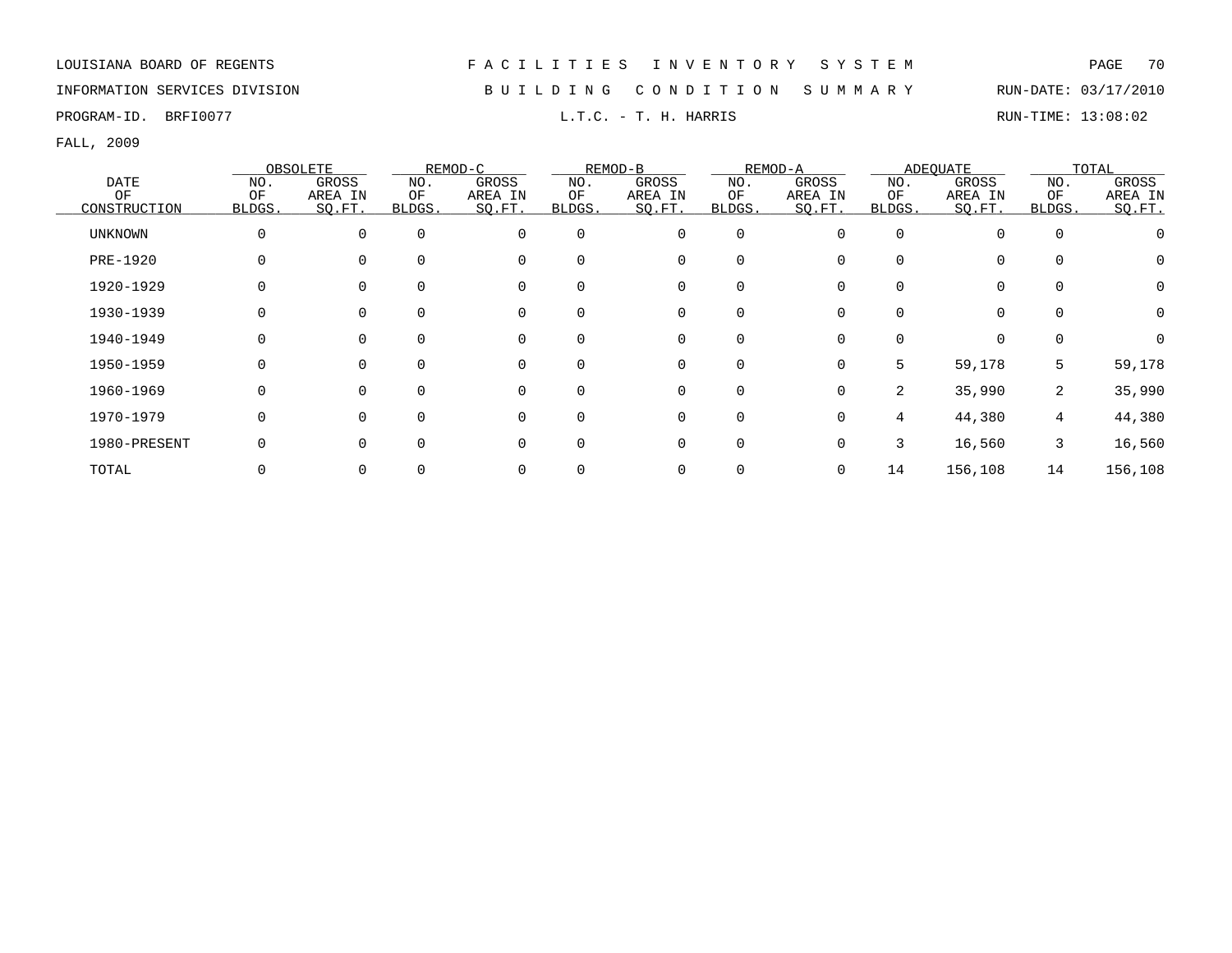## INFORMATION SERVICES DIVISION B U I L D I N G C O N D I T I O N S U M M A R Y RUN-DATE: 03/17/2010

FALL, 2009

|                |             | OBSOLETE     |        | REMOD-C  |          | REMOD-B     |             | REMOD-A |          | ADEOUATE    |          | TOTAL    |
|----------------|-------------|--------------|--------|----------|----------|-------------|-------------|---------|----------|-------------|----------|----------|
| <b>DATE</b>    | NO.         | GROSS        | NO.    | GROSS    | NO.      | GROSS       | NO.         | GROSS   | NO.      | GROSS       | NO.      | GROSS    |
| OF             | OF          | AREA IN      | ΟF     | AREA IN  | OF       | AREA IN     | OF          | AREA IN | ΟF       | AREA IN     | OF       | AREA IN  |
| CONSTRUCTION   | BLDGS.      | SQ.FT.       | BLDGS. | SQ.FT.   | BLDGS.   | SQ.FT.      | BLDGS.      | SO.FT.  | BLDGS.   | SQ.FT.      | BLDGS.   | SQ.FT.   |
| <b>UNKNOWN</b> | $\mathbf 0$ | $\Omega$     |        | $\Omega$ | $\Omega$ | $\mathbf 0$ | $\mathbf 0$ |         | $\Omega$ | $\Omega$    | $\Omega$ |          |
| PRE-1920       |             |              |        |          | $\Omega$ | 0           | 0           |         |          | $\Omega$    |          |          |
| 1920-1929      | 0           |              |        | $\Omega$ | $\Omega$ | 0           | 0           |         |          | 0           |          | $\Omega$ |
| 1930-1939      | O           |              |        |          |          | 0           | 0           |         |          | 0           |          | $\Omega$ |
| 1940-1949      |             |              |        |          | $\Omega$ | 0           | 0           |         |          | 0           |          |          |
| 1950-1959      |             | <sup>0</sup> |        | $\Omega$ | $\Omega$ | 0           | $\Omega$    |         |          | $\Omega$    |          | 0        |
| 1960-1969      | 0           | $\Omega$     |        | $\Omega$ | $\Omega$ | 0           | $\mathbf 0$ | 0       | $\Omega$ | $\mathbf 0$ | $\Omega$ | 0        |
| 1970-1979      | $\Omega$    | <sup>n</sup> |        | $\Omega$ | $\Omega$ | $\mathbf 0$ | 4           | 52,644  | $\Omega$ | $\mathbf 0$ | 4        | 52,644   |
| 1980-PRESENT   | O           | U            |        | $\Omega$ | $\Omega$ | $\mathbf 0$ | 5           | 4,844   |          | 576         | 6        | 5,420    |
| TOTAL          |             |              |        |          |          | 0           | 9           | 57,488  |          | 576         | 10       | 58,064   |

PROGRAM-ID. BRFI0077 **EXAM-ID.** BRFI0077 **RUN-TIME:** 13:08:02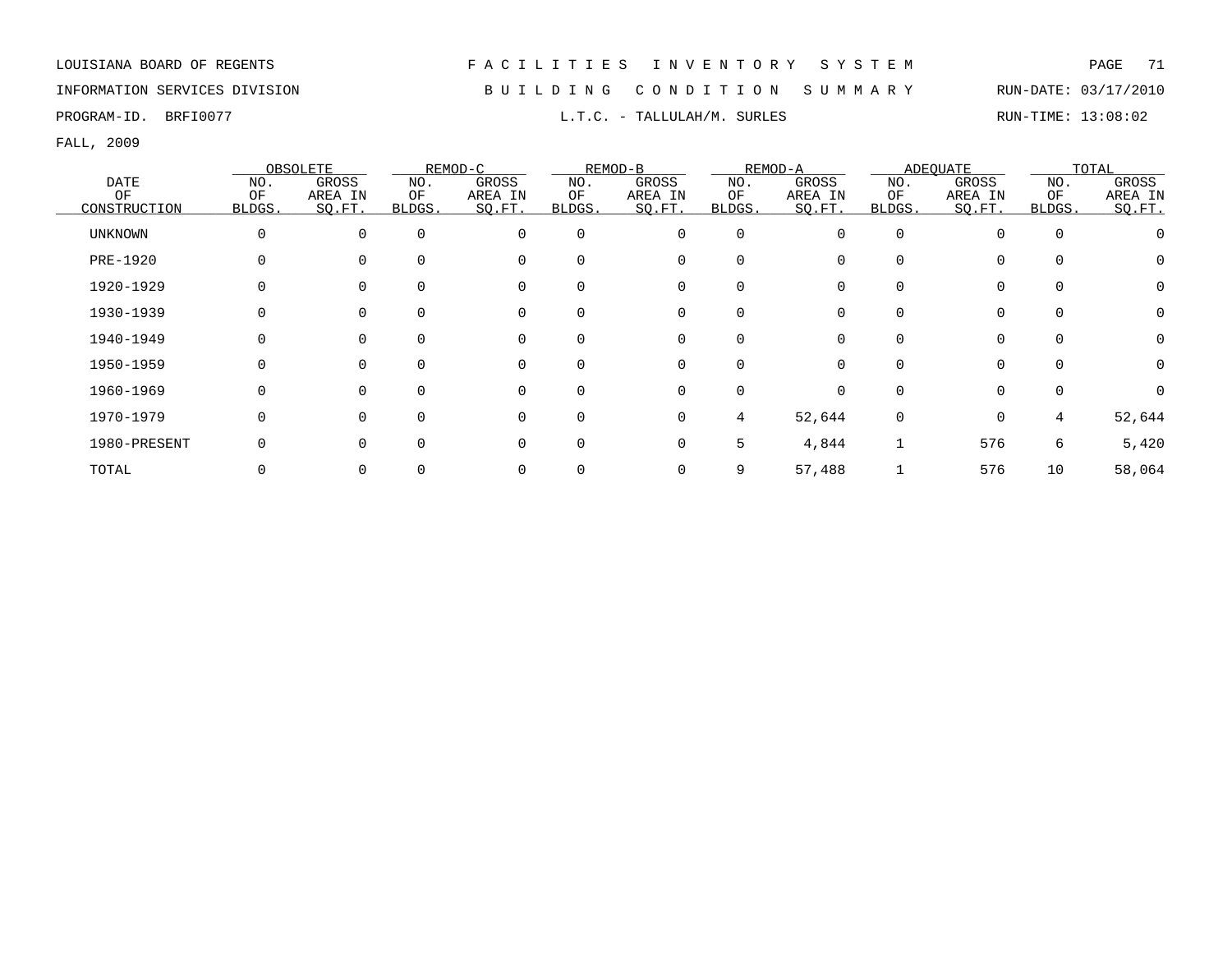## INFORMATION SERVICES DIVISION B U I L D I N G C O N D I T I O N S U M M A R Y RUN-DATE: 03/17/2010

PROGRAM-ID. BRFI0077 **EXAM-ID.** BRFI0077 **RUN-TIME:** 13:08:02

|              |        | OBSOLETE     |          | REMOD-C  |              | REMOD-B  |                  | REMOD-A      |          | ADEQUATE |          | TOTAL   |
|--------------|--------|--------------|----------|----------|--------------|----------|------------------|--------------|----------|----------|----------|---------|
| DATE         | NO.    | <b>GROSS</b> | NO.      | GROSS    | NO.          | GROSS    | NO.              | GROSS        | NO.      | GROSS    | NO.      | GROSS   |
| OF           | OF     | AREA IN      | ΟF       | AREA IN  | OF           | AREA IN  | OF               | AREA IN      | OF       | AREA IN  | OF       | AREA IN |
| CONSTRUCTION | BLDGS. | SQ.FT.       | BLDGS.   | SO.FT.   | BLDGS.       | SO.FT.   | BLDGS.           | SQ.FT.       | BLDGS.   | SO.FT.   | BLDGS.   | SQ.FT.  |
| UNKNOWN      |        | $\Omega$     | $\Omega$ | $\Omega$ | 0            | 0        | $\Omega$         | 0            | $\Omega$ | $\Omega$ | $\Omega$ |         |
| PRE-1920     |        |              |          | $\Omega$ | $\Omega$     | 0        |                  |              | 0        | $\Omega$ |          |         |
| 1920-1929    |        |              |          |          | <sup>0</sup> | 0        | O                |              |          | $\Omega$ |          |         |
| 1930-1939    |        |              |          | $\Omega$ | <sup>0</sup> | 0        |                  |              |          | 0        |          |         |
| 1940-1949    |        |              |          | $\Omega$ | 0            | 0        |                  |              |          |          |          |         |
| 1950-1959    |        |              |          | $\Omega$ | $\Omega$     | 0        | $\Omega$         |              |          |          |          |         |
| 1960-1969    |        |              |          | $\Omega$ | $\Omega$     | 0        | $\left( \right)$ |              |          |          |          |         |
| 1970-1979    |        |              |          | ∩        | $\Omega$     | $\Omega$ | $\Omega$         | $\Omega$     | 5        | 65,626   | 5        | 65,626  |
| 1980-PRESENT |        |              |          |          | U            | 0        | 0                | <sup>n</sup> | 4        | 9,463    | 4        | 9,463   |
| TOTAL        |        |              |          |          |              | 0        |                  |              | 9        | 75,089   | 9        | 75,089  |